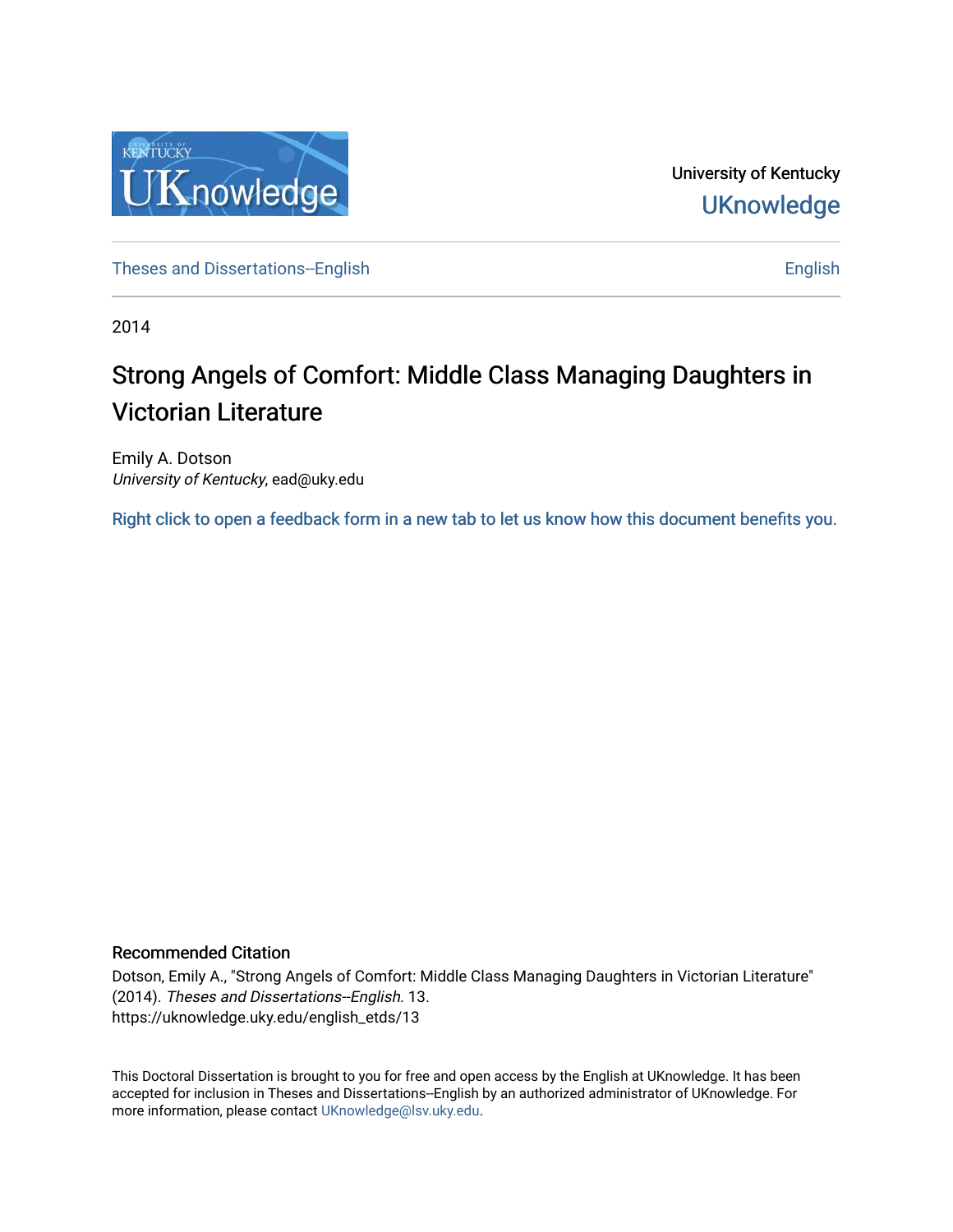# STUDENT AGREEMENT:

I represent that my thesis or dissertation and abstract are my original work. Proper attribution has been given to all outside sources. I understand that I am solely responsible for obtaining any needed copyright permissions. I have obtained needed written permission statement(s) from the owner(s) of each third-party copyrighted matter to be included in my work, allowing electronic distribution (if such use is not permitted by the fair use doctrine) which will be submitted to UKnowledge as Additional File.

I hereby grant to The University of Kentucky and its agents the irrevocable, non-exclusive, and royalty-free license to archive and make accessible my work in whole or in part in all forms of media, now or hereafter known. I agree that the document mentioned above may be made available immediately for worldwide access unless an embargo applies.

I retain all other ownership rights to the copyright of my work. I also retain the right to use in future works (such as articles or books) all or part of my work. I understand that I am free to register the copyright to my work.

# REVIEW, APPROVAL AND ACCEPTANCE

The document mentioned above has been reviewed and accepted by the student's advisor, on behalf of the advisory committee, and by the Director of Graduate Studies (DGS), on behalf of the program; we verify that this is the final, approved version of the student's thesis including all changes required by the advisory committee. The undersigned agree to abide by the statements above.

> Emily A. Dotson, Student Dr. Ellen Rosenman, Major Professor Dr. Andy Doolen, Director of Graduate Studies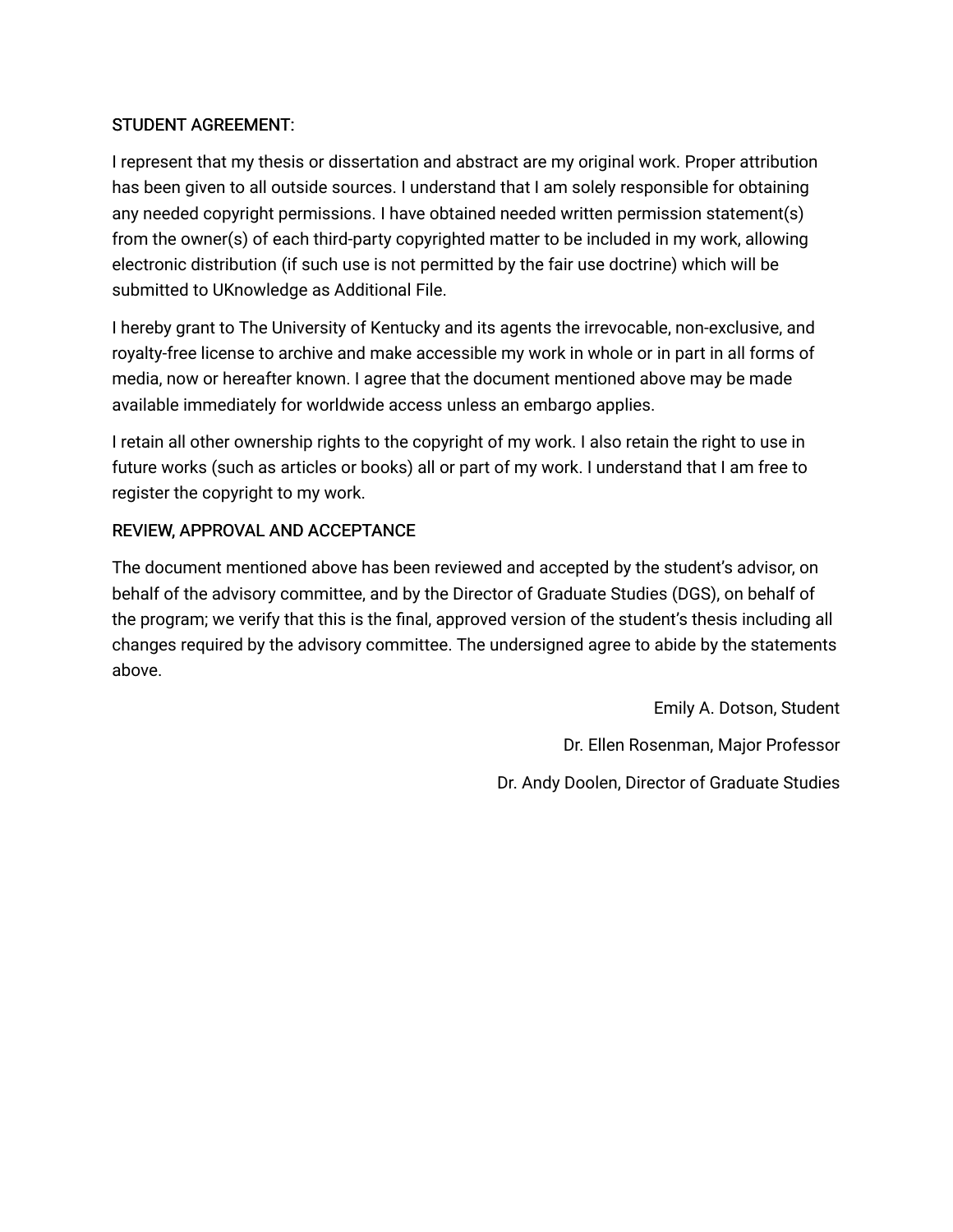# STRONG ANGELS OF COMFORT: MIDDLE CLASS MANAGING DAUGHTERS IN VICTORIAN LITERATURE

## DISSERTATION

\_\_\_\_\_\_\_\_\_\_\_\_\_\_\_\_\_\_\_\_\_\_\_\_\_\_\_\_\_\_\_\_\_\_\_\_\_\_\_\_\_\_\_\_\_\_

\_\_\_\_\_\_\_\_\_\_\_\_\_\_\_\_\_\_\_\_\_\_\_\_\_\_\_\_\_\_\_\_\_\_\_\_\_\_\_\_\_\_\_\_\_\_

A dissertation submitted in partial fulfillment of the Requirements for the degree of Doctor of Philosophy in the College of Arts and Sciences At the University of Kentucky

> By Emily Ann Dotson

Lexington, Kentucky

Director: Dr. Ellen Rosenman, Professor of English

Lexington, Kentucky

2014

Copyright @ Emily Ann Dotson 2014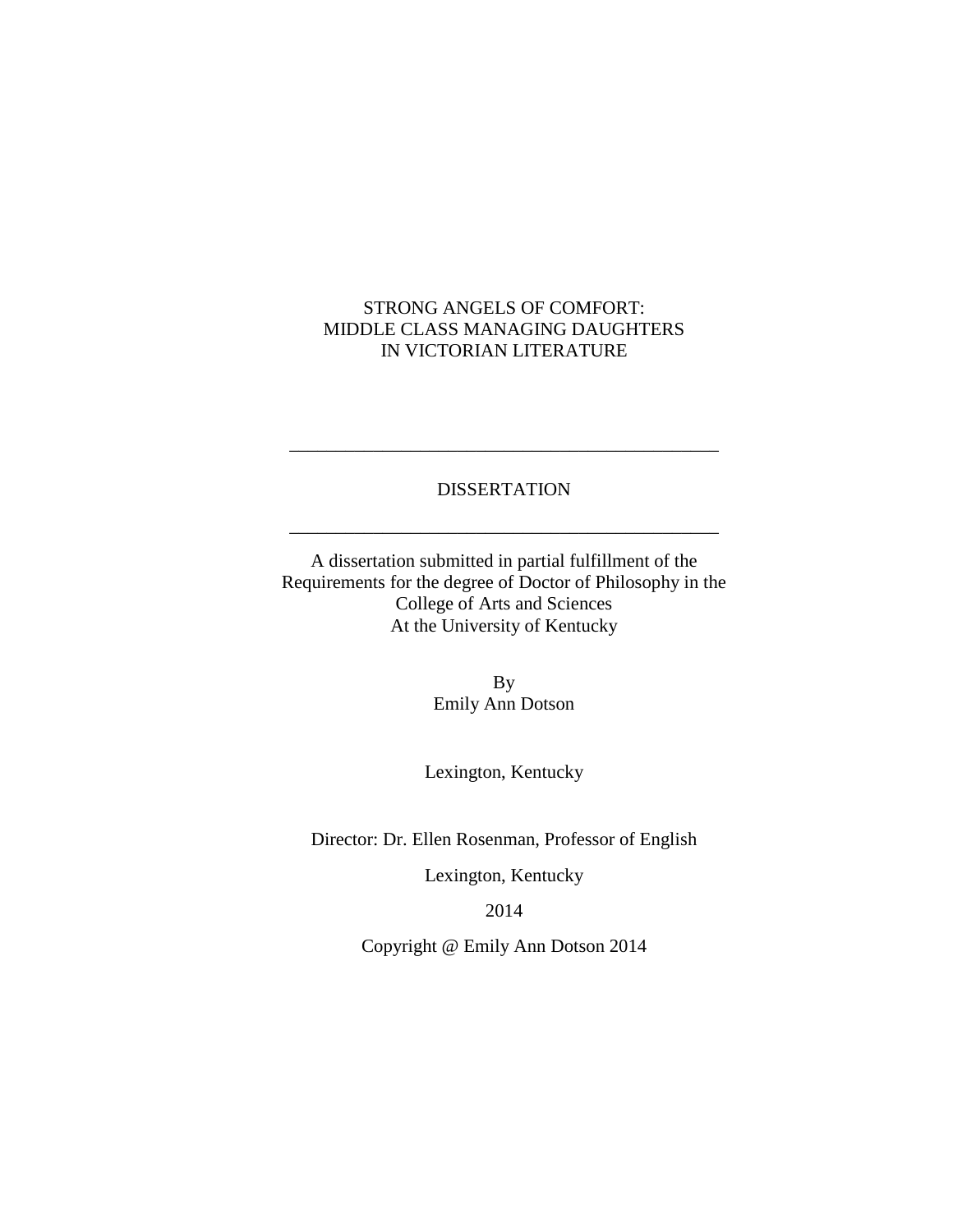#### ABSTRACT OF DISSERTATION

#### STRONG ANGELS OF COMFORT: MIDDLE CLASS MANAGING DAUGHTERS IN VICTORIAN LITERATURE

This dissertation joins a vibrant conversation in the social sciences about the challenging nature of care labor as well as feminist discussions about the role of the daughter in Victorian culture.

It explores the literary presence of the middle class managing daughter in the Victorian home.

Collectively, the novels in this study articulate social anxieties about the unclear and unstable role of daughters in the family, the physically and emotionally challenging work they, and all women, do, and the struggle for daughters to find a place in a family hierarchy, which is often structured not by effort or affection, but by proscribed traditional roles, which do not easily adapt to managing daughters, even if they are the ones holding the family together.

The managing daughter is a problem not accounted for in any conventional domestic structure or ideology so there is no role, no clear set of responsibilities and no boundaries that could, and arguably should, define her obligations, offer her opportunities for empowerment, or set necessary limits on the broad cultural mandate she has to comfort and care others.

The extremes she is often pushed to reveals the stresses and hidden conflicts for authority and autonomy inherent in domestic labor without the iconic angel in the house rhetoric that so often masks the difficulties of domestic life for women. She gains no authority or stability no matter how loving or even how necessary she is to a family because there simply is no position in the parental family structure for her.

The managing daughter thus reveals a deep crack in the structure of the traditional Victorian family by showing that it often cannot accommodate, protect, or validate a loving non-traditional family member because it values traditional hierarchies over emotion or effort.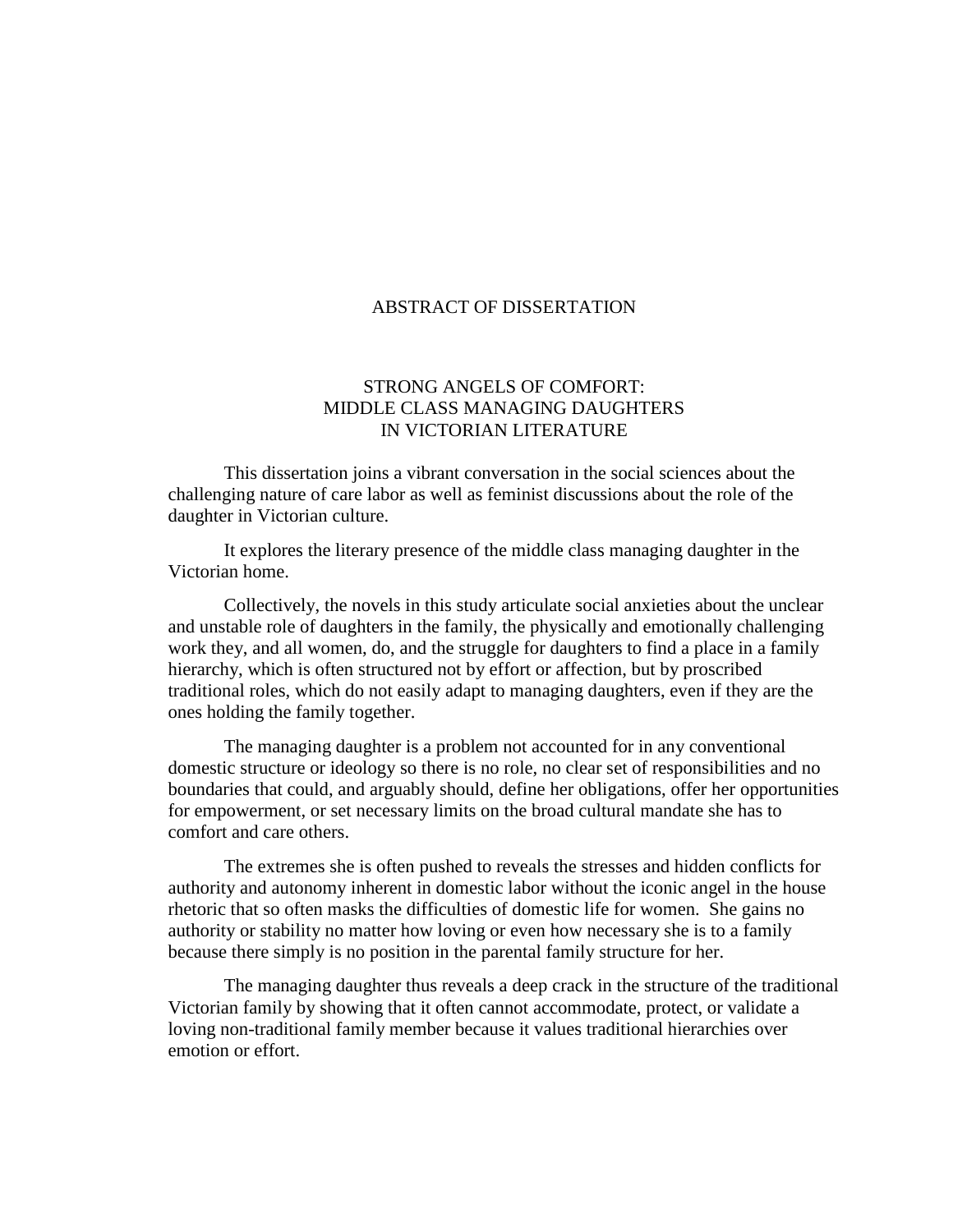Yet, in doing so, it also suggests that if it is position not passion that matters, then as long as a woman assumes the right position in the family then deep emotional connections to others are not necessary for her to care competently for others.

KEYWORDS: Victorian Novels, Victorian Daughters, Domestic Labor, Redundant Women, Victorian Middle Class

> Emily Ann Dotson April 18, 2014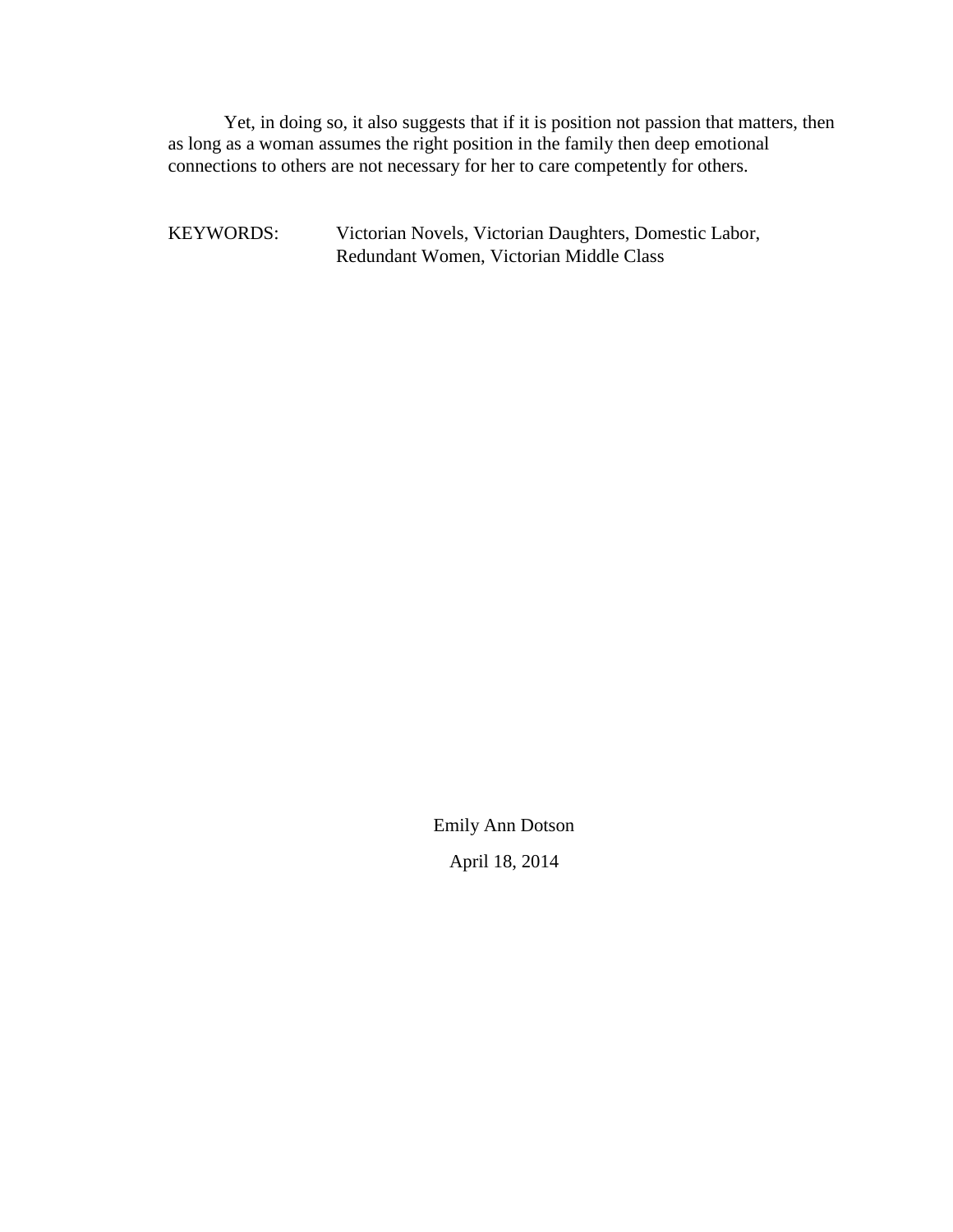# STRONG ANGELS OF COMFORT: MIDDLE CLASS MANAGING DAUGHTERS IN VICTORIAN LITERATURE

By

Emily Ann Dotson

Dr. Ellen Rosenman Director of Dissertation

Dr. Andrew Doolen Director of Graduate Studies

April 18, 2014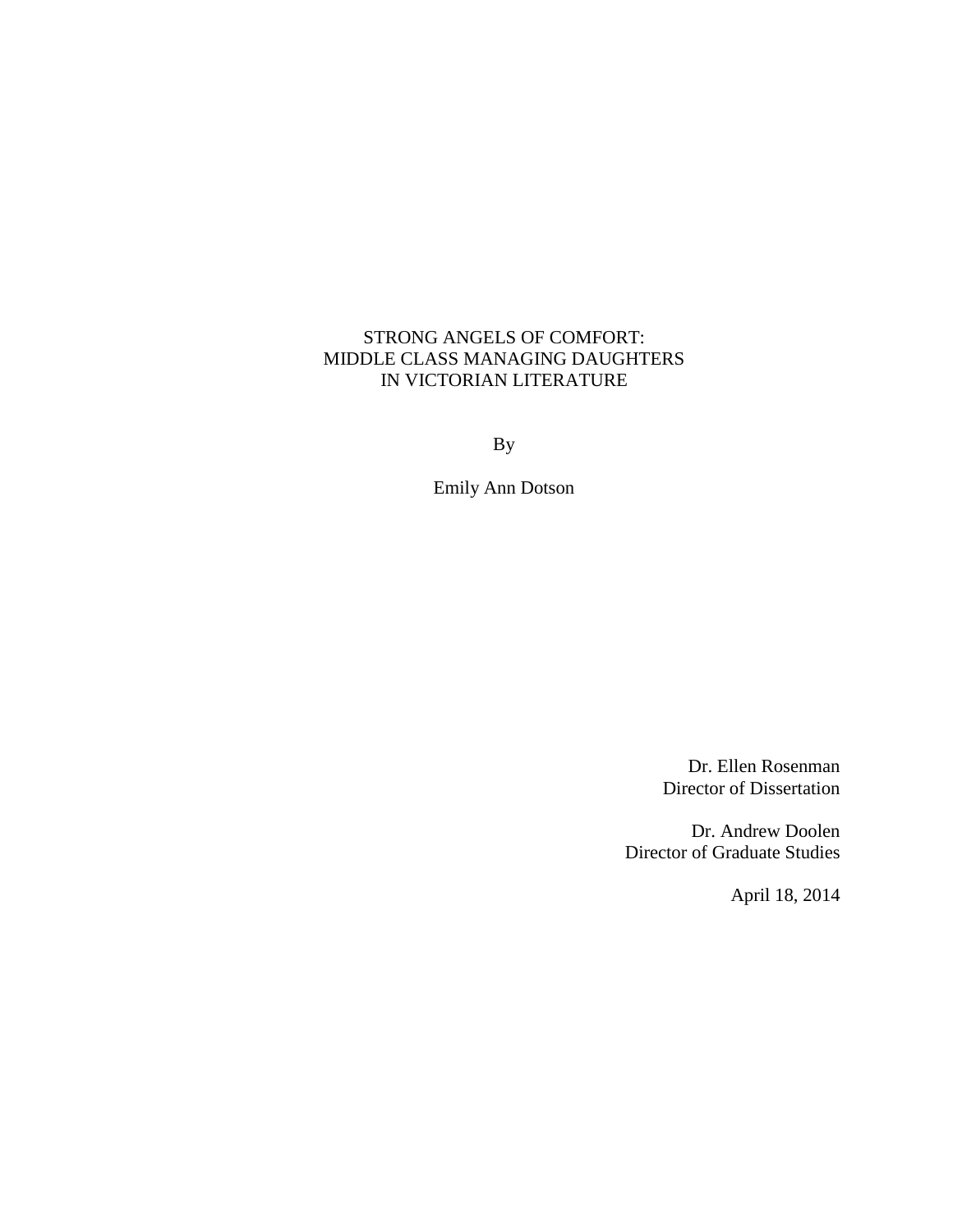#### DEDICATION

This dissertation is dedicated to Wesley Council and Dorothy Dotson who sadly did not live long enough to see the completion of this project, but never stopped believing in the author and to the many managing women I have known and loved,

Lillian Elizabeth Watson, Dorothy Nell Dotson, and Margaret Susan Dotson.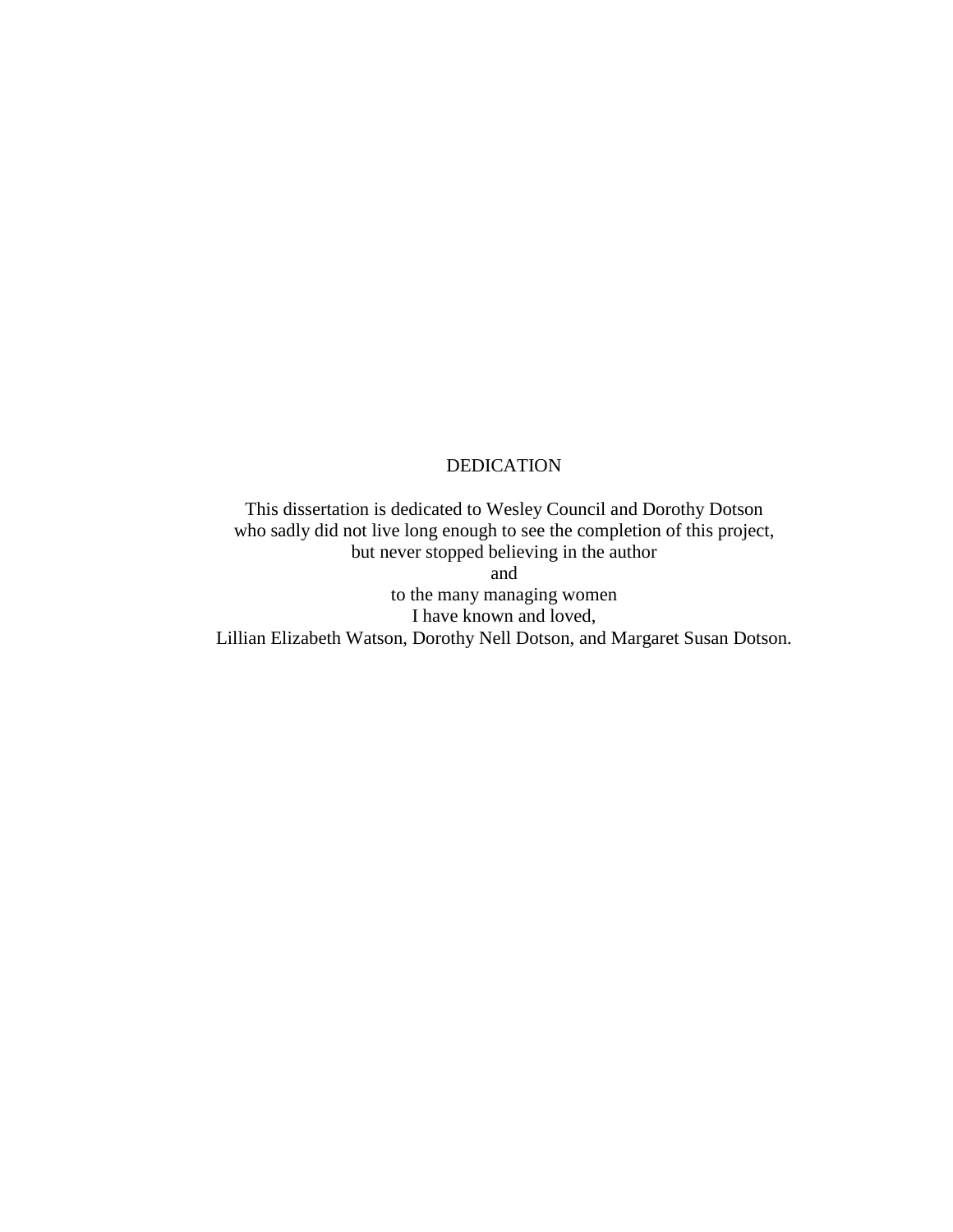#### ACKNOWLEDGEMENTS

My Dissertation Chair, Dr. Ellen Rosenman, exemplifies the high quality scholarship and collegial mentorship to which all faculty should aspire. She provided timely and instructive comments at every stage of the dissertation process, challenging my thinking and guiding me to new ways of reading and understanding the fascinating field of Victorian literature and culture. I am grateful beyond words for her support and encouragement. Next, I wish to thank my Dissertation Committee: Drs. Susan Bordo, Lisa Zunshine, Virginia Blum and Karen Tice. I was fortunate enough to be a student in each of their classes and am honored by the opportunity to work on this project with these magnificent scholars. They are inspiring and enthusiastic teachers who have made me not just a better student, but a more conscious and introspective person. I would also like to thank Dr. Janet Eldred, my supervisor and friend of many years, who has been supportive and understanding throughout this long process.

In addition, I am grateful to family and friends for the love and support which helped this dream became a reality. My parents provided not just emotional and financial support, but also inspiration. My mother, Peggy Dotson, instilled in me, from an early age, a love for literature and learning. My father, Don Dotson taught me the value of hard work and the virtues of dedication to a project. This project would not have been completed without them. My wonderful partner, Andy Johnson, was a trusted reader, editor, and supportive cheerleader from day one. He offered unfailing encouragement and the voice of quiet reason throughout this process. I would also like to thank Jess Peters, Rebecca Beach, and Sandy Slater for their friendship, encouragement, and support.

iii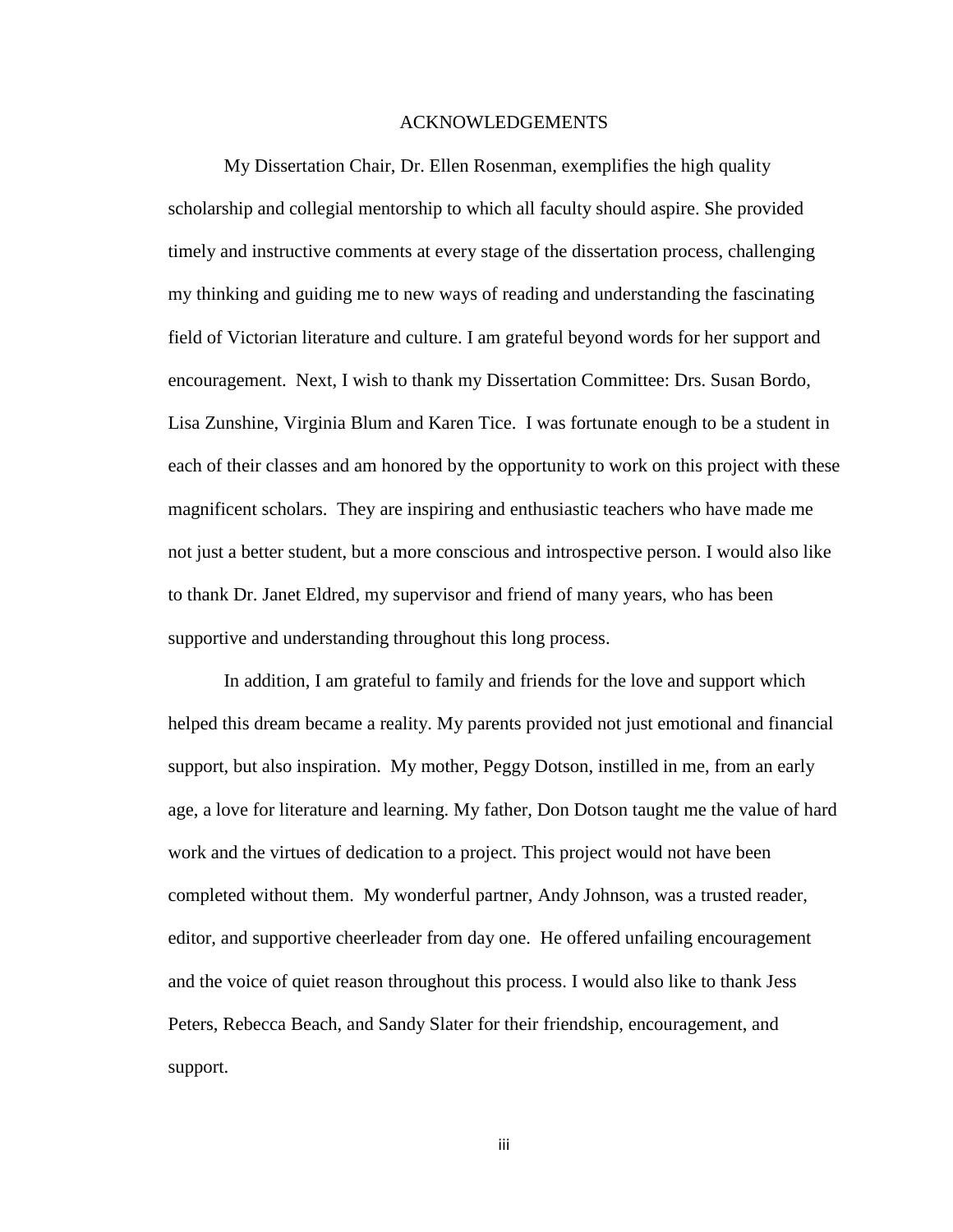# TABLE OF CONTENTS

| Acknowledgement     | iii |
|---------------------|-----|
| Chapter One         | 1   |
| Chapter Two         | 17  |
| Chapter Three       | 52  |
| Chapter Four        | 80  |
| <b>Chapter Five</b> | 108 |
| <b>Chapter Six</b>  | 136 |
| References          | 143 |
| Vita                | 152 |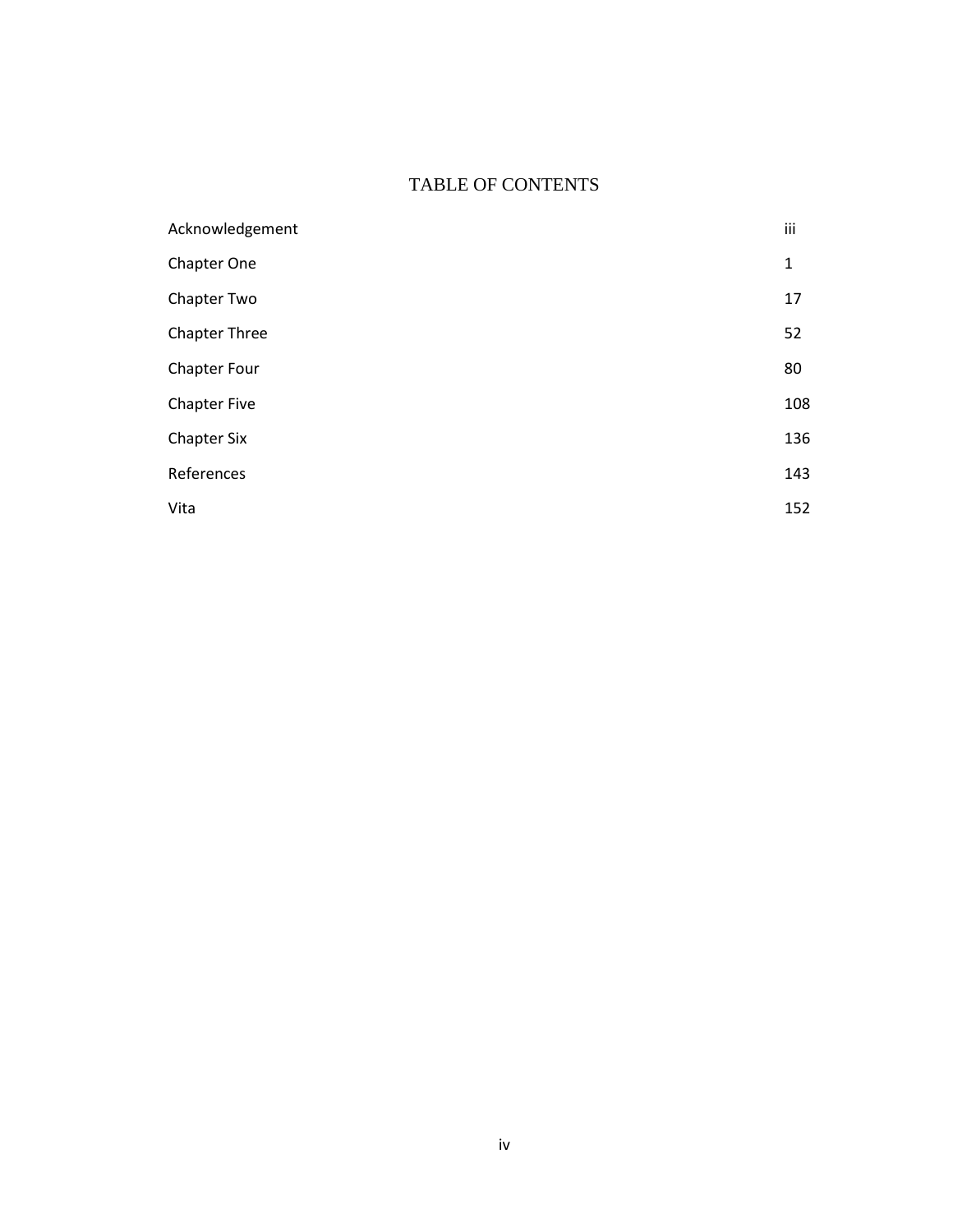#### CHAPTER ONE: INTRODUCTION

Victorian novelist Charlotte Bronte's genius was unique. Her life was not. As the oldest surviving daughter in a middle-class home, for most of her adult life, when she wasn't serving as a governess, she was home caring for her father. In writing a biography of her, Elizabeth Gaskell deliberately focused on Bronte as an idealized angel in the house, selflessly and joyfully caring for her father and siblings. This Bronte myth, which obscures her ambition and talent, is a tough sell, though, for modern readers who have access to her journals and letters. Bronte wrote at length about the difficulty of caring for her father and his home, saying that she felt "buried" beneath her domestic responsibilities (Miller 6). Her close friend Mary Taylor said, "I can never think without gloomy anger of Charlotte's sacrifices to the selfish old man, her father" (qtd in Murray xvi). Sadly, novels of the period show that the difficulties of Charlotte Bronte's domestic labor as the managing daughter in her father's home was not unusual. Her situation was like that of many women who long into adulthood bore the burden of caring for others in their family, yet their story is one largely untold in the scholarly criticism.

Census records from 1851 show a dramatic increase in the number of unmarried women and, that women who did marry were marrying significantly later in life. The "redundant" women of the middle class had few economic opportunities other than being a governess or staying home to manage the family home as Bronte did. Because marriage was understood as the natural destiny of all women, unmarried women became, for some Victorian social critics, a "crisis" that pointed to a need for greater educational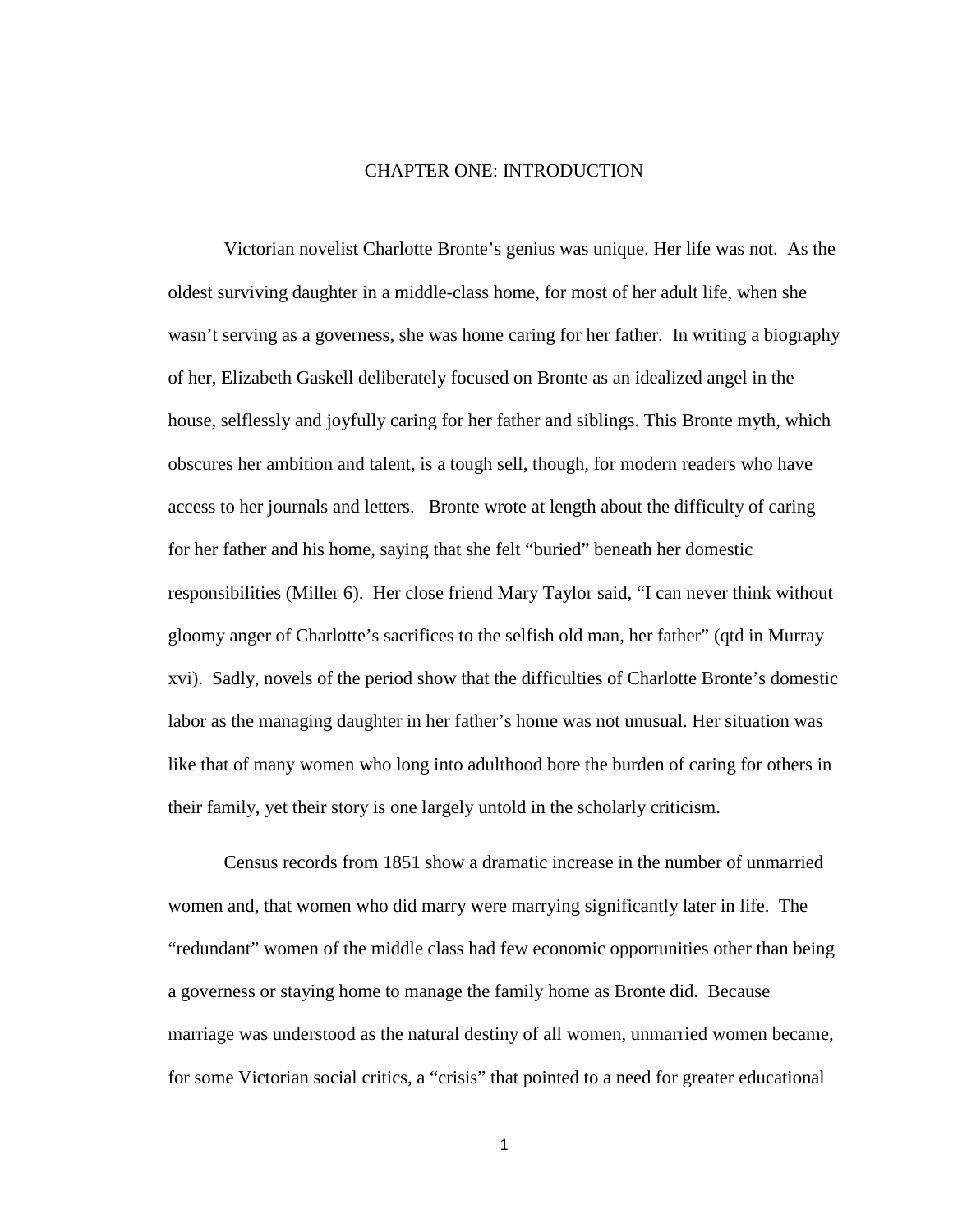and economic advancement for women and was tied to larger questions about the changing role of women in society. This dissertation, which explores the role of daughters in four novels written within fifteen years of the 1851 census, asserts that managing daughters were also expressions of a domestic problem. While novels are not documentaries, when they tell similar stories about the experiences of a class or category of persons, as they do here with managing daughters, they provide valuable insight into cultural concerns about the role of managing daughters. This dissertation joins a vibrant conversation in the social sciences about the challenging nature of care labor as well as feminist discussions about the role of the daughter in Victorian culture. It uses a cultural studies approach to argue that these novels collectively articulate social anxieties about the unclear and unstable role of daughters in the family, the physically and emotionally challenging work they, and all women, do, and the struggle for daughters to find a place in a family hierarchy, which is often structured not by effort or affection, but by proscribed traditional roles, which do not easily adapt to managing daughters, even if they are the ones holding the family together. These novels present adult women managing a parent's home as a loving extension of one's traditional family duty, but also as an anomaly that is deeply problematic for the women who do it and potentially even for the family structure itself. The managing daughter is a problem not accounted for in any conventional domestic structure or ideology so there is no role, no clear set of responsibilities and no boundaries that could, and arguably should, define her obligations, offer her opportunities for empowerment, or set necessary limits on the broad cultural mandate she has to comfort and care others. The extremes she is often pushed to reveals the stresses and hidden conflicts for authority and autonomy inherent in domestic labor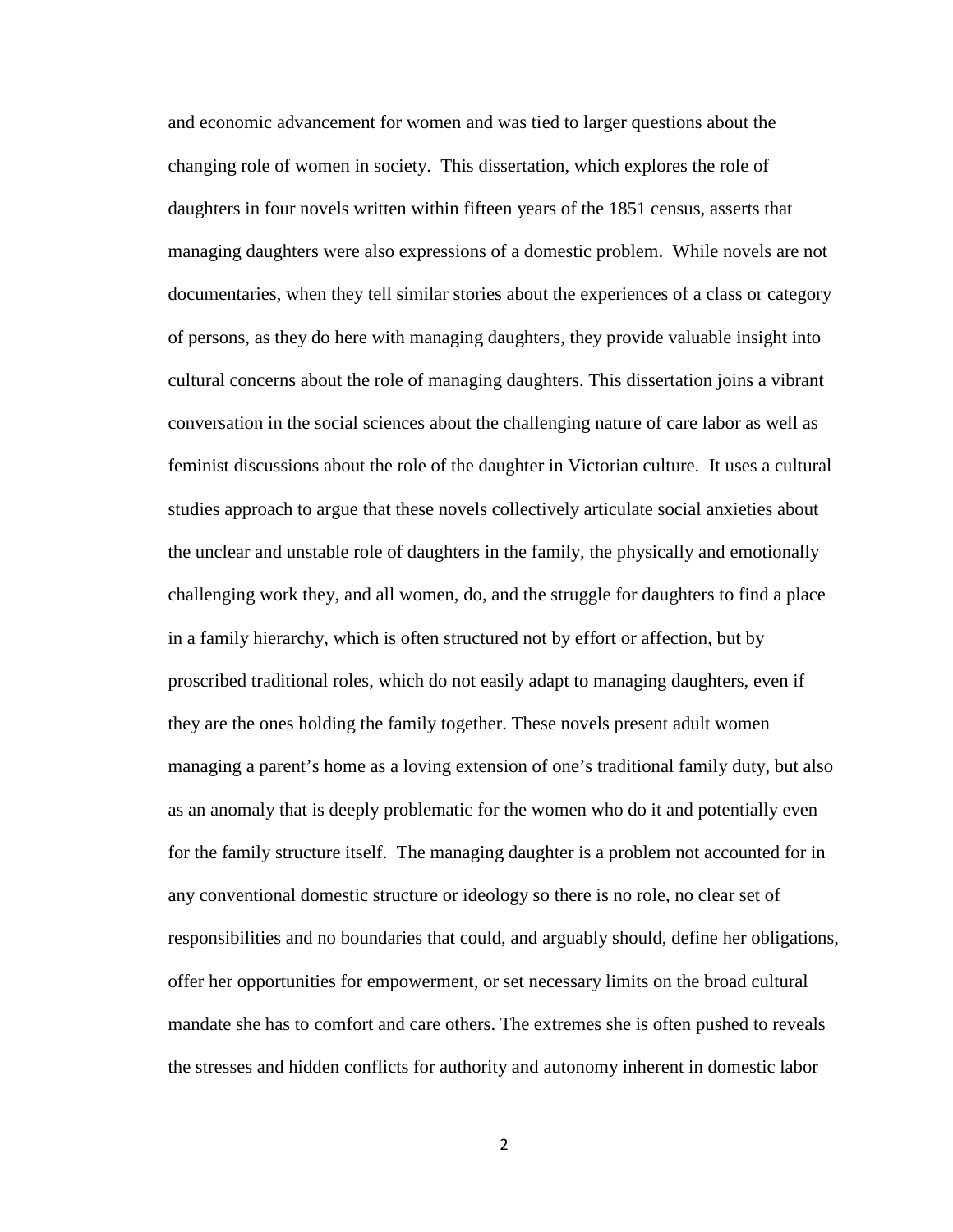without the iconic angel in the house rhetoric that so often masks the difficulties of domestic life for women. She gains no authority or stability no matter how loving or even how necessary she is to a family because there simply is no position in the parental family structure for her. The managing daughter thus reveals a deep crack in the structure of the traditional Victorian family by showing that it often cannot accommodate, protect, or validate a loving non-traditional family member because it values traditional hierarchies over emotion or effort. Yet, in doing so, it also suggests that this could at times offer an advantage. If it is position not passion that matters, then as long as a woman assumes the right position in the family then deep emotional connections to others are not necessary for her to care competently for others or for her to have stability or authority.

This dissertation does three things: It attempts to maps the unclear role and responsibilities of managing daughters, it challenges the idealization of caring labor, and reflects the unstable position daughters have within the structure of the Victorian family. The role of managing daughter is an identity, arguably an occupation, which has not been previously identified in scholarship of the period. These daughters are all middle-class adult women who manage the family home, but without clear roles. They are never given authority or guaranteed a permanent position in the family, yet are often essential to the family stability. These novels reveal that under the umbrella of caring, and without a clear role in the home, daughters often take on excessive and inappropriate responsibilities and that they are often unable to set necessary boundaries emotionally or physically on their work. Their emotional investment in their families also can make it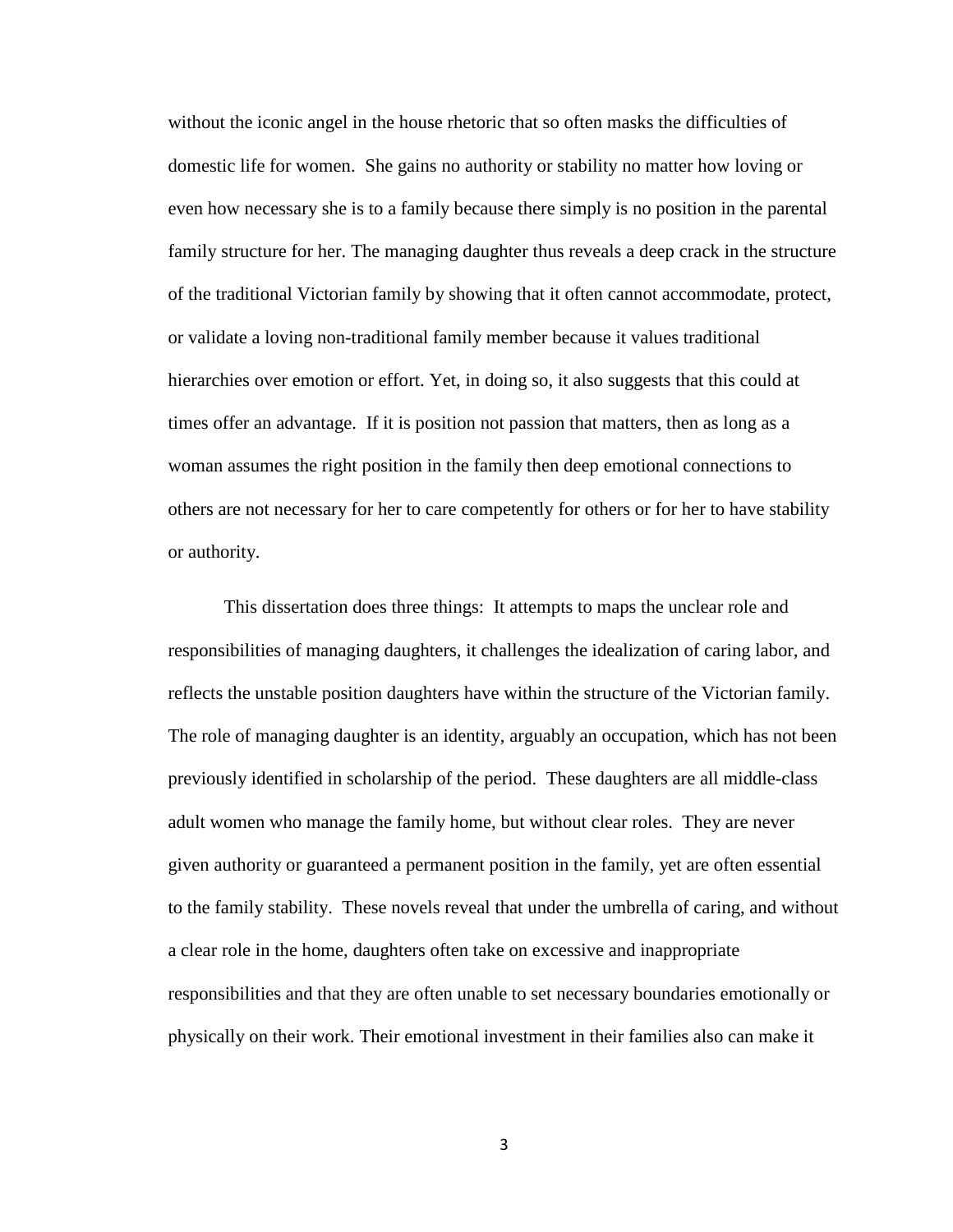hard for them to form healthy attachments and can slow or even stop what Victorians assumed to be the natural transition from daughter to wife.

Secondly, this dissertation challenges the idealization of caring labor which imagines domestic labor as the opposite of work and as something always motivated by a loving heart. Because a daughter's labor has much less of the iconography of ministering angel that surrounds a wife's caring labors to obscure the difficult realities of their work, it is possible to see in their experiences the challenges of that labor. Collectively, these novels demonstrate that caring labor can be motivated as much by duty, gratitude, or selfinterest as it is by love or affection. They also clearly indicate a fact social scientists would identify nearly 150 years later: that a woman's selfless caring for her family can feel physically and emotionally exploitive, similar, some authors argue, to being a servant or factory worker. Yet, the novels also reflect the powerful drive personally and culturally for home and family attachment which motivates women to eagerly give all for others.

Finally, this dissertation suggests that the rigid structure of the Victorian family doesn't easily allow for managing daughters to hold a permanent place in their own families even when they are the ones holding the family together. These novels all feature families cared for and protected not by a strong or engaged father, but by a resourceful managing daughter. Yet, no matter how much she loves or works for her family, in the traditional family hierarchy she is always a secondary, arguably disposable, figure. Not only will she never be her father's equal or partner, she can be easily replaced, as these novels show, by a new wife or even a good housekeeper. The disturbing, but also liberating, realization of these novels is that family hierarchy need not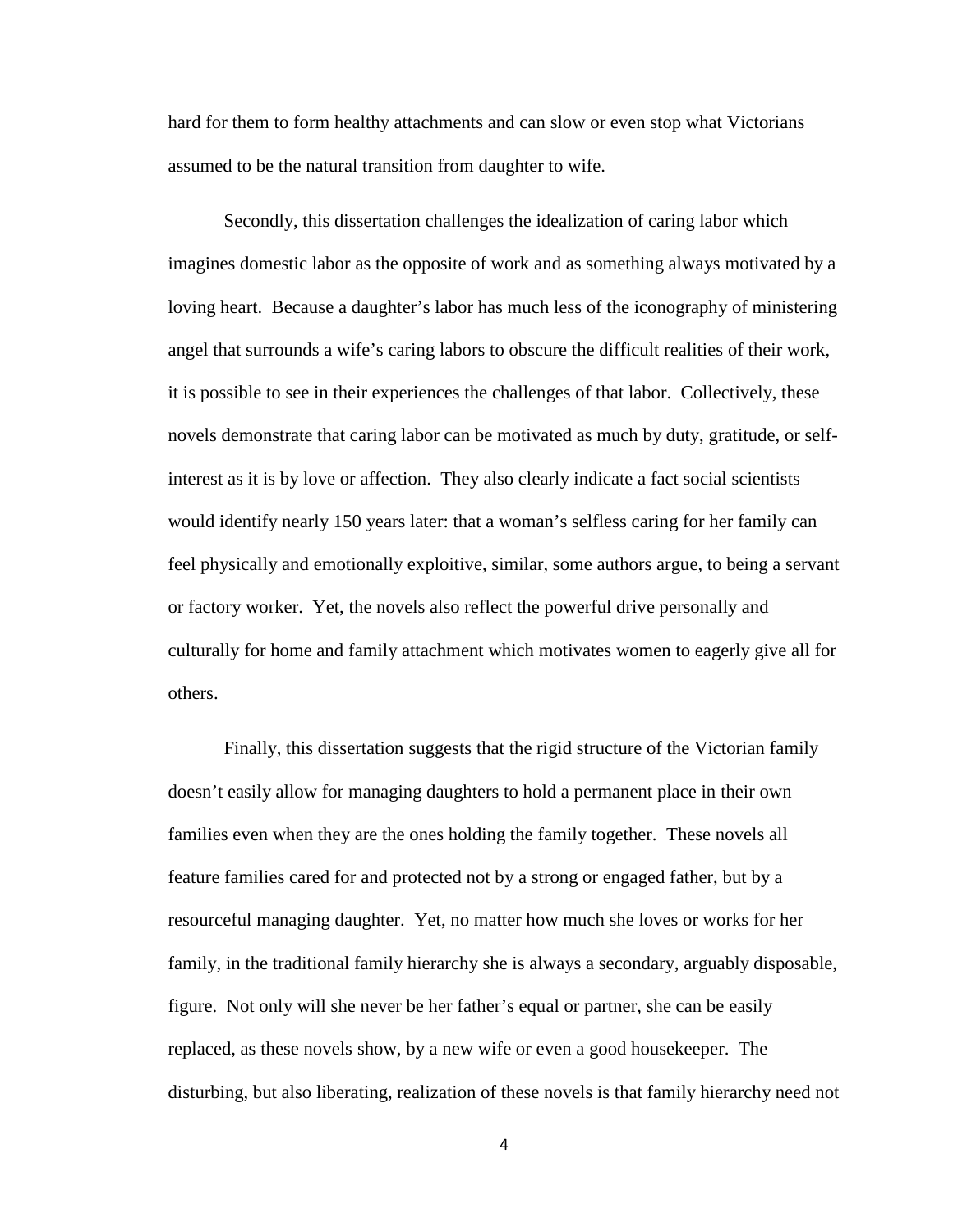be structured by emotional relationships. It is position, not affection or effort, that grants women an authoritative permanent role in the family. This suggests quite radically that daughters, and by extension wives, need not be emotionally invested in the family to manage it successfully.

In 1851, Victorians were disconcerted to discover some 400,000 unmarried women as a statistical reality in the census (Braca). The census also calculated that the average age to marry was now age 25 and rising each year, and that 40% of all women, including 28% of women under age 25, were unmarried, of which nearly two million would never marry at all (Branca). The supposed problem of these "redundant" women was largely an economic one in which the status of these women and their access to resources was tied to larger questions about the changing role of women in society. Upper-class daughters had the money to make a comfortable life alone and working-class daughters had employment opportunities in factories and shops, but middle-class daughters had few respectable employment options, so they largely became the focus of the discussion. W.R Greg's famous essay "Why are Women Redundant?" poses several solutions including governess training centers and mass emigration of middle class women to the Australian outback and American wilderness to solve the problem of these "quite abnormal" unmarried women (32). Early feminists seized upon the census numbers as proof of a need for increasing education and employment opportunities for women. Bessie Rayner Parkes argues that industrialization, which removed industry from the private home, had essentially forced women to work outside the home: "For it is clear, that since modern society will have it so, women must work …" (24). Josephine Butler agreed and pushed for educational reforms, stating plainly that "to get knowledge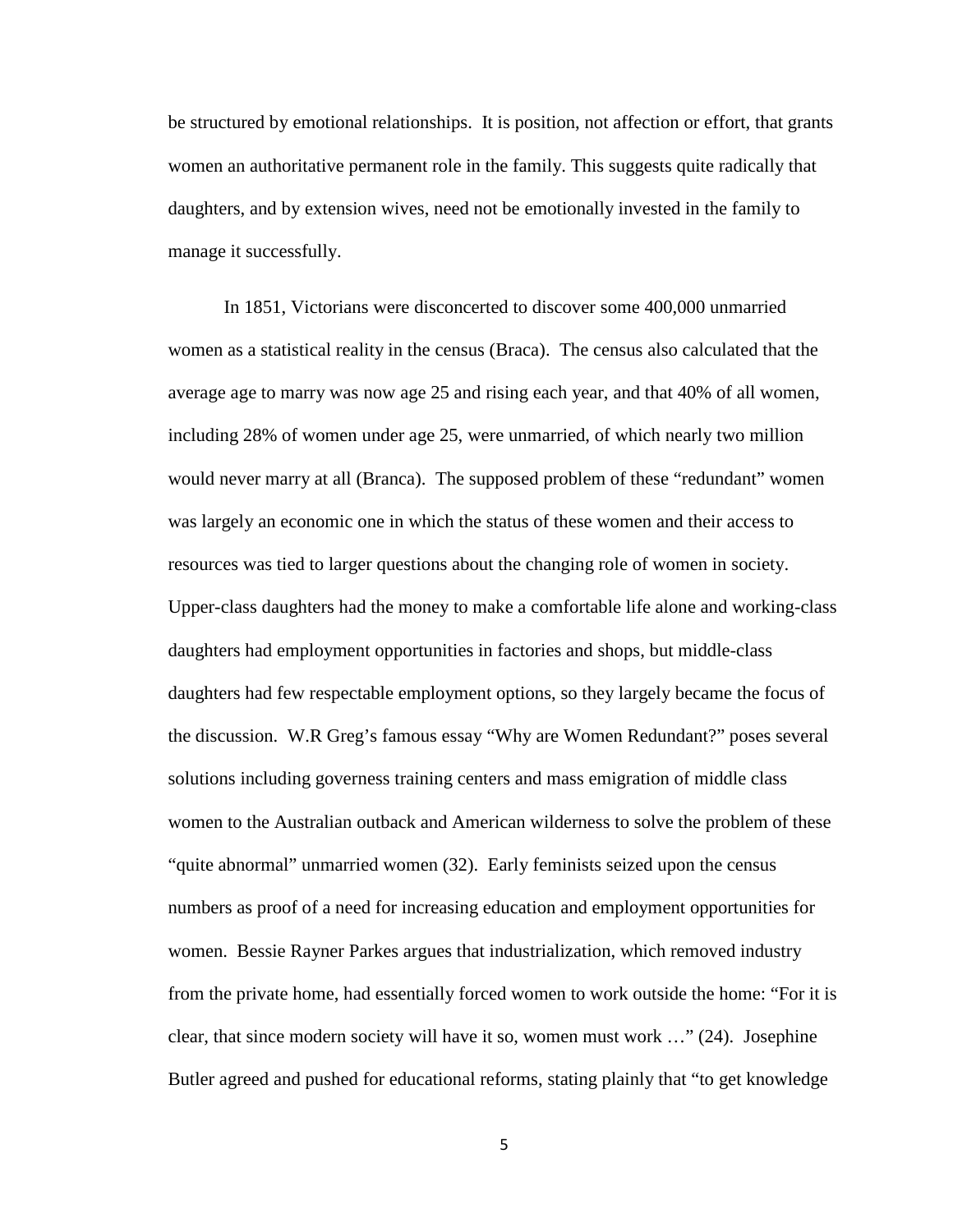is the only way to get bread" [\(http://webapp1.dlib.indiana.edu/](http://webapp1.dlib.indiana.edu/vwwp/view?docId=VAB7056.xml&doc.view=print)). Without the option of early marriage or other respectable occupations immediately at hand many daughters had no choice but to stay home to manage or assist with their family home. While managing one's family of origin may never have been a plan or goal, the role of managing daughter arguably became a de facto career for some middle-class women, at least for some period of their life.

Although critics have not noted this before, there are, in fact, a significant number of novels at this time that highlight the plight of the managing middle-class daughter: Dickens' *Dombey and Sons*, Thackeray's *Vanity Fair* and *Men's Wives*, Jessie Fothergill's *Kith and Kin*, Mary Taylor's *Miss Miles*, Trollope's *The Warden*, and Mary Elizabeth Bradden's *Lost for Love* are just a few of the novels which feature an adult unmarried managing daughter. I have chosen to focus on four novels which feature the managing daughter as the main or title character. These novels are all written in a fifteen-year period after the 1851 census, the date when census records indicate that adult unmarried daughters were a statistically significant factor in the home. Charles Dickens' canonical classic *Bleak House* was published in installments between 1852 and 1853. It is the story of the anxious and selfless Esther Summerson's endless care for her guardian and his wards. Elizabeth Gaskell's dark industrial novel, *North and South*, was written in 1855. It follows the exhausted minister's daughter Margaret Hale as she cares for her father and invalid mother in a city ripe with labor problems that are similar to her own. Ellen Wood penned the now obscure *Lord Oakburn's Daughters* in 1864. It tracks the sad progress of Lord Oakburn's eldest daughter Jane as she struggles for authority in a home she manages for her tyrant of a father. Margaret Oliphant's ironic satire *Miss*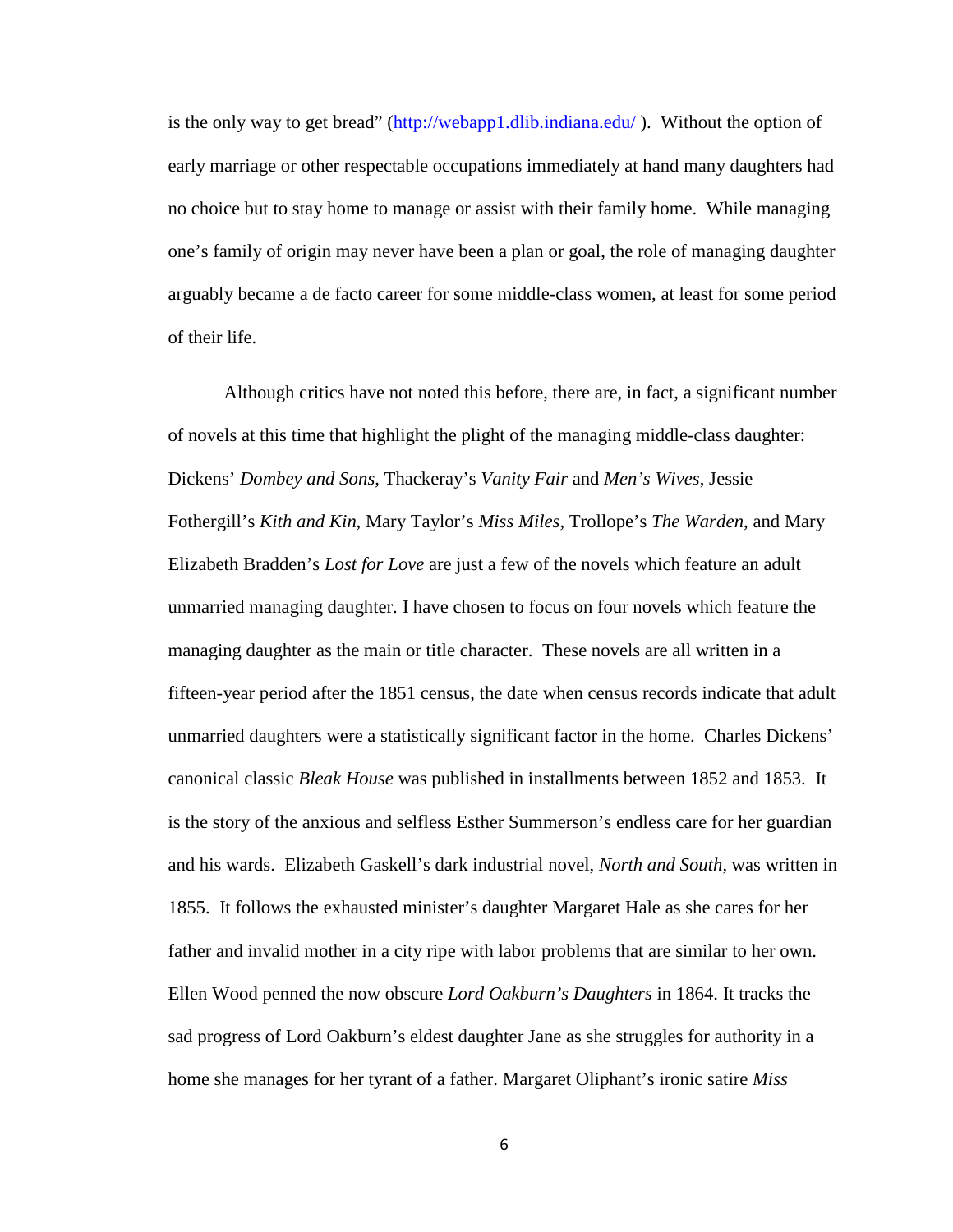*Marjoribanks* was created in 1866. With gentle and often charming irony, it mocks the domestic battles of the managing daughter Lucilla to be a comfort to her father, while also feathering her own nest and ambitions. These novels represent a variety of authors, both male and female, and novelistic daughters at various places within the middle class from the orphaned and destitute Esther, the frugal minister's daughter Margaret, the wealthy doctor's daughter Lucilla, and Lord Oakburn's impoverished daughter Jane. All these women show the struggle of daughters to maintain middle-class values of care and comfort in the midst of economic rises and falls. Collectively these novels tell a previously untold story about the cultural anxieties of the managing daughters who cared so tirelessly for others.

There has been considerable scholarly work on the role of mothers, fathers, and on domesticity as a whole, but little work on daughters, and even less on their domestic labor. Lynda Boose argues daughters have long been ignored by scholars because of a general disinterest in single women outside a romance plot. This dissertation focuses exclusively on unmarried adult daughters and their work in their father's homes. It maps a very unique and significant narrative convention, a female story that is entirely outside the erotic romance plot. In separating the domestic plot from the romance, these novels demonstrate the stresses of domesticity without the potential rewards of love and marriage. It pulls together the ongoing multidisciplinary debate in social science about the nature of domestic labor and Victorian conduct literature which focused on domestic management and the role of Victorian daughters. These topics have rarely merged in spite of the fact that daughters were involved in domestic labor in important ways.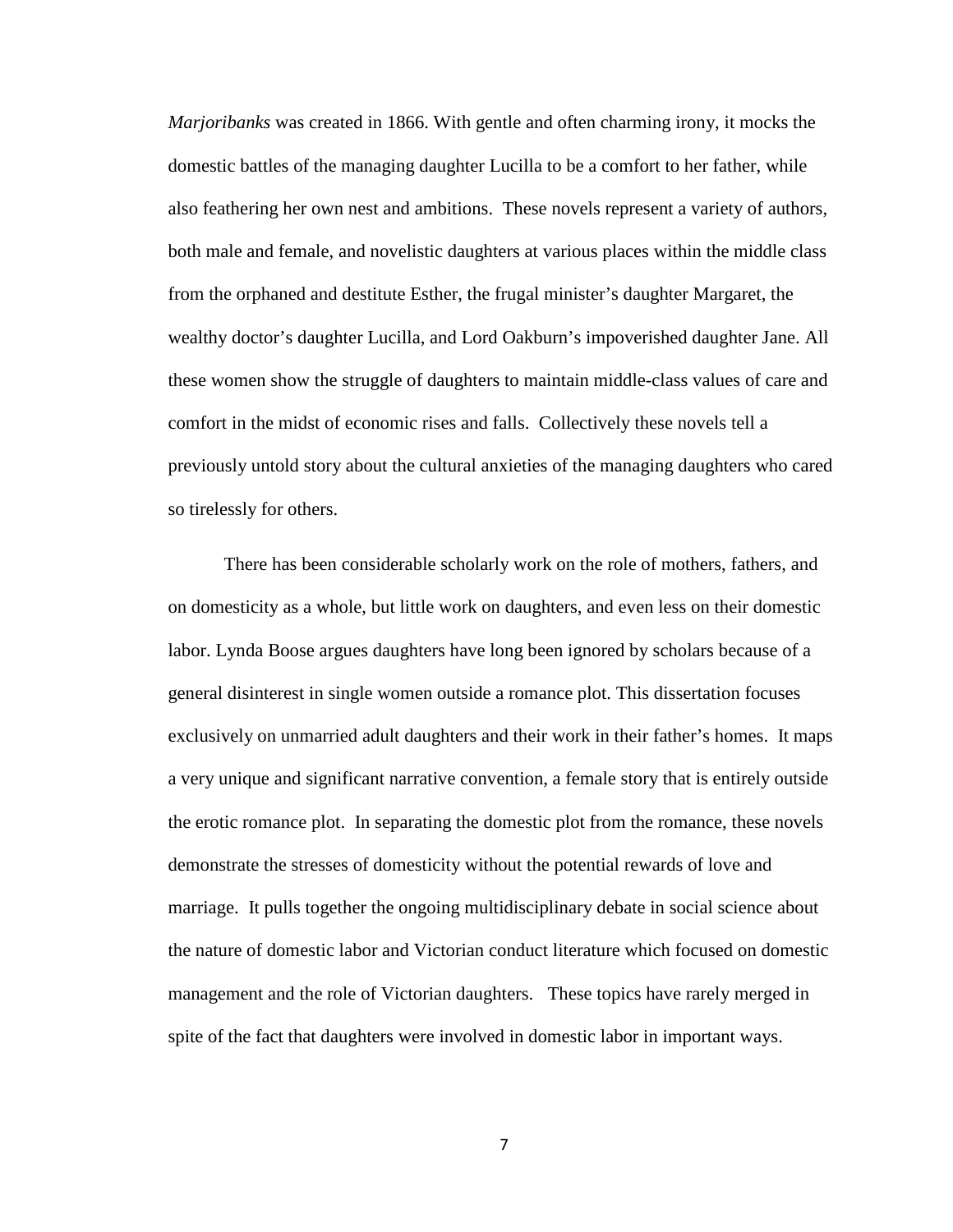Victorian scholarship has also largely dismantled the idea that home was, as Ruskin imagined, "a sacred place, a vestal temple, a temple of the hearth" created and sustained by the love of a selfless woman (85). Women's domestic work included a multitude of difficult tasks hidden behind the cultural assertion that care for others was what Sarah Stickney Ellis called a "high and holy duty" rather than actual labor (23). This was a supposedly innately driven instinct to care for others which evades description like other forms of labor. Nancy Armstrong calls it, "labor that is not labor" (80). Conduct books make it clear that the role of the daughter in the home is a subordinate one. There is no cut-off age for a daughter in the home, but the expectation is always that they will be moving to their own homes at some very soon point. Conduct books are curiously at a loss about what might happen if daughters do not marry, if they stay home and manage the family. The description of them and the advice to them presupposes that are young, fresh from school, and home only for a brief transitional period. As a result they are described much like servants firmly under a mother's control. A daughter's responsibilities in the home, from laundry to cooking, are often indistinguishable from that of servants, but she should never forget that as a member of the family "more" is expected of her (137). They are a valuable, but temporary, aide to their mothers, to whom they are always subordinate, even when she is incapacitated or absent. They were told to understand her mother as "the voice of reason" and her instructions, no matter how gently phrased, as having the "force of a command" at all times (Arthur, 52 and *Female Excellence* 136). Mothers generally scheduled a daughter's day and authorized any authority the daughter has in the home. With a mother's blessing a good daughter becomes "her mother's right hand assistant" (*Female Excellence* 154). But, she is not a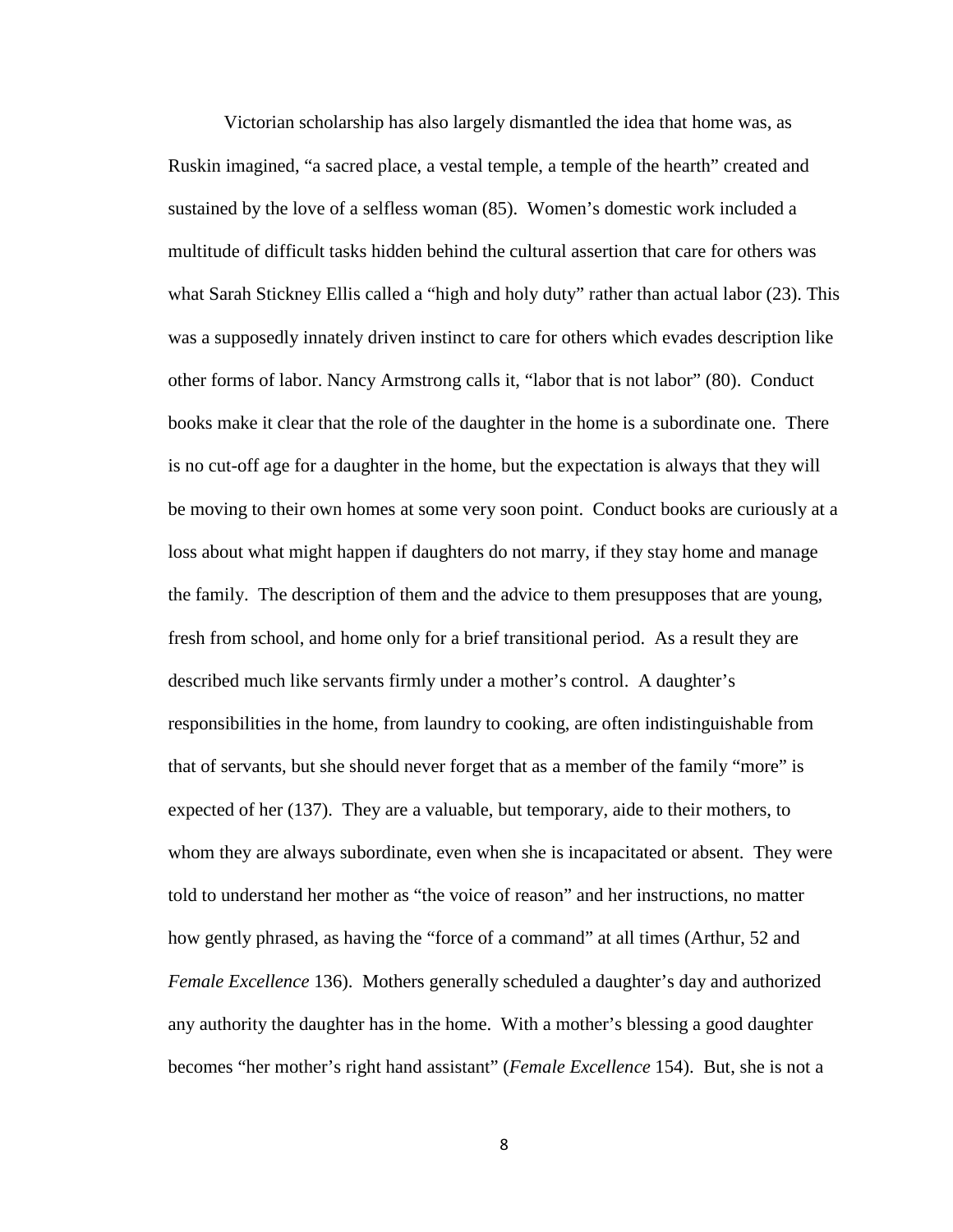partner or equal to her mother. What happens when the mother is absent is never discussed. The absence of a managing mother, which is the case in all the novels I discuss, clearly makes a daughters position even more complicated because without a mother, she has no one to authorize her authority or define her boundaries and no matter how much she reproduces the mother's role she will never have the authority of a mother.

Conduct books also do not account for her role in the home as an older managing daughter. The position many "redundant" women must have faced is simply not imagined in the conduct literature. Daughters in these roles then must carve their positions carefully around the boundaries of respectability they are given in conduct literature. This can lead to odd disconnects in propriety and authority, like the thirty-year-old Lucilla still wearing a virginal high white gown to dinner or Jane being forced by her father to accept the former governess she fired now dressed in her dead mother's clothes as her new mother. The women in my study all struggle to find a clear position for themselves in the family and authority in their roles, but the way daughters are minimized in the rhetoric of family life makes this unusually difficult.

What the daughters in my study do learn and apply from the conduct books is a notion of constant labor as a part of their identity. Their motto they were told should always become, "None liveth for herself" (*Female Excellence* 13). Daughters were good when they provided, not for a glittering show of empty talents, but the ability to competently care for others. Sarah Stickney Ellis calls these daughters without practical skills "languid, listless and inert" (54). This focus on practical skills corresponds to what Monica Cohen notes is a new recognition of domestic labor as a specialized and challenging skill for middle-class women. She argues that women in the nineteenth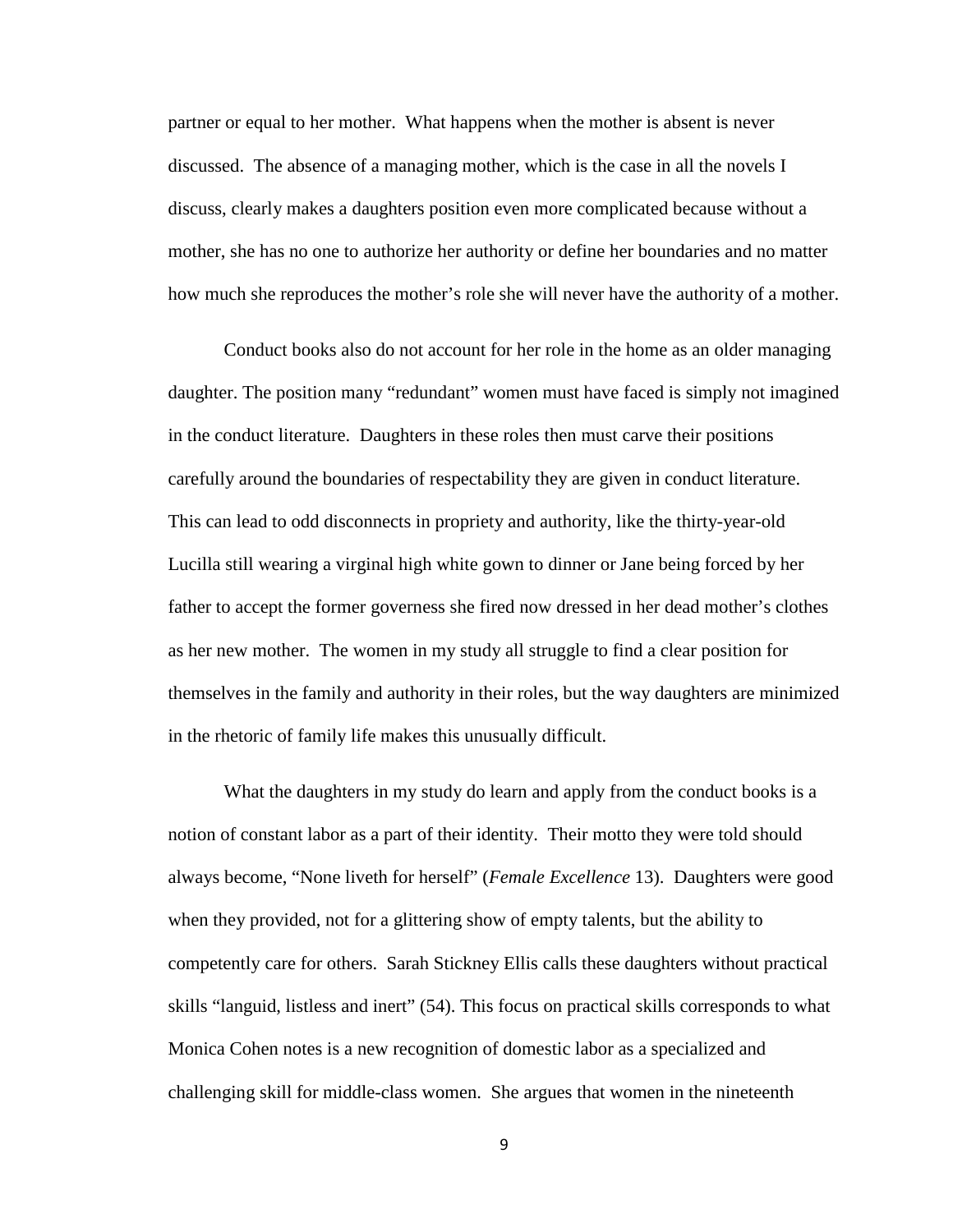century achieve what she calls "professional domesticity" by virtue of parallels between domesticity and the work of male professionals. Cohen's study validates the importance and difficulty of women's labor in the Victorian period. However, Cohen does not explore the contradiction in domestic work between skilled paid labor and loving duty and does not discuss emotional labor itself at all. Her study begs for an analysis of both the rigors of that physical labor and, even more importantly, the emotional dimensions of caring work, what Marjorie DeVault calls "a critical part of the puzzle," (16). This is what my study adds to this conversation.

Critics like DeVault and other social scientists have struggled to determine how domestic labor, especially caring labor, is different from other labor. The social sciences have long debated whether domestic labor is in some way special, what Sarah Berk calls "a unique work site generating special configurations of constraints, costs and conflicts" (19). Simone de Beauvoir called housework "the torture of Sisyphus," an endless repetition of invisible tasks consumed by others largely without acknowledgement or any corresponding improvement in rights or status of those who do it (451). Scholars have argued that domestic labor is rooted in institutionalized and cultural power inequalities. They complain that female domestic labor benefits male capitalists and reinforces patriarchal ideology and forms of gendered servitude and is thus at some level women have no choice but to be "forced to care" for others (Glenn 7). In Ann Oakley's 1974 *Sociology of Housework,* the first large-scale study of women in the home, Oakley argued that women in the home felt that domestic labor was "parallel to that in the factory or office world" (169). She theorized that women at home were "exploited" by the constant demands of their domestic responsibilities and those that did not, she asserted, had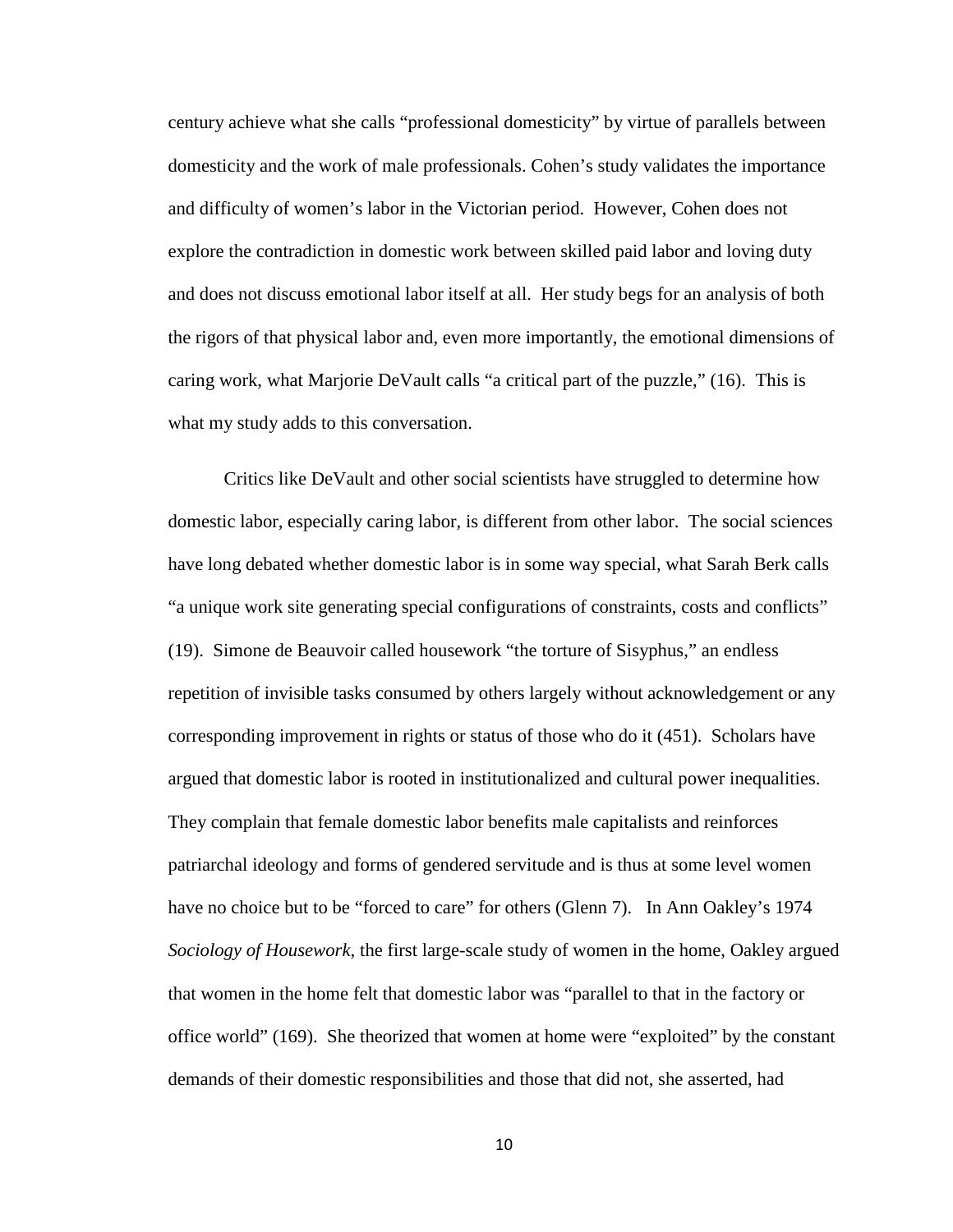"internalized their own oppression" (169). Psychologists have pointed out that full-time housewives have increased risks of both depression and addiction issues (Morton). The complaints of insomnia, headaches, nightmares and anxiety are so common as to have a name, "housewives syndrome" (Haavio-Mannila).

My study suggests that Victorian managing daughters experience all the challenges of caring labor social scientists identify. Freed from the iconography of angel in the house, daughters show domestic labor for what it often really is—challenging and frustrating. An overwhelmed wife that complains about caring for others is unloving: An overwhelmed daughter that complains is learning what it means to be a woman and able to highlight the problems of caring labor. The novels in this study provide example after example of work that is challenging both emotionally and physically and yet offers little status or authority to those who do it. Jane assumes every responsibility, including parenting her sisters and negotiating with creditors, but she can be replaced without warning or hesitation by her father's new wife, a woman she despises. Margaret has to fight even for the right to nurse her dying mother. These women are pushed into caring roles they often can't refuse and that are well beyond their experience or expertise. The young and inexperienced Esther is forced to be a guardian to her guardian's irresponsible male ward. Margaret must do her father's job and tell her mother about her father's religious crisis and their financial fall. The constant need to care for others, even when the responsibilities are inappropriate for a daughter, extends from these daughters not just to the family, but to everyone they encounter. Neither Esther not Margaret hesitates to nurse the suffering poor around them. Margaret even stops a mob protest as part of her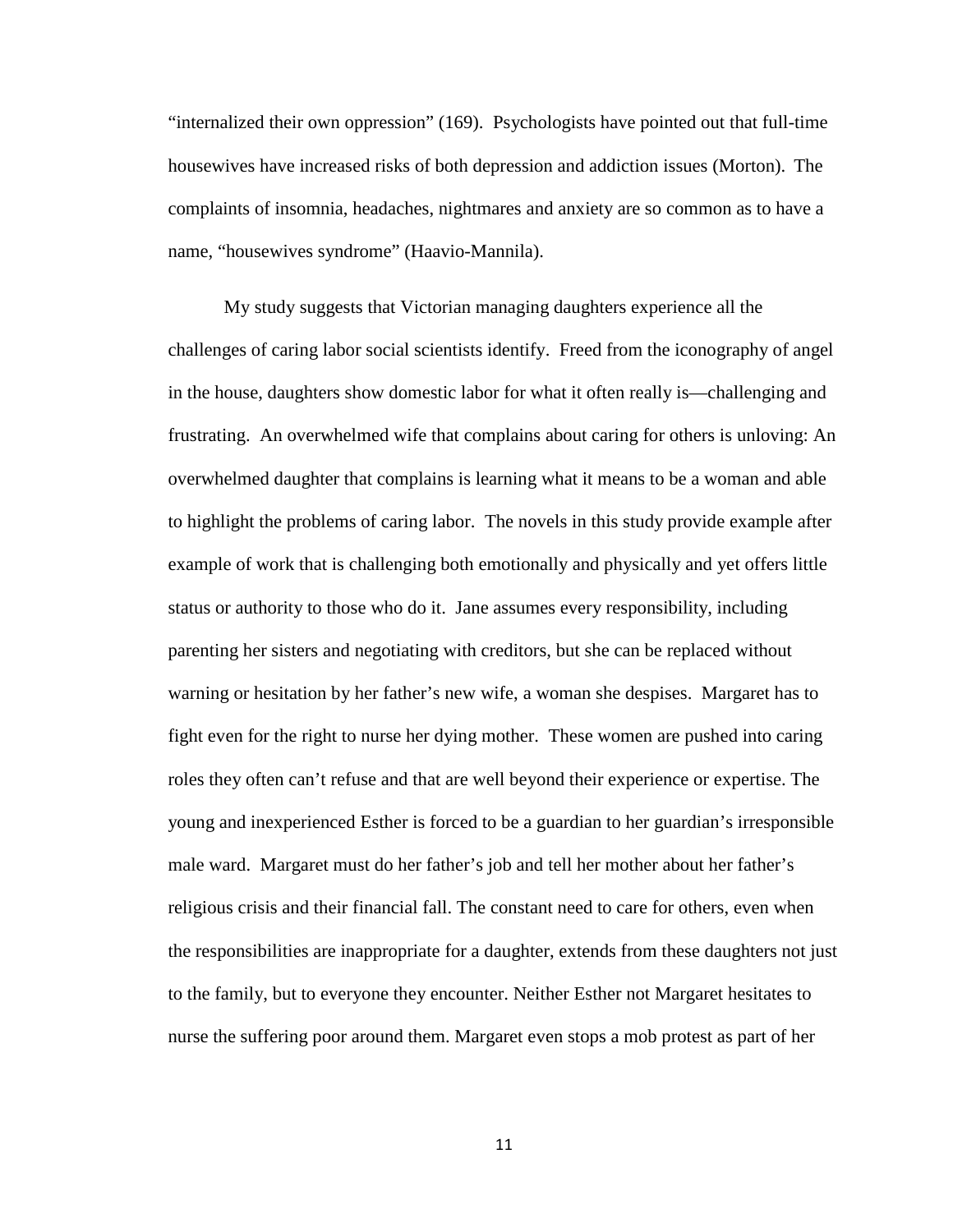"women's work." Jane, Esther, and Margaret all end up feeling alienated from their feelings at some point and exploited by the constant demands of others.

However, amazingly for all its punishments, domestic labor is not without rewards too. Studies since Oakley have made it clear that exhaustion and potential exploitation is only one side of a complex experience. Other studies reveal that domestic work is embedded in emotional ties to people and places in such a way that most women who work in the home do not think of their work as work. They call it "love" or "not quite a job" (De Vault 10). As Arlie Russel Hochild explains, "Most care labor is so personal, so involved with feeling, that we rarely imagine it to be work" (16). These scholars argue that women are predisposed to care, not as an "essential" female domain, but because social arrangements, particularly status positions women earn inside and outside the home for successful care of others, make caring more desirable for women. In fact, there are significant emotional and social rewards in domestic labor that make it desirable and even preferable. Women who engage in domestic labor develop strong bonds to their spaces, what industrial psychologists call home attachment (Hidalgo), and see their labor as a way of connecting in meaningful ways to others (Goodenow). In addition, they see their labor as an expression of creativity and even a specialized skill which they offer either in exchange or as gifts to others (Berk). The challenge of domestic labor is that it can often at the same time be both deeply rewarding and remarkably exploitive.

The women in these novels also reflect this deep need for purpose and home attachment. Caring for others gives their lives meaning, which is itself rewarding and often brings them closer to those for whom they care. Esther's childhood of deprivation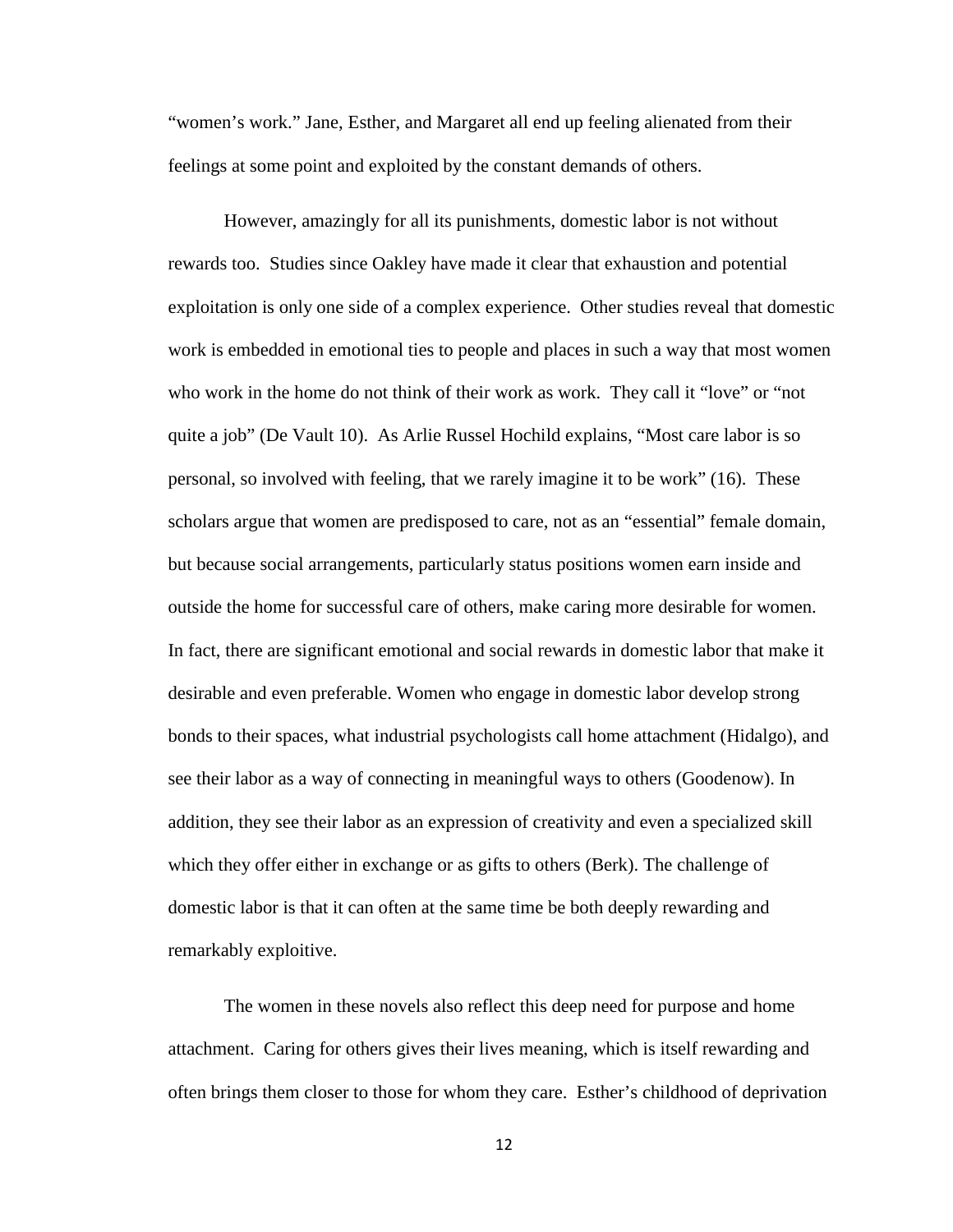leaves her profoundly grateful to her guardian/father and hopes to "win some love" with constant care. Her almost pathological need to care is rooted in her need for love and approval. Margaret's idealized images of home and family make her unwilling to leave her parents even for a good marriage. The idealized vision of a caring home makes her unable to find fault with her father even when his decisions make her life difficult and shatter that very image of a peaceful home. Jane's powerful love for her deeply flawed father enables her to forgive him and rush to his side even after he humiliates and alienates her. Lucilla's obsession with a beautiful home and active home life guide almost every decision she makes. Under the claim of "being a comfort to Papa" she remakes her home and community to give herself a sense of purpose and her life some meaning, the depth of which the narrator often notes is amusingly trivial and shallow. Nonetheless, it is that powerful need for a sense of purpose in the home, not any romantic notions, which ultimately convinces her to marry and she marries the man most in need of her ambition and vision.

Domestic labor for managing daughters, then, is a complex blend of challenging and rewarding opportunities. But, this project is not just about the nature of domestic labor, but about what this labor brings in terms of stability or position to the women who do it. Critics who write about the domestic role of daughters in the family generally assert they do not have an easy time or a clear role in the family. Paula Cohen (1991) claims the exploitation of daughters are, in fact, a necessary evil in family life. She argues that the daughter serves as a mediator of public and private stresses. Eager to please, they are the natural scapegoat for the conflicts of the family. Hilary Schor (1992) looks at patterns of alienation and exile in multiple Dickens novels to show how the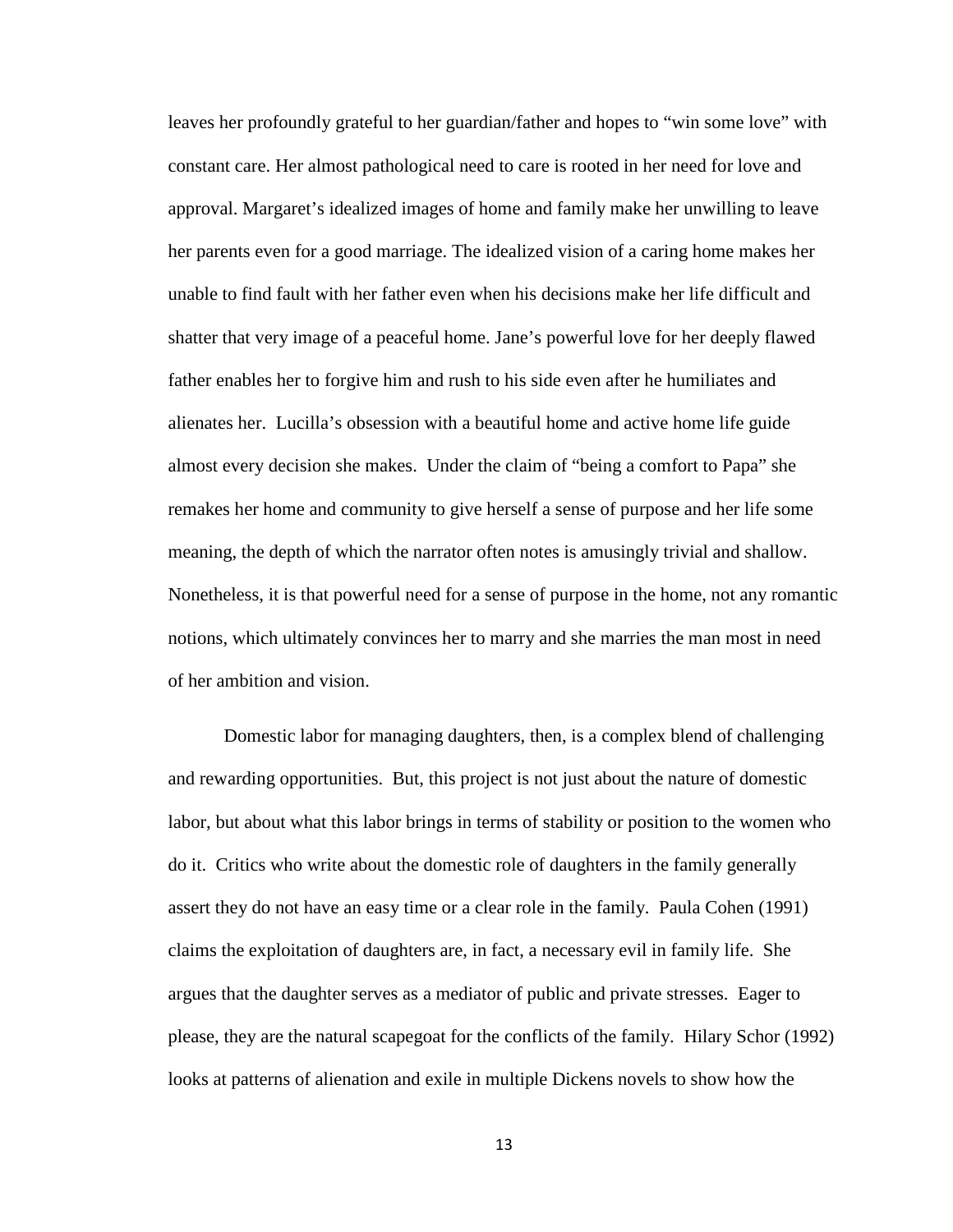dutiful daughter represents a place of contradictions. According to Schor, daughters are always "displaced," that is family members (insiders) that are always destined to leave and become part of another family (outsiders). Daughters represent the uncomfortable overlap between home and other, between family and outsider (6). My study builds upon the idea in both Cohen and Schor that adult managing daughters are indeed problematic figures not easily classified or structured in a traditional family and that they do not have a good claim to authority or even stability in the family even though they may very well be essential to the family's survival. The conduct literature and the novels both show that daughters are arguably disposable figures with little stability or permanence even when they want to remain in the family home. Margaret and Lucilla both end up orphaned isolated spinsters with no financial support when their fathers die. Both have to marry to find any role for themselves that allows them a defined and respected position in a family. Esther is a pawn traded between men. She is so emotionally disconnected from her own needs she willingly sacrifices herself in daughterly devotion to the guardian who wants to marry her. Her happy ending is almost an accident. Jane is hurt and humiliated, isolated from her sisters and living in frugal isolation while the former governess she hated raises her beloved sister and spends her father's inheritance. These women all discover that neither love nor hard work guarantees stability or position in their family of origin.

The traditional family model has no clear place for a managing daughter. The rigid nineteenth century traditional family model of a tier path from father, mother, son, and daughter shows clear signs of cracking. It doesn't have a place for the managing daughters who are a statistical reality and who are in many cases holding the family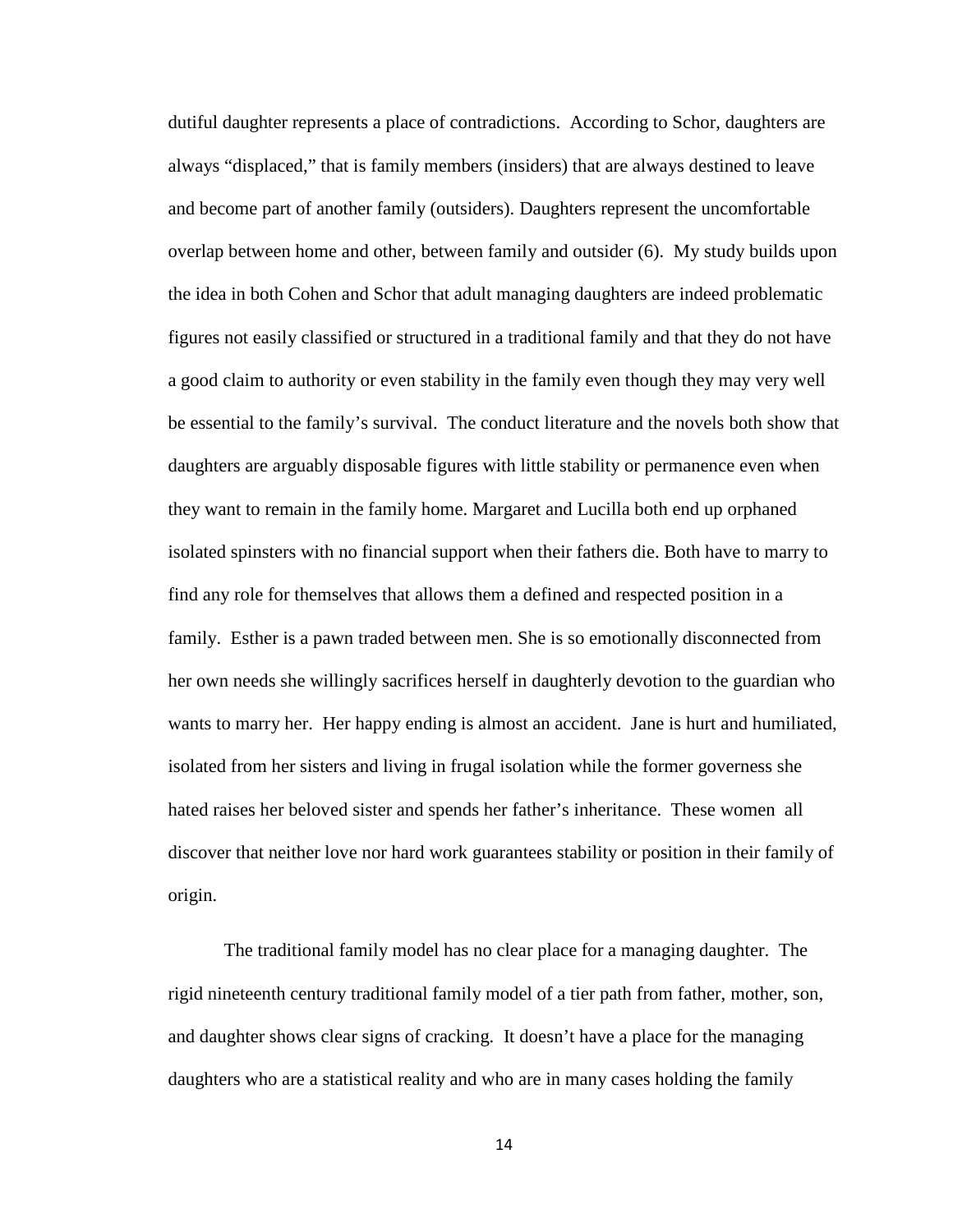together. However, the potential silver lining is that if love can be disconnected from domestic care then women are free to choose marriages based on their own ambitions rather than any fantasy of love and still be caring women. More significantly, if care for others doesn't have to be rooted only in selfless love, then it should be possible to care for others in ways that still are intimately caring and yet also accommodate one's own personal needs. This is a liberating, strikingly modern understanding both of family relationships and of domestic care.

The chapters that follow explore the stories of four fictional managing daughters. The goal within each is to identify the defining feature of the role of managing daughter, to explore the complexities and contradictions in her caring labor, and to determine family by family what her love and labor earn her in terms of a position in the family structure. Each chapter tells a different story, with distinct challenges and rewards. I have ordered the chapters by virtue of the managing daughter's ability to finally find a clear role, authority, and stability in a family. Lonely Jane Oakburn, whose unhealthy family dynamic leaves her isolated, sad, and nursing old family grudges is at one end. The anxious Esther's endlessly grateful and complex relationship with her mercurial guardian/father/potential suitor is the second chapter. Resilient Margaret, who never stops believing in the virtues of home and family even after hers is gone, is third. And, the delightful domestic general, Lucilla, the daughter who shows that caring for others need not be entirely selfless, is last. These women reveal the best and worst of caring labor and of Victorian managing daughters. Their stories though are not exclusively Victorian. They reflect the challenges that face nontraditional family members to find a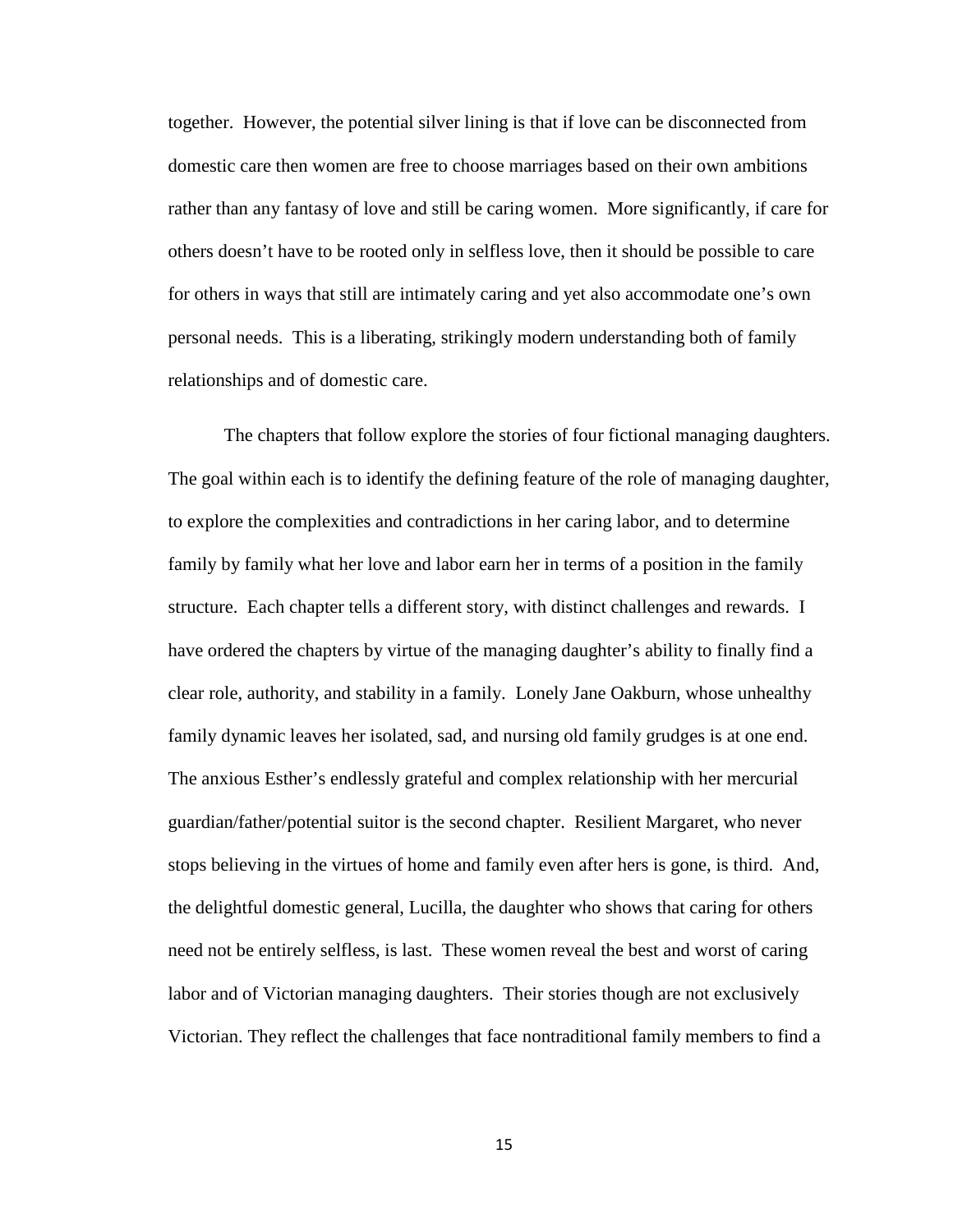clear position and authority today and the complex blend of selfishness and sacrifice we now understand is inherent in most caring labor.

Copyright @ Emily Ann Dotson 2014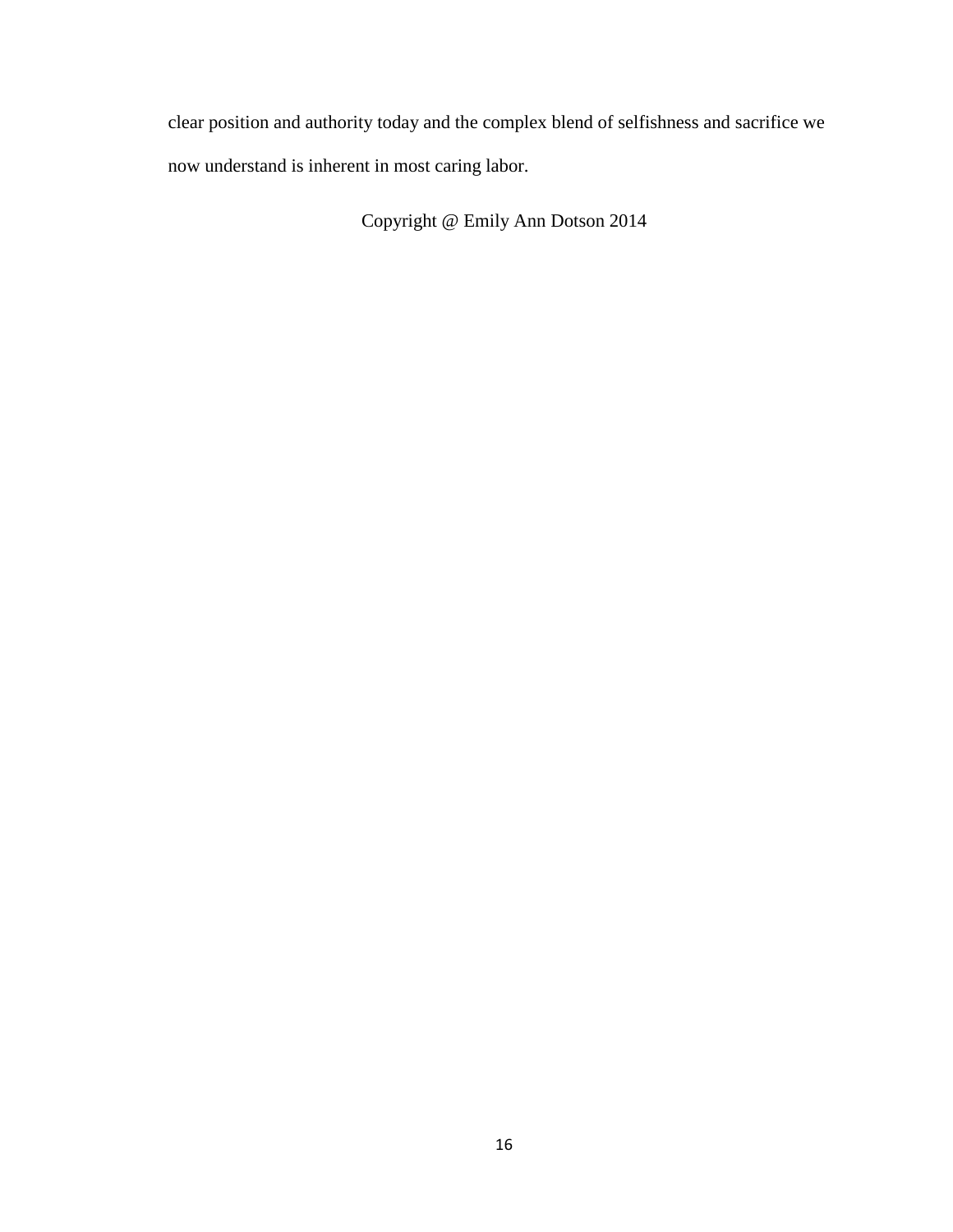Chapter Two: Lord Oakburn's Daughters: The Managing Daughter and the Governess

Ellen Wood, also known as Mrs. Henry Wood, was one of the most popular and prolific writers of the nineteenth century. She turned to writing seriously after her husband's business failures and rose to popularity initially on a story that praised temperance. Her first novel, *East Lynne*, marked her entrance into a new genre, sensation fiction, and made her a household name. Ironically, this conservative middle-class woman became the author of possibly as many as forty novels and short story collections most of which, called sensation fiction, focused on brutal crime and horrifying scandals. Tamara Wagner contends that her unique contribution to this genre was in capturing the realism of a domestic household. The contrast between the ordinary daily lives of her characters and the shocking crime heightened the perceived horror of the crime. Her three-part novel, *Lord Oakburn's Daughters*, was written in 1864. It is what Ellen Casey calls a "silver fork" sensation novel, a precursor to sensation novels, which focuses on crime in aristocratic life, hence the silver fork. Silver fork novels pined for outmoded ideas of gentility, but also emphasized with gothic drama the decline of the aristocracy in a world in which middle-class domesticity now reigned supreme (Wagner 36).

Wood's novel was inspired by the bigamy discussion created after the real case of Major William Charles Yelverton. Yelverton was rumored to be guilty of bigamy after refusing to pay the debts of his alleged first wife, Theresa Longworth, after he married Emily Forbes in 1861 (Fahnestock 47). True to sensation fiction's demand for "murder, madness, and mystery," Wood's novel ups the ante by having her potential bigamist, Dr. Carlton, poison his first wife, Clarice, after she gives birth to his son because he wants to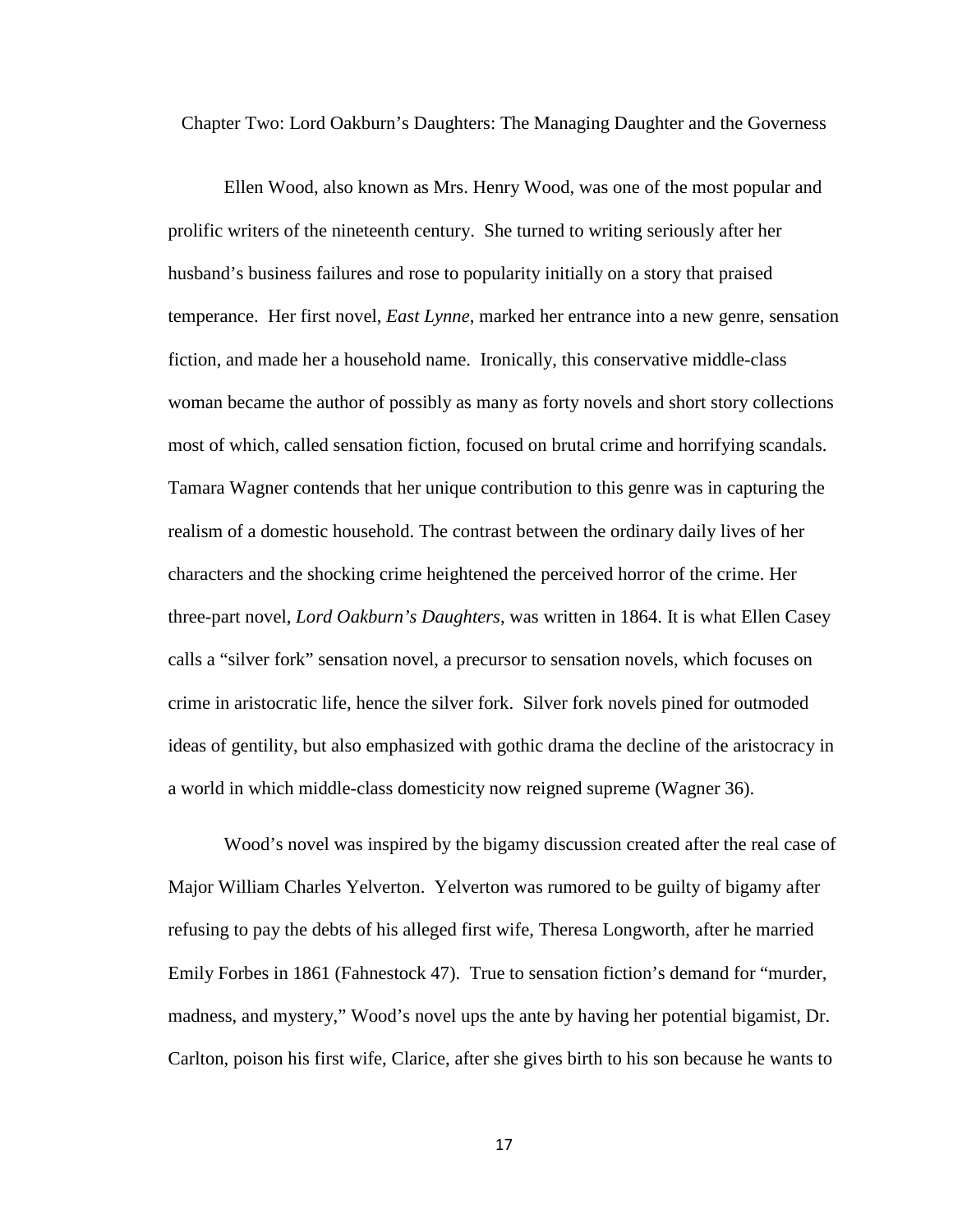marry Laura Oakburn, whom he does not realize is actually his wife's younger sister in hiding (Wagner 301).

Sally Mitchell has noted that the melodramas women craved like candy in the 1860s presented "a world of suffering" (45). The suffering in this novel, though, is not in the two brides, one murdered and one socially ruined and both betrayed in love. Instead, Wood's novel actually centers on the domestic struggles of the eldest sister Jane, the managing daughter whom the narrator states "is fit only for a quiet home life" (154). In a novel of impulsive and hot-tempered people it is the placid Jane who pleads with her father and sisters for peace and reason. Possibly because of its sheer length of well over a thousand pages, the novel resists the impulse common to sensation fiction to focus on plot at the expense of character (Fantina 23). Instead, the portrait of the dutiful and agonized Jane is as nuanced and complex a characterization as any in literature. Tamara Wagner calls Jane "obnoxious," but that assessment fails to take into account the fact that she is forced to be an agent of her father's prejudices even as she recognizes and argues against the destructiveness of his bad parenting (289). For all the horrors of murder and bigamy that are revealed, the reality of Jane's slavish servitude to her despotic and contradictory father is easily just as chilling. *Lord Oakburn's Daughters* is a cautionary tale of what can happen to a daughter, without a mother's guidance and support, when she stays in the home to care for an unpredictable and unappreciative father instead of marrying. It exaggerates and pathologizes the stresses of unusually despotic domestic life for daughters to show the underlying powerlessness of this dynamic in which an adult daughter can potentially have less stability and opportunity for authority than a governess, a paid stranger in the home. The narrator confidently explains her sister's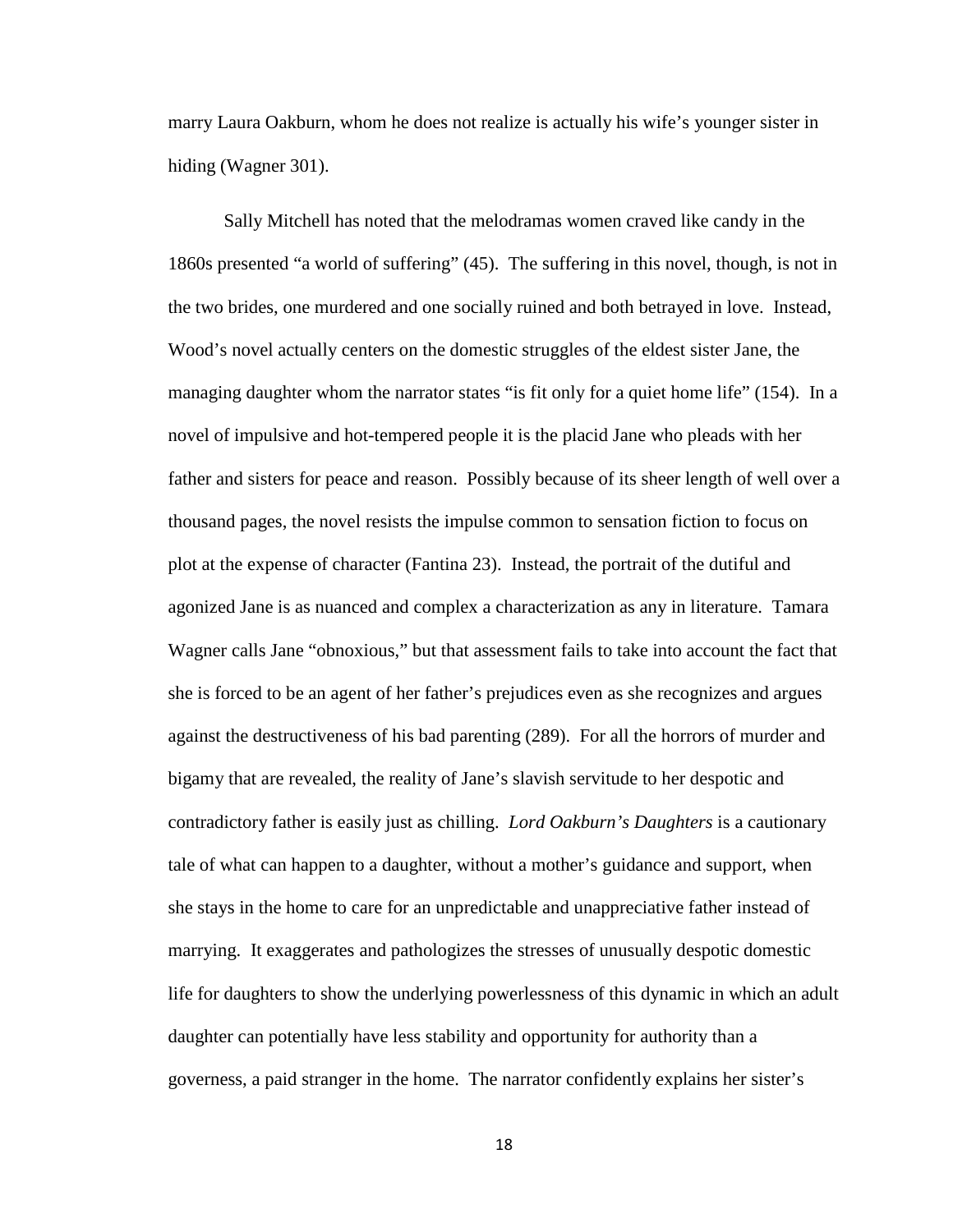rebellious retreats from home saying, "When a father is unusually despotic, a daughter is justified in breaking through her trammels," and yet this story is primarily about the tragedy of the dutiful daughter who never breaks free (209).

Jane's situation was like that of many motherless middle class unmarried daughters who, long into adulthood, bore the burden of caring for others. The 1851 census revealed that there were an estimated 400,000 unmarried adult "redundant" women [\(http://www.histpop.org.uk/](http://www.histpop.org.uk/)). Pauline Simonsen notes that redundant women were a subject of intense middle class speculation and cultural anxiety from the 1860s to the 1880s (509). Because they waited longer to marry, and many never married at all, adult daughters in the nineteenth century often negotiated domestic responsibilities in the family home for significantly longer periods of their life. The question of what becomes of the middle-class women who cannot or simply do not marry has long been understood as an economic concern of the period, yet novels of the period show that these "redundant" women are also very much a domestic problem. While it is important to remember that novels are not historical truth, they can be motivated by social issues making it easy to see a parallel between the social concern for redundant women and the appearance of fictional managing daughters like Jane at the same time. What happens to the Oakburn family and to Jane when she takes on the managing responsibilities in the family instead of getting married is an important question not just in terms of economics, but also in terms of the role she fills in the family and how this influences the hierarchy and structure of the family itself. The novel, published just as this debate was emerging, imagines the lives of one caring adult daughter at her very worst—a powerless pawn manipulated by a despotic father and alienated from the very people she loves and cares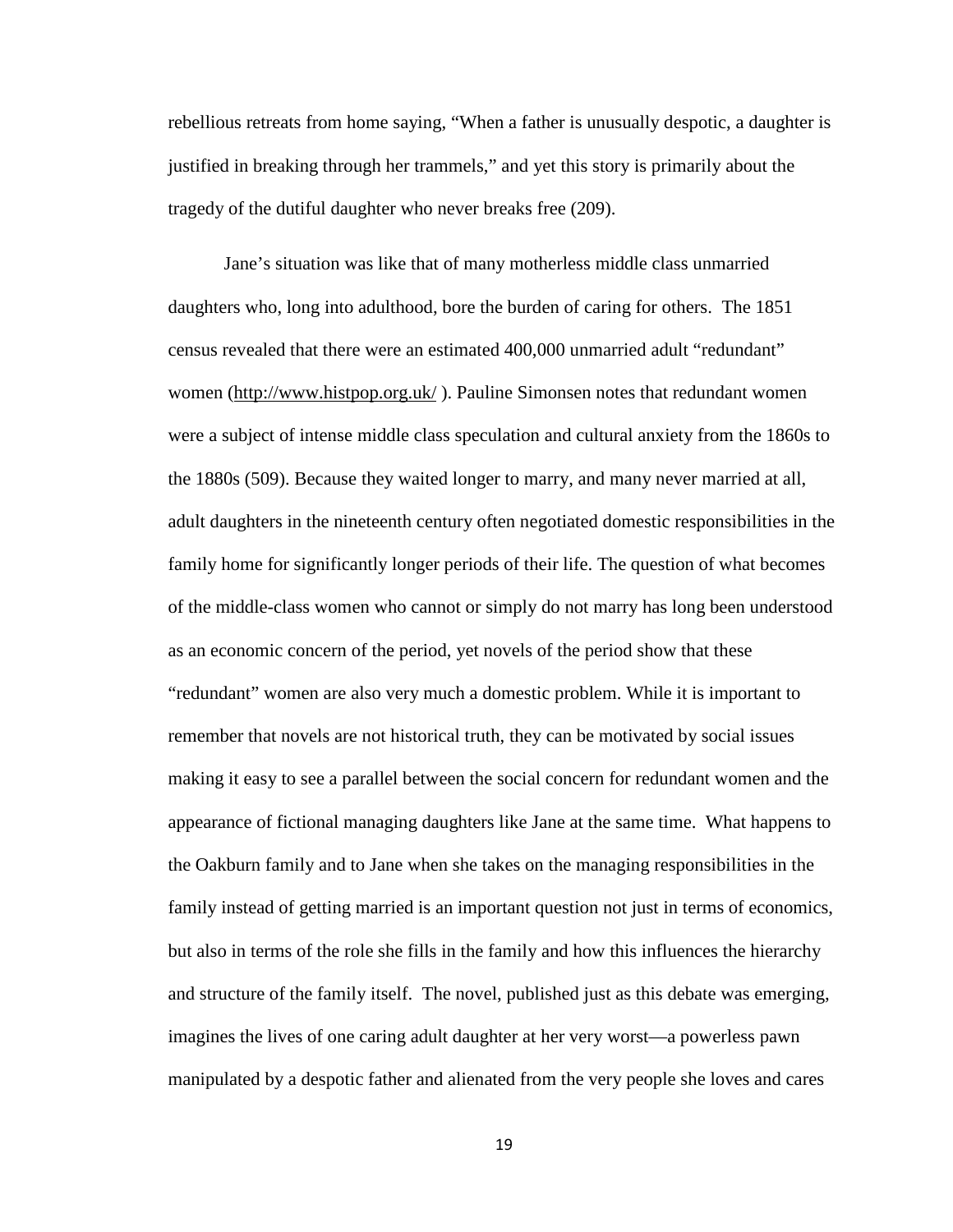for most. It shows the dangerous dysfunction that can result from a daughter's inherently marginalized position in the family. She is a member by blood, but always assumed to be in training for and moving on to a new family of her own, which separates her emotionally from her father's confidences and arguably his affection. No matter how hard she works or how much she cares for him and for those in the home she never gains authority or stability.

Jane tries to craft a permanent and stable role for herself out of her caring labor, but this is simply impossible. Patriarchal Victorian culture did not invest daughters with any real position or power no matter how competent they might be or how useful or needed they were within the family. Jane's extended and extensive care for her father is rooted in the Victorian expectation that daughters have a duty to care for a parent, yet her servitude goes far beyond what would have been typical or expected. Unlike the endlessly anxious Esther Summerson in *Bleak House*, Jane has a biological tie to the family to justify and encourage her to attempt to manage the family and give her confidence in her work. If her father were more passive or appreciative she might well end up like the fictional domestic "General" Lucilla Marjoribanks, able to enjoy her management and with some genuine authority in the home. Unfortunately, though, Jane's caring labor is more like the endlessly laboring Esther. Both suffer under a man who is only randomly directive, unpredictably putting tremendous responsibility on them without clear boundaries or a stable and easily understood role in the family. She, like Esther, struggles to figure out her role in the family and has no one to authorize her power or set reasonable boundaries on her care. However, unlike Esther, whom Jarndyce values and appreciates to a certain extent, Jane never has the satisfaction of a job well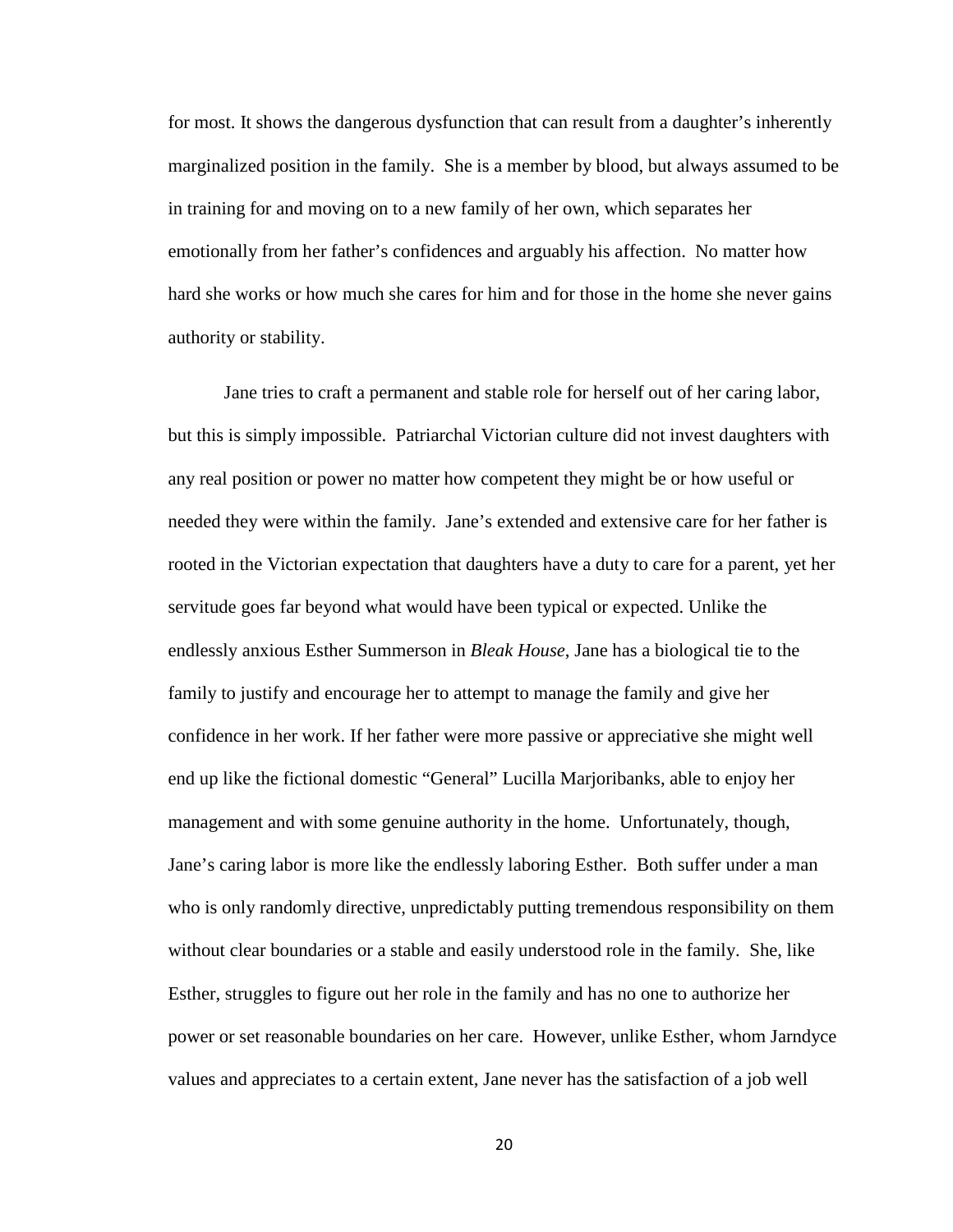done. Her father is an unpredictable and unappreciative tyrant who is impossible to understand and thus impossible to please. As a result, she can never rest comfortably in her authority and never knows when her caring work will be seen by her father as a grudging, but necessary, extension of his authority or an attempt to "thwart" him (116). Tossed about on the stormy seas of his whims, she is neither valued nor validated. In addition, her attempts to please him result only in making her as "cold" and unreasonable as her father and alienating her from the sisters she loves, pushing them closer to rebellion and their dark fate. Complicating this, too, is the fact that the relationship she develops with her widowed father is similar enough to that of a wife to cause her to develop an unhealthy attachment and emotional dependence on him, which makes her unable to imagine a life or family of her own. Unlike Esther Summerson though, she has no hopeful and more appropriate suitor in the wings for her father figure to direct her attention and affection. Her father never notices her need for connection and family. He takes her caring as his right, never imagining her as more than his daughter. In some ways, Jarndyce's ability to imagine Esther as more, as awkward as that is for her, saves her from the lonely life of daughterly service Jane experiences.

This novel critiques the rigid structure of family hierarchy that denies a meaningful role to worthy adult daughters who manage their father's home. It does this through an internal critique by Jane's sister Laura, who is horrified by her servitude and by an extensive parallel between the adult daughter and the liminal figure of the governess. Laura points out both the inappropriateness and excessiveness of Jane's labors as well as their father's neglectful stewardship of both home and family. The comparisons between Jane and the governess further illustrate the fragile position of the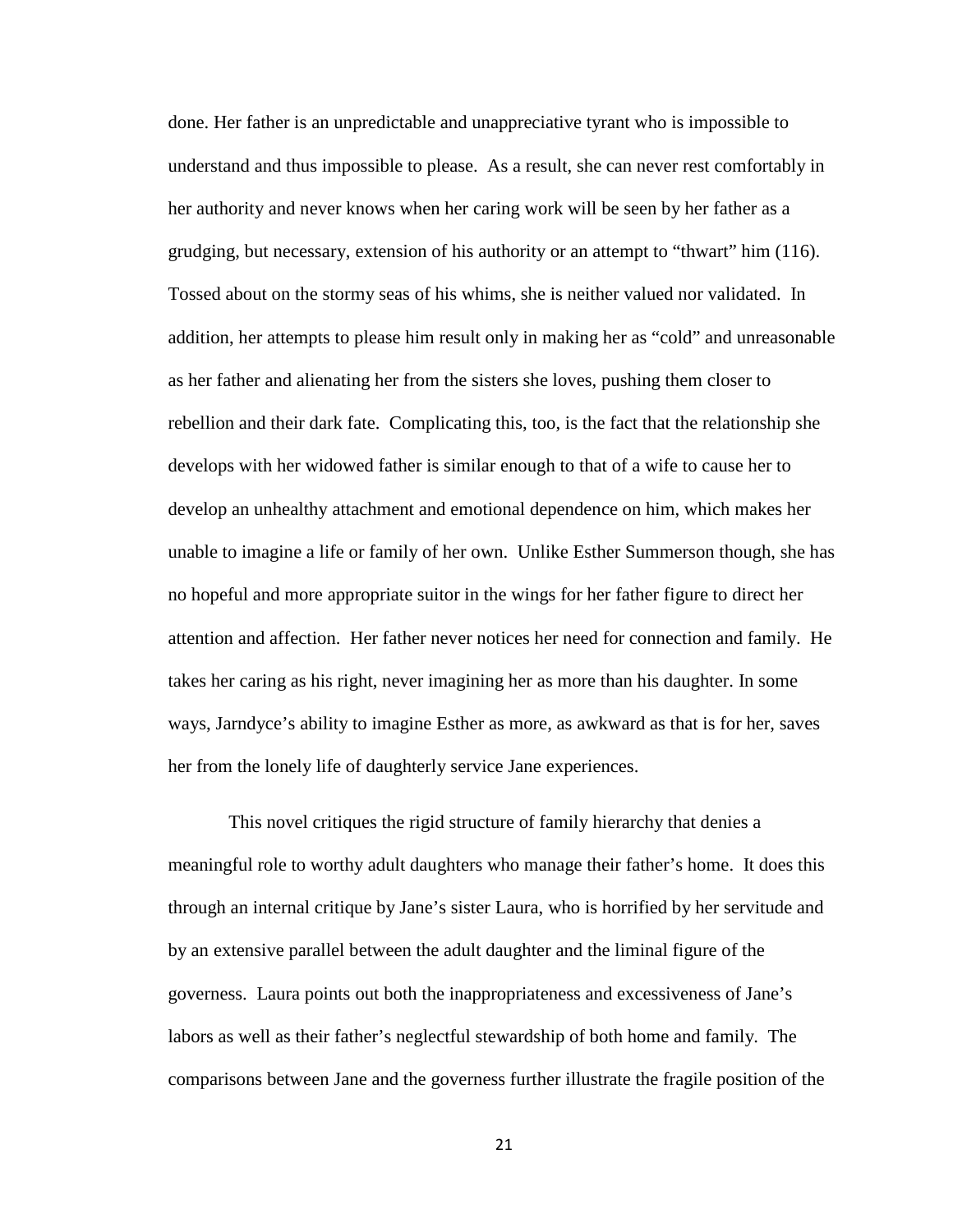managing daughter. In this novel the managing adult daughter has less security and opportunity for authority and empowerment than a governess in the same home. A position as a stable and powerful partner to her father simply does not exist in the rigid family hierarchical structure of the time which placed daughters firmly beneath her father and his wife, regardless of the inappropriateness of that wife. But, the governess, at least in novels, and the cultural imagination, can easily rise to power using her very vulnerability as a justification for her need for a greater position. The novel uses the governess to symbolically highlight the structural plight of the daughter. The daughter's potential for exploitation within the family is theoretically greater than even that of the disempowered governess. Because she is sexually available and offers a potential heir, the plight of the governess actually touches the earl, unlike the desperate pleas for stability by his equally dependent daughter. The governess can exchange fertility for stability. The daughter has no bargaining chips. Like Esther Summerson in *Bleak House*, Jane is so invested in her role as domestic caregiver to her father she never imagines he might need or want a partner who can provide more than just domestic comfort. Yet, unlike Mr. Jarndyce, Jane's father never sees her as any sort of partner. Faced with a choice between a loving daughter and a pretty wife who can care for him equally well and possibly provide him a male heir, the earl does not hesitates to make the governess his wife. For this aging earl, the potential male heir is more valuable than the living caring daughter and more important than any class prejudices that might have made the governess an unsuitable match. His marriage gives the governess an equal partnership, at least in theory, and the authority and power Jane could never have in the home. The governess as wife claims not only Jane's father and home, but also the young sister Jane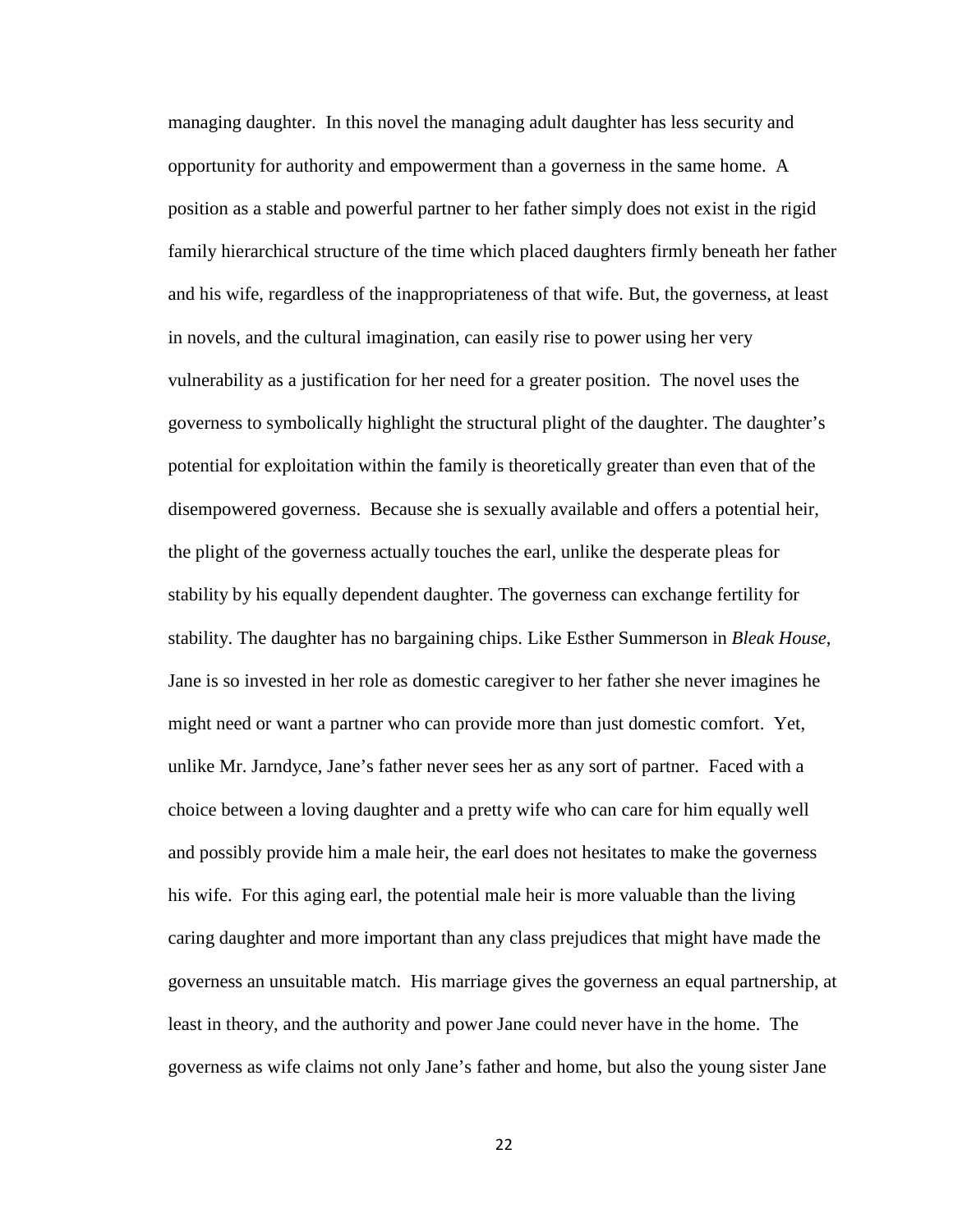has raised like a second mother. Jane reconciles with her father, winning his favoritism and appreciation, but little else, on his deathbed, yet the happy ending in this story is clearly for the governess, not the caring daughter. For all her caring labor, Jane's reward is exile and isolation.

The novel points painfully to the fact that family attachments connecting the wife/mother/ father/daughter are complicated and often confusing. Jane's mother forces her into a pseudo-wife position on her deathbed. Days before she dies, Jane's mother begs her engaged daughter to commit to a life that will sacrifice her ability to be a bride or a wife as she planned to do just a few months later. "Stay always with your father, Jane; he will be lost without you when I am gone" (349). Obediently, she forsakes her fiancée in India explaining, "I thought it was my duty and I loved Papa almost as well, in another way, as I loved him. There was a little creature in my care also besides: You, Lucy" (347). In a moment of grief and crisis, her mother leads her daughter to a life of extreme and inescapable emotional attachment to her father, an attachment further complicated by the pull of her dependent infant sister. The newly married Lucy is horrified by inappropriate sacrifice, but Jane is eager to qualify the emotion as "almost as well, in another way" because she needs, even after her father's death, to validate this intense attachment which has robbed her of marriage and maternity (347). The narrator hints that "care and its bitter fruits—bitter to bear ... had come to her early," but doesn't reveal the sacrifice of her lost engagement until the end of the novel when she is alone and sad and readers can see it for the great loss it has become (161). Her caring heart turned against her, love and duty stretched out of bounds in a moment of family crisis trapping her in a life of eternal daughterhood. Instead of becoming a wife and mother for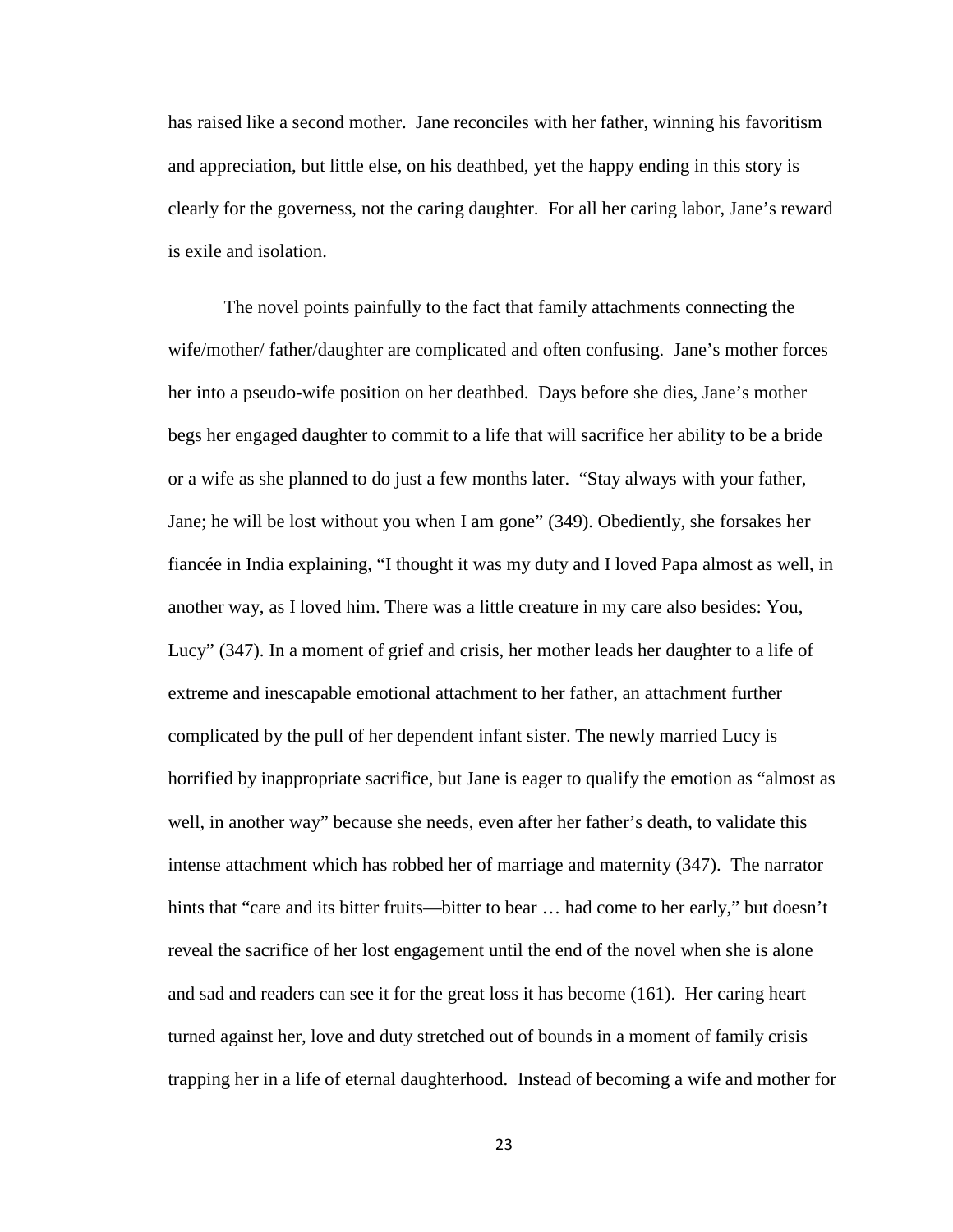her own family, she slides into an unclear and complicated role as daughter-wife for her father and sister-mother to her sisters.

Jane is not unlike other Victorian daughters in feeling she has a duty to care for her father. In fact, Victorian conduct books were clear in asserting a directive to daughters to honor their parents with their domestic service. An adult unmarried daughter was expected to serve her family under her mother's direction, easing her mother's burden, and practically preparing herself for own future as wife and mother. Daughters must become "her mother's right hand assistant" (*Female Excellence* 154). A daughter with a mother to direct her is actually encouraged to function as an extension of maternal authority in the home as a way to reward her family for their support of her and as useful training for her own future home.

However, without a mother to direct and authorize her, a daughter's role becomes problematic. After her mother's death, Jane is more than helpful: she is largely in control. As his biological daughter, Jane has some confidence, even arguably a degree of arrogance, as Tamara Wagner notes, in her authority in the home early in the novel. Unlike the hesitant and always-anxious Esther, Jane has a clear and direct biological tie to the family and logically some support from her position as oldest daughter to justify and encourage her management of the family and give her confidence in her work. This enables her to rule her sisters with an iron first, mouthing platitudes like "Adversity hardens the heart or opens it to Paradise," when they complain about their isolation and poverty (210). As difficult as her life is, she is "in her element," caring for her father and hopes for a life as "her father's constant companion" (196). However, this is an unusual,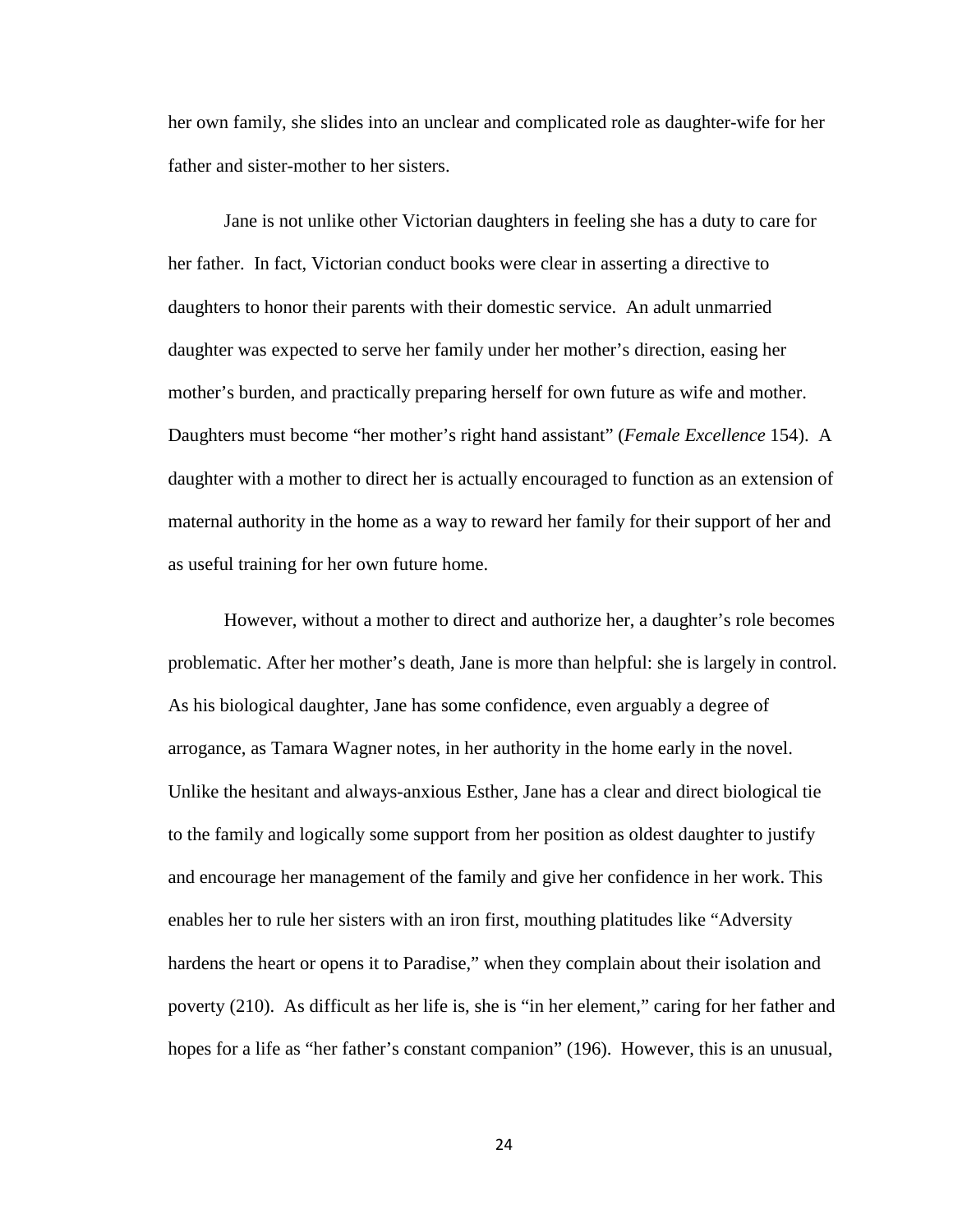even odd, expectation, clearly a byproduct of her extreme and permanent attachment to her father.

Victorian conduct books make it clear that a permanent and stable position at her father's side managing his household is not a future an adult daughter should expect no matter how competent they might be or how useful or needed they were within the family. Conduct books state a daughter is "always seeking qualifications for a future life" (*Female Excellence* 65). Daughters at home are "apprentices" for their future marriages (Arthur 22). A daughter's future was always hoped to be in her own happy marriage and children. W.R Greg's famous essay, "Why are Women Redundant?" notes that single working-class women who serve men as domestics can never be redundant, but their unmarried middle-class equivalents are "quite abnormal" without "the essentials of women's being: they are supported by and minister to" husbands (32). Because paid domestic work was unthinkable for middle-class women, Greg proposes few options beyond life as a governess, emigration, or vocational training as alternatives. Gregg points to a central problem of adult domestic daughters like Jane: What do you do when you have been trained for marriage and the opportunity for that marriage simply doesn't appear? For women like Jane, the natural transition from daughter to wife just doesn't happen. This break in the expected story of daughter to wife leaves adult women still at home in an uncertain position. Jane manages her father's domestic life like a wife, but never gains the emotional or financial rewards possible in a good marriage or the secure sense of place and position wives often enjoy. They never share confidences, humor, or warmth of any kind. She can't advise or even suggest financial solutions to their pressing debt or parenting advice for her restless sisters. And, while she may feel comfortable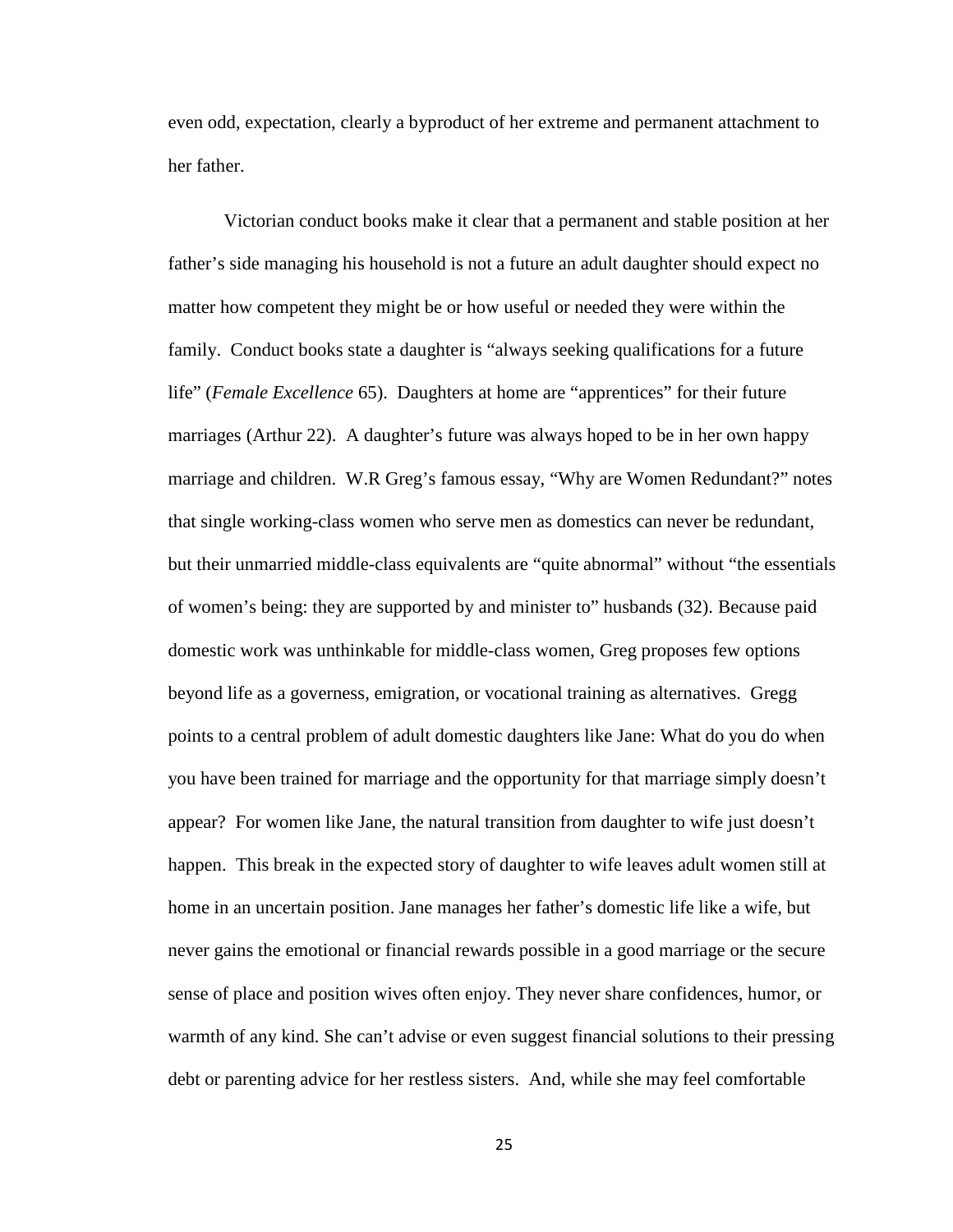early in the novel ordering her sisters about, it is clear that her security is an illusion and her life a series of excessive work and frustration.

Her need to be a good daughter and her intense attachment to her father push Jane far beyond what would have been typical or expected for a daughter. She becomes the "mistress" of the house, parenting her sisters, bearing the burden of their financial problems, overseeing their two servants, mending clothes, serving meals, and shopping for the family (317). Her sense of duty drives her to endless responsibility. "It was Jane who bore the brunt of it all" (155). Her sense of responsibility is so out of proportion that when she realizes debtors prison might be a reality for her father, she sincerely wishes that "England's laws could be altered and permit a daughter to be arrested in the place of her father" (157). She has lost any sense of her individuality or self. "I would almost sell myself, she added with a burst of feeling, rather than bring these annoyances before Papa!" (181). Endless caring labor for an unappreciative father and resentful sisters leaves Jane exhausted and depressed. She wears "a patient wearied expression" of a "tired life" of endless unappreciated care (153). Even the family doctor is "pained at the look of care on Miss Chesney... at the evident marks of sleepless and miserable nights" (261). Her caring labor leaves her sleepless, anxious, and overwhelmed: "the anxiety for the present, the sickening dread of the future, and what might be the climax—Jane bore it all meekly, patiently, but it was wearing her out" (155).

Part of the reason Jane's care becomes excessive is that without a mother to structure her role in the family she has no one to authorize her power or set reasonable boundaries on her care. Jane's unstable domestic position is in many ways problematic because of her absent mother. Had there been a mother to supervise and set boundaries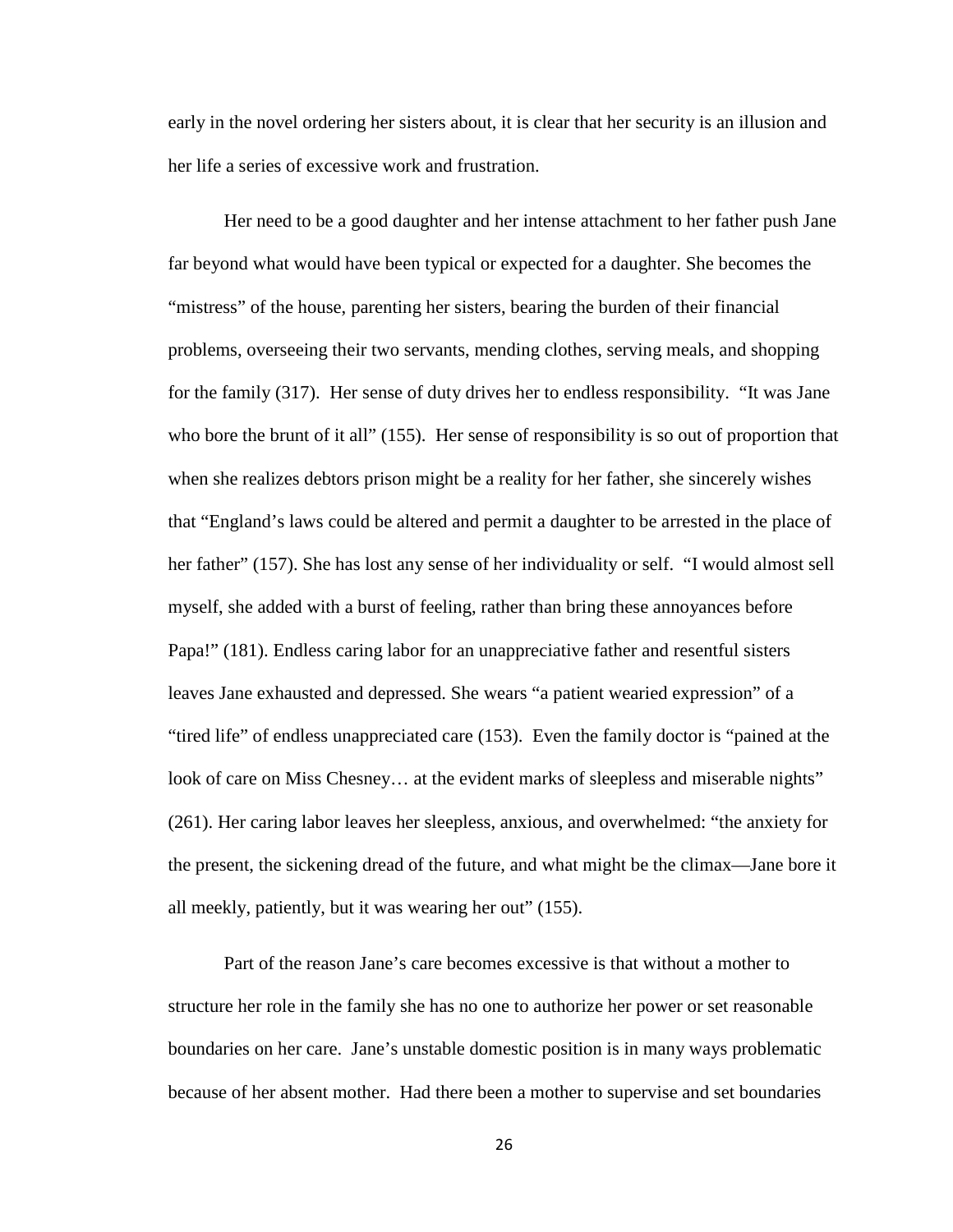on Jane's duties then Jane's life would likely have been remarkably better. Mothers play a central role in a daughter's development and also in her independence from the family and marriage. The absence of this pushes Jane to feel that her care is never enough. Jane invokes her mother several times throughout the novel as she tries to parent her sisters, but always with a sense of her own inferiority. She tells Lucy, "If Mama had lived … she would have taught you and trained you more efficiently than I have done" (206). She calls upon their mother's authority again, "by the remembrance of our dead mother," to urge Laura to abandon Dr. Carlton (291). There is a sense not only of the loss of vital nurturing, but also of maternal approval which would validate and structure her parenting. It is presumptuous and, not surprisingly, completely ineffective. Even when she is right, as she is with Laura, she lacks the authority to direct or structure their lives. Without a mother to authorize her, none of her attempts to parent her sisters are effective.

Also, Jane's domestic care is excessive because the parent Jane does have does little to ease her burdens or set limits on her labor. Her father has driven the family deep in debt expecting his retirement half pay stretch as his full pay once did and borrowing until he can borrow no more. They have had to relocate at least twice to escape creditors and have sold off almost all that they once owned. They live almost entirely in rental furnishings in a rental house, too poor to socialize even casually with those her father feels are his equals. Her father is often neglectful and disengaged. He is consumed by his intermittent gout pain and oblivious to the responsibilities of the home. Jane takes on everything, including responsibilities like dealing with creditors, almost all the household chores, and disciplining her sisters—jobs that are more like that of a wife, servant, or even a father. It is important to note, though, that she does so for the most part blindly,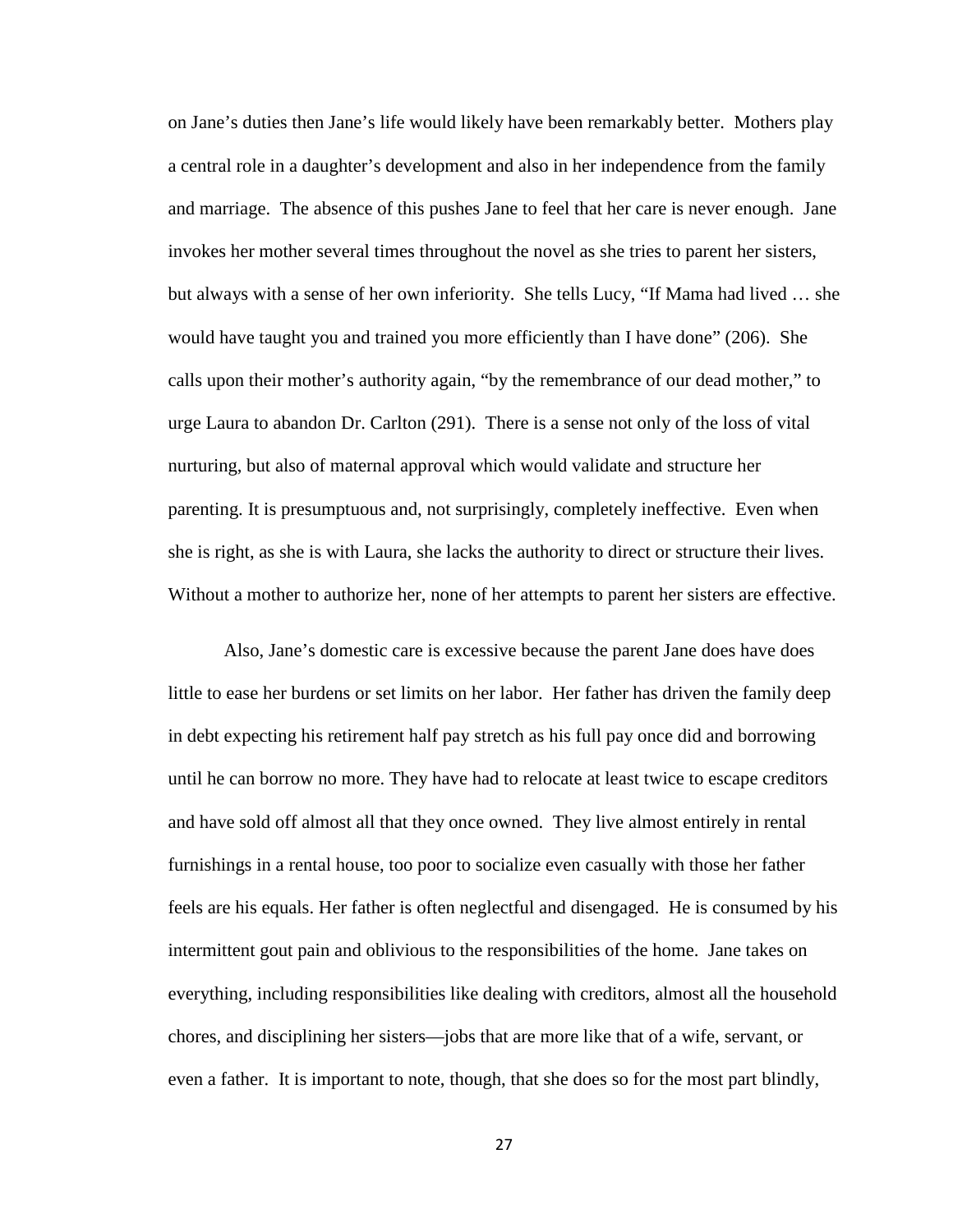without ever clearly receiving his approval or direction. Her sister Laura pushes her to share these burdens with her father, but as a point of pride and out of an out-of-control sense of duty she tries to hide them from him. He clearly knows, though, and instead of offering to help, he complains about her cheap jam and other frugalities. He puts the full burden on her to solve the family problems big and small. As a daughter she should share full knowledge of the household concerns with her father. John Tosh states that for the Victorian father, "keeping order in the household was a key attribute of patriarchal power" (25). It is dysfunctional of her not to tell him how bad things have become and it is dysfunctional of him not to see what is happening. He complains about details like bad tea while ignoring constant irate solicitors calling. She refuses to acknowledge the depths of their poverty even to the sisters who suffer with her. She is able to maintain the family's fragile sense of status only through isolation from society and considerable emotional denial to herself and others.

In part, too, Jane's desperate need to please her father makes her unable to understand appropriate boundaries. She is not going to criticize his financial failure any more than she is going to point out his failure to provide emotional support for his family. She does not want to admit the truth of either. Like an abused child, she constantly assumes his rages are her fault. She never loses patience as he throws cups at the door behind her and snarls at her every kind gesture. She adapts to his every need, soothing his rages when her other sisters hide from them.

> Perhaps no father had ever been loved with a more yearning ardent and dutiful love that was Captain Chesney by his daughter, Jane. To save him one care she would have forfeited her existence; if by walking through a sea of fire—and this is not speaking metaphorically—she could have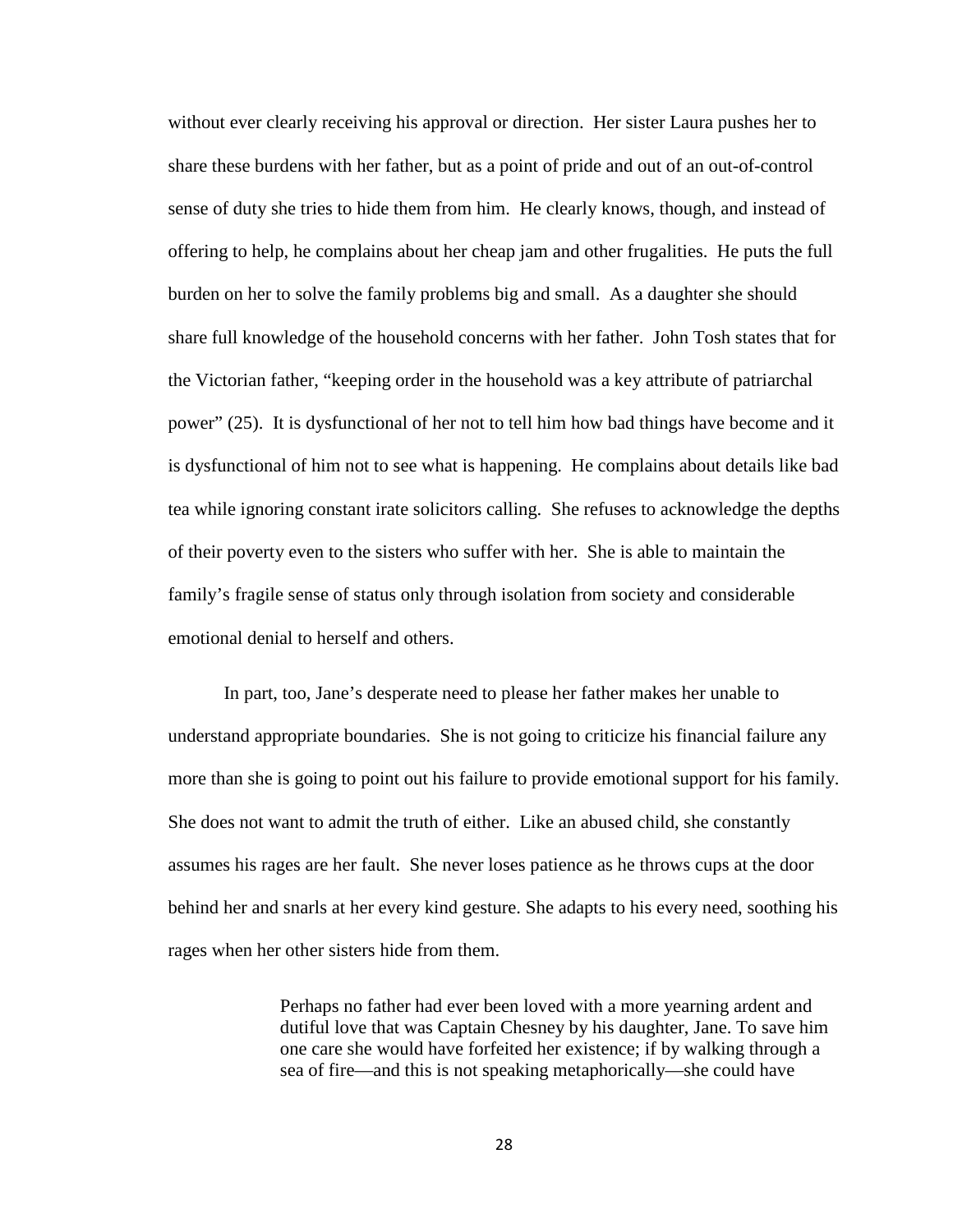eased him of a minute's pain, Jane Chesney would have stepped lovingly to the sacrifice. (155)

Her idea of caring for her father is to accept any behavior and take on every responsibility for him, which he allows even as he criticizes. Her notion of duty is complete selfsacrifice. This echoes the idealized view of domestic care common in both conduct books and in magazines of the period which cultivate a cult of home dependent upon a woman who cares for others with no consideration of herself or her own needs. The novel shows how this exaggerated notion of daughterly duty is unhealthy and ultimately unstable and results in a complicated attachment that blurs boundaries in family structure and inhibits the daughter's ability to pursue the hetero-normative ideals of marriage and family that the culture also advocates for daughters. Her inability to set boundaries on the caring work she does for her father is nothing short of pathological.

Her need to please is complicated by the fact that unlike Lucilla Marjoribanks and other daughters with passive, even pliable fathers, Jane's father is an unpredictable tyrant who takes full advantage of his structural power as a patriarch with no regard for any of his daughter's needs or concerns. Jane is never sure when he will care about a domestic problem. His interest in the home flickers like a candle. The only thing she is certain of is that she will never be able to satisfy him. In many ways, their relationship is more like that of a mother to a spoiled child than that of father and daughter. He is constantly in need and never appreciative and she is endlessly patient and forgiving of his tantrums. John Tosh notes that although the separate spheres ideal of stoic hardworking British masculinity might suggest a life removed from the home, in fact, paternity and domesticity were actually central to masculinity for Victorian men. Oakburn's behavior reflects not just his own domestic chaos, but the failure of his paternity and masculinity.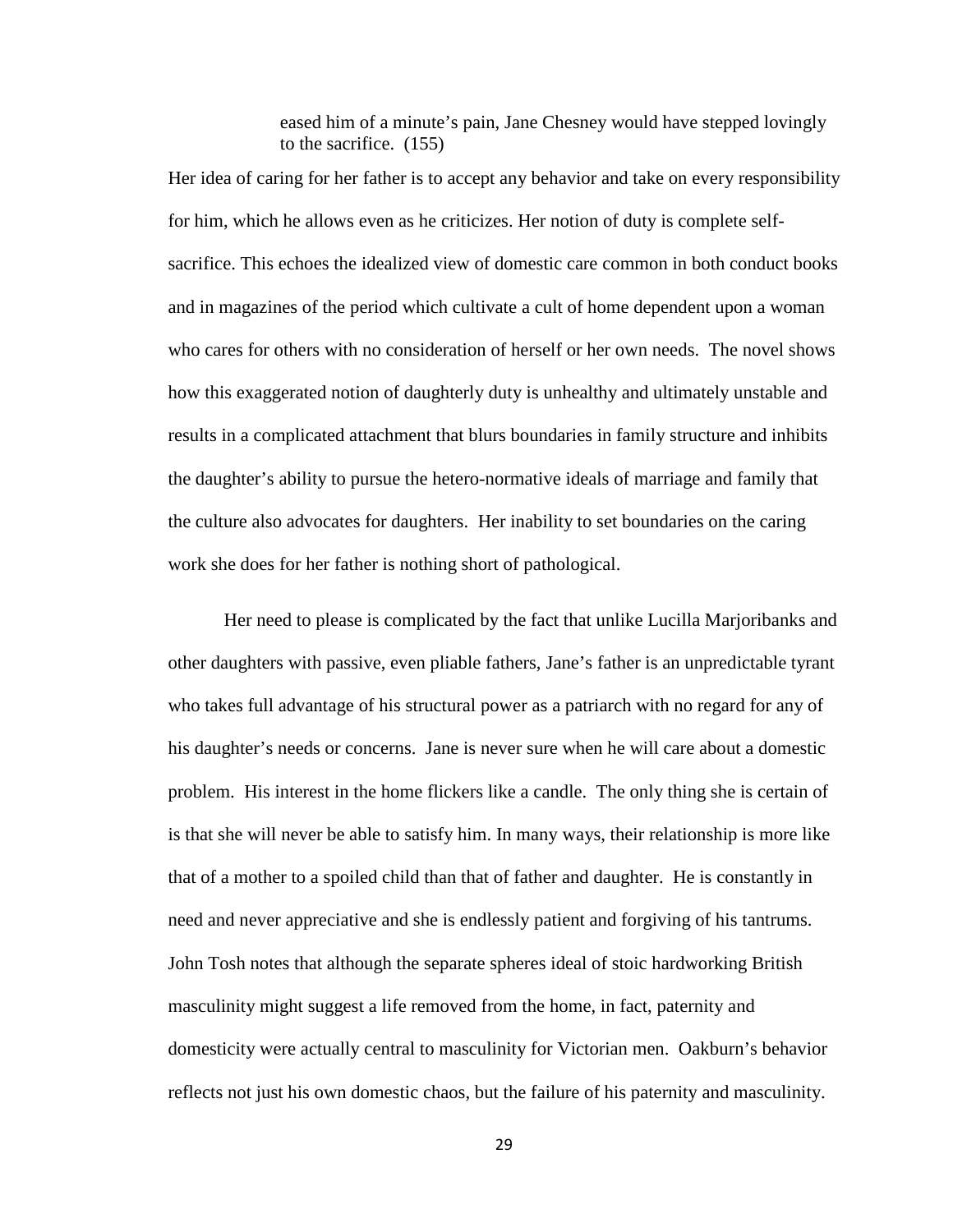He is shown throughout the novel weak in everything but rage. Bedridden, impulsive, physically and emotionally clumsy, and almost comically embarrassing in his wooing of the governess—everything about him speaks to an immature and childlike state. Captain Chesney attacks his daughters verbally and physically: "Laboring under frequent attacks of gout, Captain Chesney, naturally hot tempered, had grown irritable and more irritable" (50). He is "all turmoil and impatience, rapping incessantly" on the floor with his walking stick and threatening servants and daughters with equal vehemence (102). When he hears six-year-old Lucy playing the piano, he screams, "I should have her whipped" (103). When twenty-three-year old Laura upsets his pillows, he shrieks, "You should be shot" (166). Laura describes his as "a hard man, … heartless as the grave" (196). He summons his daughters by throwing dishes at the walls. Thirty year old, Jane has learned "when he called he brooked no delay and she must run" to his every whim (169). Jane's father is an unpredictable and unpleasant man who seems to be capable of no emotion other than rage. Jane works around and for this angry man-child tirelessly in the hopes that he will recognize and appreciate her efforts, but even when they are in perfect agreement, as they are in their dislike of Laura's suitor, he never acknowledges their alliance.

Her father is completely unappreciative of her efforts. He rages at her when she suggests contacting her lost sister and then later turns on her for not contacting her in spite of his orders. Because his reaction to everything is a rage, she can never tell if she has actually pleased him. He responds to every kind word or deed with cruelty, calling her names and attacking her efforts to make him happy. When she hesitates to enter a fever-ridden home, he criticizes her caution snarling, "Just like you! You never do things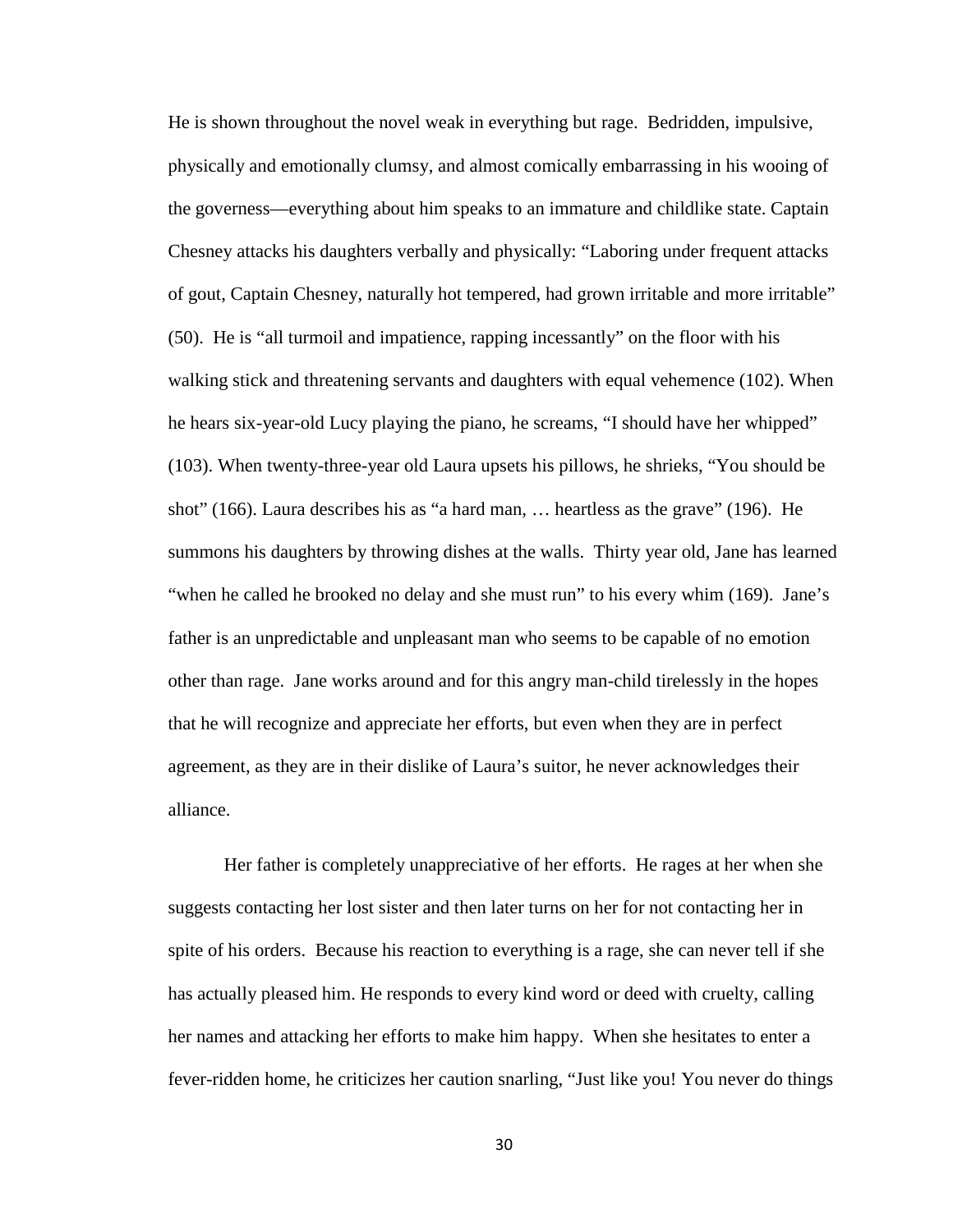like anybody else" (269). When she can't track down the sister he has exiled, "he storms, he thumped [his stick], he abused the scapegoat, Jane, and claimed "You were always good for nothing, you know" (364). When her sister doesn't answer her letters he screams at her, "You are a simpleton for your pains" (395). Paula Cohen argues that daughters are often the natural scapegoats for the family. The struggles of the family often are directly and indirectly blamed on the daughter, who is "conditioned by reason, age, and sex to be the most accommodating to others' needs" (24). This is certainly true for Jane, who is constantly criticized by her father. As head of the family her father has a right, even an obligation, to correct his daughters, but Jane's father abuses his paternal rights by attacking Jane for problems she has no control over. He makes her the scapegoat for every family problem, a role she accepts because in her need to please him accepting his wrath is all she can do to help him.

Worse, her attempts to please her father result only in making her as rigid and unhappy as he is and alienating her from the sisters she loves, pushing them closer to rebellion and their dark fate. She models herself after her father, becoming the mouthpiece for his prejudices and the agent of his discipline. For example, she shares his dislike for her sister's boyfriend, Dr. Carlton, entirely because of a snobbish class-based belief that the wealthy young doctor is beneath the daughter of a cousin to an earl, which is their status when the relationship begins. In spite of the fact that the doctor can offer Laura a life of comfort and ease far beyond the borderline destitution she has at home, they both reject him out of what seem to be hollow and distant claims to aristocratic vanity. She becomes what Laura calls "cold," and even her father calls "harsh" in her "haughty pride" in the family name and her "condescending and contemptuous manner"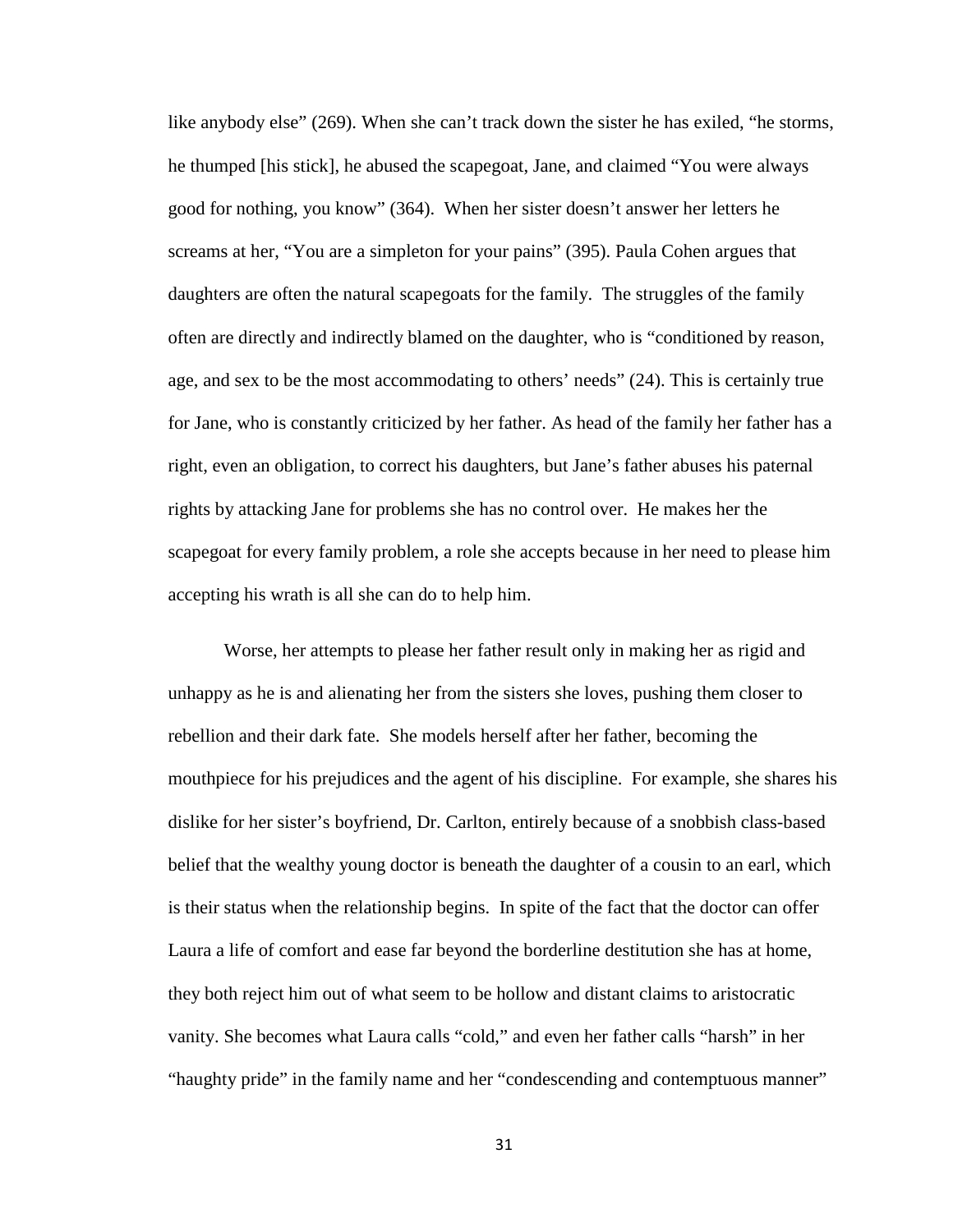to those she feels are beneath her which ironically often includes her own sisters (139). She becomes this person because she is so eager for her father's approval that she feels she must imitate what she believes are her father's feelings: "Jane only cared for what he cared for" (403). Echoing her father's prejudices, she is incapable of understanding or appreciating her sister's loneliness and frustration. Jane believes her father wants her to take a firm position in the discipline of her sisters, harshly rebuking them when they seem to stray from the high moral ground that she and her father share. When her lonely sister Laura wants to meet with other young ladies in the village, Jane is horrified because they are the daughters of tradesmen. They are too poor, isolated, and arguably tenuously socially positioned to entertain other aristocrats, but Jane is too vain to allow them to associate with anyone else. A good name is little comfort to her beautiful, energetic sister. In her role as sister-mother she actually acts not as a mother might, but as her father would—with anger and hostility, which leaves them as disgusted by her as they are by their father. When Laura is banned from contact with the family through a curt note from Jane, she asks their maid, "Does that edict emanate from my sister herself?" (282). To which the maid replies, "I think not Miss Laura. She cannot go against the wishes of the Earl" (282). Laura's scornful comment says it all. "I know that she will not" (282). As the agent of her father's discipline, she loses her sister's respect, love, and, ultimately, contact with them. They see Jane as "foolish" and worse, as little more than a pawn of their father (188).

For example, when Clarice leaves to be a governess, Jane's father forces her to write Clarice telling her she should never come home again and will never be forgiven. Jane knows the potential disastrous effects of his discipline: "It would have the effect of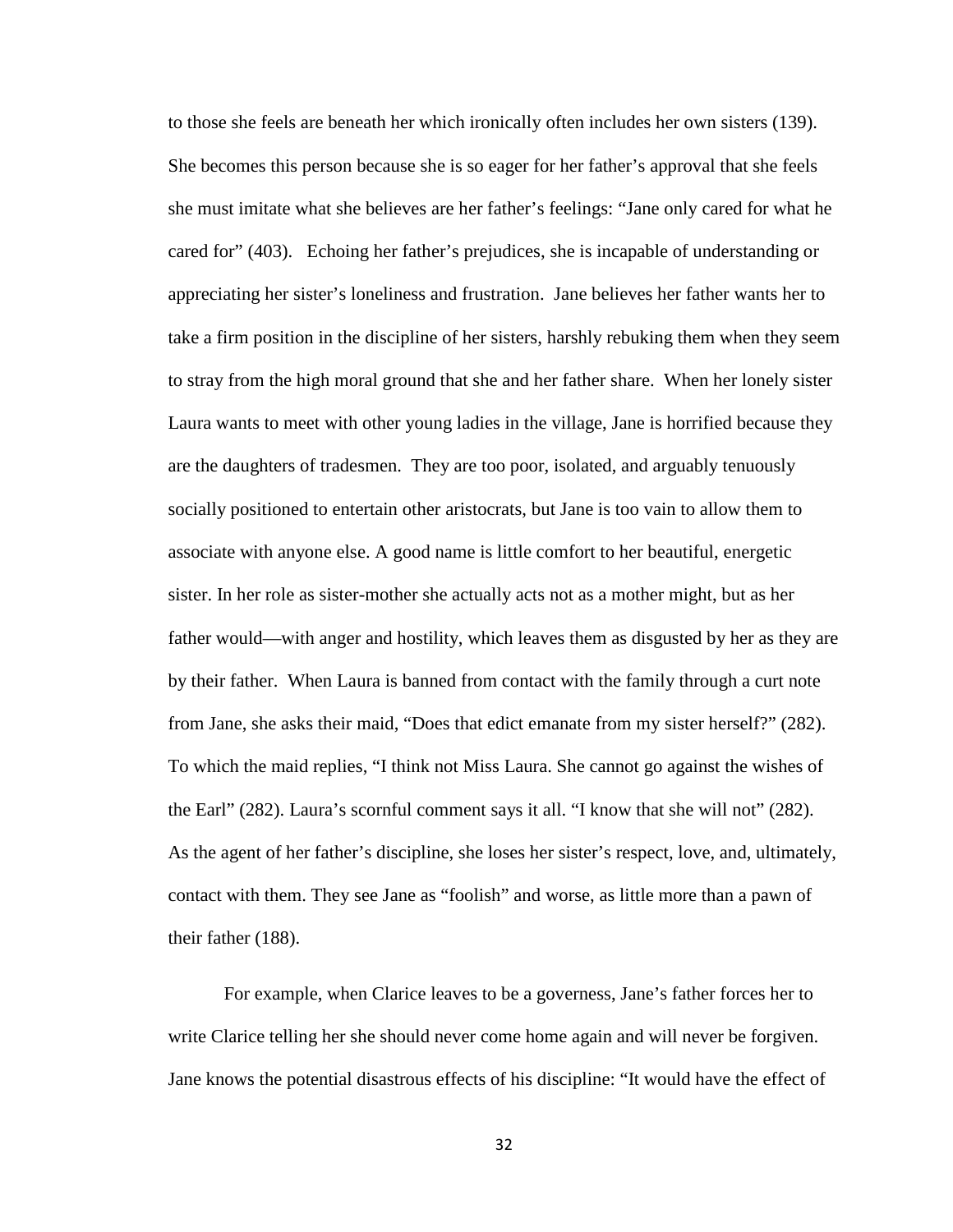hardening Clarice, as Jane knew, but she could only obey" (305). As she predicted, that letter caused Clarice to stop writing home, to take on an assumed name, and disappear from their lives only to be found years later as a murder victim in a pauper's grave. Jane knows it is wrong for a parent to abandon his daughter in this way and struggles to make her father a better parent: "In vain Jane pleaded that Clarice might be sought out, might at least be seen after," but her father "would not listen and quarreled with Jane on her persistence" (305). But, for all her arguments, Jane never breaks his rules. No matter how many bad dreams and sleepless nights she has, she is her father's daughter and never contacts Clarice. She loses Clarice forever because she is an agent of her father's discipline rather than a caring sister.

In addition, Jane's father also causes her alienation from her sister Laura. When Dr. Carlton finally asks their father for permission to marry Laura, Captain Chesney naturally "rages out" against him refusing him "by right of power" rather than for any legitimate reason (207). He raves,

> You are a common apothecary, sir- a dispenser of medicine! And you would aspire to a union with the family of Chesney? …I'd rather see her in her coffin, than disgraced by contact with you! (258)

Selfish and thoughtless, he never imagines his isolated and poverty-stricken daughter might not have better options than this. He forces Jane to ban Dr. Carlton from the house. Jane does so even as she knows that "But for his having been forbidden the house she might never have ventured the next step" (207). When Jane catches the couple in the garden she reacts just as her father had to Dr Carlton. She rails at Laura about class differences, echoing the words their father had said: "The daughter of Captain Chesney marry a common country apothecary! ... I would rather see you in your grave than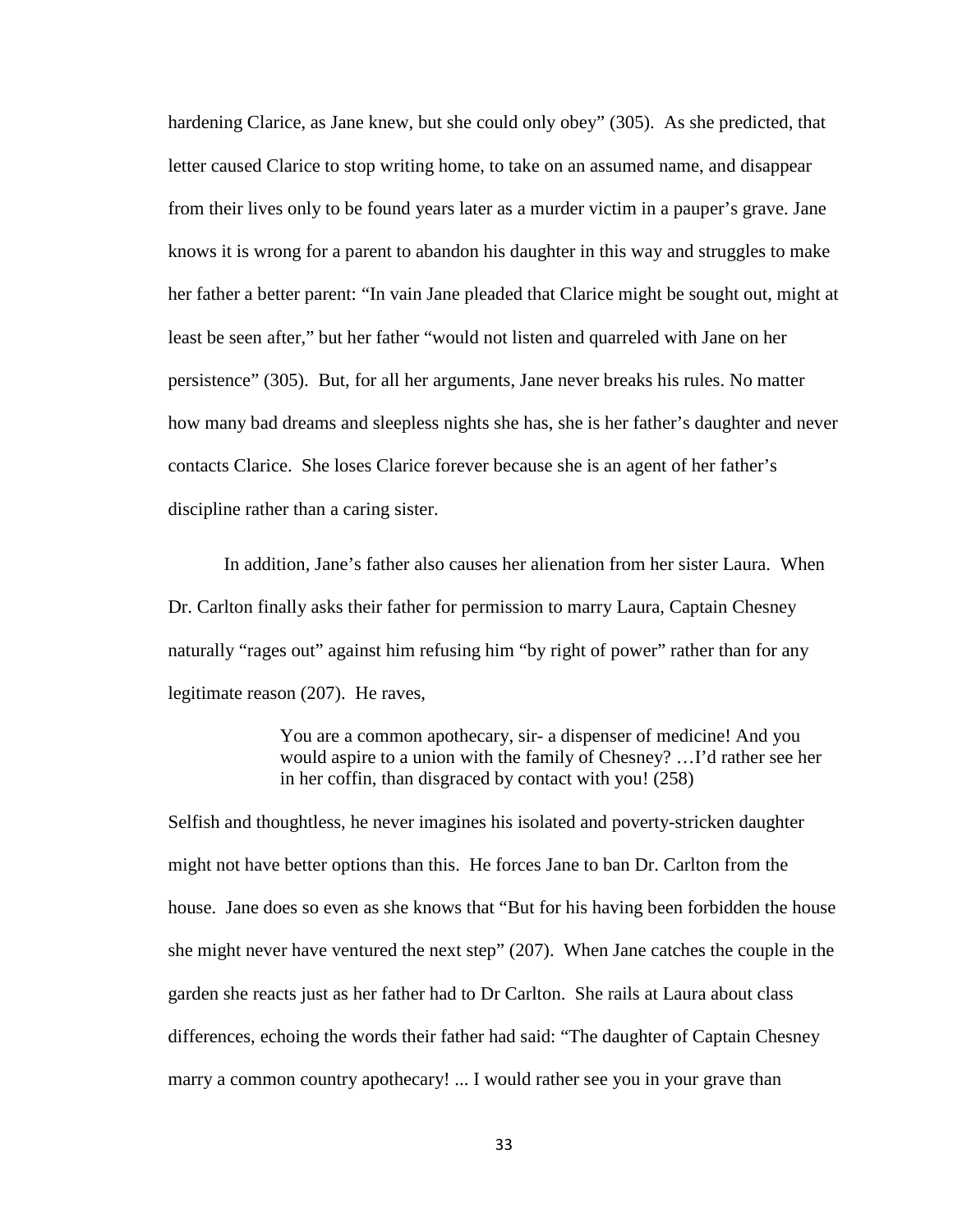matched to him" (186). As the agent of her father's prejudices and his rage, she is as unreasonable and insensitive as he has been. Instead of love and support, she can offer only a feminized version of her father's rages. As much as Jane loves her sister and is frightened for her future, her paternal loyalty makes her unable to go against her father's commands. As an agent of his discipline, she alienates yet another sister at a crucial time.

Jane's slavish devotion to her father alienates her not just from her sisters, but also from her own needs. One of the most problematic elements of Jane's caring labor is that her selfless devotion to her father makes her unable to make a healthy or normal attachment to anyone else. Caught firmly in the role of managing daughter Jane is unable to find the time or energy for anyone but her father. Their poverty and her pride leave them emotionally and intellectually isolated from others, so she has no friends, interests, or life beyond her father's needs. Her sisters rebel as soon as they are old enough, but because Jane has sacrificed her own emotional life, she fails to recognize her father or, for that matter, her sister's need for love, romance, or even children and curiously never seems to feel the need for more in her own life. Jane no longer considers herself as suitable for anything more than being her father's caregiver. Laura repeats her objections saying, "Papa can do better with a great deal more than you can … and it far more fit that he should" (178). The exchange which follows is a stunning revelation of the complete loss of independent ambition, romantic dreams, and self that has become Jane's life

> 'He is my dear father, and I could ask for no better than to devote my life to warding off care from his.'

'Would you wish no better,' she said in a low wandering tone as she gazed at the bliss presenting itself for her future life- the spending it with Lewis Carlton.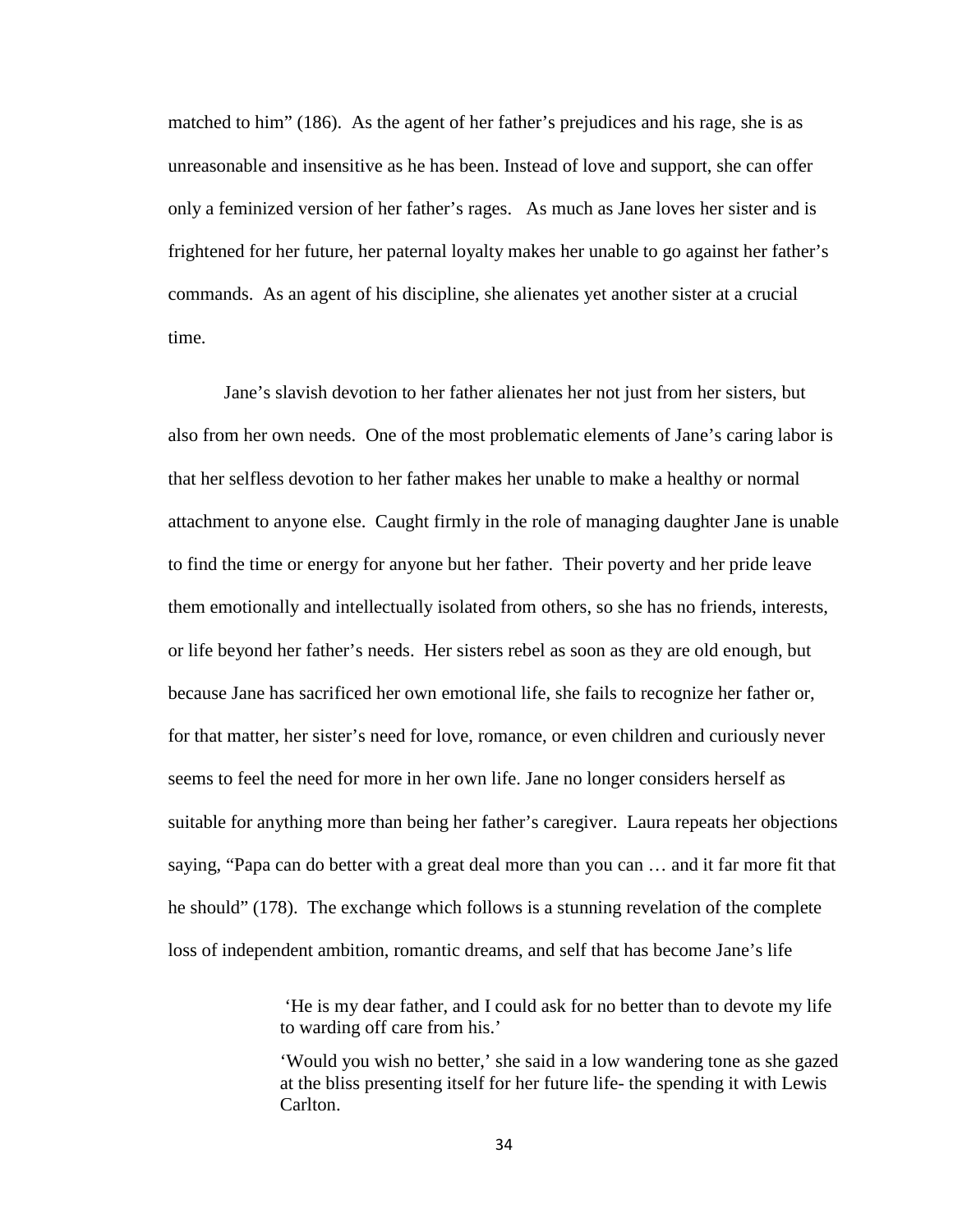'Nor wish better,' replied Jane. And the younger sister gazed at her in compassion and half disbelief (178).

Laura is shocked, as Lucy will be later, by Jane's inability to see herself as more than a managing daughter endlessly trying to please an impossible to please father. Her need to be her father's daughter has stolen any ability to think of her own needs. As she tells Lucy, "My romance wore itself out long ago" (308). The hopeful, romantic young woman eager to care for a husband has been worn away by her role as the responsible and dutiful daughter who cares only for the needs of others.

The novel critiques the fragile and unstable role of dutiful managing daughters like Jane in several important ways. Jane's sister Laura offers an opportunity for a direct assault on her unappreciated and excessive caring labor. Laura recognizes that her selfless caring is inappropriate and attempts several times to get Jane to step back into more a reasonable role as daughter. Laura is disgusted by their poverty, her father's selfishness and dramatics, and Jane's constant stress, which she sees as self-imposed. When Jane complains about the difficulty of always providing her father's expensive jelly Laura is annoyed: "Anyone but you would let him know of the difficulty, boldly returned Laura. But Jane only shook her head" (167). Jane's silence is a powerful symbol of her refusal to even consider stepping back from her responsibilities. Laura challenges Jane's notions of a daughter's duty and sacrifice multiple times in the novel, arguing that many of their cares should be her father's to solve. Jane's job is more to placate her infantile father than to run the household.

Though Laura is described as "vain" and "rebellious" she also appears to be a realist who blames their vulnerable position as destitute daughters on her father (198). "I can't help feeling the difference there is between ourselves and other young ladies in the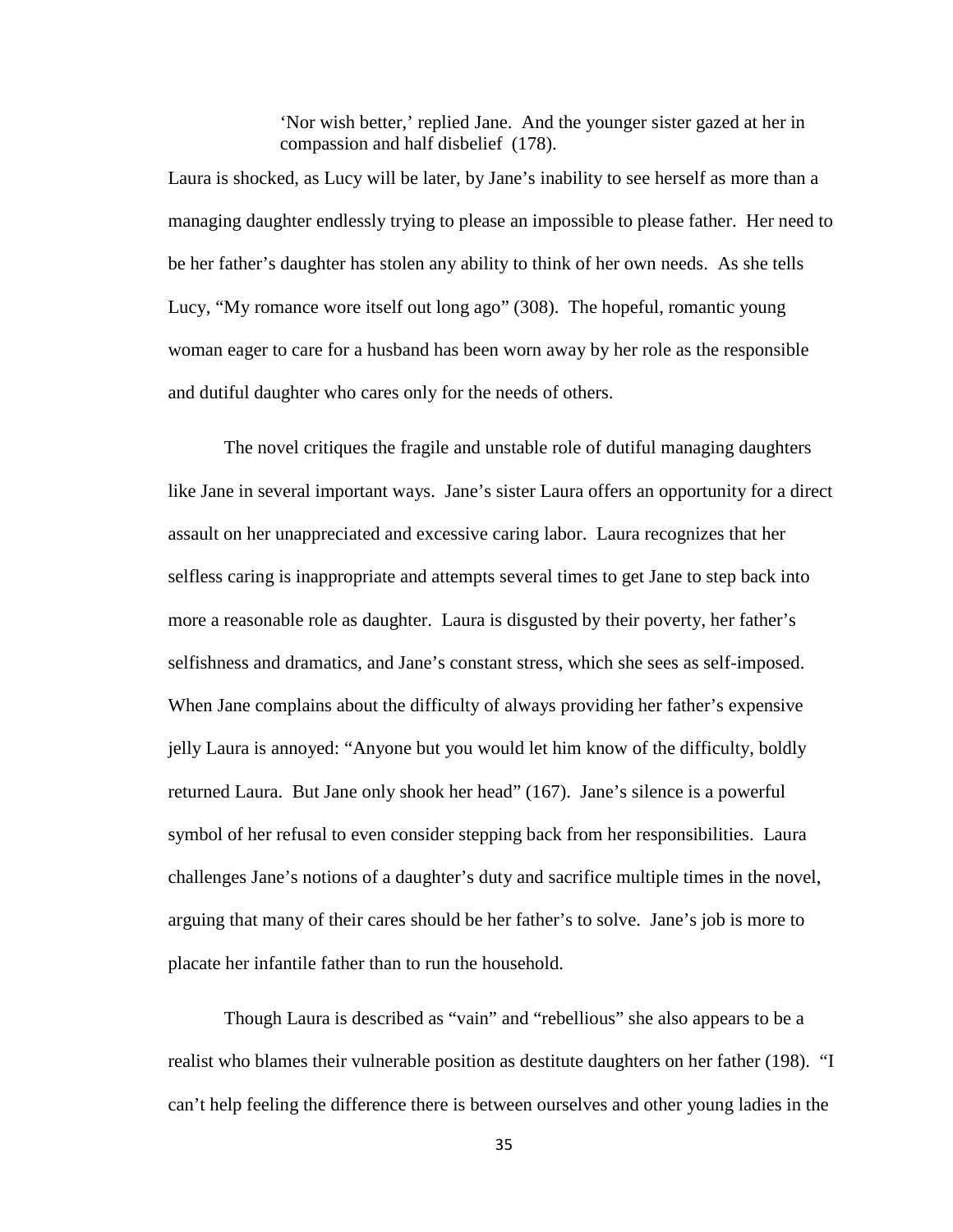same rank," she says. "Our days are nothing but pinching and perplexity" (202). Laura points out repeatedly that is their father's former "extravagance" that has left them debt ridden (157). "It is his own imprudence which has brought it all one," she tells her sister (202). Jane is incapable of acknowledging any fault in her father and refuses to even discuss this. "Be silent, Laura!" she directs with "stern authority" (202).

But, Laura won't be silent. She constantly challenges Jane's decision to take on responsibilities well beyond what a daughter could reasonably be expected to do. Laura asks,

> What other young lady—in saying a young lady I mean an unmarried one, still sheltered from the world's cares in her father's home—has to encounter the trouble and anxiety that you have? (157)

Jane rebukes her sister: "Many for one, I dare say. For myself, if I do but save the trouble and anxiety to my dear father, I think myself amply repaid" (157). Laura pushes back, pointing out their father's financial mismanagement and disengagement from his daughters' lives has left them "shamefully barred up—it's no better—in a house like so many hermits not daring to visit or be visited" (204). Jane can only respond with platitudes, "It is our lot, and we must bear it patiently" (204). While she agrees it is difficult, she can't bring herself to acknowledge her father's financial failures in the past or failure to care about his daughters' happiness in the present. Acknowledging this would also mean acknowledging her failure to manage things successfully under the current family system.

The failure of the patriarchal promise is a critical part of this novel. Laura's argument that domestic cares are their father's responsibility is deeply troubling to Jane because it challenges her authority and the very dysfunctional structure of their home.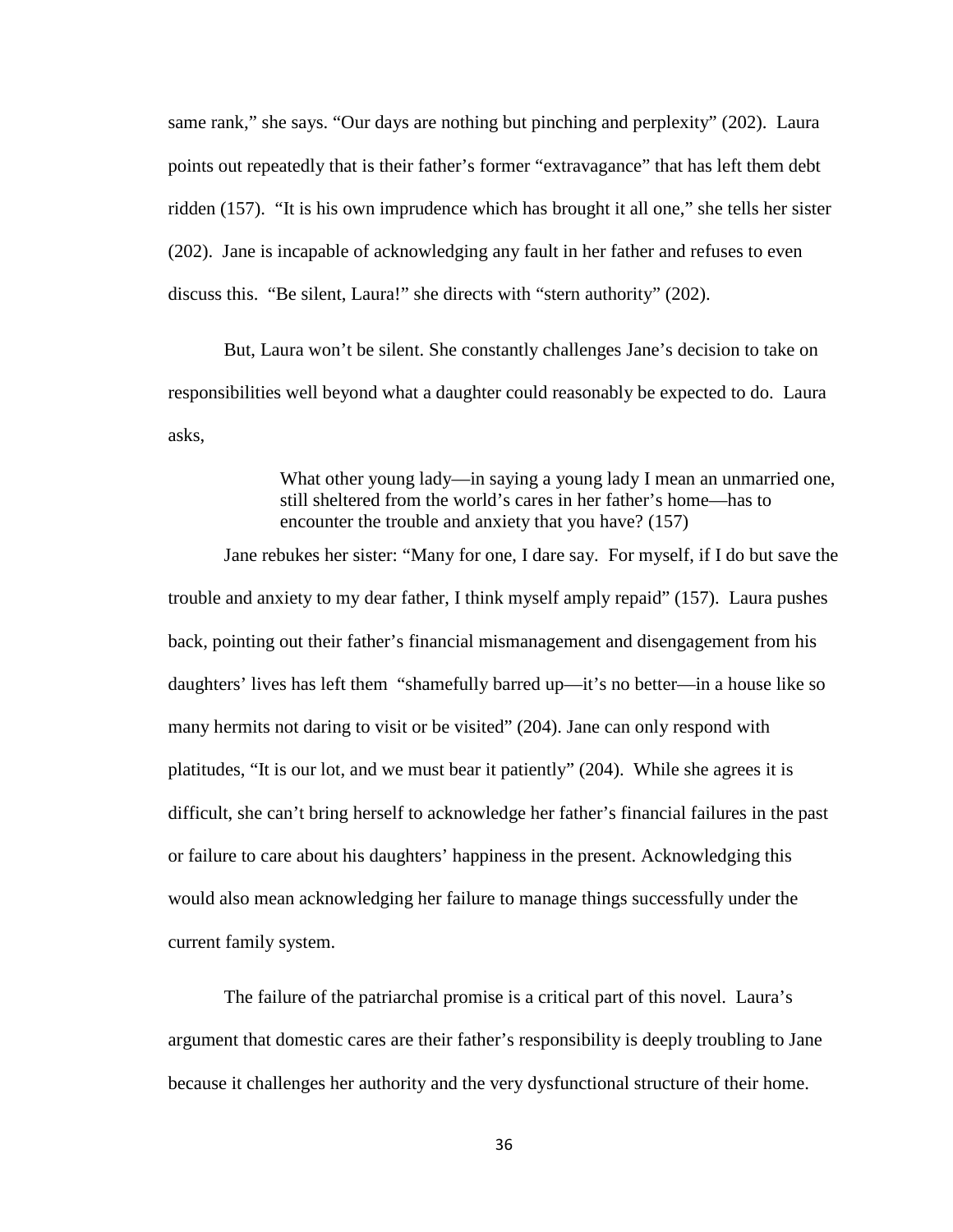Laura asserts not just that her father should be taking care of them, but that he is actually better-positioned as father and man to do the things Jane is attempting to do unsuccessfully. Laura understands that in Victorian culture it is father's job to protect his daughters from the stresses of the pubic and commercial world. As Ruskin argues,

> The man, in his rough work in open world, must encounter all peril and trial: — to him, therefore, the failure, the offense, the inevitable error: often he must be wounded, or subdued, often misled, and always hardened. But he guards the woman from all this. (85)

It is a man's responsibility to keep women separated from worries, especially financial ones. John Tosh explains men played an important role in domesticity. He argues, "The Victorian ideal of domesticity was in all respects the creation of men as much as women. 'Women's sphere' was a convenient shorthand, not a call to exclusivity" (50). A good father should be invested in the domestic life of his daughters'. Oakburn's failure to do so is a marker of masculine and paternal failure.

This is interesting in this novel because Jane represents her work as always taking on her father's cares, taking his place, speaking for him. She knows her father is incapable of exerting any discipline or structure on the family so she knows that if she doesn't exert herself in his role her sisters will have no direction. Her mother's deathbed request that she "stay" with her father has expanded to the point where she feels she needs to *be* her father. She also knows that as a sister she has no real claim to any authority over her sisters, so her only way to make them listen to her is to invoke his name as she had tried to do with her mother. Her only authority is through the roles she has assumed in other's names. In a traditional family hierarchy, Jane would have no right to commandeer or dictate orders. Being the eldest gives her some advantage, but she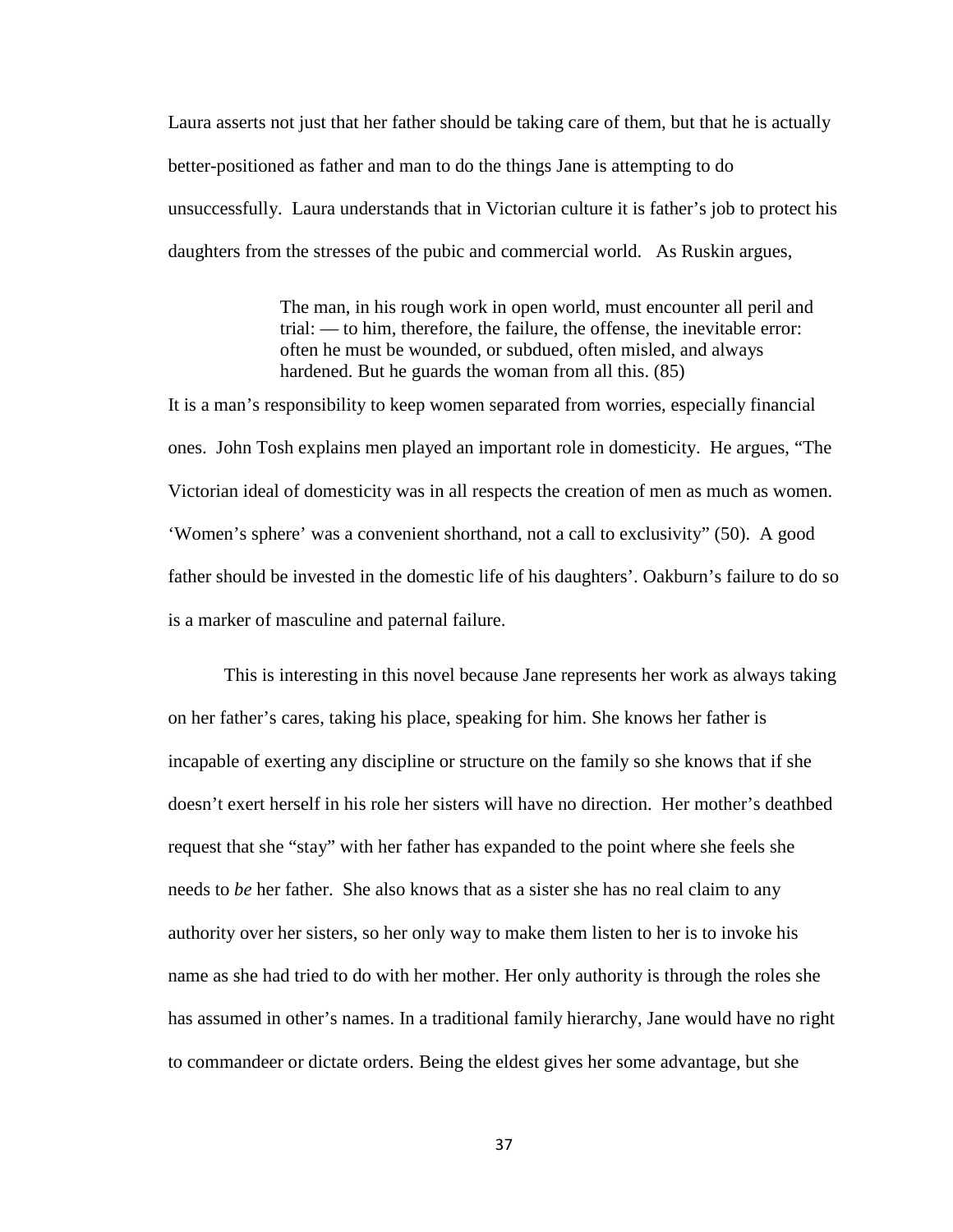knows that no matter how hard she works, a managing daughter has no real right to parent her own sisters, even if they desperately need it.

What Laura suggests is a truth Jane doesn't want to face: Duty does not necessarily confer authority. She feels she has a duty to solve the family problems for her father, but this doesn't mean she has the authority to actually do so successfully. Jane simply does not have the power to solve the financial problems they face. Laura tells her to "let it all go," repeatedly begging her to let her father handle the mushroom cloud of constant creditors, depressingly bare rooms, and disgruntled unpaid servants that are forming at this new residence as quickly as they had at their last one. Jane finds shocking (203). Laura asks her pointedly, "What good can you do by worrying and fretting over them? What good do you do?" (157). She tells Jane repeatedly that their father is "better able" as a man and as their father to handle most of the responsibilities Jane takes upon herself (202). "Let it go" becomes her mantra anytime Jane is stressed. Speaking about their constant frugality she argues, "He is more fit to handle such troubles than you are" (202). When an angry debt collector comes to the house, Laura urges Jane to make their father face him at the gate (202). She argues, "Papa can do battle with them a great deal better than you can … and it is more fit that he should!" (230). Jane can't step back. To do so would threaten her very idea of a daughter's duty and her authority in the home, ineffective as it is and would suggest that her own life has been a waste. Her excessive care leads her to imagine she can act for her father, when he has given her no reason to think he would authorize her.

The novel also engages in a fascinating critique Jane's unstable and unappreciated labor through a comparison and contrast between Jane and the governess, Eliza Lethwait,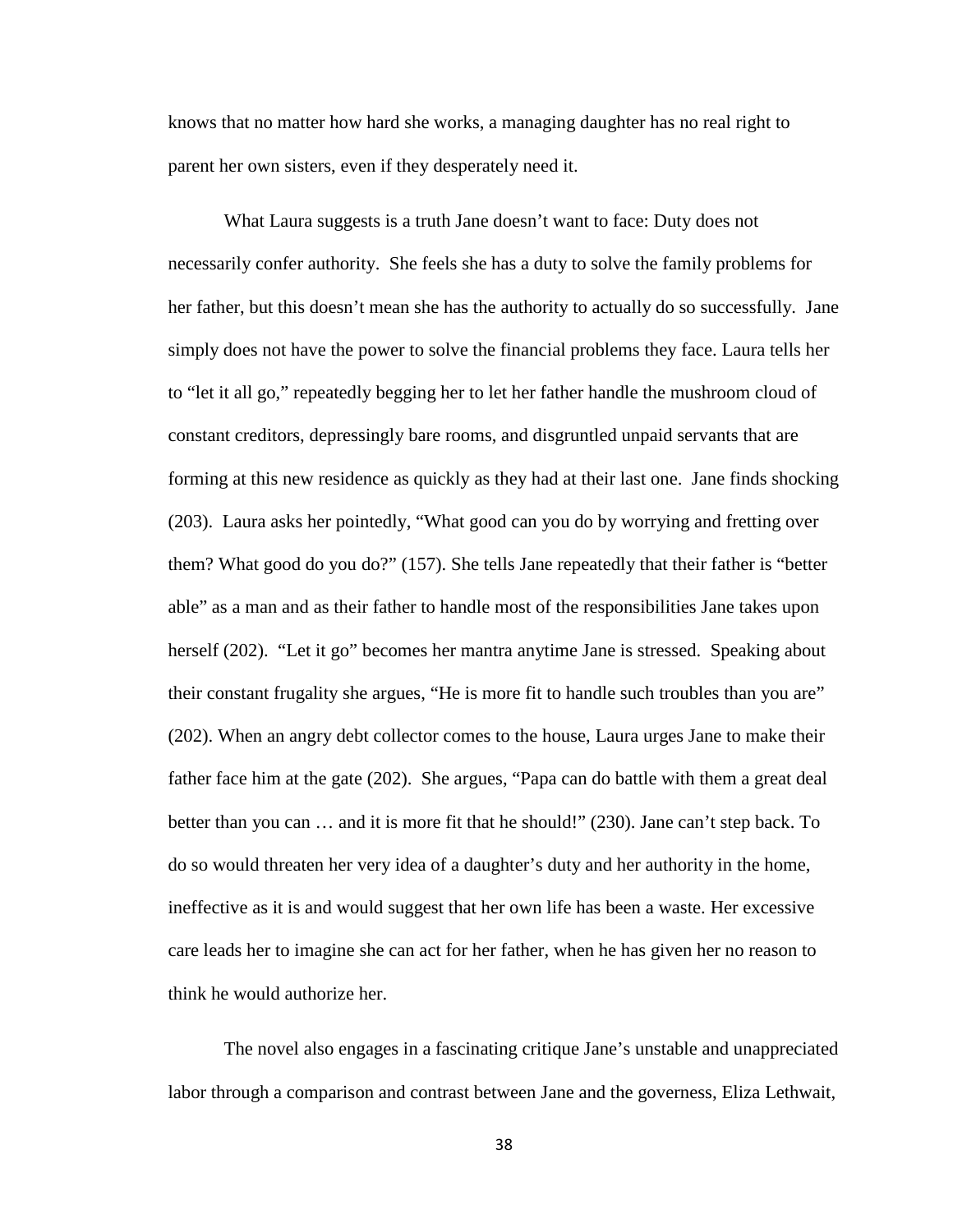who becomes essentially Lady Oakburn and Jane's "new mother" as her father calls her (378). The governess was a problematic figure in Victorian culture. The glut of redundant women led middle-class women into service positions like governess. As Nancy Armstrong explains, the governess "blurred the distinction on which the very notion of gender appeared to depend" (79). The governess, as a woman who cares for others for money, challenges the deeply revered notion that competent domestic labor can only be the joyful product of a loving heart. The governess shows that other factors, like a need for financial independence, pride in her education and breeding, and even personal ambition may also motivate a woman to do the most intimate and caring of work. She also threatens the walls between public and private, family and employee, and inside and outside, which were theoretically important divides that made the home the refuge of peace and comfort from the brutal outside world. She is welcomed into the most intimate domestic cares of the family and yet always held at a distinct distance as a hired employee. She may love and be loved by the family, but she is never fully an equal or guaranteed a stable position as a governess. This novel suggests, though, that the unstable position of governess can easily shift, allowing the governess to become a wife, a possibility that threatens to collapse not only the divide between the private family and the outside world, but also the subtle class division between the governess and Jane, the unofficial mistress of the house. The Oakburn's governess attains in one awkward civil ceremony the authority and position Jane has been working for all her life and, in fact, pushes her very role in the family into obsoleteness. There is no need for a managing daughter with a new countess in the home.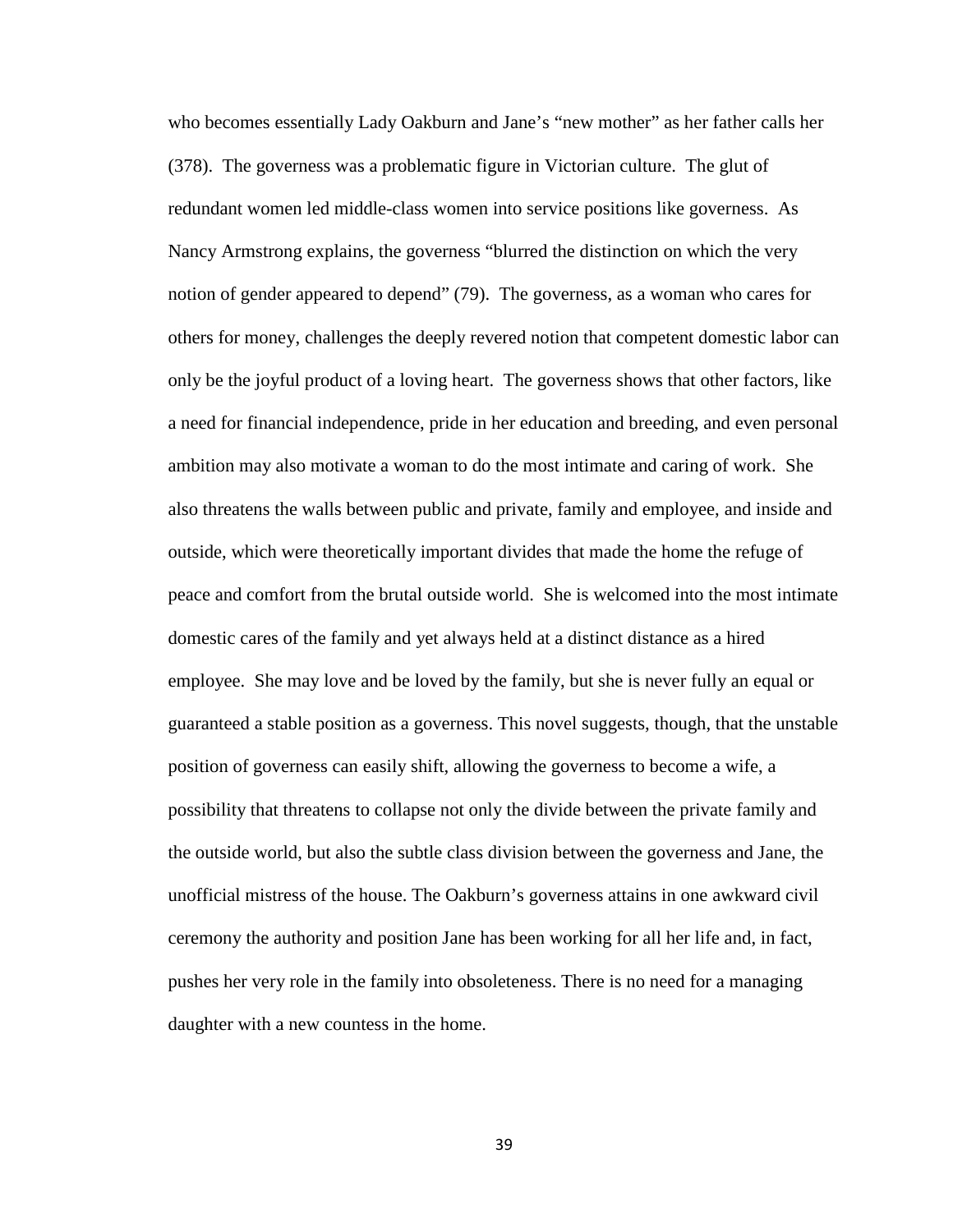Interestingly, both Jane and the governess are in many ways interchangeable in the family. Both Jane and the governess have been led to a life of unstable servitude by the absence of their mothers. Eliza Lethwait, the governess, is the well-educated daughter of a middle-class minister. She is described chiefly in her proud bearing: "She looked made to adorn a coronet" (111). Yet, her mother's long illness and death forced her home from school and depleted the family fortune. Her decision to become a governess is one Jane's sister Clarisse has also done for exactly the same reasons. Clarisse's domestic service is a matter of family dishonor, hidden from everyone, allowing Jane the aristocratic pretention of being better than the governess, when in fact their positions are remarkably similar.

 When the governess first becomes a problem for Jane it is something that seems much like sibling rivalry. She describes her as "pretentious," and "above her station" disliking the governess's regal bearing (341). Though she is encouraged to dine and spend evenings casually relaxing with the family, filling Lord Oakburn's pipe and sewing with Jane by the fire, there is tension between the young women immediately. A good servant should fit into a family and share its values. The fact that this middle-class governess, with a nearly identical background, would do so too well is a common complaint in the period. Isabella Beeton claimed one of the most difficult parts of household management was that "domestics that no longer know their place" (392). It is inconceivable to Jane that the governess, two years younger than her, would be a romantic interest for her father. But, this young woman, who unlike her real sisters, doesn't enrage her father, challenges the family structure by virtue of the very fact that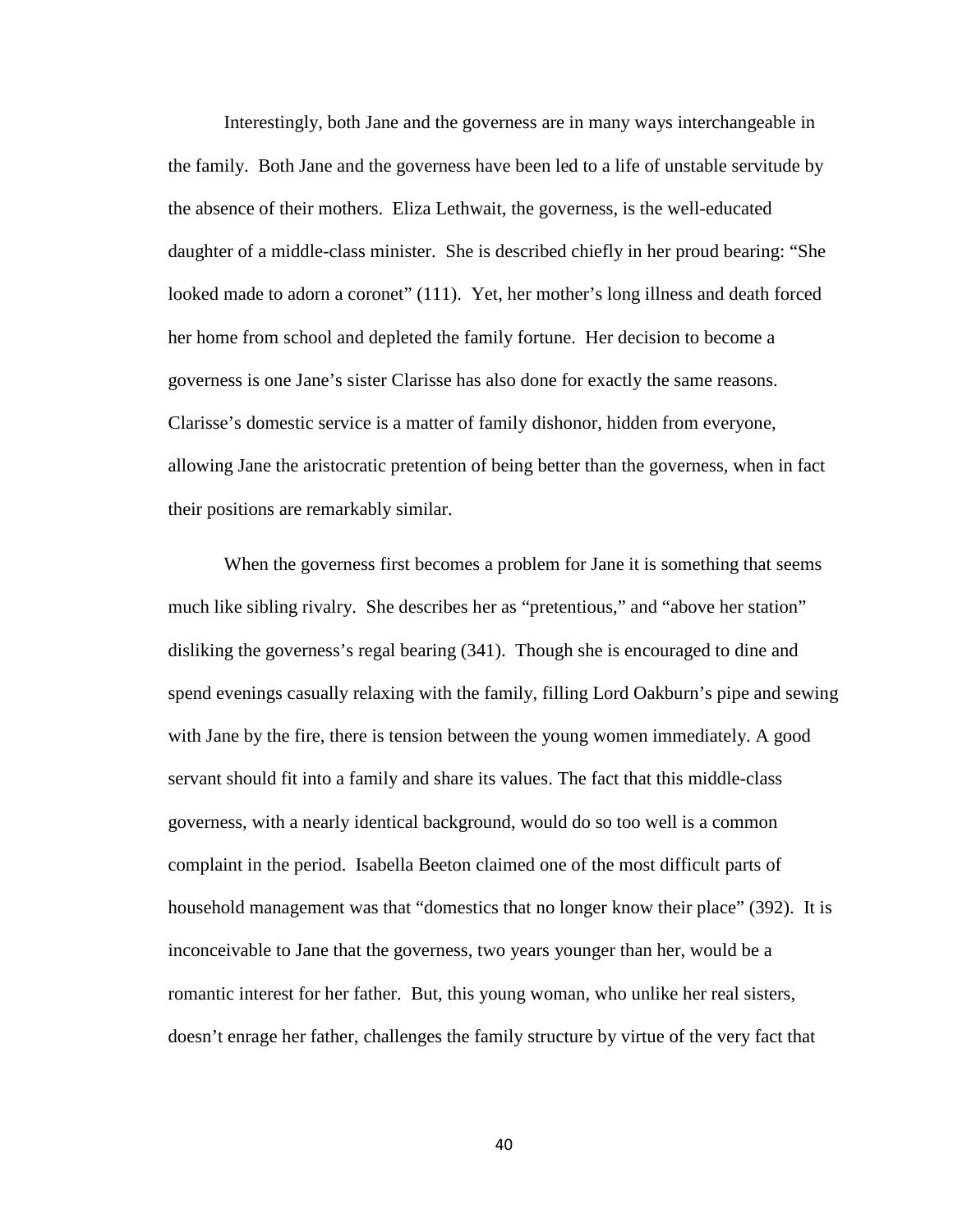she seems to be so comfortable and well-suited for their private domestic circle. Jane sees her as a rival daughter and complains to her father,

> She comports herself as if she were a daughter of the house taking more upon herself, a great deal, than I think is seemly … She never seems to recollect when in a drawing room of an evening that she is not one of ourselves …A stranger coming in might take her for the mistress of the house, certainly for an elder daughter. (342)

Her father, who cares about the family structure only in sporadic and unpredictable bursts, has little interest in his daughter's happiness or at this point, it seems, even in the governess. To him they are roughly interchangeable tools to his comfort. He refuses to be engaged in what is a critical structural issue of this family deferring authority to Jane, without ever really authorizing her or establishing her position. "You are the best judge of whether she is fit for her berth," he tells Jane (342). Jane assumes this vague pronouncement authorizes her as an authority above the governess and keeps her employed in spite of her reservations. With her sister rival mitigated, she assures herself her annoyance with the governess, a common frustration echoed in women's magazines of the period according to Margaret Beetham, is a mere "trifle" (342).

Yet, their battle for primacy is an interesting one that says much about the fact that the managing adult daughter in many ways has less security and opportunity for authority and empowerment than a governess in the same home. Unlike Jane, Eliza is well aware of the unstable position she has in the family and keenly aware of the "tempting bait" Lord Oakburn presents as well as the full opportunities for power and authority he can provide when and if he marries her (111).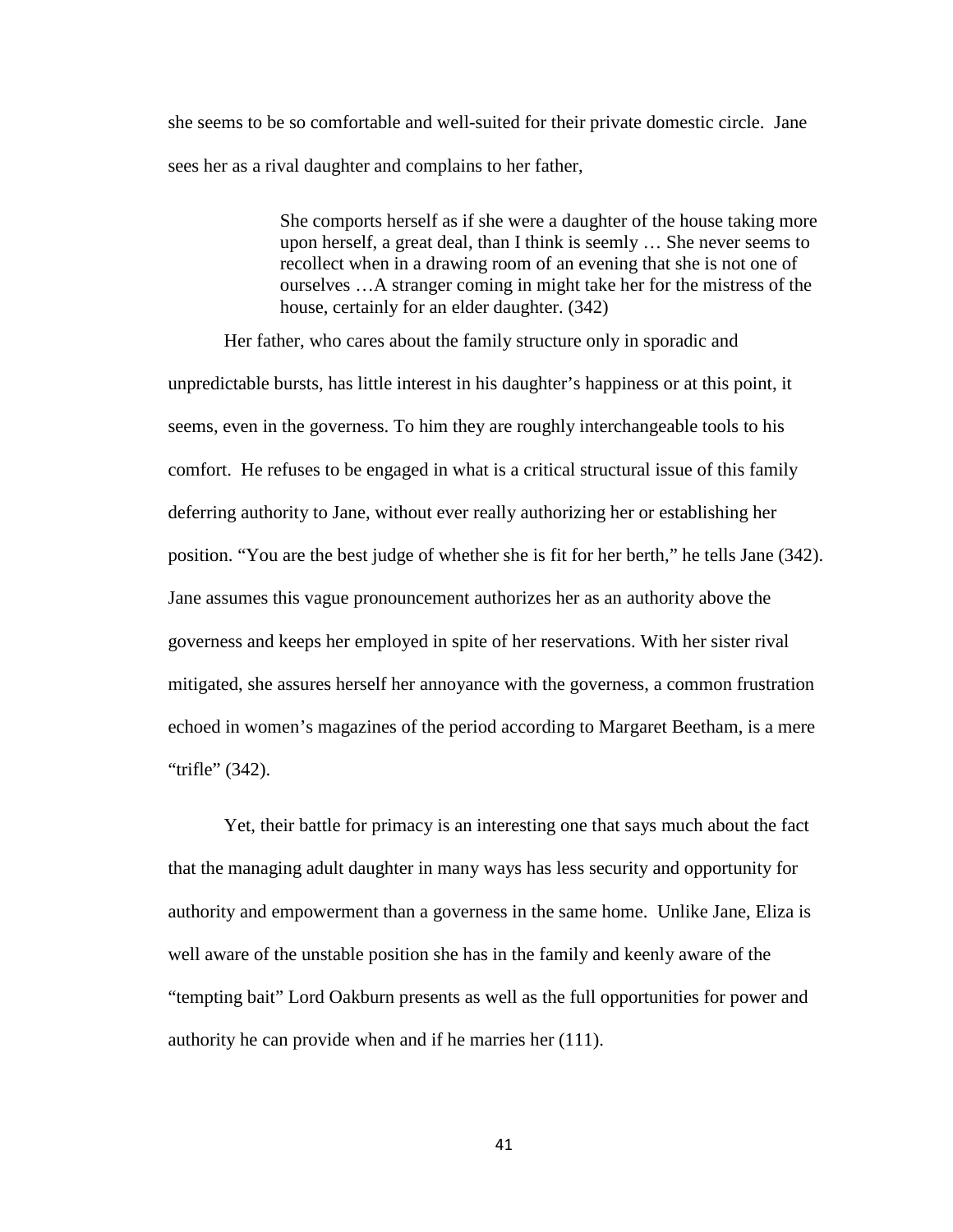Interestingly, the governess uses her fragile position, a position she and Jane share, as the very lure to capture the earl. She echoes his dislike for parties claiming, "the best society is that of our own fireside –those of us who have firesides to enjoy" (113). She speaks of her isolation, a single tear rolling down her cheek, explaining, "It is not my fortune to have one; and perhaps never will be" (113). Intrigued by her beauty as much by her vulnerability, the patriarchal earl presses her and she responds explaining that "our destinies are unequally marked out in this world" (114). The monologue she gives about her frustrated servitude could as easily be spoken by the selfless Jane as by the governess.

> And the worst is you are so chained down to your lot that you cannot escape from it. As a poor bird entrapped into a cage beats its wings against the wires unceasingly, seeking to free itself from its prison, and seeks in vain, so do we wear out our minds with our never-ending struggle to free ourselves from the thraldom that is forced by destiny upon us. I was not made to live out my life in dependence, in servitude; every hour of the day I feel that I was not. I feel that my mind, my heart, my intellect, were formed for a higher destiny; nevertheless it is the lot that is appointed to me, and I must abide it. (114)

The distinction she makes between caring work that is a paid duty, a

"thrawldom," and the "higher destiny" of caring work that is an unpaid familial responsibility is a significant one, although looking at Jane's life, it seems to be largely a semantic one. The bonds of family love and loyalty have chained Jane to her father far more effectively than any paid relationship the governess has held. The governess, unlike the daughter, is always essentially an independent free agent able to seek another family. She knows that her position is an unstable one. In contrast, Jane has come to believe that caring for her father is her destiny and her familial affection and sense of duty blinds her not only to the brutality of that life, but also to her own unstable position in the family. Jane's life of dependent servitude is disguised by the rhetoric of domestic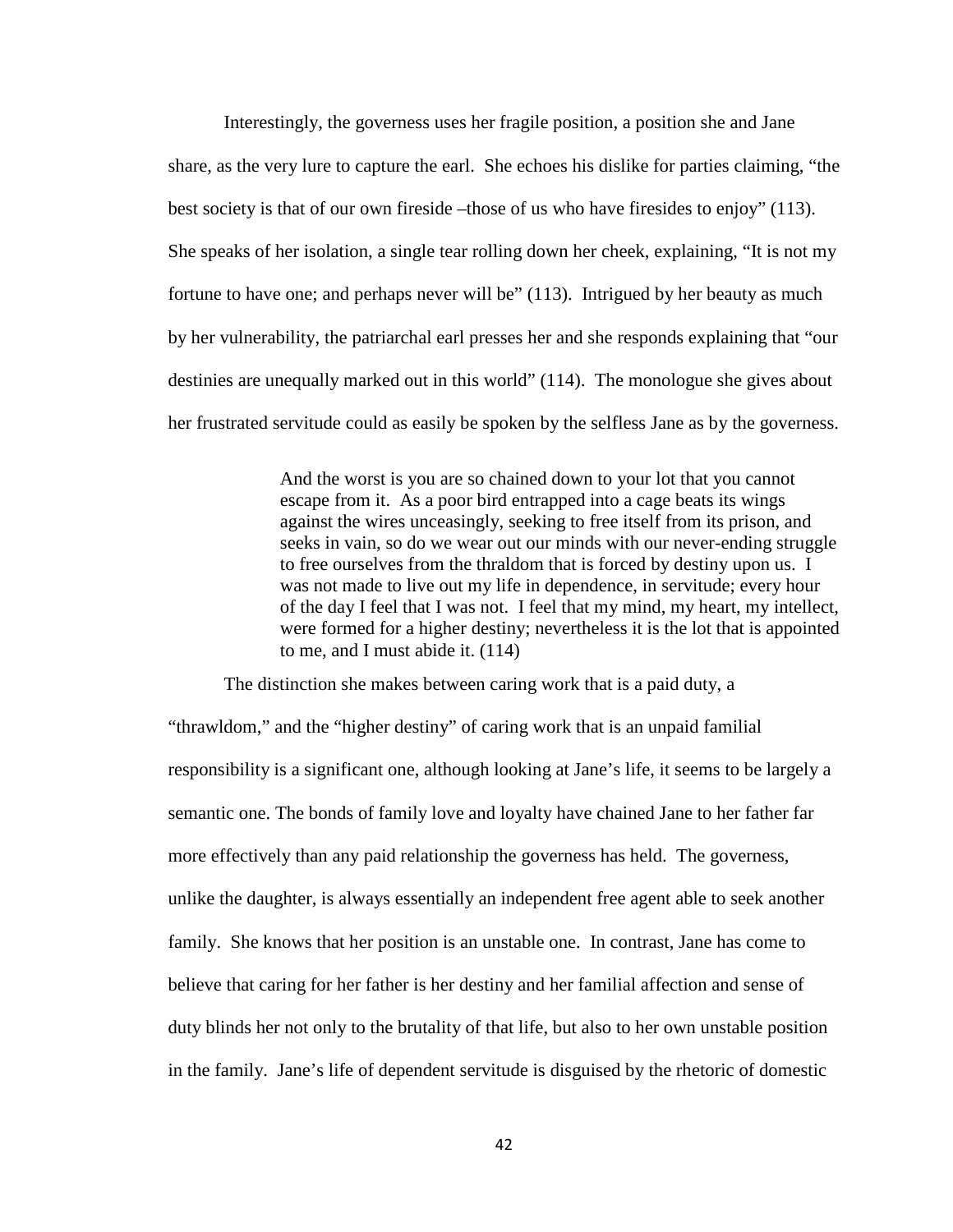duty and family relations. Yet, unlike the governess, who can express her frustrations dramatically, Jane's position as daughter allows her little freedom to even conceive of her work as servitude. The governess can, though, and she traces a clear line between women's domestic work inside and outside of the family using the ideology of domestic rhetoric to paint herself as a romantic damsel in distress whose "heart" is waiting for "destiny." She uses the very victimization the earl's family imposes on her to carefully suggest that the frustrations of domestic caring labor she faces as a governess can be erased by the "higher destiny" she hints at as the earl's wife. It is a risky gamble that could easily be seen as the complaints of an ungrateful servant or worse as sexually predatory social climbing, which is exactly how Jane later views it.

However, the aging invalid earl, who is oblivious to his daughter's identical suffering, is easily swayed by the plight of this beautiful young woman whom he can rescue. His proposal is immediate: "If you'll be countess of Oakburn and make my fireside yours, I'll take care of you." (115). Touched by her beauty and vulnerability, he offers her the care and support he has never provided his own daughters. In his typical unpredictable style, on a wild impulse he offers her the position and authority Jane has long assumed was hers.

Jane's father is able to make a stronger bond with the governess than he had with is daughter because his marriage follows a traditional patriarchal pattern for widowed earls. Unlike Mr. Jarndyce, Jane's father never saw Jane as any kind of partner. Faced with a choice between a loving daughter who mends his socks and a pretty wife who can sexually satisfy him and possibly provide him a male heir the earl does not hesitates to make the governess his wife. His choice is understandable in a patriarchal culture in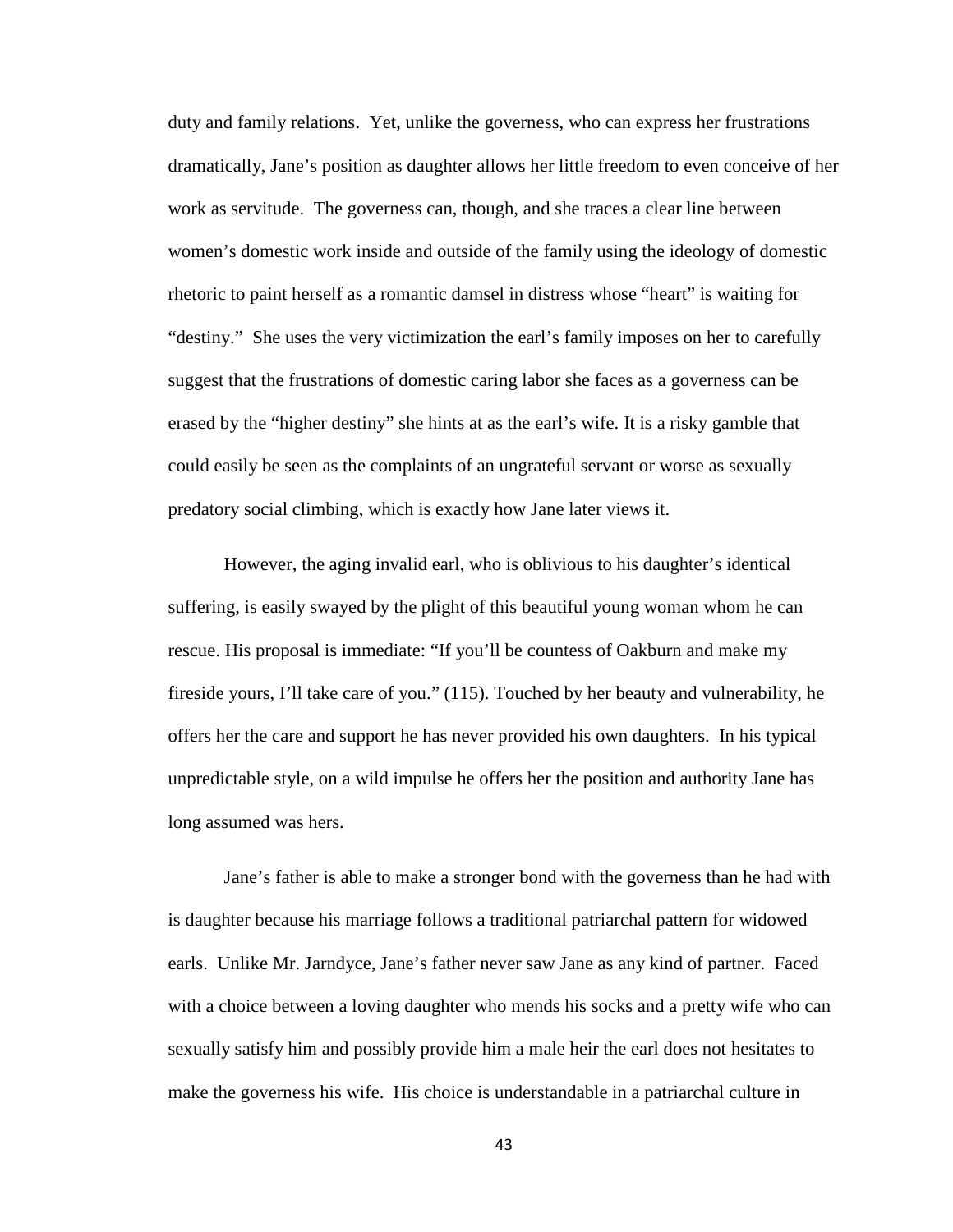which women are valued for their potential maternity and a daughter cannot inherit the earldom he has just inherited. The earl's marriage to the governess, an irony Laura is quick to note, violates the very principles of class pride and division he has used to oppose Laura's marriage and sow dissention between Laura and Jane. For this aging earl, the potential male heir is more valuable than the living, caring daughter and more important than any class prejudices that might have made the governess an unsuitable match.

Once he decides to marry, a managing daughter becomes an obstacle to her father's desire for marriage and a male heir. Her father is quick to set traditional daughter boundaries on her when he decides to marry. When the governess begs Lord Oakburn to discuss and reconcile his pending marriage with Jane he is outraged. He responds, "My daughters! What have they to do with it? I am not their husband. They'll be getting husbands of their own!" (376). He says this in all sincerity, apparently never realizing that Jane has sacrificed her chance at marriage to care for him. He repeats it to his new wife's father: "My daughters have nothing to do with this" (402). Because Jane's care has been so extensive and for nearly two decades, she assumes she has a right not just to know about his courtship, but also to stop him from marrying someone she doesn't approve of and whom she fears will push her out of her own family. But, her authority has rested only on the fact that it was convenient for him to allow her authority. Though Jane's pathological dependence on him should be obvious, it has certainly been noted by her sister repeatedly, he believes that as his daughter—not his wife—she has no real authority or right to challenge his plans. In a traditional family structure daughters do not get to approve their father's wives. He tells Jane her protests are "rubbishing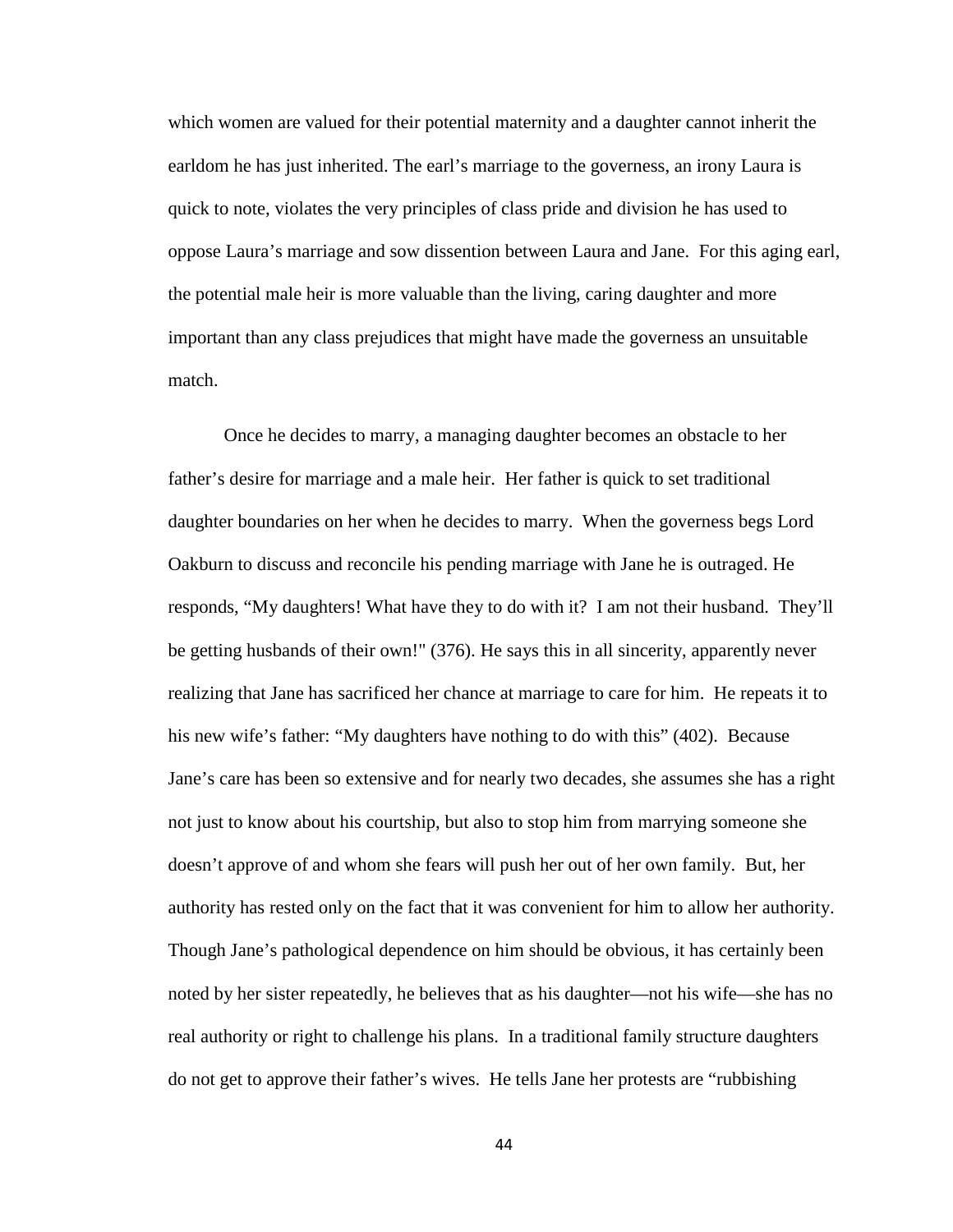folly" and she just needs to "get her sea legs" and accept it (415). However, after years of being the managing and caring daughter, wife, sister, mother, she can't step back and be just a passive daughter.

The governess is aware that she has, in essence, manipulated the system using her closeness to the earl to secure a better future for herself. She "never quite reconciled that night with her conscience" after she seeks him out privately after a party (112). However, the governess now has an unquestioned and unchallenged authority in the home and out as Lady Oakburn and definitive rule over Jane as her new mother. It is for this reason, perhaps, that she tries to reconcile with Jane once she is married: "Lady Jane, I implore you, let there be peace between us" (159). Jane rejects her, calling her a "serpent" who has "brought your arts to bear upon my unsuspicious father and torn him from his children" (159).

Jane, like Esther Summerson in *Bleak House*, is so invested in her role as domestic caregiver to her father she never imagines he might need or want a partner who can provide more than just domestic comfort. Her desire to please her father is also problematic because it is so extensive that it blurs the normal boundaries between daughter love and romantic love. Lynda Zwinger writes that in Victorian novels a daughter's need for love and approval from her father often shapes her very identity, preparing her for love outside the family. Zwinger argues that the daughter's need for a father's love and approval is a "struggle of desire and resistance" that forms the very foundation of heterosexual love (8). All heterosexual erotic narratives, she asserts, are grounded in a daughter's need for approval from their father or some a paternal figure which gets transferred outside the family in a healthy relationship. However, Jane's need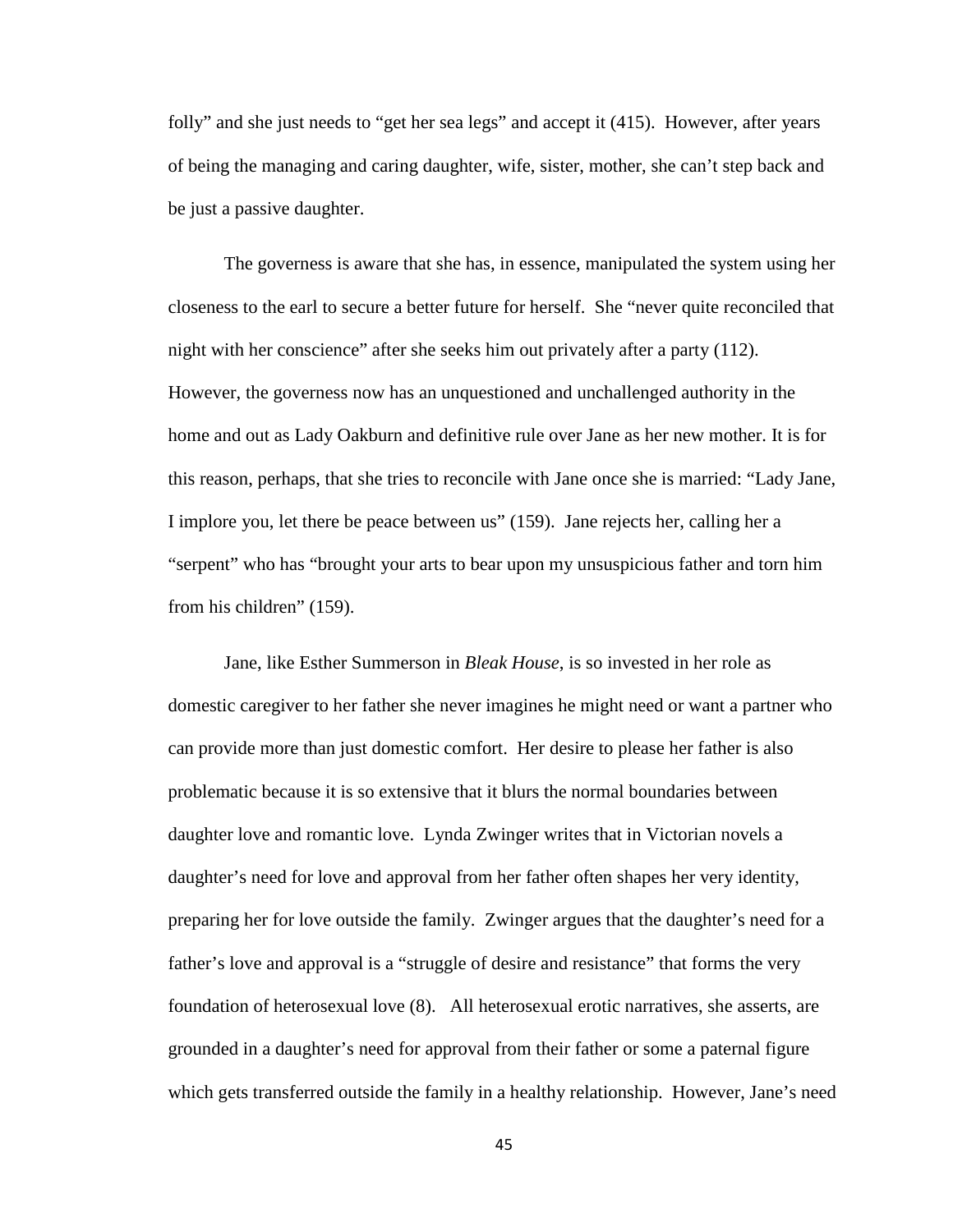for approval never successfully transfers outside the family. Instead of moving on to her own traditional family she is stuck in a strange limbo in her father's home.

This is not an isolated issue in this novel. Examples of daughters with complicated father figure-husbands appear in other novels throughout the period, like *Lady Audley's Secret*. These novels suggest that the progress from being a daughter who cares for an older father to a wife who cares for an older husband is not a simple movement from one house to another. Instead it can be potentially confusing and unhealthy. Paternal love and romantic love can get tangled easily when the sense of familial obligation and the labor involved are essential the same.

Jane is horrified and confused to discover that anyone else could be "mistress of his plentiful home" (317).

> She was hurled without warning from the post of authority in her father's house in which she had been mistress for years; she was hurled from the chief place in her father's heart. What she could not bear was that another should become more to her father than she was. He whom she had revered and loved, in whom her very life had been bound up had taken to himself an idol and Jane henceforth was nothing. (414)

Jane evicted the governess "like a dog" when she caught her in the study alone with her father and never imagined the governess would return to her home to do the same to her (196). Even though she has seen her father reaching out to kiss the "passive" governess, Jane clings to the idea that the governess has seduced her father (412). She calls her "a serpent that entwines its deadly coils around its victim" (412). She never imagined he would act without her knowledge or consent on something so important or that marriage would ever be a need for him. "In her devotion, her all absorbing love, there had existed not a crevice for any such idea" (378). Her dedication and his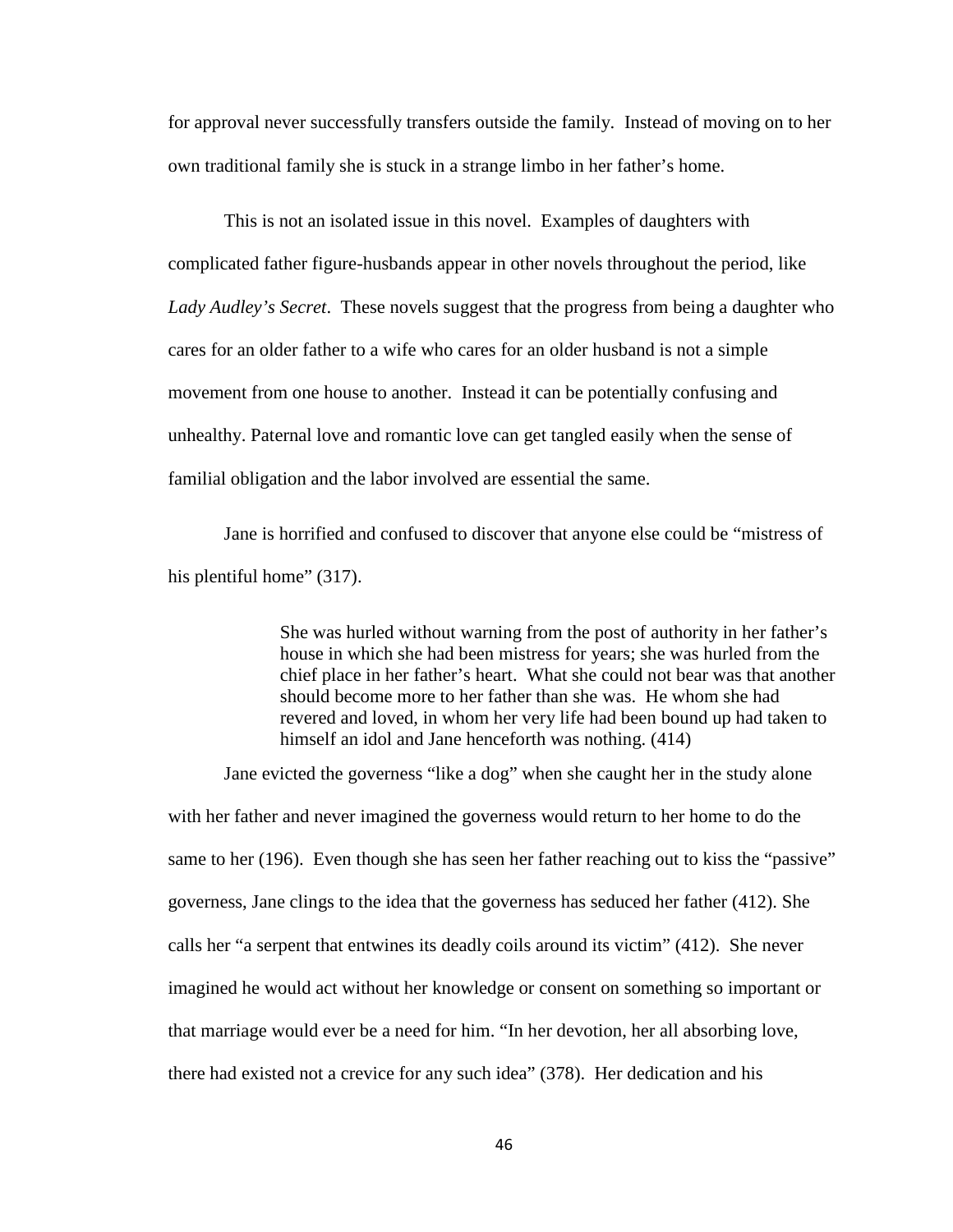dependence have made her narcissistically certain of her role in his life. She never anticipates her father's secret courtship and hidden marriage to the very woman she had ordered out of her home in disgrace and without references. That he might marry at all is shocking to her, but that he might marry a woman she dislikes and place her firmly above her is humiliating. She never imagined herself being, as Laura describes it, "driven from his home like a dog" (336). And yet, this is exactly what happens, and it happens with the earl's blessing. He tells his new wife, the former governess, that she might now, "cock pit over her," order her about and evict her at will if she chooses and that it is now her right to do to Jane exactly what Jane had done to her.

He announces his marriage and introduces her to his daughters as "your new mother, Lady Oakburn" (391). To further emphasize the point, he dresses the new countess in his first wife's clothing, clothing Jane has preserved and treasured after her mother's death, when he presents her to his daughters. The earl tries to forcibly assert a family structure in which Jane steps down from her role as household manager and as his pseudo-wife and into the shadows behind her new mother, whom she is now expected to honor, obey, and serve. He slashes the vague partnership he has allowed between them and all her authority. He attempts to force Jane into a subservient position beneath the woman she had once coldly fired and ordered from her home. But, Jane simply can't accept this. Proud and elitist, Jane despises his new wife as a scheming immodest social climber and believes that because she was once her former employee she is eternally socially beneath her even though they are, in fact, class equals. She tells her father, "This is no longer a home for me" and proposes going to their drafty old home to live out her life in isolation (414).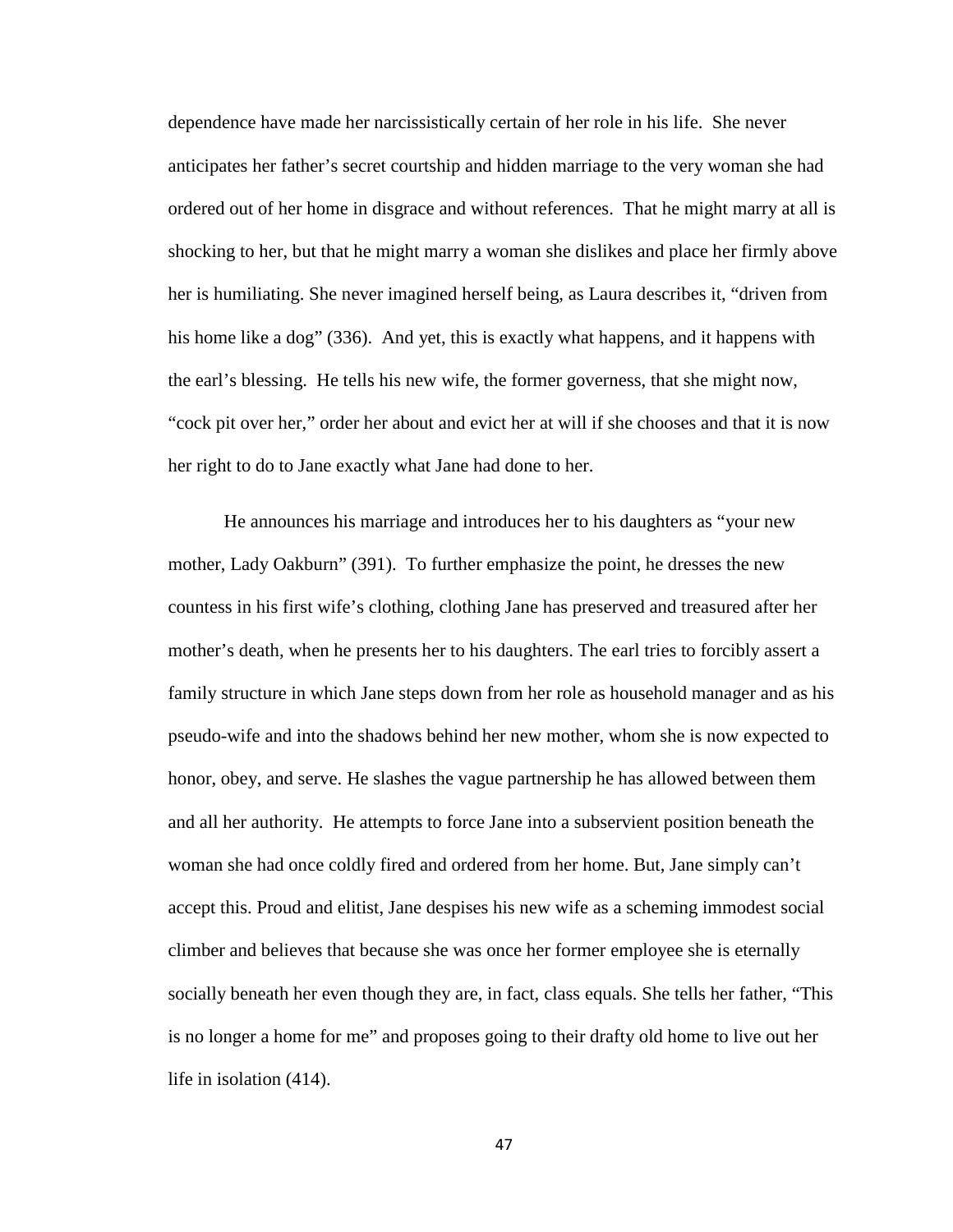Her frustration and indignation at her father for his marriage and for her demotion below the former governess she had fired a month before is depicted as understandable and even tragic. Even the narrator in a rare address begs for sympathy,

> Oh, Reader! Surely you can feel for her! She was hurled without warning from the post of authority in her father's home, in which she had been mistress for years; she was hurled from the chief place in her father's heart. (413)

Her loss is dual: position and affection. What the narrator mourns is a sad reality in the life of adult managing daughters. Adult daughters like Jane are more disposable than a governess in the father's house under the traditional family hierarchy. His marriage gives the governess an equal partnership, at least in theory, and the authority and power Jane could never have in the home. Jane realizes at long last that a position as a stable and powerful partner to her father simply does not exist in the rigid family hierarchical structure of the time which placed daughters firmly beneath her father and his wife.

The sting is especially sharp because the governess as wife claims not only Jane's father and home, but also the young sister Jane has raised like a second mother. Her father's lack of appreciation for her hard work is clearly apparent in his decision to separate her from Lucy, whom she has raised since infancy. After he marries the governess, Jane begs him to allow her to take Lucy to live with her. He refuses without even an explanation. On his deathbed a few months later, instead of assigning Jane guardianship, his will specifies that Lucy will go instead the former governess he has just married, whom Jane despises. The governess has known the family less than a year while Jane has cared for Lucy all her life. She questions him on his deathbed, "You surely have not left her away from me. Father, I have brought her up from the cradle. I have been to her a second mother. You could not leave her away from me!" (236). His response is as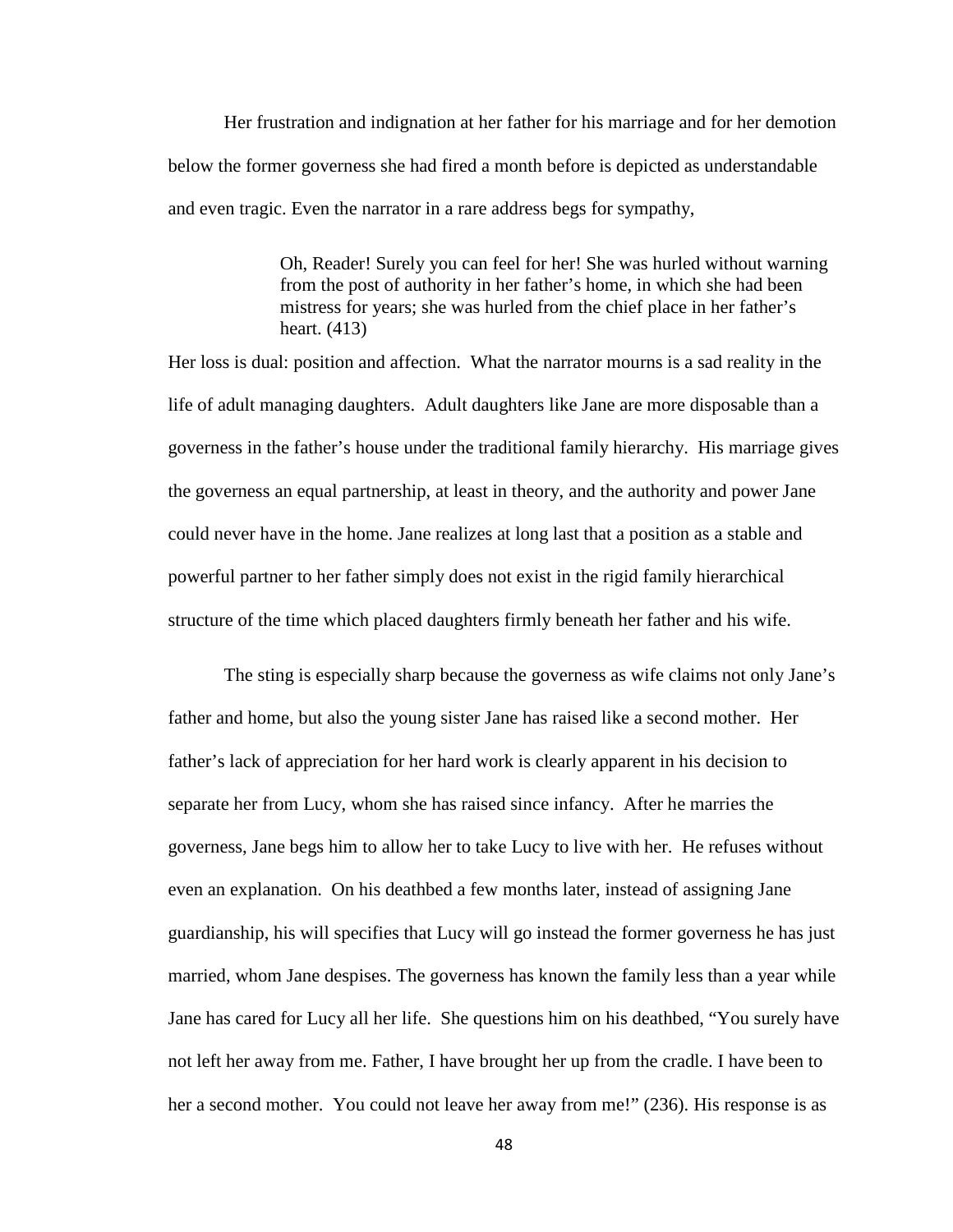simple as it is telling: "I did not think of it" (236). In fact, this is exactly what is wrong with endless caring labor for an ungrateful father. Even on his deathbed, he never recognizes or appreciates her caring work no matter how difficult or extensive. He is not able to see Jane's hard work as sister-mother to Lucy. To him she is just another disposable daughter. This points to the frustration of the dysfunctional family the earl attempts to force in which family hierarchy, not emotions, determines connections. The hierarchy of roles ignores the emotional connections that are supposed to maintain the very relationships that sustain the hierarchy. Daughters belong to wives not to daughters, so the governess as wife gets Lucy regardless of the fact that she barely knows her and Jane would be a better mother.

 The battle between governess/wife and daughter does not end until the earl is dead. When Jane goes to be with her father in his last days, she shows what appears to be a strange territorial, perhaps even sexual, jealousy toward the new wife. She is irritated that his new wife, who has just given birth to the male heir he needed, is recovering in his bed, the bed she selected and purchased for her father before his marriage. When she is told she is resting in his bed, "Jane resented the news in her heart. He to be put out of his room for a Miss Lethwait!" (225). She refuses to accept the governess as his wife. In part, she is reluctant to have her rival enjoying the fruits of her labors, but there is also an odd element of female sexual rivalry which is hard to dismiss when the object of their rivalry is the father's bed. This rivalry is encouraged by her father who conspires with her to keep his new wife out of his sick room.

> She had nourished a secret hope that she and her father should come together again; that she should be his dear daughter, living in the sunshine of his presence, ministering to his comforts of old. (228)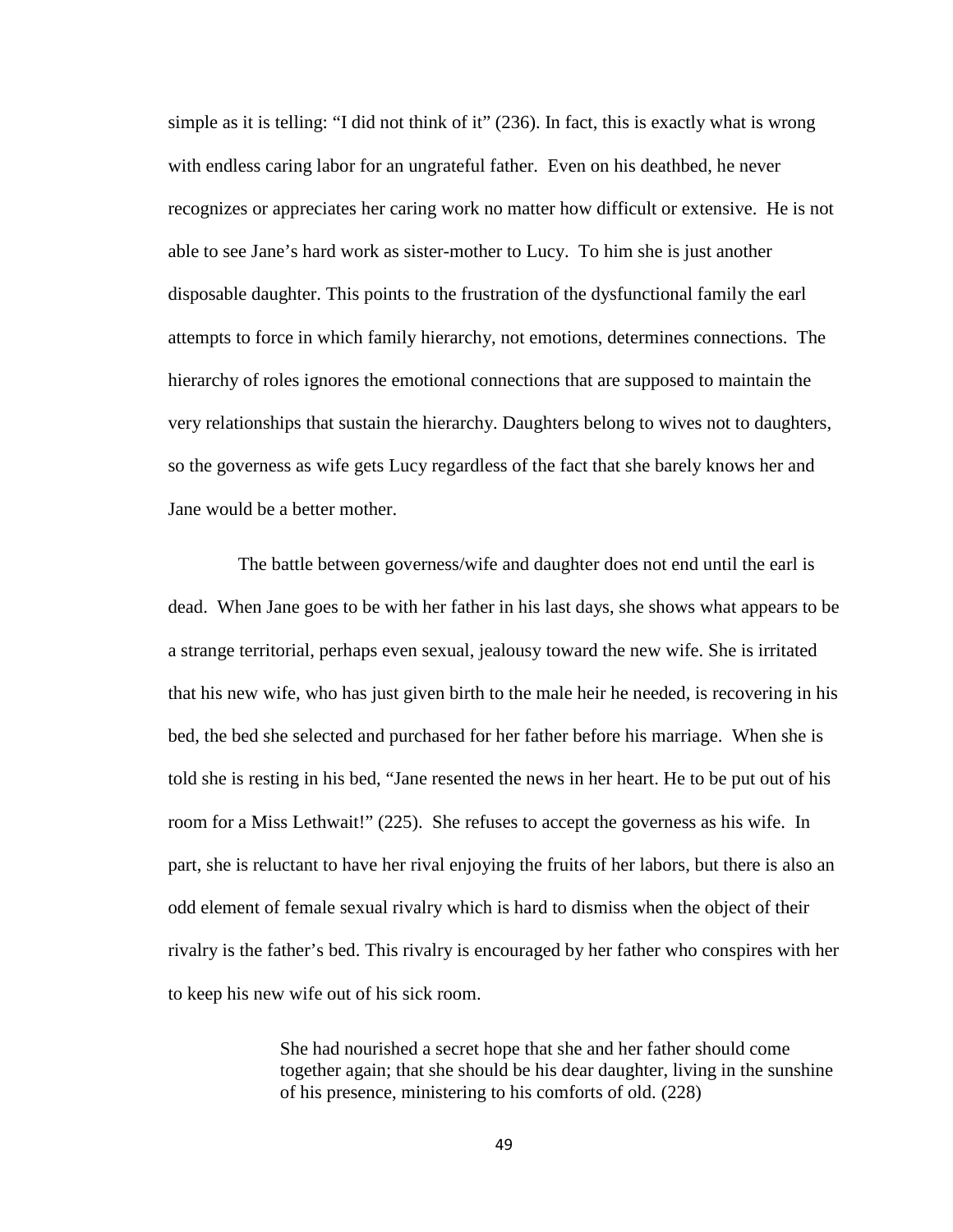In the war to care for her father, it is Jane who finally wins his preference, keeping her rival a long hallway away as she nurses him. He calls in his last moments for his wife, but it Jane who answers. "My own Jane, with me at last" he says (235). At the end, her father returns to the firm control of his caring daughter, who happily distances the new wife, weak from delivering his son and heir.

Her victory, though, is pyrrhic. Jane comes to learn that all her domestic work builds a house of cards. She cannot make her father happy by alternately protecting and shunning her sisters and she can't stop Clarice or Laura from running away or from the sad ends they both meet. She can't keep her father from falling for the advances of their governess and taking away her home and last remaining sister. She never thought the capricious coldness her father shows to her sisters could be directed at her, but he does not hesitate to do what he desires without any consideration of her feelings. Her life of obedience does not keep him from replacing her in the home with a new wife, forcing her from her home, or giving custody of the youngest sister she has raised from infancy to this new wife. All her work at keeping the family running ultimately ends with her alone and dependent on the kindness of the former governess she once coldly dismissed.

It is only after his death, when everyone she cared for has been taken away, that she learns to care for herself. She spends the years after his death isolated and "desperately" lonely on a small income left by her aunt in the drafty old house her father had abandoned as soon as he became earl. Though she and the countess are at peace, her pride keeps her forever distant. She refuses to live with her and visits her only when told there is an emergency regarding Lucy. Though she loves Lucy, their contact is minimal and Lucy grows to love the governess as a mother. The frustrating work and complicated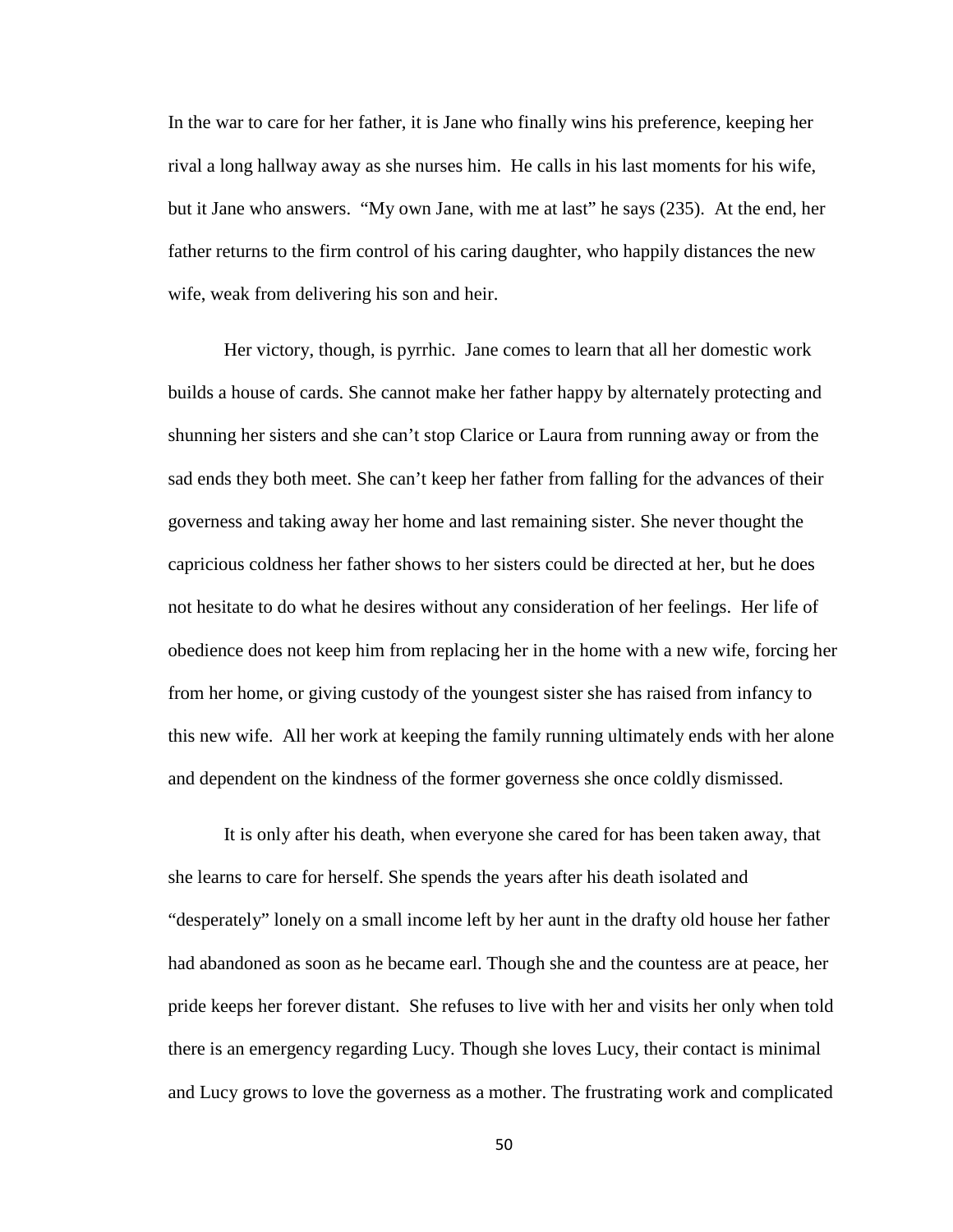and unhealthy relationship that developed as she cared with her father has left her retreating into spinster isolation rather than attempt to forge any new relationships even with the family that survives her father. At Lucy's wedding, seven years after her father's death, Jane, who cares now only for herself, seems finally at peace: "The signs of care had left her face; it was of placid gentleness and existence in a calm way" (308). She tells Lucy, "I think that I am best as I am" (349). The managing daughter finds true contentment only alone.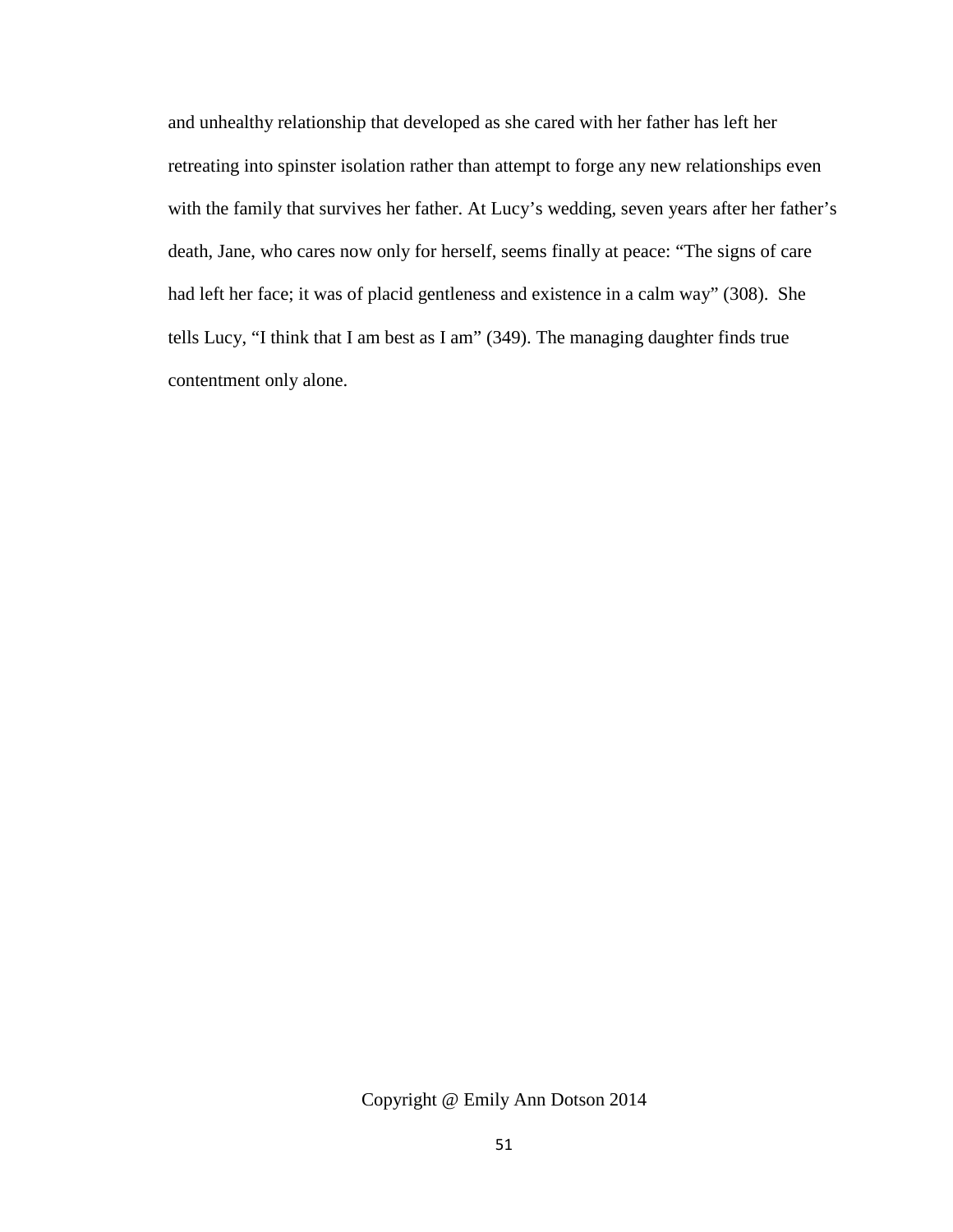## Chapter Three: Esther Summerson's Bleak Work

The night before she goes to Bleak House, the managing "daughter" of Charles Dickens' novel *Bleak House*, Esther Summerson, falls asleep in her chair under the uncomfortable weight of a weeping Caddy Jellyby. In a fitful sleep, Esther has a terrifying and prophetic dream that she will lose herself in a life of constant domestic care.

> I began to lose the identity of the sleeper resting on me. Now, it was Ada; now, one of my old Reading friends from whom I could not believe I had so recently parted. Now, it was the little mad woman worn out with curtseying and smiling; now, someone in authority at Bleak House. Lastly it was no one, and I was no one. (63)

She imagines herself as an exploited maternal lap that never closes. She sees the people in her life as an interchangeable stream of needy bodies that use her for their own comfort until she is ultimately alienated from herself.

It is a bleak vision of caring work, yet Esther's anxiety and alienation are by no means unusual for managing domestic "daughters" or for any woman engaged in caring work. Esther is never quite certain what her role or responsibilities are at Bleak House. She is not biologically related to the family, although she suspects she may be, but she is also certainly not just an employee. Jarndyce rejects her efforts to set clear labor boundaries and pushes her into the role of a managing daughter. Her role as managing daughter, a job without boundaries, and the boundless sense of familial obligation that comes with it, push her to take on more extensive and more challenging roles and responsibilities. She assumes challenging and dangerous physical duties, willingly risking her life to care for others. More significantly, she takes on the inappropriate and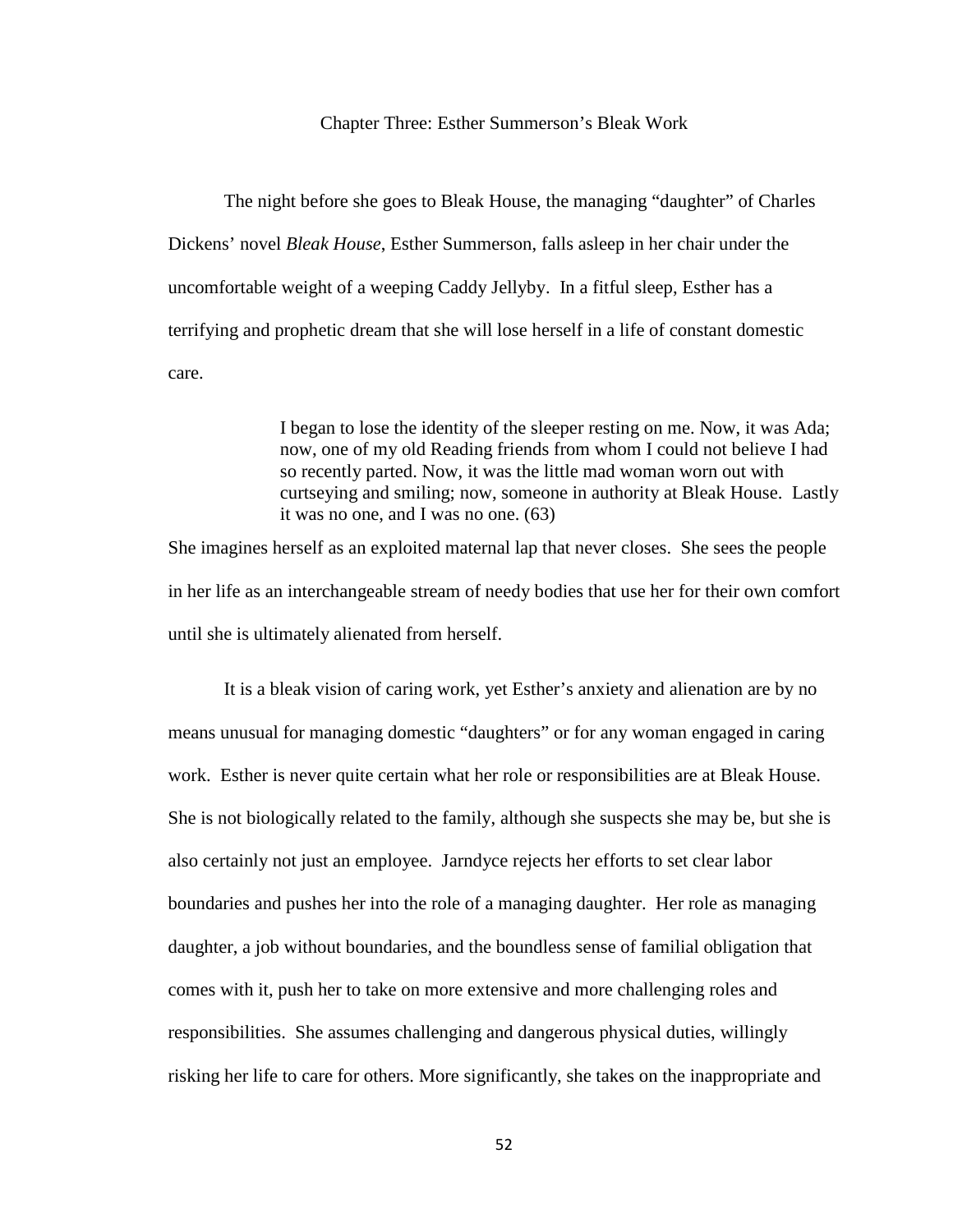impossible emotional responsibility of making the disconnected Jarndyce claimants, especially the troubled Richard, into a family. Truly selfless, she becomes incapable of setting boundaries or advocating for herself, and ultimately offers herself as a willing sacrifice of daughterly duty and submission to her father-figure employer. The "second Bleak House" she is rewarded with at the end of the novel arguably offers little improvement for a caregiver like Esther. While her role may be clearer and the duties easier as wife, Esther clearly trades one form of extreme gratitude and endless responsibilities for another, which suggests little hope for a domestic work life that is not to some extent bleak. Esther's anxiety reveals a larger cultural anxiety about the caring work of young women whose boundless sense of duty and obligation, justified by cultural expectations of women's care and a daughter's duty, make it difficult, if not impossible, to set physical and emotional boundaries on caring. Esther's unusual position, both inside and outside the family, like a governess, but more highlights the hidden dimensions of a daughter's role in the family. Daughters are always liminal figures, always subordinate to the father, so never full partners or equals and generally expected not to remain in the family for long. Their temporary exploitation for the good of the family is both part of their duty as daughters and part of their training as future wives. They bear the burden of not just physical labor, like a servant in the house, but also the emotional burden of caring for family members. Esther shows that daughters in many ways have less stability and fewer options than a servant in the same house. She shows how critical a managing daughter can be to structure and stabilize a family. It is not Jarndyce, but Esther, a woman poised between inside and outside the family, who holds the family together often at great sacrifice to herself.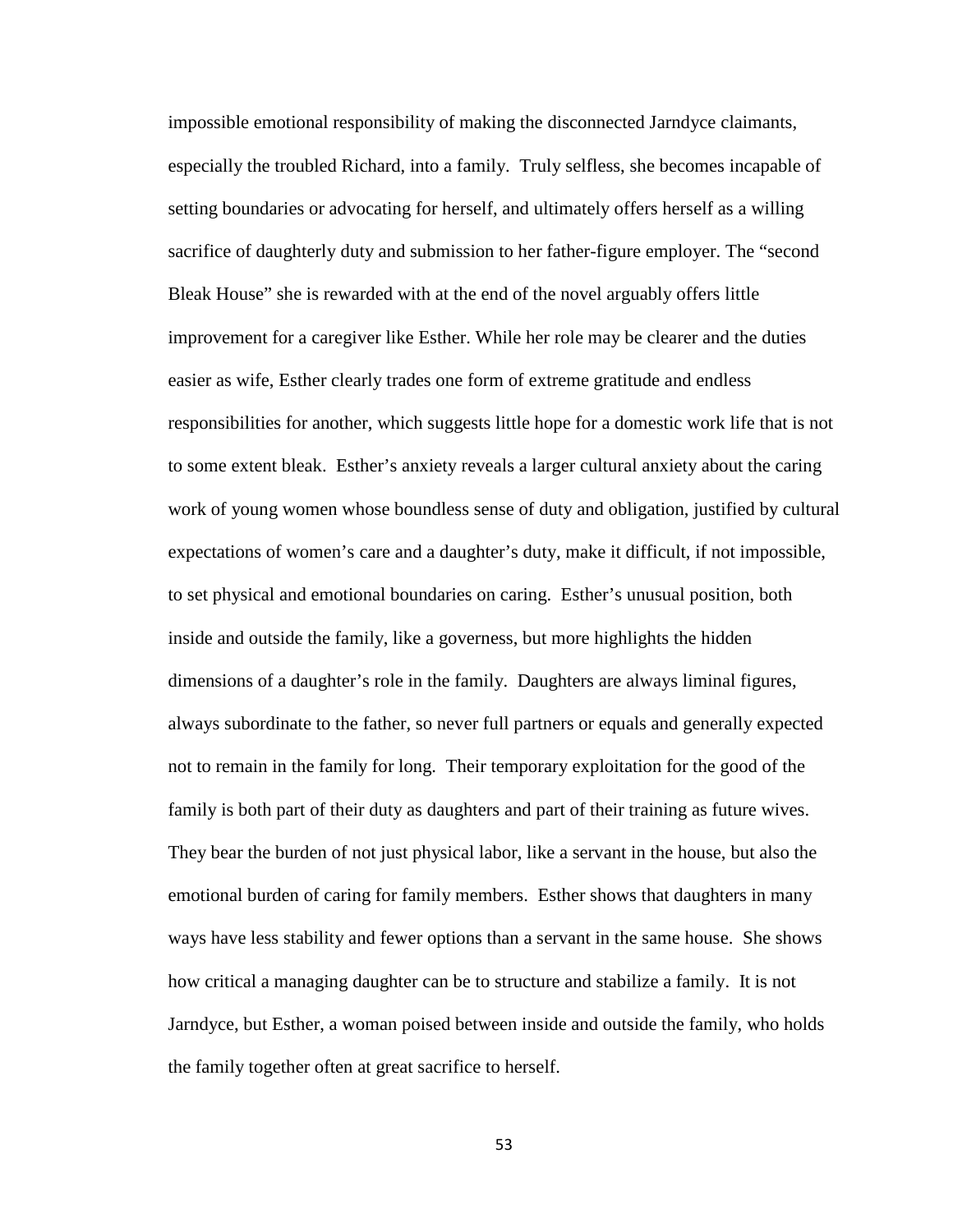Critical commentary about Esther struggles to reconcile her selfless and giving behavior with her apparent constant anxiety and sense of worthlessness. As the narrator for most of the story, Esther recounts her extraordinary acts of selflessness and generosity in a story she punctuates with self-deprecation well beyond that required for the average Victorian lady's modesty. Her altruistic acts lead not to happiness, but often more often to hand-wringing, anxiety, and sleeplessness. This leads Charlotte Bronte to disparage her characterization saying, "It seems to me too often weak and twaddling; an amiable nature is caricatured, not faithfully rendered" (qtd in Newsom 55). Some critics are quick to dismiss her as a "parody," or worse, a "boring paragon" of Victorian ideals that assume that domestic labor, specifically the selfless desire to care for others is simply part of women's nature (Newsome, Gottfried). Critics striving to resolve what Timothy Pelson calls the "Esther problem" assert her as a model of psychological dualism in which what Carolyn Dever calls the eager and obedient "good Esther" battles with what others, like John Jordan, sees as a repressed and depressed self. These critics wisely point to Esther's dualism as an example of the ways idealized separations between public and private, family and society, collide and often collapse. Esther's dualistic emotions seem understandable in light of her dualistic position inside and outside the family and the nature of her often very exploitive caring work in the private home. Chris Louttis asserts that Dickens believes in and celebrates middle-class hard work. He explains, Dickens "does not only confirm dominant middle-class values ascribing the benefits of purpose and hard graft, but also sympathizes with those suffering the human costs of hard work" (5). Esther genuinely cares about the residents of Bleak House, but her position at Bleak House is one that also seems to require nearly constant emotional and physical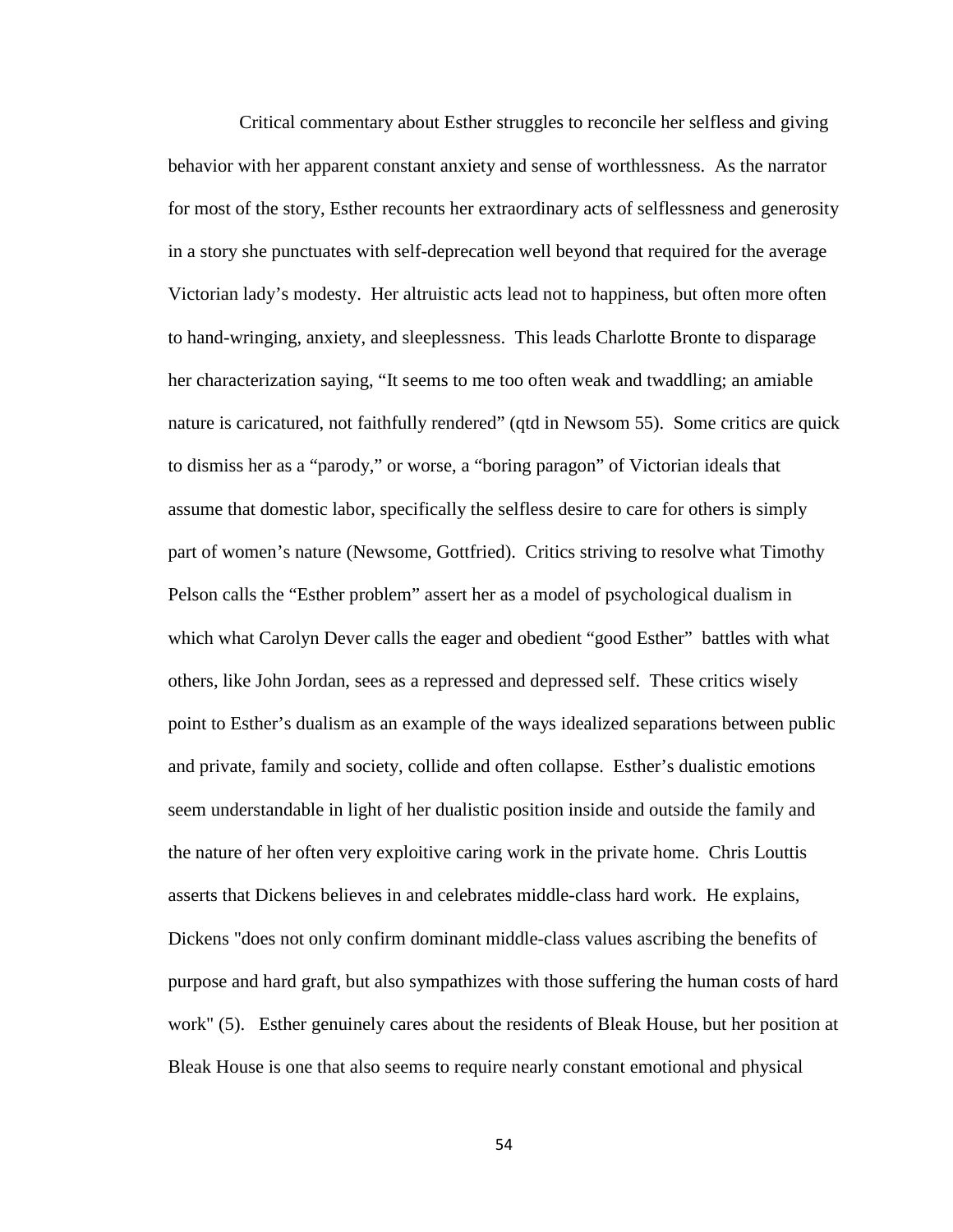labor for the management and care of others, a complex situation typical of managing daughters who care for others in the home. Esther's unique labor position and her complicated emotional role in the family are typical in many ways for managing daughters in the family and sheds new light on their unique role in the family and the emotional consequences of their labor.

Esther's role at Bleak House is a complex one that evolves into something that is most like that of a managing daughter. As Nicola Bradbury notes in her "Introduction" to *Bleak House*, "We are uncertain whether her role is that of child or wife, housekeeper or companion. Yet she seems to fulfill many of these roles" (XIV). Esther enters Bleak House as Jarndyce's ward, although she doesn't know why he has chosen to help her, and as Ada's companion. However, she is uncertain what this will mean for her. Although she likes Ada, her responsibilities as companion are unclear and her emotional connection to Jarndyce as his ward is tenuous enough that she is "anxious and nervous" about her position and having nightmares before she even arrives (81).

By mid-century, almost half of the upper middle class like John Jarndyce had more than three servants; Eighty-two percent of servants were female and more than onethird were, like Esther, under age twenty (Census). Children and distant relations, especially the unmarried "redundant" daughters of the middle class who had few other options, were often absorbed into the wealthier households of distant relations where they doubled as apprentices or servants (Davidoff and Hall 390). Esther initially believes she may be one of these unclaimed relatives cared for since childhood out of an unacknowledged family obligation. This practice made sense both in terms of rescuing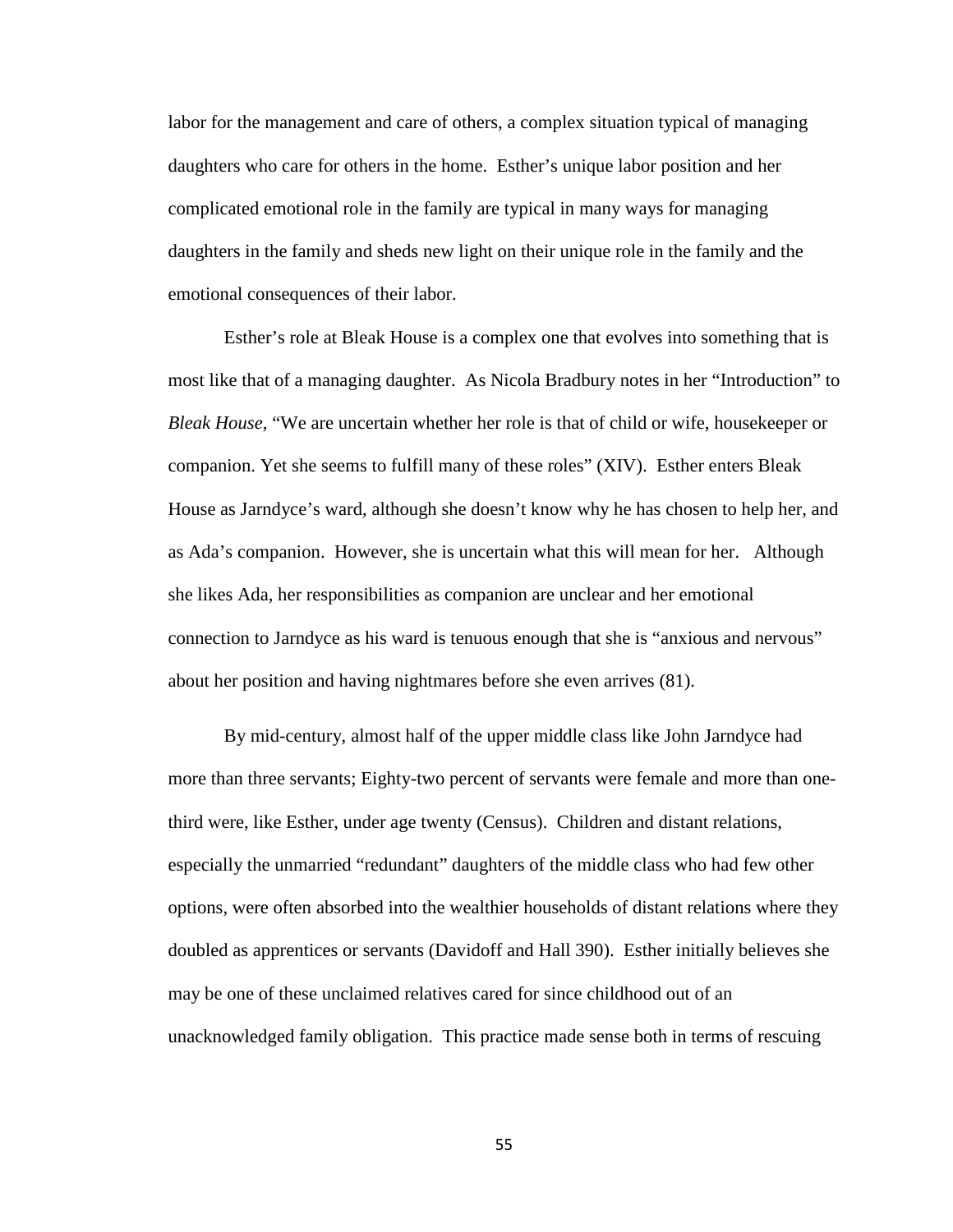relations on hard times without acknowledging them legally, but also because family members would be naturally invested in the success of the home.

Going into Bleak House, Esther is uncertain whether she is family or servant, yet the distinction is a critical one in terms of her duties and obligations. Fears about collapsing class boundaries created ideological divisions between the two throughout the period. Governesses became a particularly sensitive cultural icon for the concerns about how paid outsiders could take on the most private and intimate of tasks of a family (Poovey). Women's magazines were obsessed with a concern about how the governess or lady's maid might be inappropriately intruding into the family (Beetham). Isabella Beeton claimed one of the most difficult parts of household management was that "domestics that no longer know their place" (392). Beeton, for example, urges servants to exhibit "deference to a master or mistress," but defines that in rigidly improbable ways for people cohabitating and depending upon one another for the most basic of necessities.

> A servant is not to be seated, or wear a hat in the house, in his master or mistress's presence; nor offer any opinion, unless asked for it; nor even to say 'good night,' or 'good morning,' except in reply to that salutation. (429)

These divides were obviously theoretical rather than practical in most homes because domestic work was difficult and often required mistress and servant to complete tasks, and also because a certain level of emotional attachment was understood to be necessary when performing caring tasks in the home. The domestic management of the middle-class home required not just hard workers, but what Beeton called "attached domestics" (393). Caring for others demands if not an emotional connection to the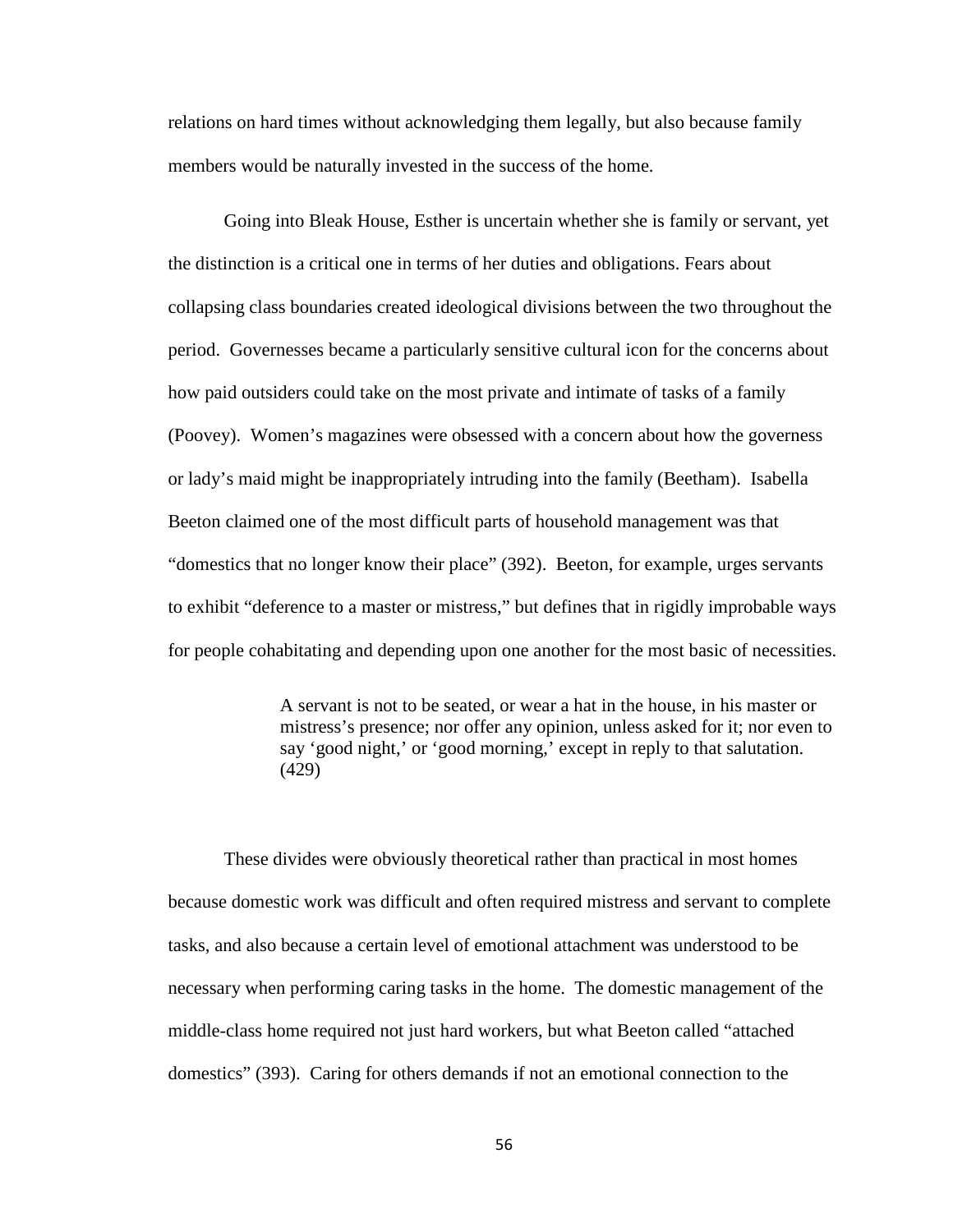inhabitants, at minimum, an emotional investment in its processes and outcomes. The most definitive study of domestic labor, Ann Oakley's 1974 *The Sociology of Housework*, argues that this is why many women who work in the home rarely saw their labor as labor.

> The women I talked with refereed to their activity as something other than 'work' in any conventional sense, as an activity embedded in family relations… some speak of their efforts as 'love' while others talk about caring as not quite a job, but as "something different" (10).

Domestic caring work is understood to be more than just a job. The boundaries of caring labor, though, were significantly more challenging for the Victorians who still held tight to class and labor distinctions, at least ideologically, that make Esther's duty and obligations in Bleak House even more muddy.

The boundaries between servant and family are blurred in Esther's situation resulting in emotional obligations for Esther that her labor position as a servant would not otherwise demand. Jarndyce makes an immediate distinction between Ada, who is invited to call him "cousin," whom he knows is biologically connected, and Esther, whom he knows, even if she doesn't, is not. Unlike Ada, she is told to call him "Guardian." He tells her,

I think you had better call me Guardian, my dear.'

I felt that I was choking again--and I taxed myself with it, 'Esther now you know you are!--when he feigned to say this slightly as if it were a whim, instead of a thoughtful tenderness. (120)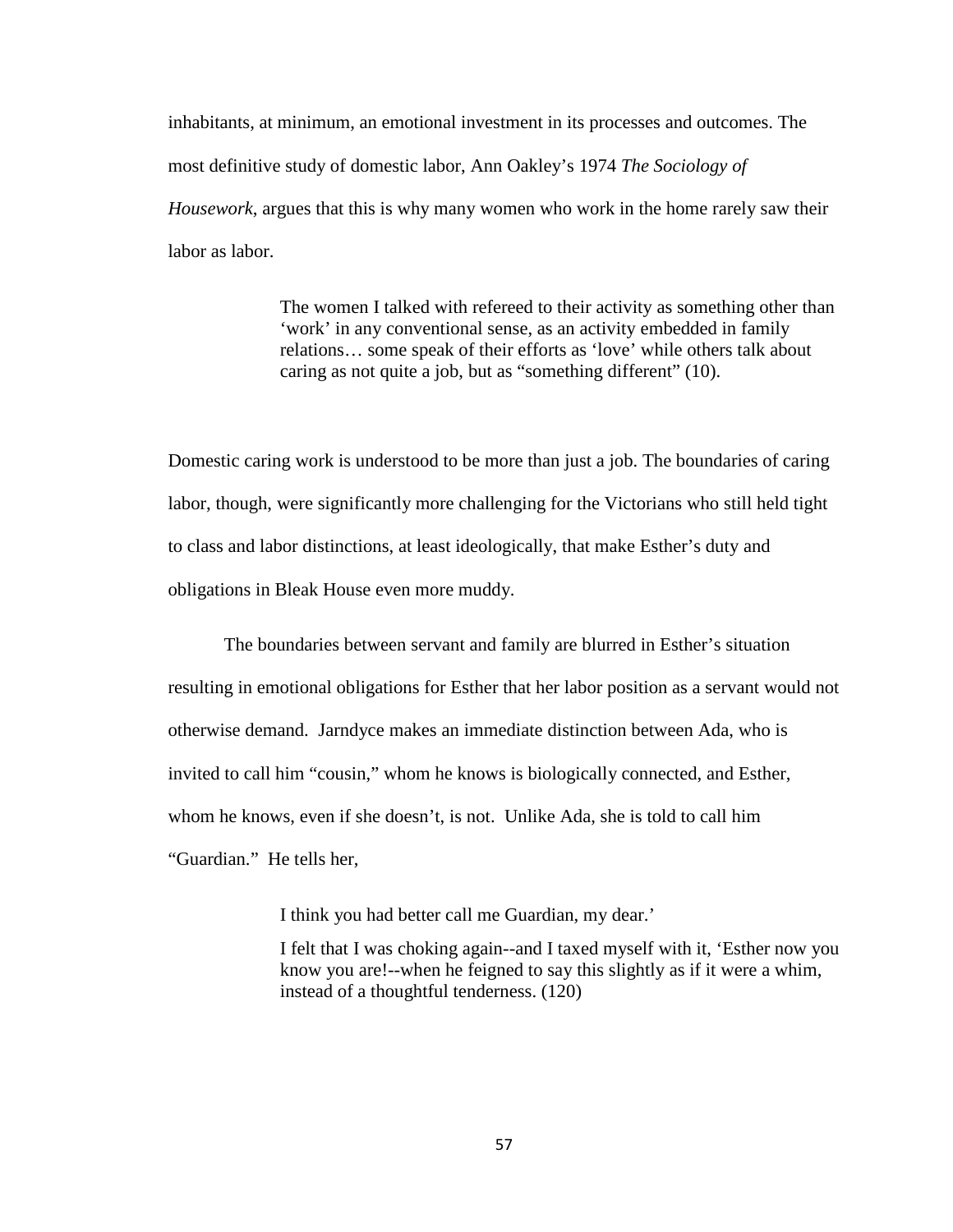He is insisting that Esther be aware of her family connection and its emotional dimension. He is trying to move her work from paid job to emotional responsibility. She chokes because this is a lot of responsibility for one untrained and unprepared for it, but also because she is surprised and grateful to be considered family.

The difference he makes between cousin and guardian is an important one. Ada's biological claim as a cousin makes her the much more logical choice to invest with household responsibility as a managing daughter. Managing daughters were understood to be wives in training for their own future marriages. Advice books for daughters explained that daughters at home were "apprentices" for their future marriages (Arthur 22). This makes it odd that Ada is not the one given the opportunity to seek "qualifications for a future life" (*Female Excellence* 65). However, Esther does have a more subordinate role, so logically if there is work to do, and managing daughter is a difficult position, then it should fall to Esther. However, the position of managing daughter need not be without rewards. In the absence of a mother, a managing daughter could be allowed the autonomy of a wife. For example, in the novel *Miss Marchbanks*, Lucilla Marchbanks uses her role as managing daughter to develop a leadership role her community and to order her household to her exact specifications. A position like this would be ideal for Ada who will soon be on the marriage market and needs practical training in household management.

However, Jarndyce's decision is less about household management and more about an attempt to pull a deeper emotional connection from Esther. He understands that Ada, already deeply attached to her cousin Richard, will likely marry and leave him, but his young ward Esther, whom he has imagined since she was "very young" as his wife,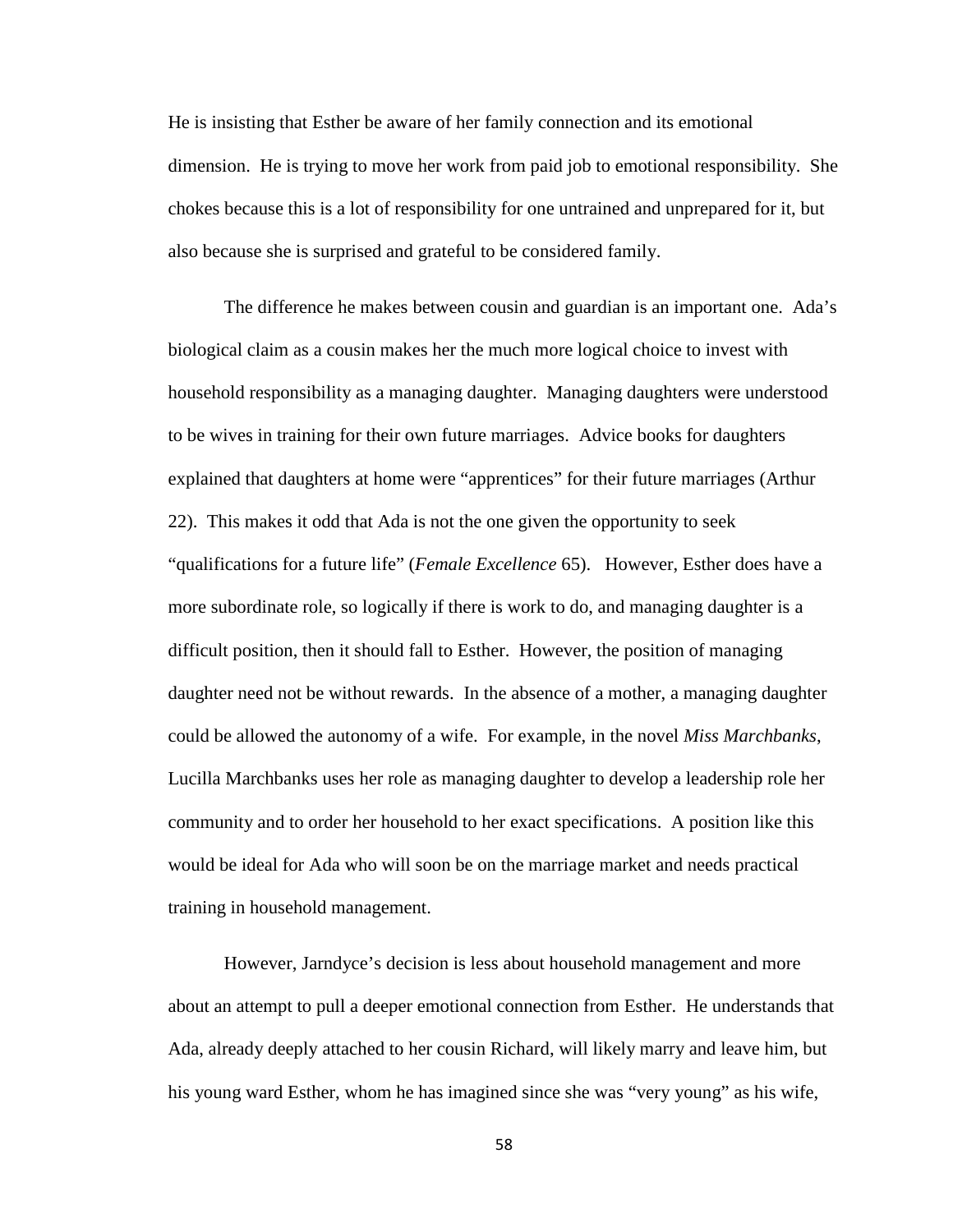could potentially move from managing daughter to his own wife seamlessly with this position (964). He places Esther inside the family enough to be emotionally invested in it now, but outside of it enough to avoid incest prohibitions when she matures and hopefully grows fond of him. By making her his managing daughter, he allows her time and opportunity to mature and develop the skills needed to be a wife and get his home competently cared for by someone with a strong emotional investment in its success. She doesn't understand his intentions, though, so to her, while this is flattering, it is also emotionally overwhelming and confusing.

Esther enters Bleak House assuming she will be companion to Ada. It is a vague, but manageable, role limited to the care of the agreeable Ada. However, when Jarndyce sends Esther the housekeeping keys on her first day at Bleak House, he pushes her into a new role, that of managing daughter, that she struggles to comprehend. She isn't given an actual job offer or really any choice in this matter. In fact, there isn't even a discussion about her new position. For Esther though, there is no negotiation, no discussion of salary, hours, duties, or any of the very practical and necessary arrangements that are discussed in housekeeping manuals of the period. Isabella Beeton's *Book of Household Management*, stresses this saying,

> We here would point out an error--and a grave one it is--into which some mistresses' fall. They do not, when engaging a servant, expressly tell her all the duties which she will be expected to perform. This is an act of omission severely to be reprehended. (14)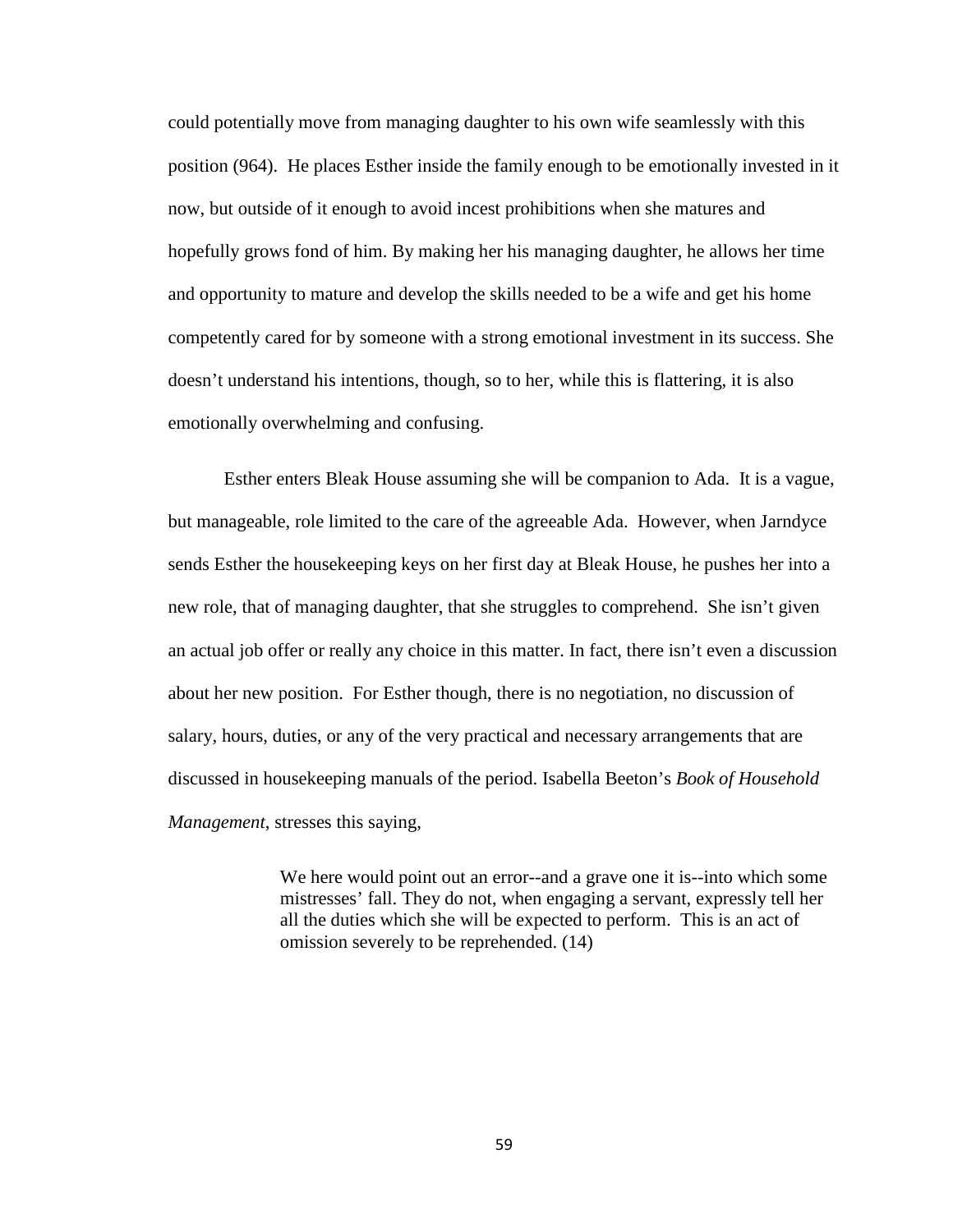Yet, this is exactly what Jarndyce does. The tools of the trade, a basket and the household keys, are brought to Esther by a maid who is surprised that Esther is unaware

of this new position.

Our luggage having arrived, and being all at hand, I was dressed in a few minutes, and engaged in putting my worldly goods away, when a maid (not the one in attendance upon Ada, but another, whom I had not seen) brought a basket into my room, with two bunches of keys in it, all labeled.

"For you, miss, if you please," said she.

"For me?" said I.

"The housekeeping keys, miss."

I showed my surprise; for she added, with some little surprise on her own part, "I was told to bring them as soon as you was alone, miss. Miss Summerson, if I don't deceive myself?"

"Yes," said I. "That is my name."

"The large bunch is the housekeeping, and the little bunch is the cellars, miss. Any time you was pleased to appoint to-morrow morning, I was to show you the presses and things they belong to."

I said I would be ready at half-past six; and, after she was gone, stood looking at the basket, quite lost in the magnitude of my trust. (88)

Giving her the keys and the responsibility for household management isn't a small, or even logical, addition to her workload and doing it without even discussing it with her makes little sense from a labor perspective.

Housekeepers were distinctly different positions from companions, with very

different salaries and significantly more expectations, for which Jarndyce knows Esther

has not been prepared. Just two years before the first installment of *Bleak House* was

published, the 1851 census made a distinction between housekeepers, paid employees,

and what it called the "fifth estate," which included housewives, unpaid wives and adult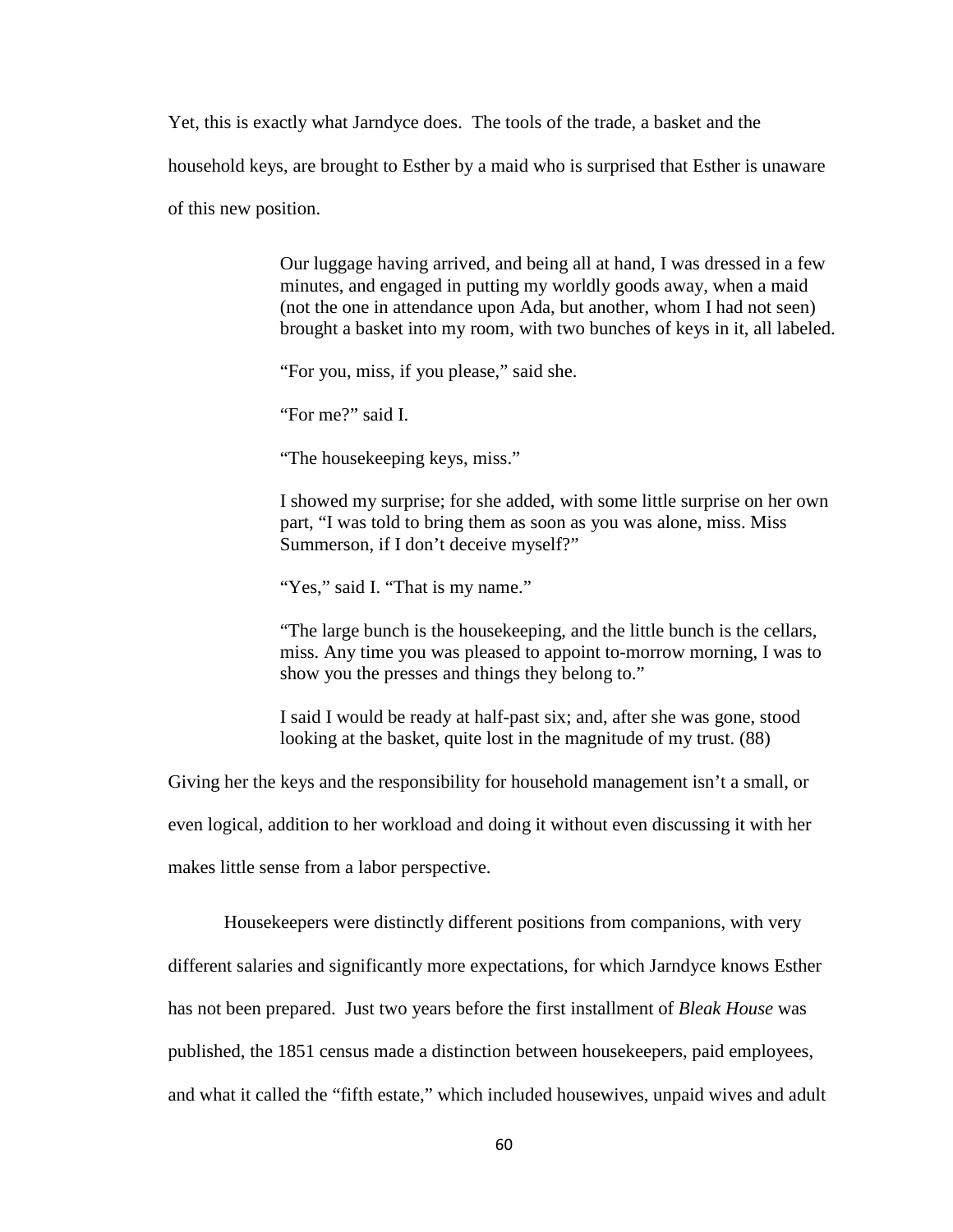managing daughters (Census). This was the first attempt to recognize the contributions of women in the home as work, what Monica Cohen calls "professional domesticity." Cohen notes, though, that Esther is an anomaly in this classification system. She is "an amateur with professional skills" (66). She is neither housekeeper nor wife.

The housekeeper is, in fact, after the mistress of the house, "second in command in the home," a position of tremendous responsibility and considerable additional work (Beeton 32). The emphasis in this job description is on vigilant, constant labor. She must "bring to the management of the household, all those qualities of honesty, industry and vigilance, in the same degree as if she were at the head of her own family" (Beeton 32). "Constantly on the watch …she will overlook all that goes on in the house and will see that every department is thoroughly attended to" (Beeton 33). Considering this extra work, Esther is puzzled and uncomfortable with this additional responsibility and uncertain how to react to this new role. Her lack of emotion, barely above dazed surprise, says much about her powerless position and her discomfort with this new responsibility. However, by the time Ada comes to meet her, she has accepted this new [responsibility] as an obligation. She shows Ada the keys saying, "It would have been insensibility and ingratitude not to feel encouraged" (89). Her word choice is significant. It is gratitude, her emotional obligations to the family, which motivates her to accept this new position which she understands implicitly to be more than just a new job.

However, Esther is not without concerns and goes to Jarndyce hoping to set limitations on her position and responsibilities. She hopes to establish a clear labor position for herself in a life of what appears to be increasingly expanding duties with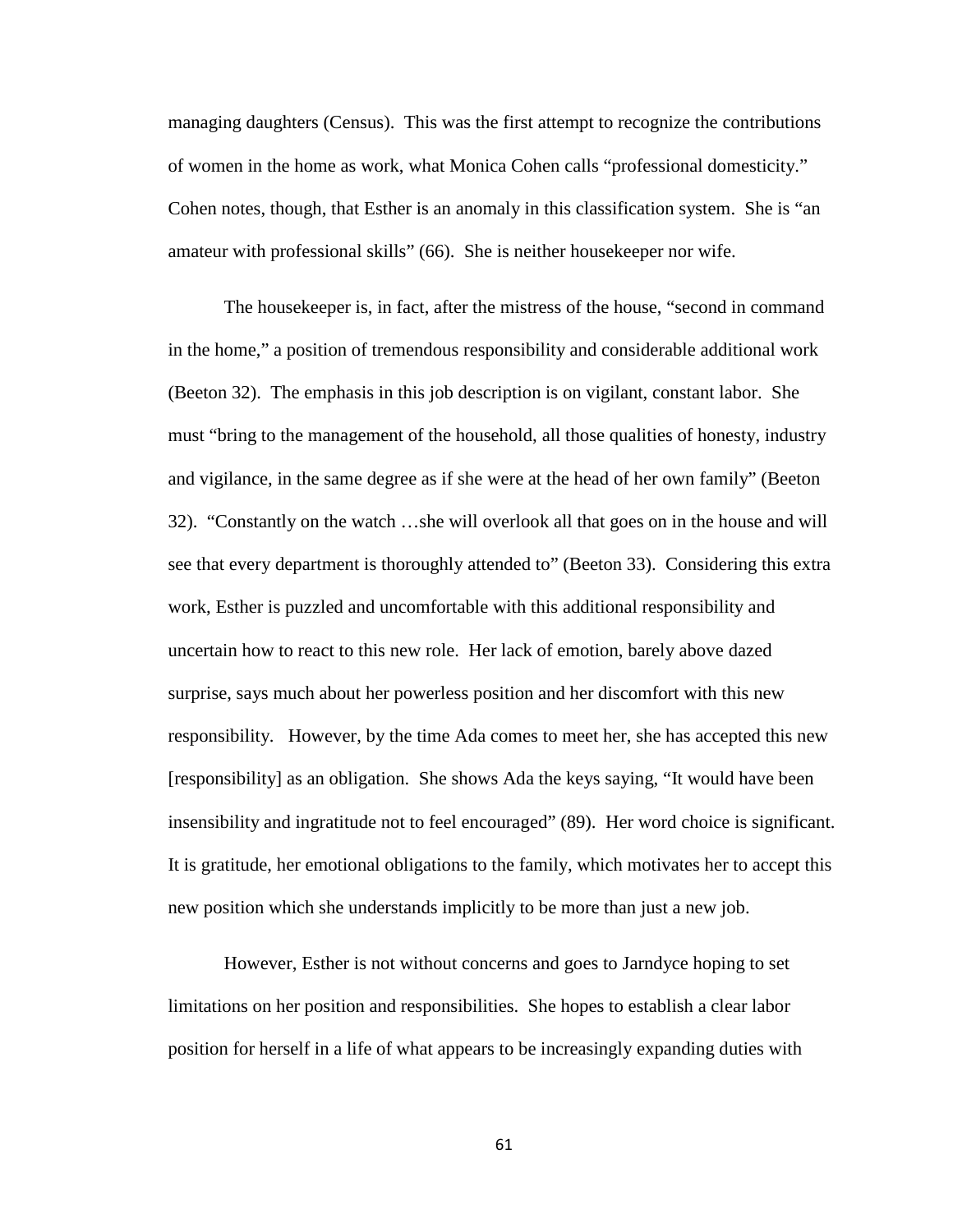significant emotional obligations. She warns him from the start about what she fears are unrealistic expectations for her:

> I gave the housekeeping keys the least shake in the world as a reminder to myself, and folded my hands in a still more determined manner on the basket, looked at him quietly.

'I hope, Guardian, said I, 'that you may not trust too much to my discretion. I hope you may not mistake me.' (120)

It is significant that she shakes her keys and that she folds her hands over her basket. She is physically connecting to the symbols of the one labor position she does understand, that of housekeeper. She is reminding him and herself of the markers of her servant position. The basket and keys, which she jingles compulsively when stressed, define her as an employee, a clearly defined position that would be much more comfortable than the uncertain role she fills more often in the home.

Her ambiguous last sentence carries multiple requests. In asking that he not "mistake her," she is asking in part that he not mistake her competence to manage things, not surprising since she has not been prepared for all of the many positions she is suddenly being asked to assume. But, she is also likely asking him not to mistake her for more than a servant. She wants him to recognize her limitations. She is not family and she wants him to remember that boundary between servant and family, which she is humbly pointing out. Interestingly, if he were to accept her boundaries it would also protect her by requiring less of her emotionally.

His response rejects all her attempts to set any boundaries on her duties and instead places her in an idealized, even fantastical, role.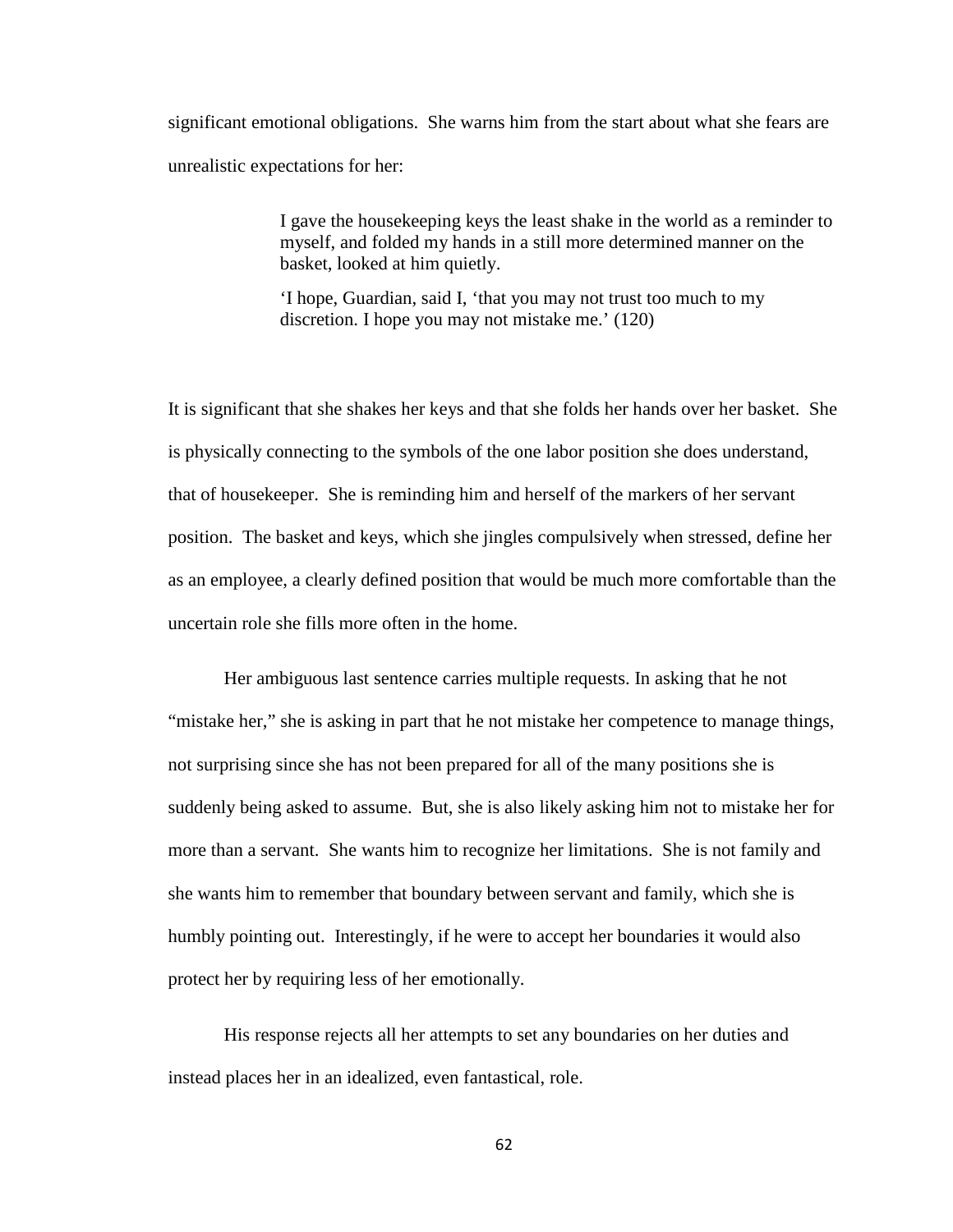'You are clever enough to be the good little woman of our lives here, my dear,' he returned playfully; the little old woman of the Child's (I don't mean Skimpole's) Rhyme

Little old woman, and whiter so high?

To sweep the cobwebs out of the sky."

You will sweep them so neatly out of her sky, in the course of your housekeeping, Esther, that one of these days we shall have to abandon the Growelery, and nail up the door.'

This was the beginning of my being called Old Woman, and Little Old Woman, and Cobweb, and Mrs Shipton, and Mother Hubbard and Dame Durden, and so many names of that sort, that my own name soon became quite lost among them. (121)

Critics have shrewdly identified this scene as a point when Jarndyce desexualizes the young, unmarried Esther, making her safe for the home and for his own later attempts to marry her. However, from a labor perspective, this scene is also critical because this is a clear example of the exploitation of her labor position. She has very wisely asked about the boundaries of her obligations and expectations and instead she is given not just a vague, but unrealistic, fantastical, and impossible position. He is forging not a labor position, but an emotional relationship in which she is expected to be capable of any sacrifice to make their lives better.

There is no paid labor position in the Victorian household that even comes close to this responsibility. Housekeepers had clear legal and culturally understood limits (Cohen). What he is asking her to do is to understand herself in an idealized expectation of caring, much like that of a wife, the angel in the household. Coventry Patmore, who coined the term, solidified an ideal of the wife as a loving woman in constant patient and obedient service to husband and home. He claimed, "Man must be pleased; but him to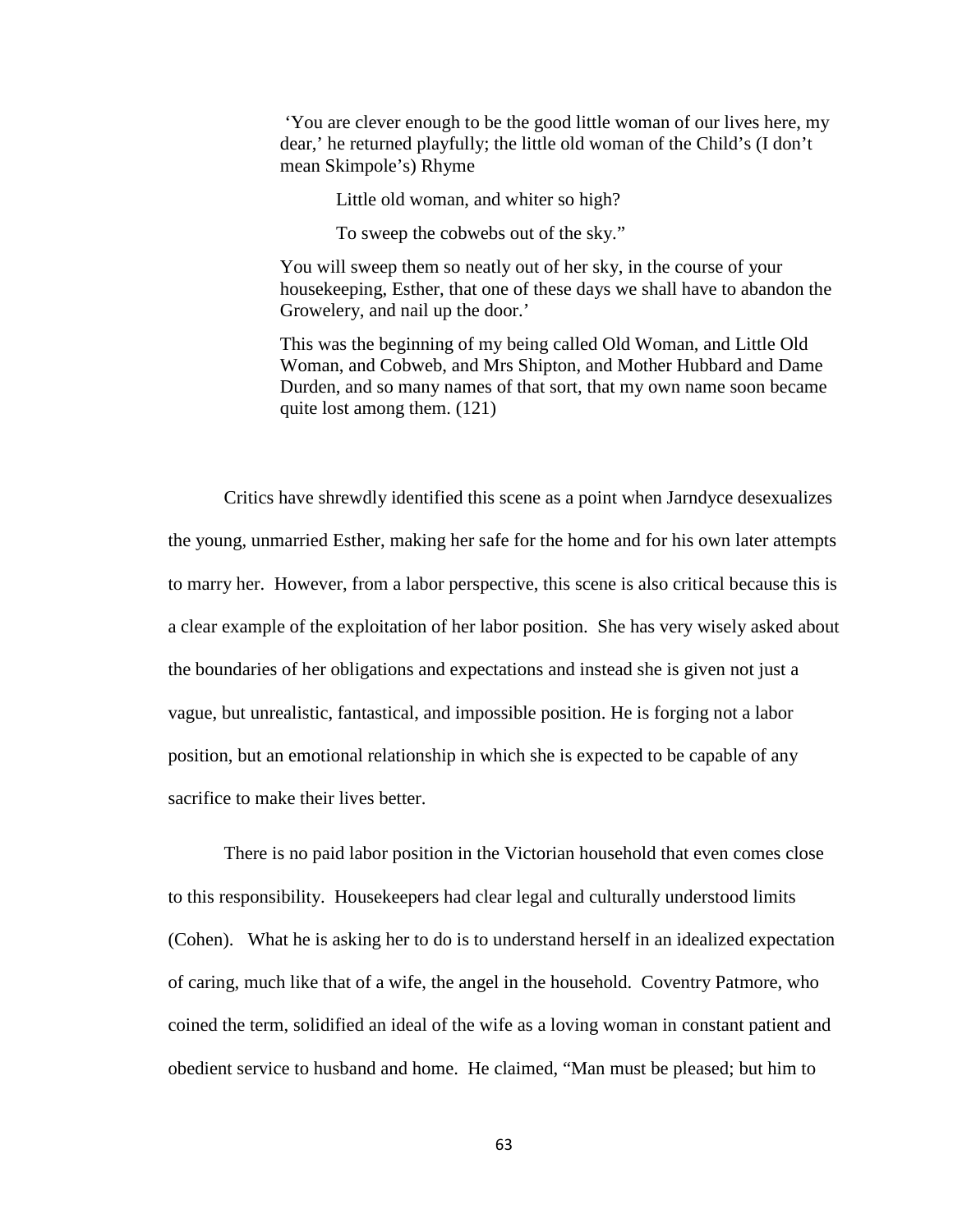please/ Is woman's pleasure" (Patmore 44). Women's domestic work included a multitude of difficult tasks hidden behind the cultural assertion that caring is what Sarah Stickney Ellis called a "high and holy duty" rather than actual labor (23).

But, Esther is not his wife. Fresh from the schoolroom, she is not prepared for managing a household and has no real emotional connection to him or the family to make that relationship even conceivable to her. In fact, she doesn't realize his matrimonial intentions until much later. Since he knows he can't ask her to be his wife, he asks her to be the next best thing--a managing daughter. As a managing daughter she will run his household competently and, unlike a housekeeper, do so with the endless affection and gratitude that is idealized in caring work.

The role of managing daughter is a position she is rightly concerned about because it is a position of expansive and unbounded duties. Caring for others doesn't have clearly defined limits when you are family. Books directed at daughters made it clear that they should expect difficult and constant work. Their motto they were told should always become, "None liveth for herself" (Female Excellence 13). As wives in training, their struggles were expected to be largely invisible. "You must bear your sorrows in silence, unknown and un-pitied. You must often put a face of serenity or cheerfulness when are torn with anguish in sinking into despair" (Gregory 7). Happiness, they are told, is only the result of being "constantly and usefully employed" (Female Excellence18). This is "not merely a spirit of submissive yielding, but of cheerful satisfaction" (Female Excellence 14). They are told they must be willing to push themselves constantly. "Endeavor to excel. Be not content with attaining mediocrity." (Female Excellence 64).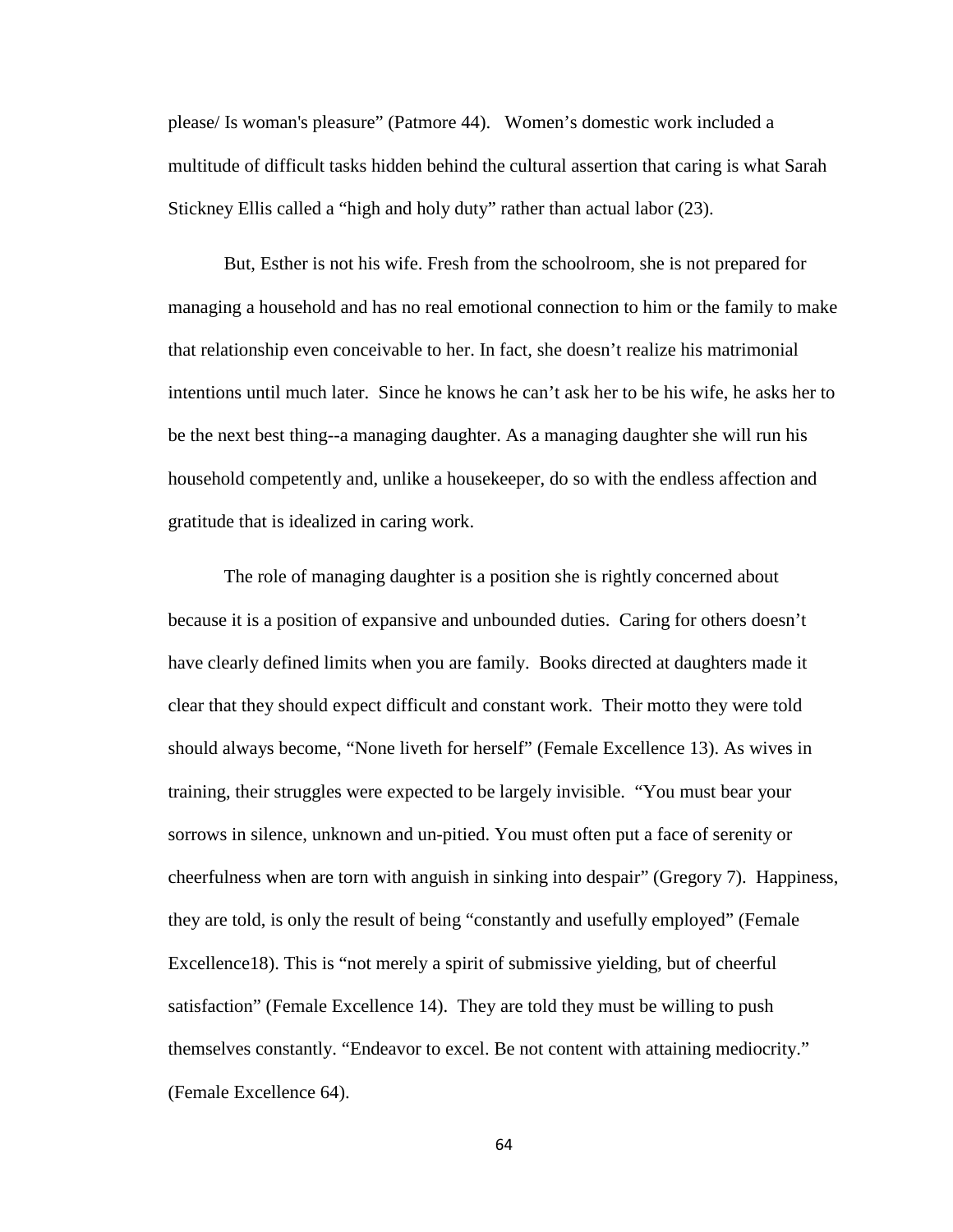More importantly though, the role of a managing daughter is one defined by boundless gratitude. Conduct Books told daughters should feel a "firm obligation" toward their parents (Arthur 26). These guides emphasize their "infant obligation" and the many advantages provided for them by their family (*Female Excellence* 38). A daughter should never forget that "the first of all pervading principles is a sense of responsibility" toward her family (*Female Excellence* 38). The period between school and marriage rightfully belongs to the family who needs and has earned the obligation of her daughter's labor (*Female Excellence*). Parents are "benefactors" whom daughters repay with their labor (*Female Excellence* 70). The job of a managing daughter is to be grateful and to understand that their work for the family is not a matter of choice or altruism, but a debt they must repay for the care given to them.

Esther's already intensely grateful to Jarndyce long before she meets him. With her godmother's death, she had few options. Jarndyce stepped in and sent her to the school she loved and then to Ada, whom she also adores, saving her from what would likely have been a grim fate for an orphaned girl with no connections. She had been almost completely speechless when told by his attorney of his kindness in sending her to school.

> What the destitute subject of such an offer tried to say, I need not repeat. What she did say, I could more easily tell, if it were worth telling. What she felt, and will feel to her dying hour, I could never relate. (35)

Her gratitude as she leaves the school to go to Ada is no less overwhelming. She says, "Could I help it if I was quite bowed down in the coach by myself, and said, 'O, I am so thankful, I am so thankful!' many times over." (42). She has been well educated, made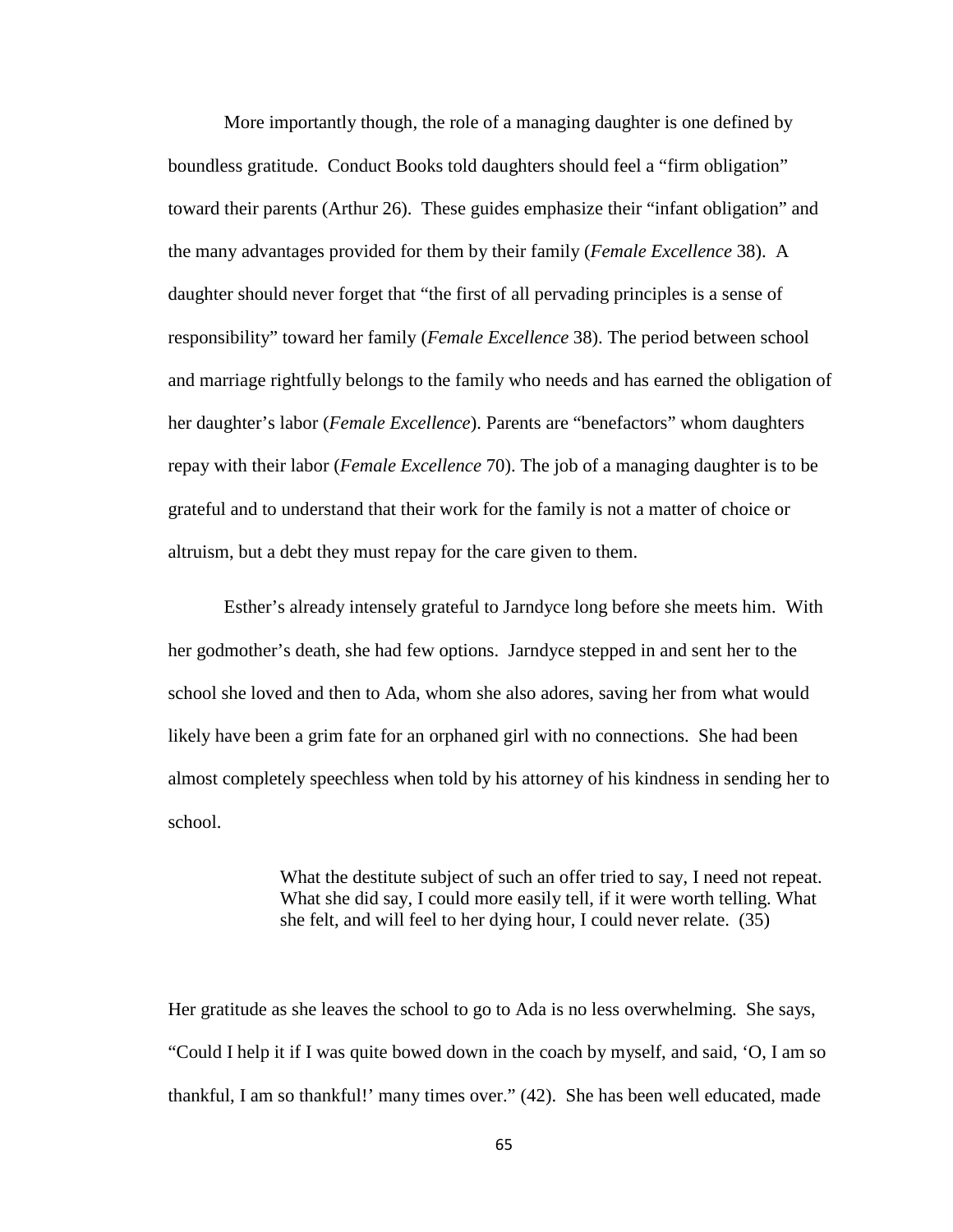friends, and been happy and credits that entirely to Jarndyce, "my benefactor and sole early dependence" (81). Meeting him privately leaves her trembling and choking with gratitude.

> I could not help it: I tried very hard: but being alone with that benevolent presence, and meeting his kind eyes, and feeling so happy, and so honored there, and my heart so full  $-. (117)$

Her gratitude and sense of obligation are so great she is barely able to even speak. She would agree to do almost anything to repay his kindness.

However, Jarndyce refuses to accept or even acknowledge her gratitude. She explains, "Jarndyce could never bear acknowledgements for any kindness her performed, and that, sooner than receive any, he would even run away" (81). When she discusses this, she correctly predicts that this is going to be a problem for her.

> I had not considered how I could thank him, my gratitude lying too deep in my heart for that; but I now begin to consider how I could meet him without thanking him, and felt it would be very difficult indeed. (81)

Not being able to thank him compounds her sense of constant obligation because she has no way to thank him except more and more work. Jill Rappaport argues that "altruism and self-assertiveness went hand-in-hand for Victorian women" (i). Her study explains that giving is more than just about generosity. Giving, whether it is a cup of tea or their own bodies in marriage, allowed women to form alliances and repay obligations outside of market relations. Rappaport points to Esther's caring as a building of caring network of alliances with Caddy Jellyby. However, by this same logic, Jarndyce' s refusal to acknowledge or accept her thanks forces her into an endless cycle of obligations that she can only repay only with more giving. A system develops in which every positive day at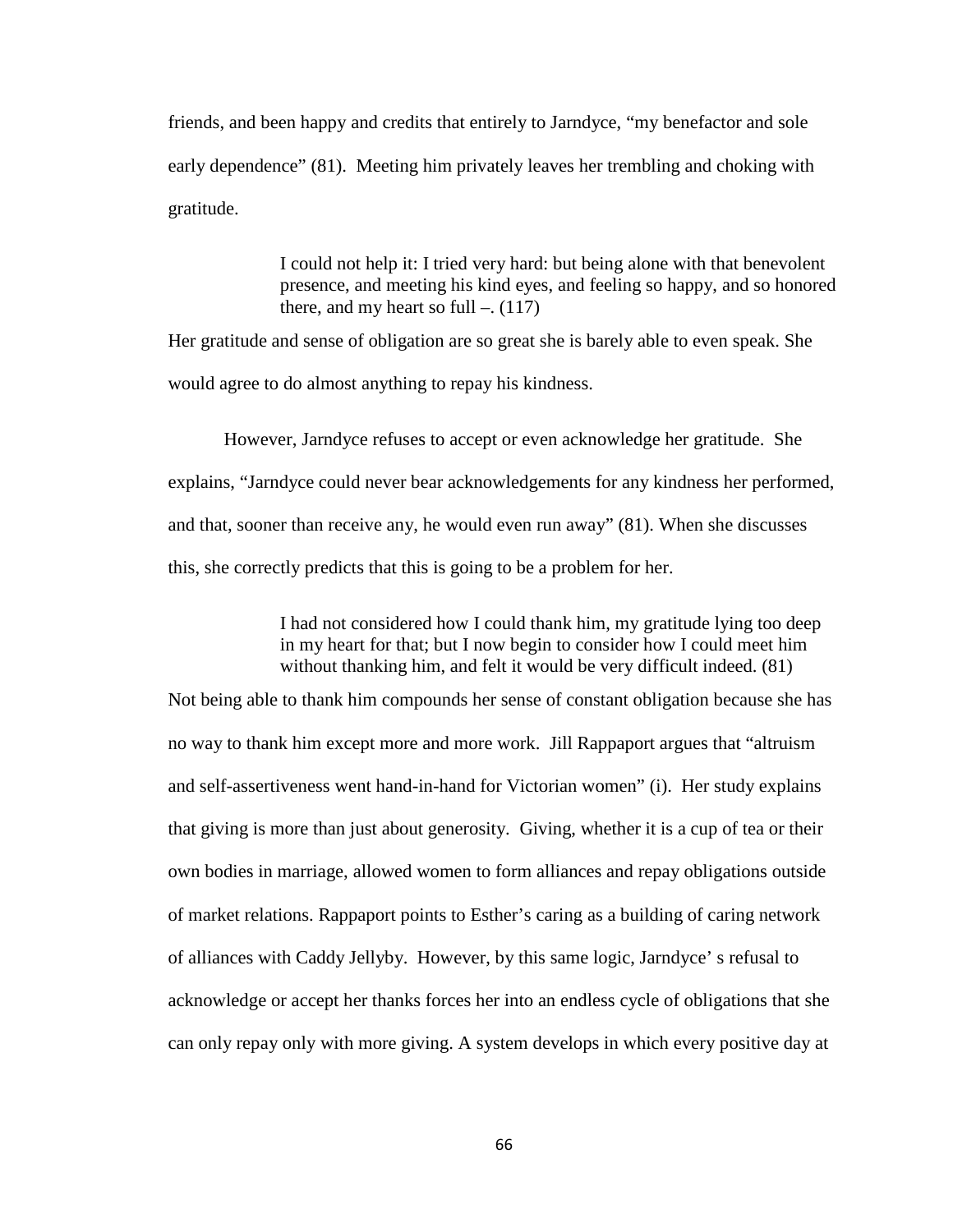Bleak House makes her feel more obligated. It is a debt she can never discharge or balance except with work.

However, Esther's gratitude is excessive not just because she feels she owes much to Jarndyce, but also because her childhood of neglect and cruelty has led her to believe herself unworthy of kindness. Esther's own personal history of displacement and disconnection makes her vulnerable to emotional exploitation and eager to emotionally invest in what she believes to be her new family. Her life and later labor are guided by a solemn vow she made during her lonely childhood that almost predestines her for a life of domestic labor exploitation and endless obligation:

> I would try as hard as ever I could … and would strive as I grew up to be industrious, contented, and kind hearted, and to do some good to someone and win some love to myself if I could. (31)

Her frigid aunt and the frosty, paid housekeeper who care for her, but never love her, are the antithesis of Victorian expectations that domestic care labor is motivated by and solidifies emotional connections. Her aunt tells her she is a "disgrace" and "degraded from the first" (30). Her earliest memories are of alienation: "I felt so poor, so trifling and so far off" (28). Esther has learned that love doesn't always motivate domestic care. To her aunt and Miss Rachael she is a nothing more than a job and though she admits that she "ought" to know or love them better, she simply does not. Miss. Rachael tells her this relationship is not her fault, but her "misfortune" (34). What was no doubt meant to be cutting and cruel is also remarkably accurate. Esther, a destitute orphan child, is completely outside the system of exchanges and relations that would allow her to warrant or demand recognition. As an unloved daughter, she believes she has to "win" love with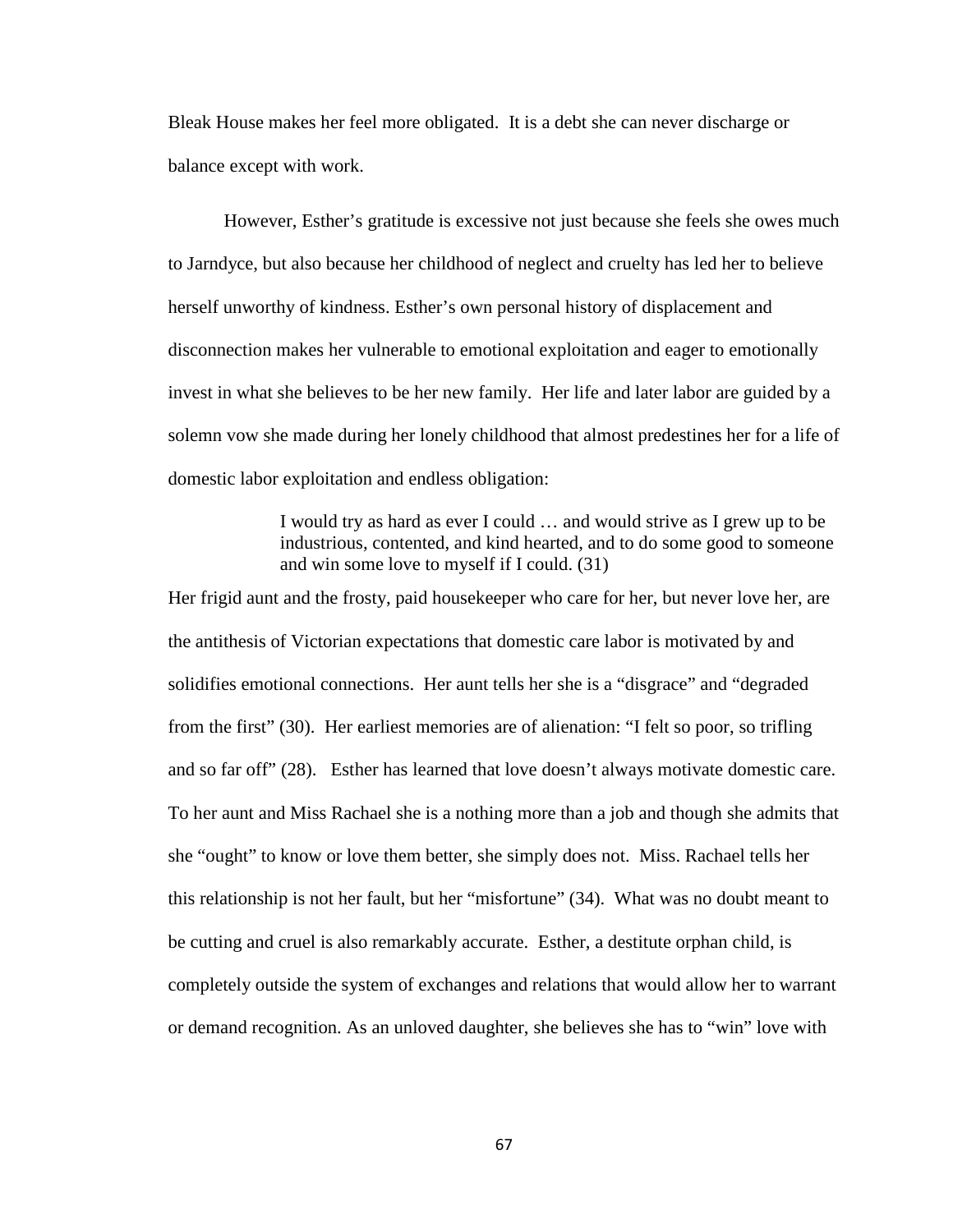constant giving. She understands herself as always owing, always in a debt, and always unworthy.

This sense of never being good enough to deserve happiness is problematic, too, because it keeps Esther from ever being able to take any pride or pleasure in her work. She doesn't value her work, even when others praise her because her sense of obligation is so great she never feels she can do enough. It is clear from her descriptions of her labor that she is never comfortable with her own competence or authority. When Caddy begs her to teach her housekeeping she laughs about her lack of experience: "Now mercy upon us! The idea of her learning housekeeping of a person of my vast experience was such a joke, that I laughed and colored up" (477). She says, "Whenever I jingled my housekeeping keys … you might have thought that there never was a greater imposter than I" (477). While modesty is expected of a Victorian housewife, Esther is unable to even take pride or pleasure in her work.

Esther's gratitude pushes her to take on more extensive and more challenging roles and responsibilities physically and emotionally. Esther willingly goes well beyond the boundaries of any traditional employee or even acceptable limits for a daughter. Her need to care for others becomes as much a mission as Mrs. Jellyby's Africa, but with far more potentially dangerous consequences for her. She is as obsessed and focused as any of Dickens "telescopic" philanthropists. Dickens criticizes female philanthropists because their larger political or social missions make them unable to notice the domestic problems right in front of them. They have "devoted themselves to an extensive variety of public subjects" but neglect the problems of the private home and family (49). Mrs. Jellyby, whose unorganized and filthy home and neglected children are in epic ruins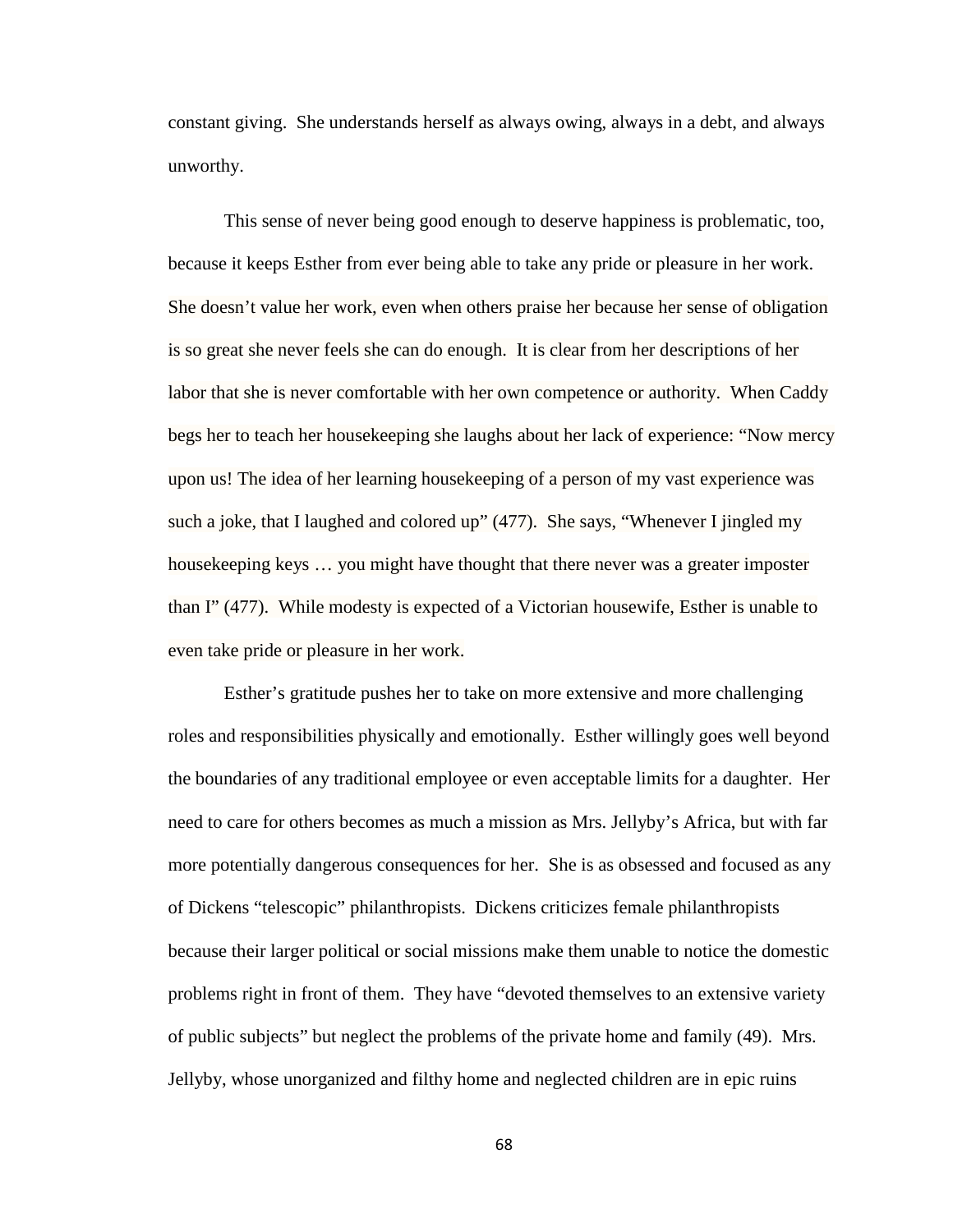around her "neither knows nor cares" about her own daughter's life (476). Mrs.

Pardiggle is even worse. Esther notes that her charitable visit to the brick makers was "in this, as in everything else, a show that was not conciliatory, of doing charity by wholesale" (133). She is so focused on "mechanical" rather than compassionate attention to the family that she fails to even notice the grief-stricken woman clutching her dead child (133). Esther echoes Dickens' concerns that home is the more appropriate focus for women. She tells Jarndyce,

> It is right to begin with the obligations of home, sir; and that, perhaps, while those are overlooked and neglected, no other duties can possibly be substituted for them." (83)

However, while Esther understands her attention should focus on the domestic, she fails to see why this level of dedication is itself problematic. She has no models of women who care for others without losing themselves in the task. Mrs. Jellyby proudly admits her obsession: "It involves the devotion of all my energies, such as they are; but that is nothing, so that it succeeds" (53). Mrs. Pardiggle, too, takes pride in her endless work: "You can't tire me, good people,' … 'I enjoy hard work; and the harder you make mine, the better I like it'" (132). Esther never realizes that her excessive commitment to the Jarndyce family makes her different from the female philanthropists only in the focus of her attention. They are her mission and it is one she approaches with the same obsessive focus as the ridiculous philanthropists.

As a managing daughter who feels responsible, and even obligated, to obsessively take on everything related to the care of the family, Esther willingly assumes a broad range of constantly changing responsibilities. Her first descriptions of her labor describe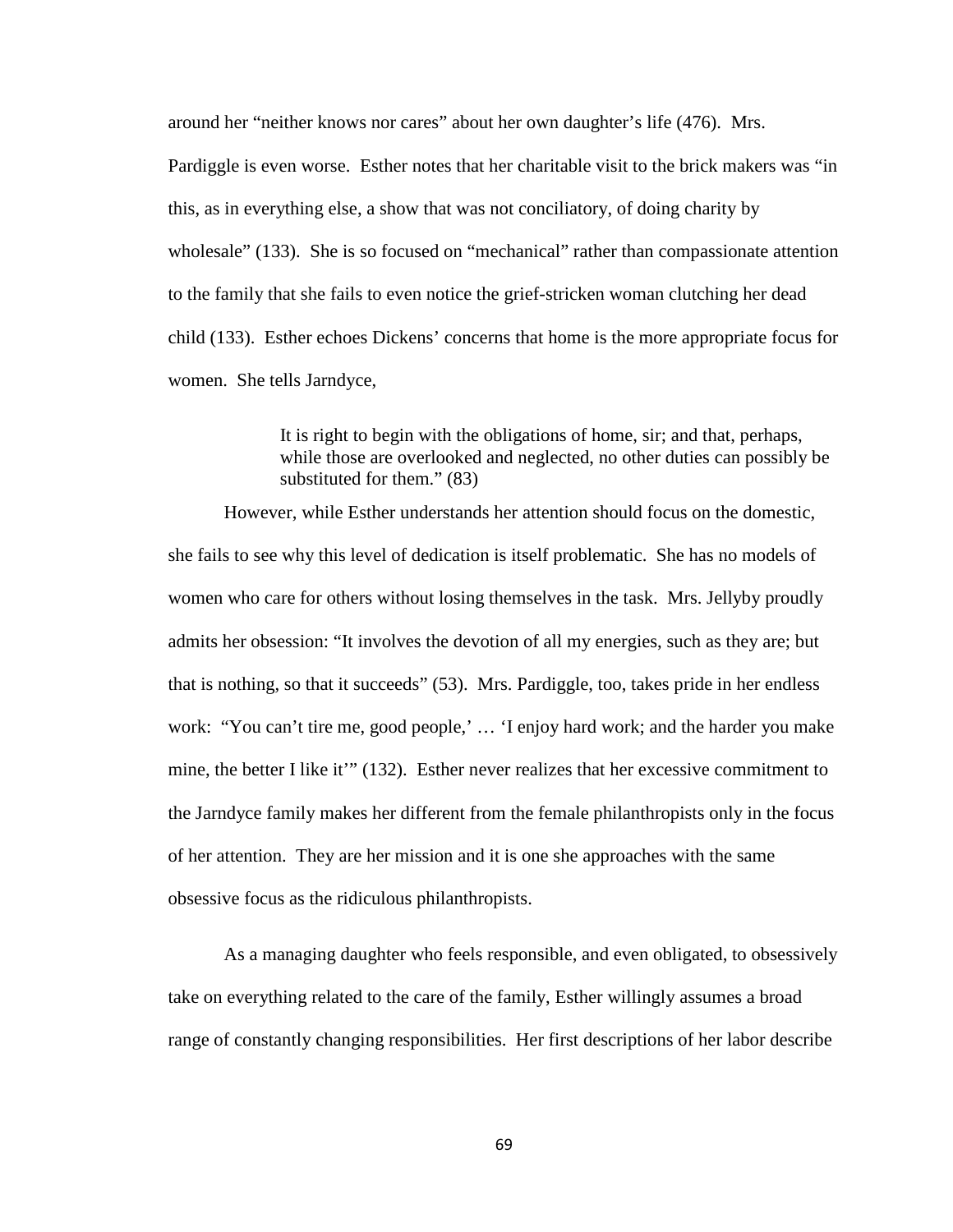it as taking inventory, replenishing household supplies, and surveying the garden, which would have been useful in planning future meals and for medicinal herbs.

> Every part of the house was in such order, and every one was so attentive to me, that I had no trouble with my two bunches of keys: though what with trying to remember the contents of each little store-room drawer, and cupboard; and what with making notes on a slate about jams, and pickles, and preserves, and bottles, and glass, and china, and a great many other things; and what with being generally a methodical, old-maidish sort of foolish little person;, I was so busy that I could not believe it was breakfast-time when I heard the bell ring. Away I ran, however, and made tea, as I had already been installed into the responsibility of the tea-pot; and then, as they were all rather late, and nobody was down yet, I thought I would take a peep at the garden and get some knowledge of that too. (115)

In another scene, she reveals that she has developed a method for inventory, accounts,

and organizing: "I showed her all my books and methods, and all my fidgety ways"

(477). Clearly Esther has a system for household management that she knows is

extensive, hence the term "fidgety." Later, Esther is involved in correspondence,

management of the servants, and even light cleaning.

I was very busy indeed, all day, and wrote directions home to the servants, and wrote notes for my guardian, and dusted his books and papers, and jingled my housekeeping keys a good deal one way or another. (270-280)

She also claims responsibility for much of the shopping, budgeting, and spending

the household funds. These business tasks must be significant because Jarndyce praises

her business sense saying, "There never was such a Dame Durden, said my guardian, for

making money last" (941). It is clearly she who keeps the creditors from Bleak House.

Since it was the day of the week on which I paid bills, and added up my books, and made all the household affairs as compact as possible, I remained at home … Well! I was full of business, examining tradesmen's books, adding up columns, paying money, filing receipts, and I dare say making a great bustle about it .... (147-148)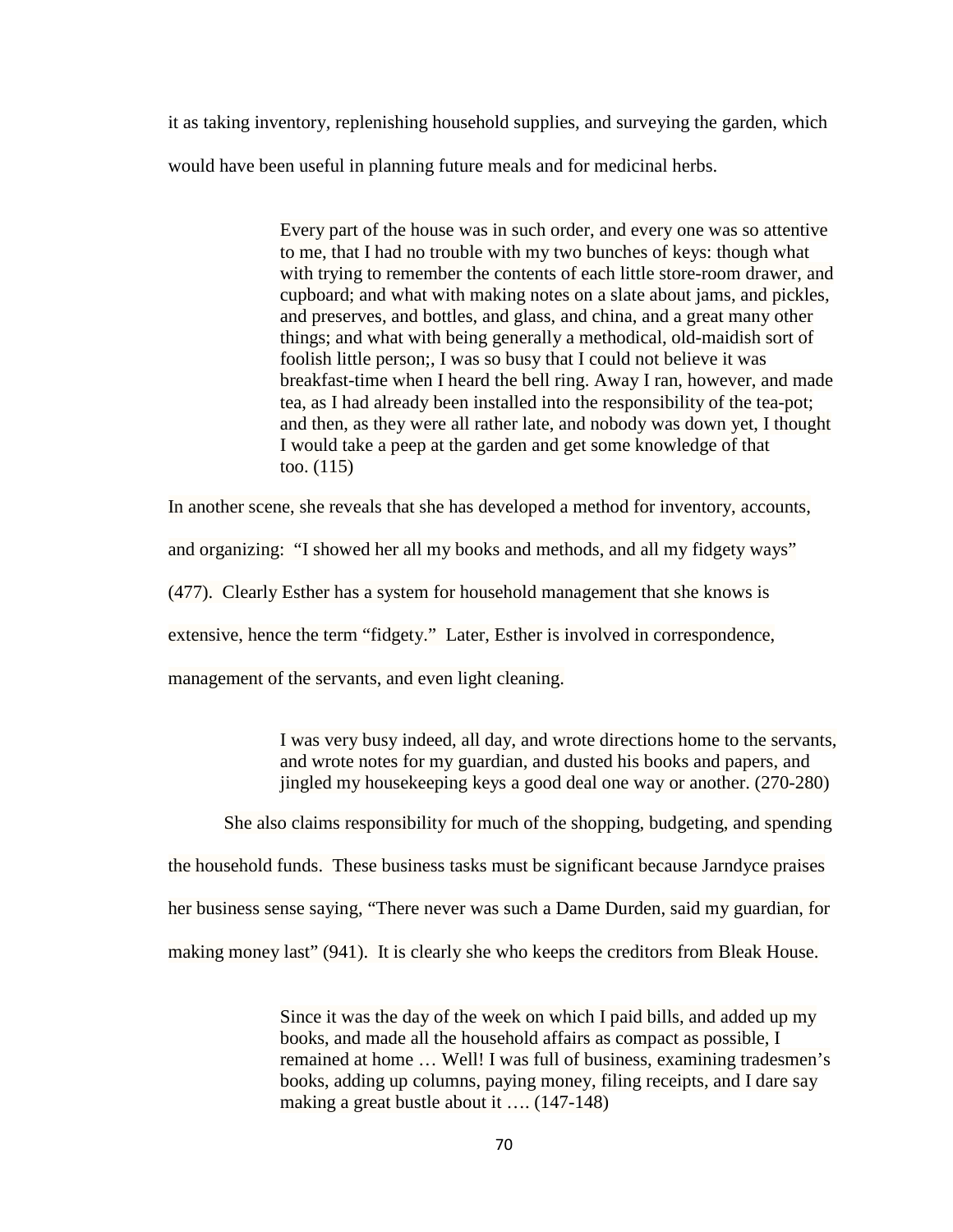She seems to have no real assistance in her work either. Jarndyce gives her the orphan child Charley as a maid, but only so that she can "teach me now and then" (386). Only Esther would get a maid who creates more work for her, not less.

Her obsessive obligation to care almost kills her. When Charley tells her there is someone sick, she never even hesitates to ask herself if this is her responsibility. Her need to care is so out of control that she feels obligated to extend her care not only to the family, but also to anyone connected to the house. Charley tells Esther about Jo's illness, "her round eyes filling with tears" (488). Her compassion for Charley leads her to conclude that "you and I can do no better than to go" to try to help (488). It is clear immediately how sick Jo is and when Charley starts showing signs of the same illness Esther knows how dire the situation will be for her. Yet, her obligation and labor have no limitations. She goes to them just as she had gone to Skimpole when he was "taken" and she assumed he was ill on her very first night at Bleak House.

She does not even get a break from her domestic exploitation after her lifethreatening illness. Jarndyce's visit to her reminds her of her duty and makes her deliberately want to discount her serious and disfiguring illness as "the little trial that I had to undergo" (563). She remembers her childhood vow with a "reproachful sense" of guilt for being "weak" and "repeated the old childish prayer in its old childish words, and found that its old peace had not departed from it" (563). When she asks for an additional week to recover, Jarndyce calls her "our spoilt little woman" (561). A week later he uses guilt to send her back to work: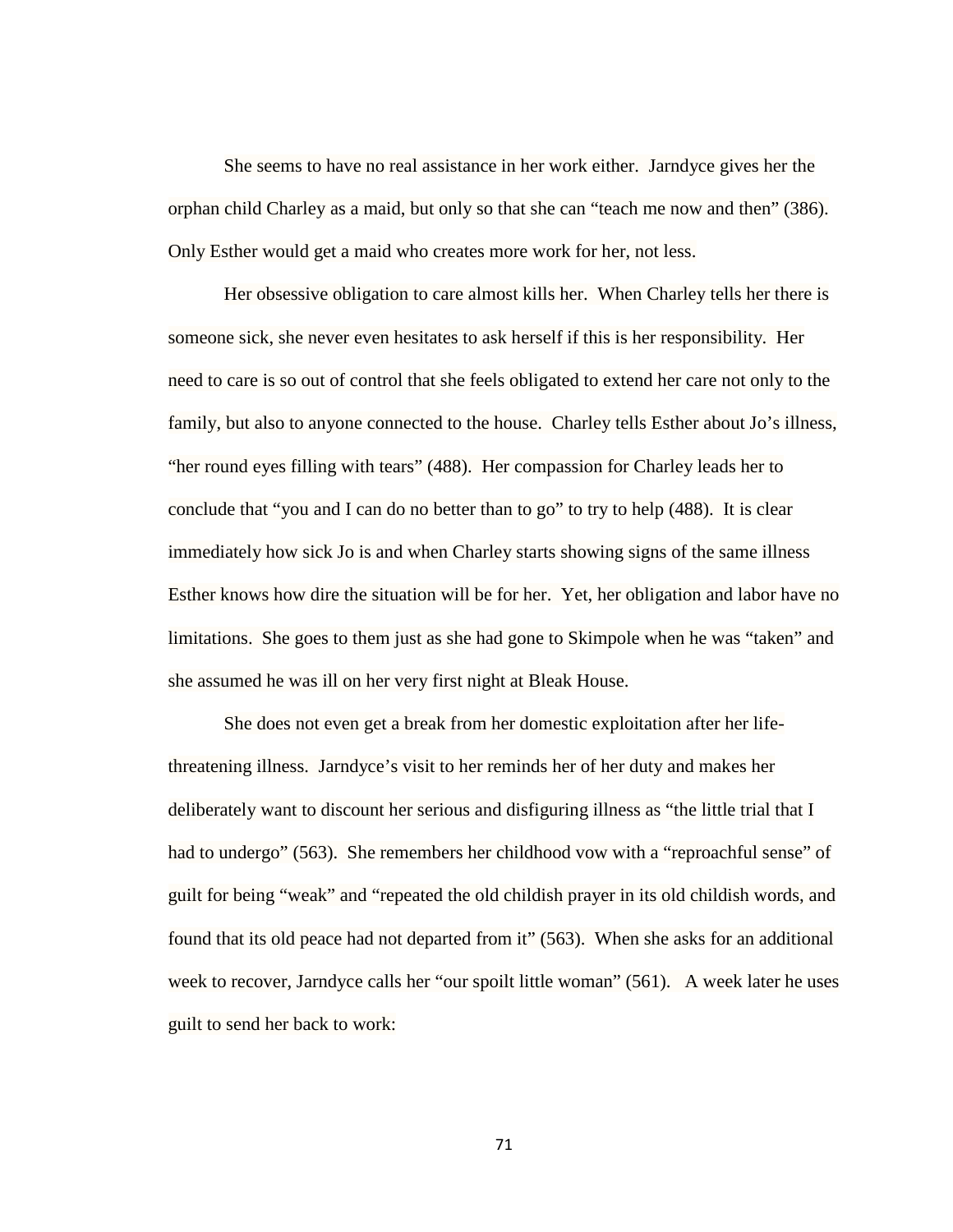I found another letter, asking me to tell Dame Durden, if I should see that little woman anywhere, that they had moped most pitiably without her, that the housekeeping was going to rack and ruin, that nobody else could manage the keys, and everybody in and about the house declared it was not the same house." (686)

Even when she is ill she is not allowed time to recover without being reminded of her duty. Her labor is without limits, even reasonable physical ones.

Her work is physically exhausting to the point where she becomes alienated from her own feelings. She is honest about the drudgery of her work. After her illness, when she thinks she has lost Woodcourt she says, "I could go, please God, my lowly way along the path of duty" (570). When Richard complains that his job is monotonous she responds, "but I am afraid, said I, 'his is an objection to all kinds of application- to life itself'' (270). After she informs Jarndyce of Ada and Richard's engagement he cautions, "But we must take care, too, that our little woman's life is not all consumed in care for others" (214). Later, when Richard is proving disappointing, Jarndyce sends her to bed saying "These are late hours for working and thinking. You do that for us, all day long, little housekeeper!" (277) During Caddy's illness she initially tries to travels back and forth from London to Bleak House serving as housekeeper in both homes each day. Jarndyce says, "Now, little woman, little woman this will never do. Constant dropping will wear away a stone, and constant coaching will wear out a Dame Durden" (769). She makes it clear, though, that she works just as hard during Caddy's illness:

> I had always been there in the morning to make my guardian's breakfast, and he had a hundred times laughed, and said there must be two little women, for his little woman was never missing. (775)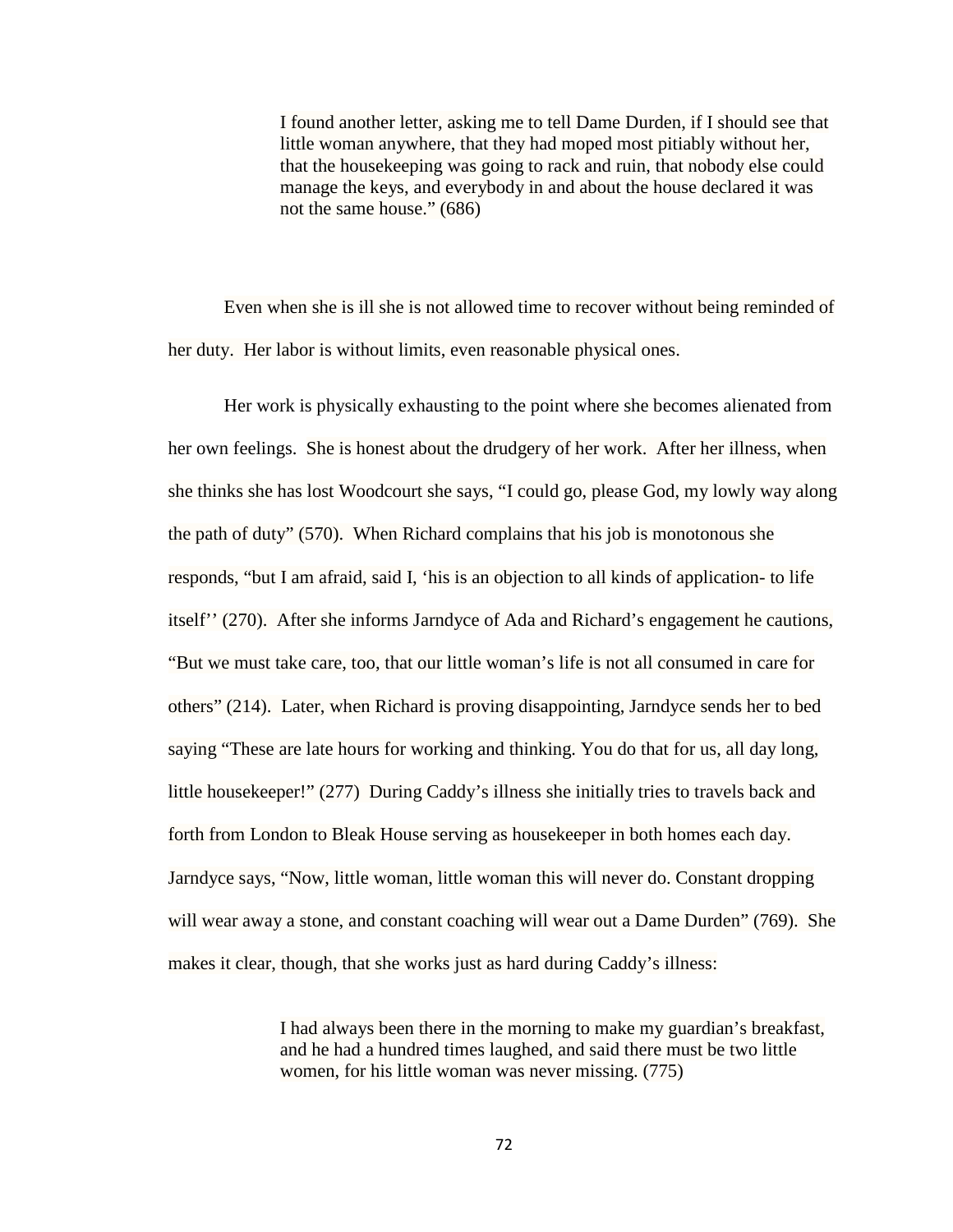But, her exhaustion must be significant because even the self-obsessed Mr. Turveydrop asks, "And our dear Miss Summerson. She is not quite prostrated by fatigue?" (773). She is so exploited that she is unable to even recognize her own exhaustion.

However, her physical labor is only one part of the work she feels obligated to do at Bleak House. Her emotional work, especially as Richard's guardian, is equally exploitive and alienating. When Jarndyce, who should be managing the family, becomes detached and disinterested in family responsibilities, notably the care of his adult male ward, it is Esther who steps forward to assume the neglected paternal role and responsibilities no matter the appropriateness, the chances of success, or the personal costs to her own health and happiness. As Ada's companion she would be expected to report to Jarndyce on Ada's activities. Isabella Beeton describes a similar position, one of an upper nurse who is responsible for the physical and emotional wellbeing of her charge and has a responsibility to report back to her guardian when she is concerned for her safety or character (465). But Jarndyce, she quickly learns, expects much more. He expects her to be his confidante and to act in his place as guardian, not just to Ada, but also to Richard. It would have been highly inappropriate for a housekeeper or Ada's guardian to advise Richard, but this is exactly what Jarndyce expects of her. When Jarndyce initially asks her opinion about Richard she exclaims, "O my goodness, the idea of asking my advice on such a point!" (121). Jarndyce ignores her protests and foists his responsibility as guardian onto Esther.

> Perhaps it would be best, first of all," said I, "to ask Mr. Richard what he inclines to himself."

"Exactly so," he returned. "That's what I mean! You know, just accustom yourself to talk it over, with your tact and in your quiet way, with him and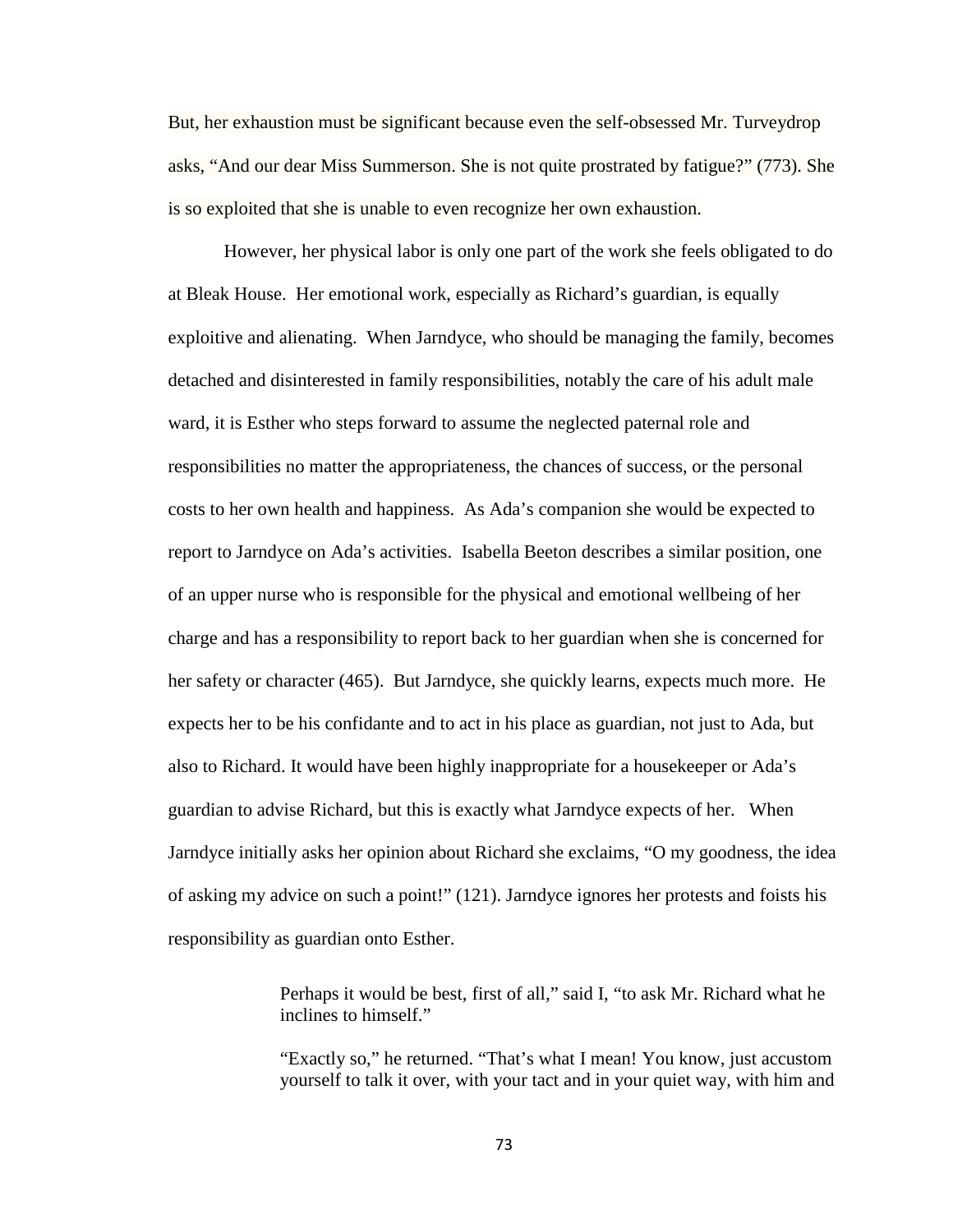Ada, and see what you all make of it. We are sure to come at the heart of the matter by your means, little woman."

I really was frightened at the thought of the importance I was attaining, and the number of things that were being confided to me. I had not meant this at all; I had meant that he should speak to Richard. But of course I said nothing in reply, except that I would do my best, though I feared (I really felt it necessary to repeat this) that he thought me much more sagacious than I was. (122)

This moment is a clear example of the fact that Esther is more than concerned; she is "frightened" early on about her endless obligations and the exploitation of her labor. She knows her responsibilities are spiraling well beyond any reasonable boundaries. Yet, this is what Jarndyce demands and because she feels obligated to him she does it.

Even when she imagines a happy ending for Richard and Ada this is one in which she is obligated to hold their family together. Her future is automatically delegated to their needs. "I was to be Ada's bridesmaid when they married; I was to live with them afterwards; I was to keep all the keys of their house (215). She reports this not as emotional choices she has made, but as labor facts. Toward the end of the novel, when she notices a difference in Ada's attitude toward her, she fears she has failed in her responsibility and doubles her efforts:

> What could I do to reassure my darling ... Well! I could only be as brisk and busy as possible; and that, I had tried to be all along. … I resolved to be doubly diligent and gay. So I went about the house, humming all the tunes I knew; and I sat working and working in a desperate manner … (775)

When Jarndyce and Richard argue, Richard spirals downward pushing Esther to assume more and more responsibility. Jarndyce moves from being his guardian to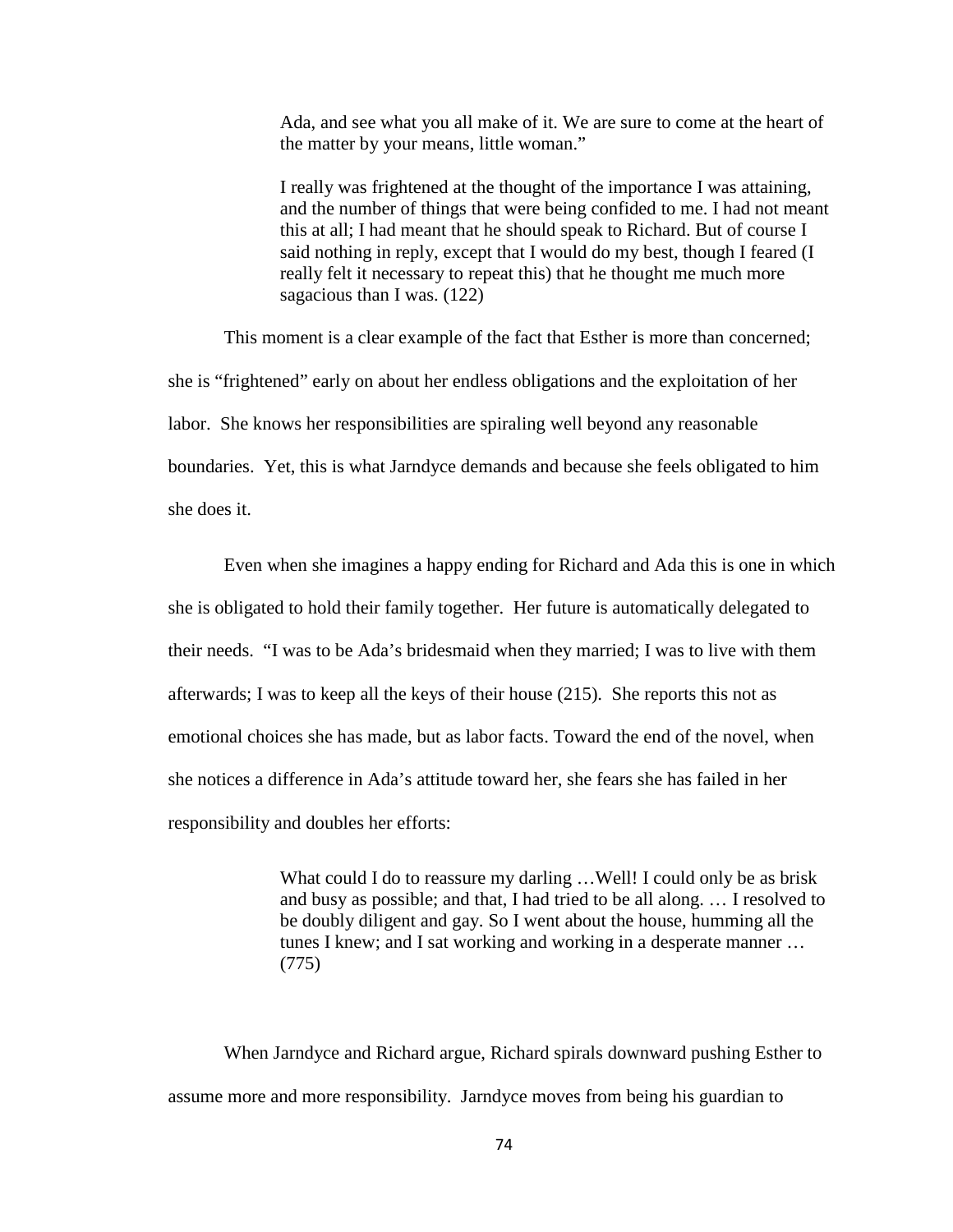declining any responsibility for him: "I am only your friends and distant kinsman. I have no power over you whatever," he tells him at their final parting (212). It is an odd statement largely because it isn't true. Richard is still under age and under Jarndyce's care. It is true, though, in the sense that he foists Richard's problems onto Esther.

Her work as Richard's guardian is difficult emotionally because she cares for Richard: "He made my heart ache keenly, sorely" (373). She knows he is a lost cause, though, and worries that Jarndyce will blame her for Richard's problems. When Richard leaves his training in medicine for a career in law she sees her own failure in Jarndyce's face. She says

> I saw something of a shadow on their benevolent expression. His glance was changed, and even the silent look of confidence in me which now followed it once more, was not quite so hopeful and untroubled as it had originally been. (273)

Concerned about this she is sleepless and "low spirited" (274). She finally seeks of Jarndyce to ask him directly "I hope I was not the trouble." He waves her concerns away. In this moment he could set boundaries on her responsibilities for Richard, but he doesn't. Instead he leaves her believing she has a duty to save Richard.

Though she is "resolved to set Richard right," she quickly realizes that she has neither the authority nor the influence to make a difference (561). She is forced to admit at last, "You place great confidence in me, but I fear you will not take advice from me" (600). She is sent on multiple secret meetings with Richard trying first to help him find a profession, then to keep him in those professions, and finally to lure him away from the lawsuit which consumes his mind and body: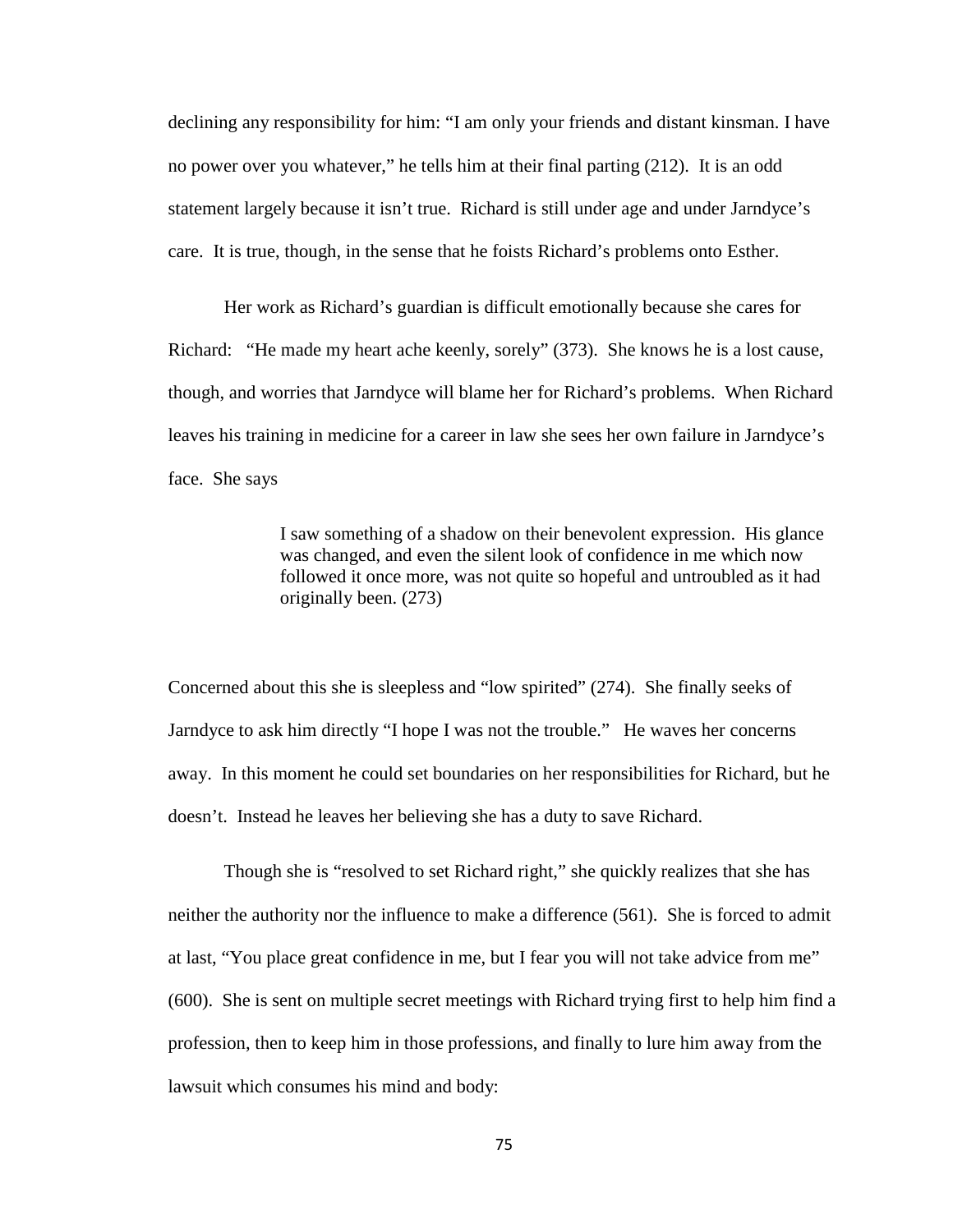I felt so deeply sensible of the danger in which he stood, that I tried, in Ada's name, in my guardian's, in my own, by every fervent means I could think of, to warn him of it, and to show him some of his mistakes. He received everything I said with patience and gentleness, but it all rebounded from him without taking the least effect. (601)

Unable to sway his course, she devotes herself to Ada and Richard as he quickly succumbs to his illness. Her sense of obligation makes her see Richard's failures as her own. She wants desperately to absolve herself in some way for her failure as her guardian, but all she has is her labor which she offers without limits: "Not a day passed, without my going there, of course (930). She repeats this in her narrative to emphasize that Richard's failure and death is not because she didn't work hard enough: "I was there as I have mentioned at all hours" (936). Her sense of obligation increases as Richard fails becoming what she calls "desperate work" (775). But, in the end no amount of labor on her part will save Richard, who ironically she had thought might have been saved by a worthwhile job.

Her constant obligations and exhausting physical and emotional labor alienate her from her own emotions. Though the jobs, locations, even the days may change, every place in her life is the same. When she is ill she dreams of herself in constant labor, climbing endless stairs or like a struggling worm powerless to do anything but work. Bleak House, Greenleaf, and her aunt's frosty home are all places where she, echoing the old vow, has felt intense obligations to work as hard as she could. Every role in her life is connected by her powerless constant labor and the exploitation and alienation that labor has created. As her dream becomes more literal, the exploitation and alienation are even more pronounced: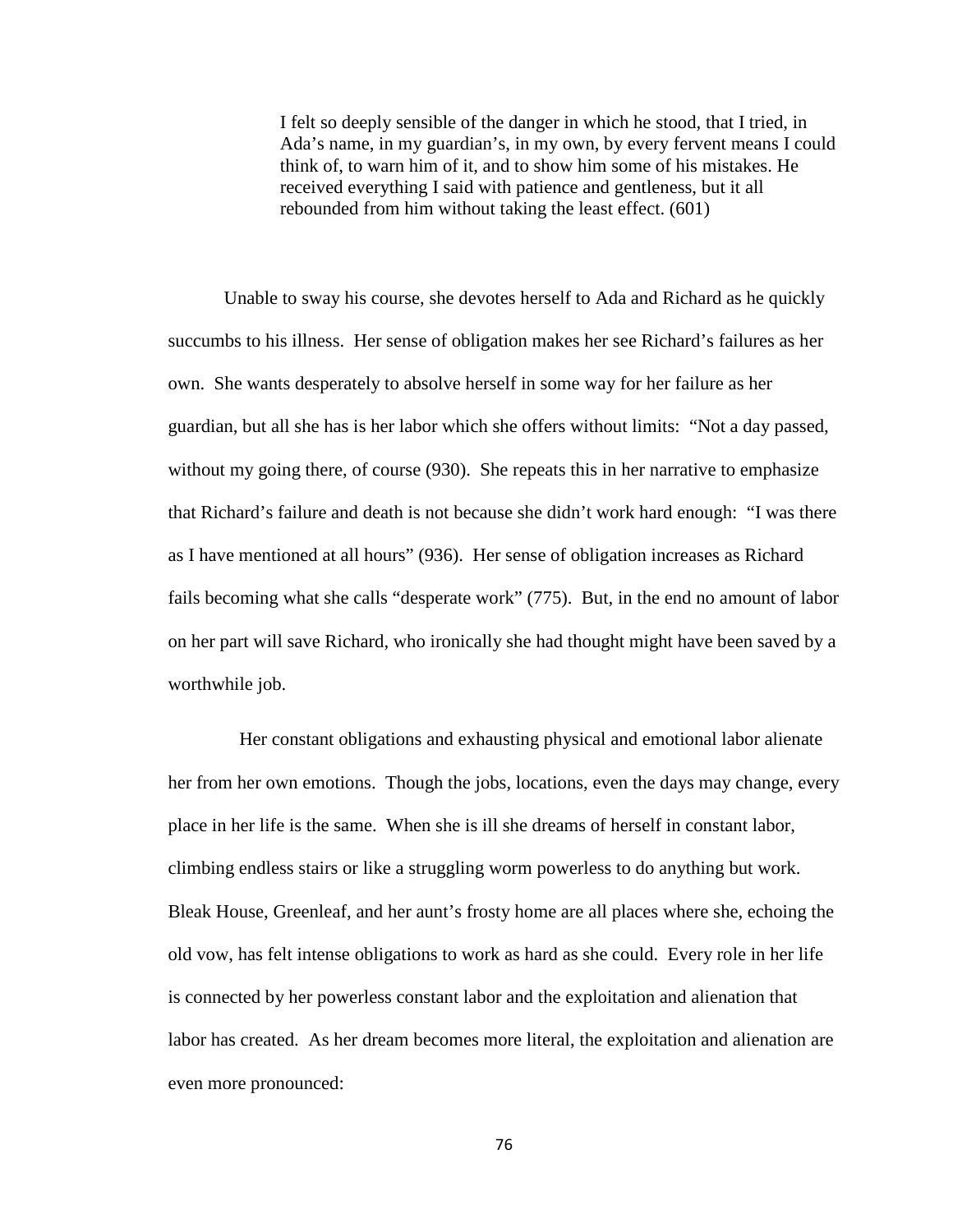For the same reason I am almost afraid to hint at that time in my disorder--it seemed one long night, but I believe there were both nights and days in it--when I laboured up colossal staircases, ever striving to reach the top, and ever turned, as I have seen a worm in a garden path, by some obstruction, and labouring again. I knew perfectly at intervals, and I think vaguely at most times, that I was in my bed; and I talked with Charley, and felt her touch, and knew her very well; yet I would find myself complaining, "Oh, more of these never-ending stairs, Charley--more and more--piled up to the sky', I think!" and labouring on again. (555-556)

The exploitation of her labor is clearly represented in her dream of a struggle to labor on endless stairs. She describes the frustration and powerless of her endless labor in animal terms. In her powerlessness she imagines herself like a blind, struggling worm always laboring and always obstructed by forces she can't see or understand. Her dream reflects the reality of her life- constant obligation and constant work.

It is not surprising then that she ultimately offers herself as a willing sacrifice of daughterly duty and submission to Jarndyce. In a symbolic representation of daughterhood and feminine caring, Esther is willing to sacrifice even her own marital happiness to her sense of gratitude and duty. She is so alienated from her feelings she is barely able to discuss Allan Woodcourt. She mentions him in asides and through the veiled comments of others. She introduces him almost grudgingly. She says, "I have forgotten to mention- at least I have not mentioned" Woodcourt (237). She admits she cares for Woodcourt only when she believes he is lost to her. Her endless obligation to Jarndyce makes her feel there is no sacrifice too great--even that of herself, "To devote my life to his happiness was to thank him poorly, and what had I wished for the other night but some new means of thanking him?" (692). It is obligation, not romantic love, which leads her to accept marriage to Jarndyce.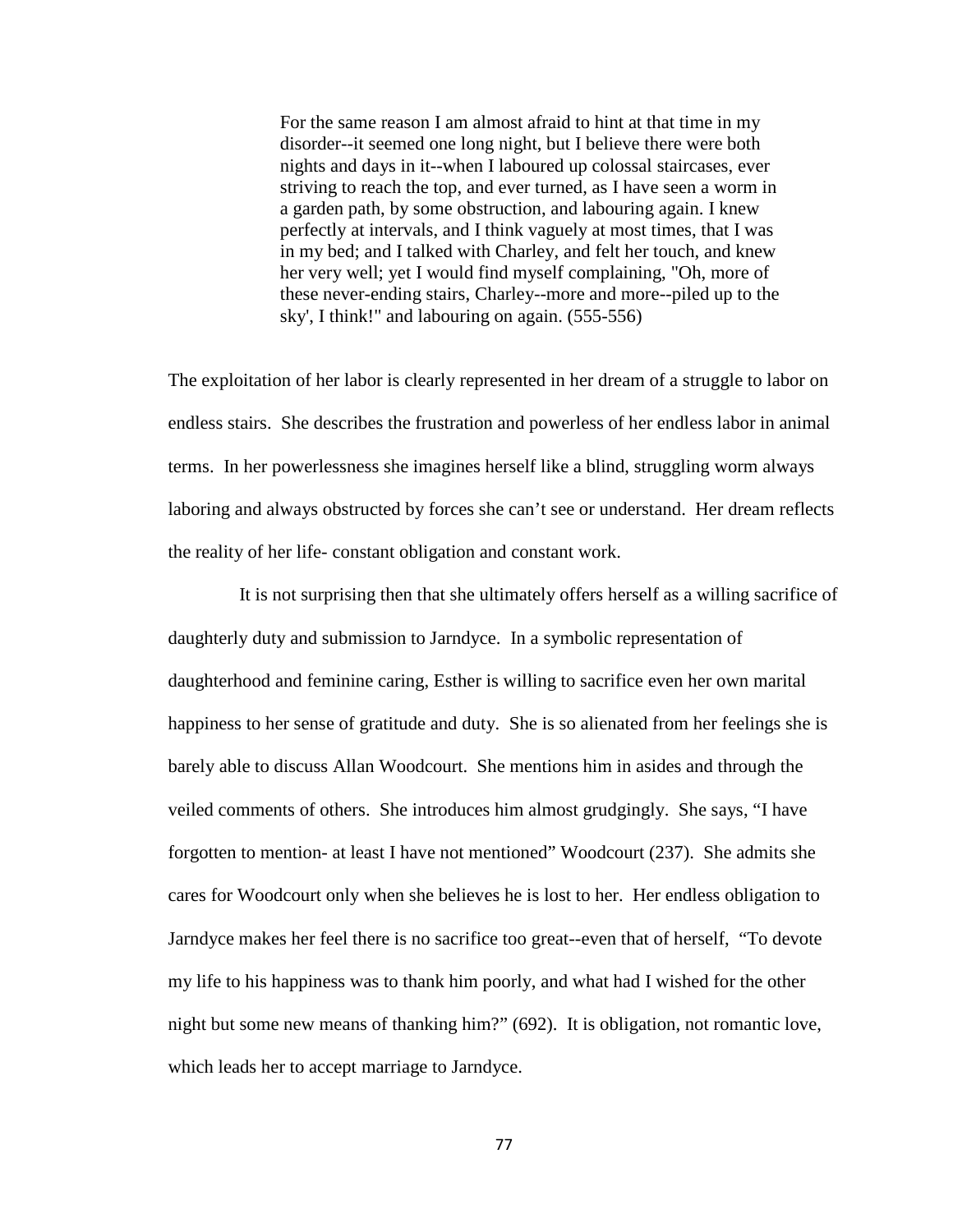The "second Bleak House" she is rewarded with at the end of the novel arguably offers little improvement for a care giver like Esther. Esther clearly trades one form of extreme gratitude and endless responsibilities for another which suggests little hope for a domestic work life that is not to some extent bleak. While she feels a very different kind of love for Woodcourt, her description of their marital life is also one in which she is in another cycle of endless self-effacing gratitude. Describing her happiness as a doctor's wife she says, "I owe it all to him, my love, my pride! They like me for his sake, as I do everything I do in life for his sake" (989). Esther's life is still grounded in a sense of overwhelming obligation. Yet, the ending is arguably a happy one for Esther because, though it is likely the endlessly grateful Esther will still have difficulties setting boundaries on her work, she no longer is in the curious position of pseudo daughter /servant. As a wife she has a clear role as partner to her husband and some authority in her home, whether she chooses to acknowledge or claim it or not. Her unusual role in the Jarndyce family, though, tells us much about the hidden challenges of managing daughters who may be required to take on the physical responsibilities of the home, almost like a servant, and the emotional responsibilities of nurturing others without a clear sense of authority or any ability to set boundaries on their work. Esther provides an excellent example of why marriage, even a marriage to an impoverished doctor that requires hard work, might be more attractive than the strange limbo of a managing daughter's life in a sprawling wealthy country estate. Being the unequivocal "mistress" of a small bleak house is infinitely better than being the uncertain "little old woman" of a much grander one. While the work may still be challenging, the position and its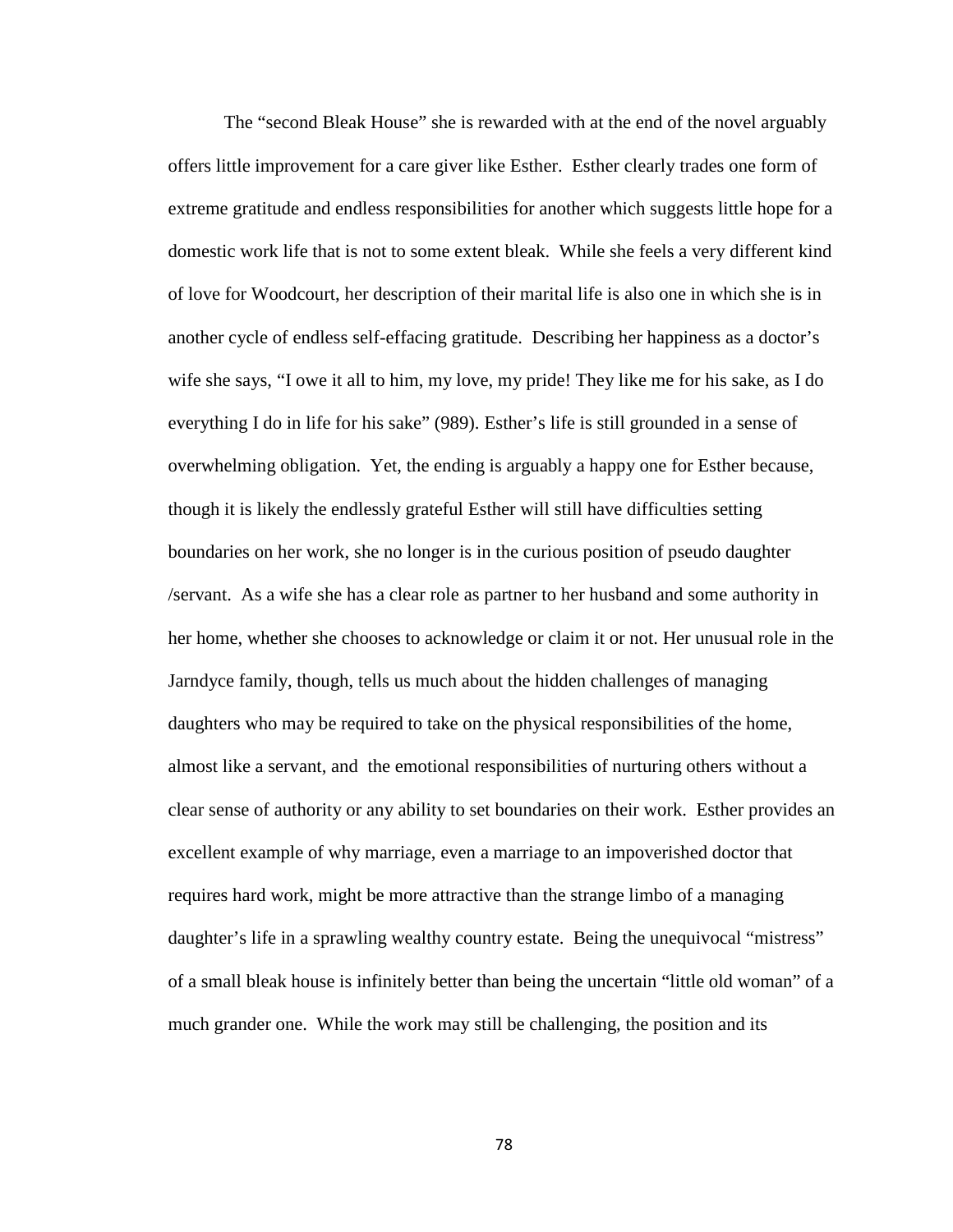responsibilities are much clearer than the life she and other managing daughters experience.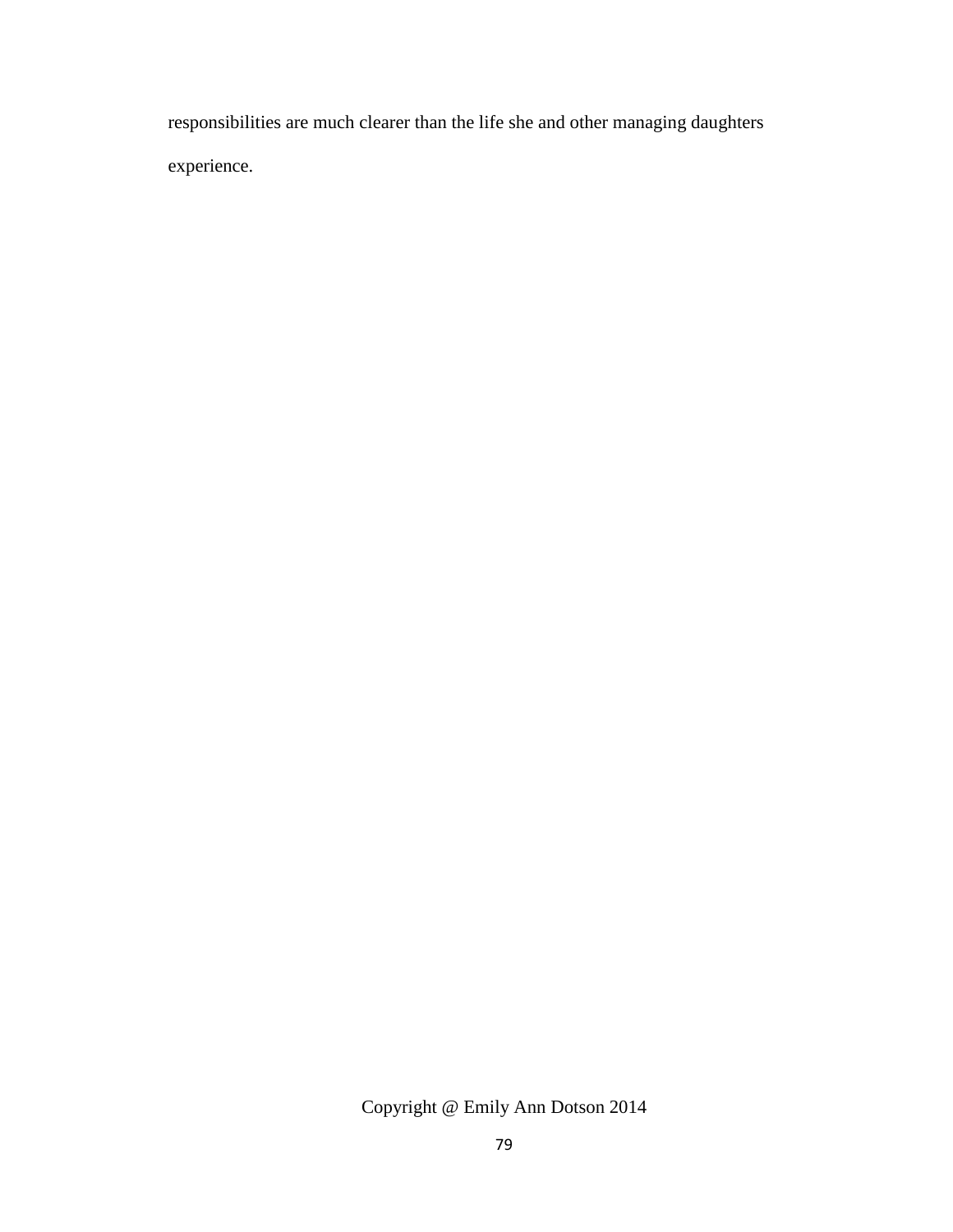Chapter Four: Domestic Labor in North and South: "Have I Not Care?"

At a critical point in Elizabeth Gaskell's *North and South* the dying working-class girl Bessy rebukes the middle-class managing daughter Margaret for having "never known want or care" (137). However, Margaret is quick to defend herself : "Have I not care? Do I not know anxiety though I go about well-dressed and have food enough?" (137) Bessy backs down immediately: "I ask your pardon" (137). Both Margaret and Bessy are willing to sacrifice themselves to bring comfort to others. Bessy's lament that, "all I've been born for is just to work my heart out and my life away" echoes Margaret's cry that, "I am so tired--so tired of being whirled on through all these phases of my life, in which nothing abides me, no creature, no place" (400). In many real ways, Margaret's labor and her life are certainly not more difficult than that of the factory workers and Gaskell is never suggesting an equal relationship between the two. Bessy dies while Margaret merely faints. But, by minimizing the harsh living and working conditions of the factory workers and dramatizing Margaret's stressful and often inappropriate physical and emotional tasks she suggests important parallels between the exploitation and lack of appreciation in both kinds of work. At the same time, Gaskell also suggests why work this challenging might also be appealing for middle-class women like Margaret, who care for others at considerable cost to their own health and happiness long before they become wives or mothers.

*North and South* focuses on Margaret's struggles to care for her invalid, unhappy mother and her loving, but disconnected father, whose crisis of conscience about his church salary forces the family out of pastoral ease and into the harsher world of the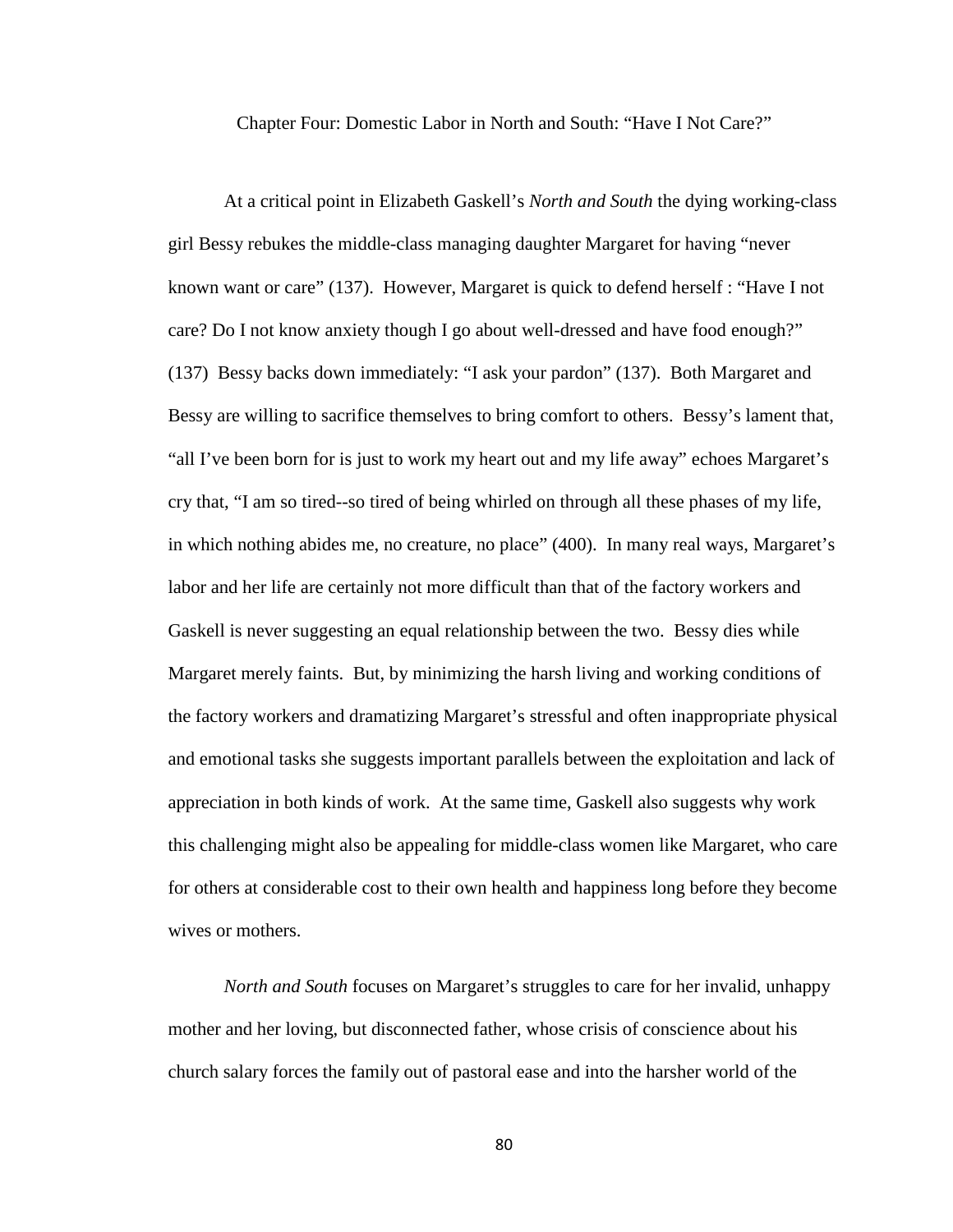industrial north where she befriends the working class "hands" and eventually marries the mill "master" John Thornton. Published in serial form from 1854-55, *North and South* is at once a social problem novel, an industrial novel, and a novel about domestic relations. Critics see the novel as an important blend of personal and political in which what happens in the domestic home is deeply entwined with larger social issues. Catherine Stevenson, Pearl Brown and Sarah Drudge all note that the novel is concerned with the problem of finding meaningful work for middle-class women, although their focus is on emerging forms of paid labor. Deanna Davis looks at work in the home, but only as a way of demonstrating the "high cost of mothering" (524).

However, while Margaret is "mothering," she is not a mother and that distinction is an important one in terms of understanding the challenges of her labor and the role of middle-class managing daughters in the family. Gaskell shows Margaret's work as a daughter is particularly difficult because both of her parents waver between dogmatic and disengaged, refusing to either authorize Margaret's authority or set necessary boundaries on her labor. The path of care that should make Margaret the one who is cared for is reversed in her family in such a way that it is she who is often forced to assume the inappropriate and stressful responsibilities of paternal authority for the family. Gaskell also shows also how the sanctification of domestic labor masks the difficulties of that labor. It also leaves Margaret feeling responsible to provide endless caring for others, even outside the home. Unlike the workers, women caring for others in the home do not have the same sense of solidarity or sympathy for their difficulties. While Margaret is appreciated by men outside the family, it is only as a future wife, not as a managing daughter, which is problematic, too, because her caring labors blind her to possibility of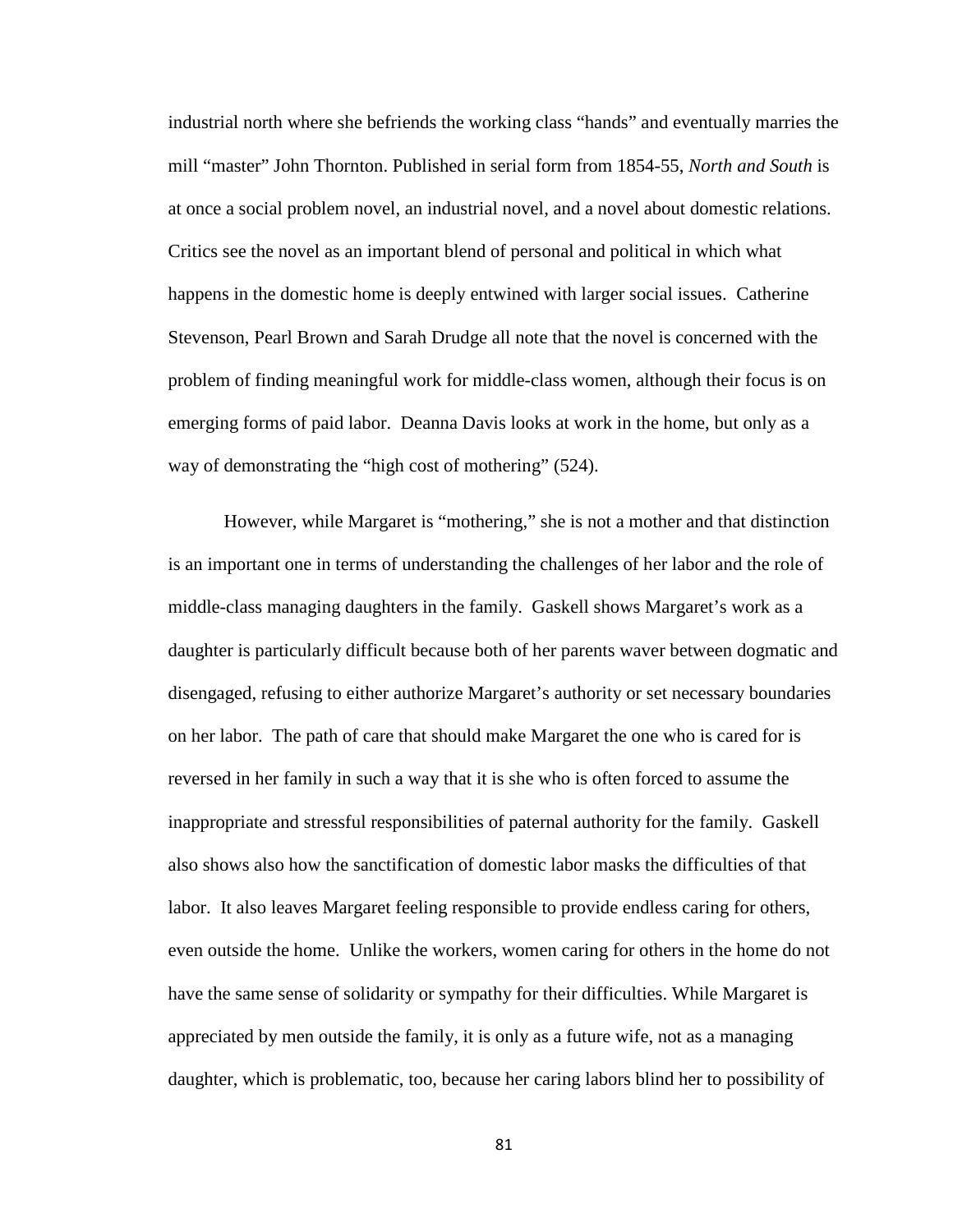any life beyond her parents. Yet, Gaskell also shows how the power of idealized images of home and family and the sense of purpose that caring for others provides motivates women even when the work is incredibly difficult.

Gaskell explores many of the emotional factors that make domestic work appealing. Margaret loves her father. Her willing obedience is, in part, because as a loving daughter, she is incapable of acknowledging that her father, who has brought them to this situation, is flawed. To acknowledge the trauma his bad parenting has brought upon the family would shatter not only her familial relationships, but also her attachment to the very concept of home. Her father's crisis of conscience creates a real hardship for the family, yet she is so deeply invested in caring for him and in the idea of his authority that she is incapable of admitting this even to herself. Her understanding of her father as a good man who cares for others is a central foundation of her world. Discovering his crisis, she feels as if "the one staid foundation of her home, of her idea of her beloved father, seemed reeling and rocking" (34). When he tells her of his religious crisis and their impending move, she is worried more about him than herself. She worries about her forced abandonment of their parishioners, but never questions his loyalty to them. The narrator says, "entertaining the idea of hypocrisy for a moment in connection with her father savored of irreverence" (56). She worries about her own abandonment of their parishioners, but never questions his loyalty to them. She needs to imagine him as caring and thoughtful, not only to his parishioners, but also to his family.

Margaret has been displaced and longs for home and family. Sent away from her family at an early age, childhood rejection leaves Margaret, like Esther Summerson in *Bleak House*, eager to prove her worth and win love and approval. Another "displaced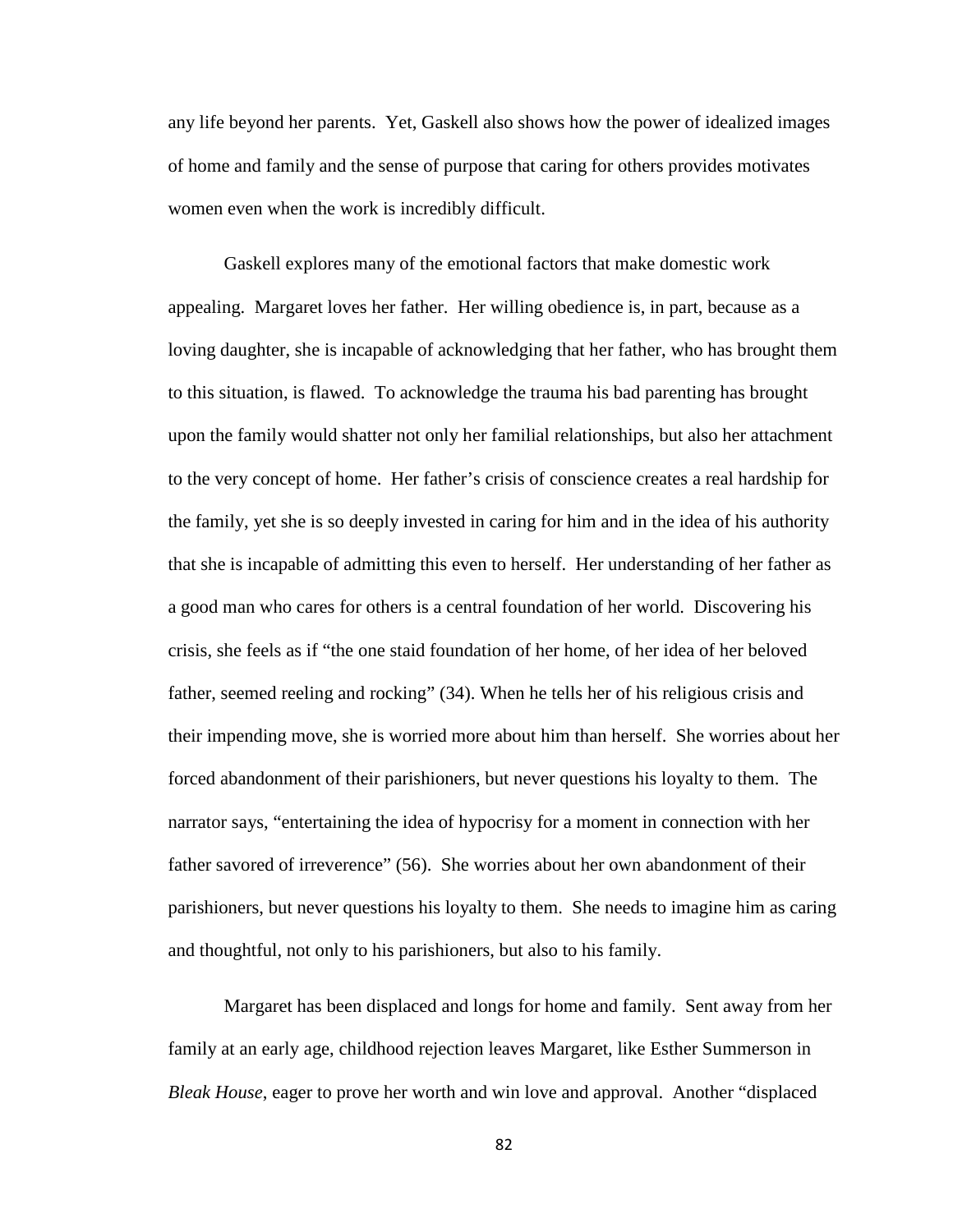daughter," as Hilary Schor calls them, Margaret has been both biologically and emotionally inside the family even as she remained with her aunt (6). Her years in London with her financially and socially comfortable aunt and her beautiful "dear," but "spoiled" cousin Edith have provided a relatively typical upper-middle-class daughter's life filled with no stress greater than a "never ending commotion about trifles" (6,11). Her life is so traditional and predictable that even the young lawyer Henry Lennox can describe her day (13). It is a household that never "called for much decision" (50).

Her image of home and family is an idealized one. Margaret wants the more amorphous "delight of filling the important post of only daughter in Helstone parsonage" (12). However, she conceives of this only in a vague concept of home. She explains, "It is home and I can't put its charm into words" (12). Aside from the romantic landscape, "like a village in a poem," she can't describe her life there except in the contrast she imagines to her life with her aunt (12). Lennox complains, "You will only tell me that you are not going to do this and that" (13).

The home attachment she feels, though, based in idealized images rather than real relationships, is nonetheless a powerful motivating factor that can inspire women to idealize not just home, but also the people there, and the domestic care they provide for others even when it is exhausting (Hidalgo). The displaced daughter's need for a clear and meaningful familial and geographic place for herself are woven together in a way that neatly corresponds with Victorian ideology of the home, which imagined it as Ruskin eulogizes, "a sacred place, a vestal temple, a temple of the hearth" (85). Margaret is oblivious, even at eighteen, to the fact that Lennox's questions about her plans for her life, and even her wedding, are meant to suggest the opportunity of a different path,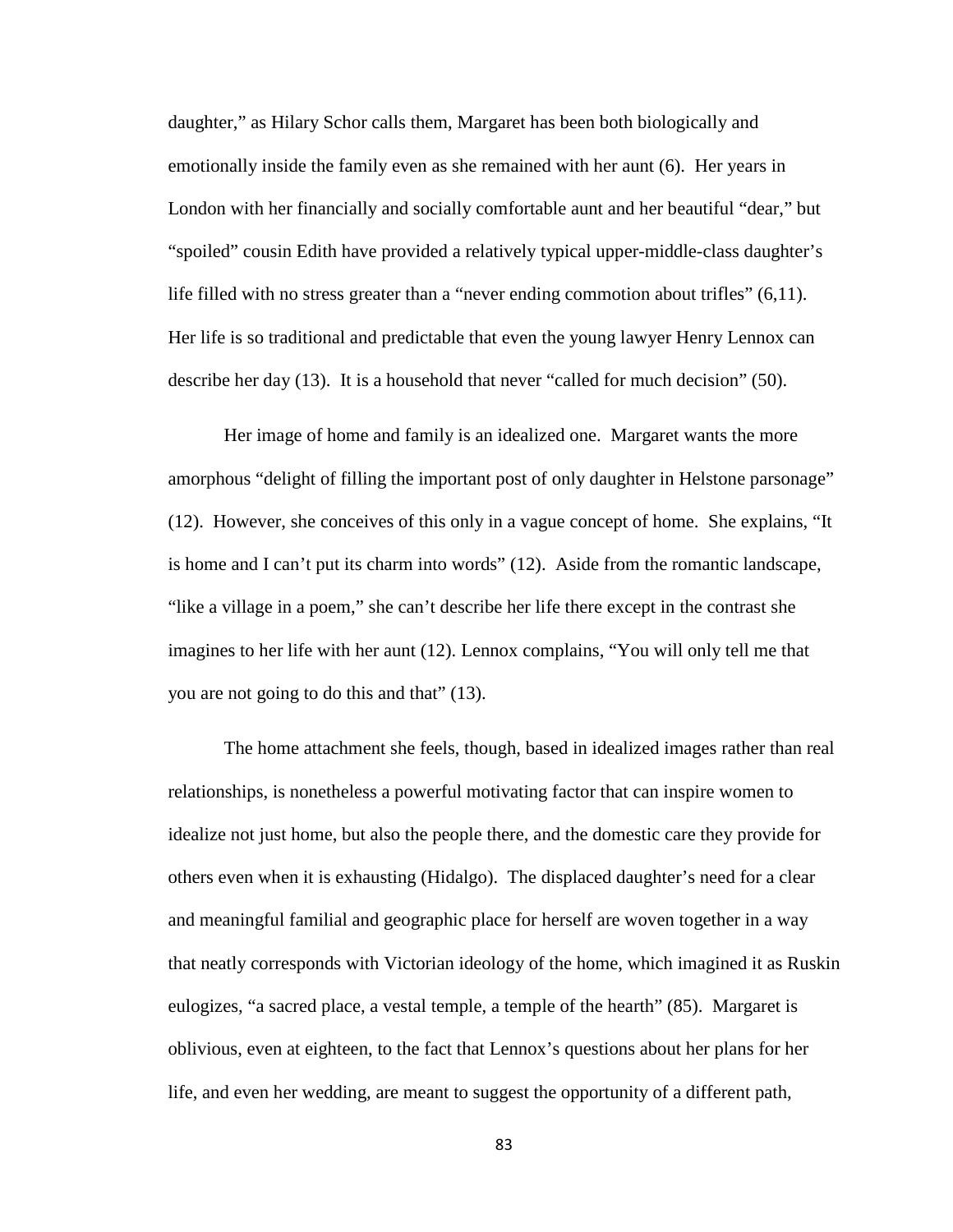marriage, to her. Her need for home is the displaced daughter's need to be a daughter to her own parents in her own home. Like the orphaned Esther Summerson, Margaret's deprivation makes psychological sense of her extreme self sacrifice. Her need blinds her to other home possibilities and makes her vulnerable to exploitation in her parents' home. Only the death of her family releases Margaret from her exhausting and inappropriate domestic service.

After her parent's death she returns to her aunt's home, but can't resume her former life "watching, admiring and ministering to her cousin" (372). She wants to be needed and they simply don't need her in their life of ease and comfort. Her identity has been forged in her devotion to family, dysfunctional as it was, and she can't go back to a leisurely life of fetching shawls and attending dinners. Helstone, and even the hard life at Milton still "composed her idea of home" because it was a place where she could meaningfully care for others (372). She returns to Helstone thinking it will fortify her, and yet, it shows her only her own displacement in the world: "I am so tired--so tired of being whirled on through all these phases of my life, in which nothing abides by me, no creature, no place" (400). With the loss of both parents, her godfather, and her only friend, she finds herself at the end of the novel exhausted, but also longing for someone and some place to call home. She experiences a kind of breakdown in which she sits for hours on the beach considering her "past and future" (377). Lennox return to the scene determined to win her. Her loneliness makes spinster life unappealing and her beloved cousins simply don't need a domestic manager. She considers marriage at last: "She tried to settle that most difficult problem for women, how much was to be utterly merged in obedience to authority, and how much might be set apart for working in freedom" (377).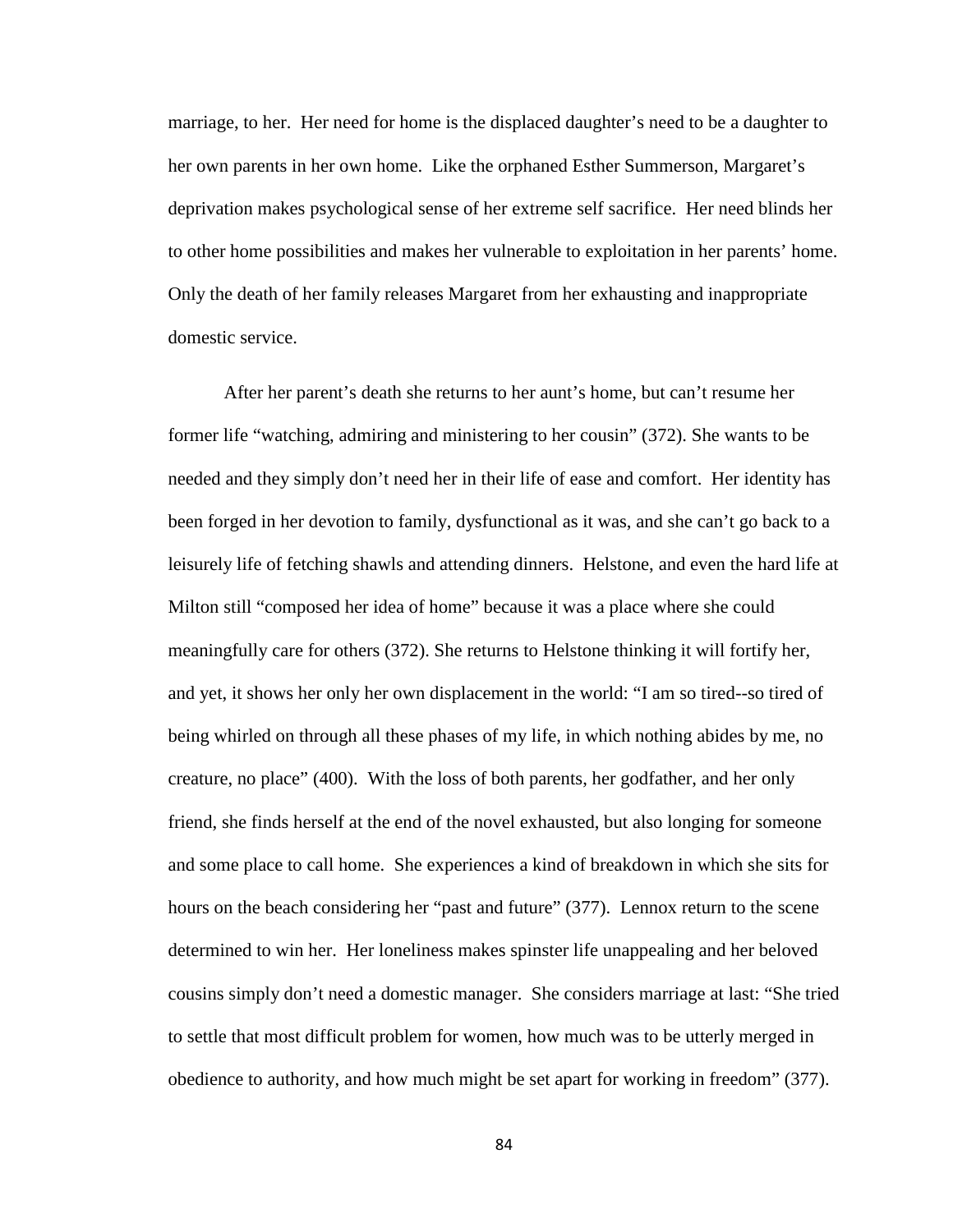The emphasis on work is significant in showing she understands a future marriage as work and hopes for some autonomy in that new life.

Thornton recognizes this. The flower he shows her from her Helstone home is his acknowledgement of her displacement and lost sense of home and family. The hope is that this gesture shows that he recognizes her frustrations and will try to ease them, just as he has learned to mitigate, if not solve, the workers' pain. Her relationship with Thornton promises, though, to be potentially one of mutual comfort. He is "a man of great force of character, of power in many ways" (163). His strength and authority offers the patriarchal leader she wanted, but never found, in her father. Yet, he also recognizes her suffering and is capable of being her emotional support. He imagines "that his great love might come in to comfort and console her" (269). Like others outside the family, he sees and respects her quiet strength and her painful labors.

This union offers her a release from the unstable role she has had to fill and opens the door to a more traditional partnership marriage. It is, however, a plot twist that has long been frustrating to critics who see it as sidestepping class and labor problems through conventional marriage. In some ways, though, Margaret's labor problems are beginning again and it is unclear if it will be better. The hope is that he will remember this once they are married. Parthenhope Nightingale, whom Gaskell visited as she completed the novel, was doubtful:

> I am afraid Margaret will not be happy, tho she will make him so.; he is too old to mould and the poetry of her nature will suffer under the iron mark which has so compressed his so long. … They (Mrs. T and M) cannot live together and be happy and yet she cannot be turned out of the house, but when do one's friend's marriages satisfy one? They are the most melancholy things generally one goes through. (Qtd in Shelston 414)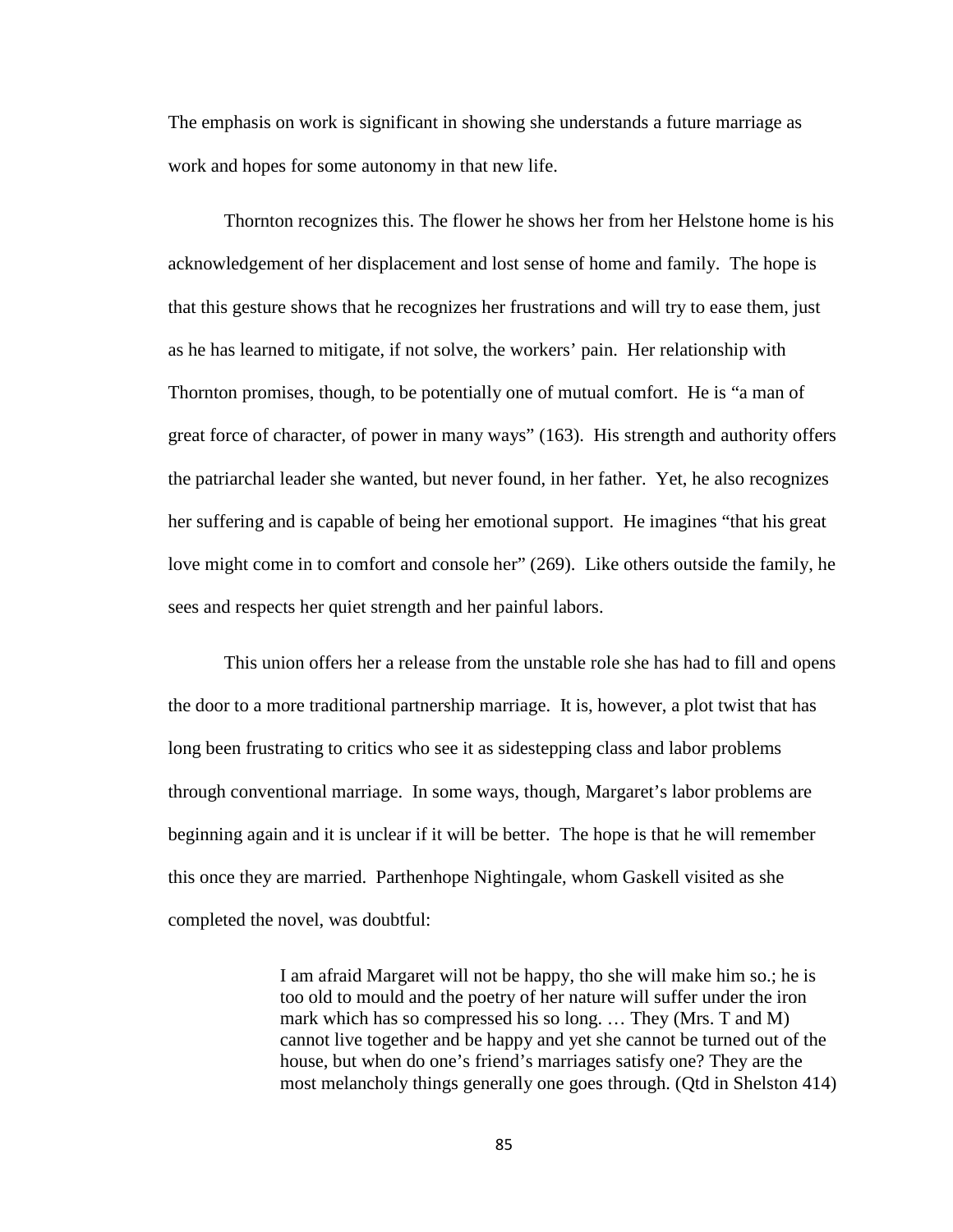Her caring domestic work has been challenging, thankless, and unrewarding. Yet, it is also tied up in a need for home and purpose.

However, the message to managing daughters is a cautious one. Gaskell emphasizes Margaret's labor as both physically challenging and emotionally brutal with distinct parallels to factory work and yet also with unique features that make Margaret's work challenging in very different ways. Conduct literature of the period agrees that daughters should be working hard. They all emphasize the importance of practical domestic skills as essential daughterly training. Daughters are "good" when they provide not for a glittering show of empty talents, but the ability to competently care for others. Sarah Stickney Ellis calls these daughters without practical skills "languid, listless and inert" (54). She argues there is a "catalogue of miseries as the consequence of this mistaken ambition of the women of England to be ladies" (69). For example, "modern refinement" has resulted in a butcher's daughter "seized with nausea at the spectacle of raw meat" (68). T.S. Arthur laments the decline of practical skills saying, "Not one in ten can bake a good loaf or cook a dinner" (18). Daughters at home must strive to be hard workers with practical skills not objects of display or ornament.

Margaret is certainly a model of practical skills. She does not flinch from hard physical work, which only multiplies when they are forced to move and resettle in Milton. She reassures her mother,

> I don't mind ironing, or any kind of work, for you and papa. I am myself a born and bred lady through it all, even though it comes to scouring a floor, or washing dishes. (76)

Margaret assumes all the responsibilities from packing and shipping their belongings to locating and redecorating a new house in spite of her age and "inexperience" and the lack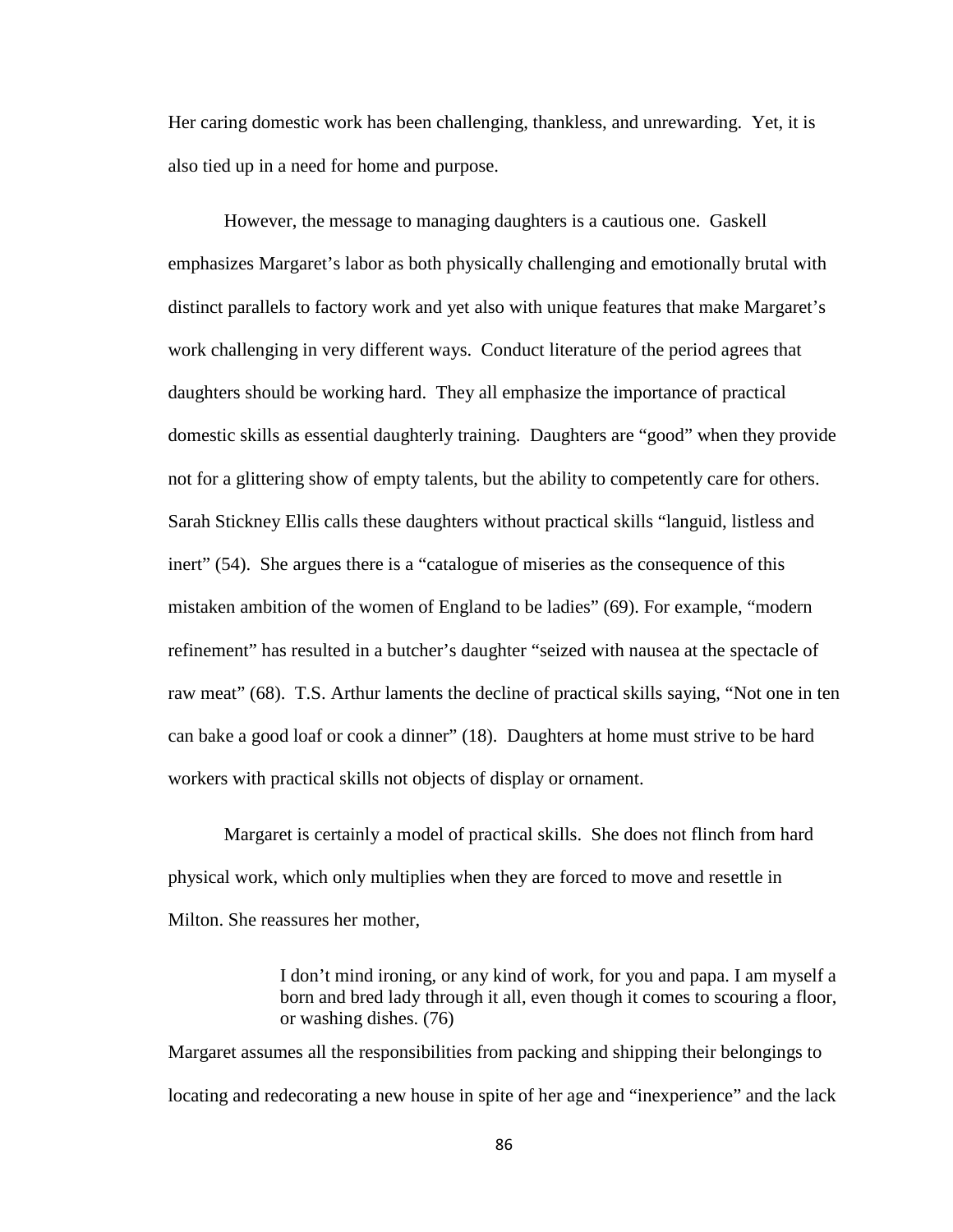of anyone who might assist or advise her (49). Their income and staff depleted, she must manage their one servant, reining in her "airs," and work hard in a life in which "the domestic worries pressed so very closely, and in so new and sordid a form" (88). Their Milton home is "a strange desolate, noisy, busy place with diminished comforts on every side of home life" (104).

Margaret's labor is not just physically difficult, but more significantly in terms of the burden it places on her, it is also emotionally exhausting. Unlike Lucilla Marchbanks whose desire to be "comfort to papa" is arguably a tool to empower her own independence, Margaret's need to be a "comfort him and mama" commits her to inappropriate emotional work (16). The narrator states, "There was no comfort to be given" as they enter their Milton home (66). Yet, Margaret becomes the sole source of emotional comfort and support for her entire family. Her parents go to Margaret--not each other--with their grief and fears. Her parents were "equally out of spirits and equally came upon Margaret for sympathy" (66). As her mother declines in health, her burdens increase, not just in caring for an unhappy invalid, but also because her father demands even more emotional support. The only reason she is even at the Thornton home when the workers strike and she is injured is because she is getting a waterbed to comfort her mother. When she is assaulted in the strike, it is not her own emotional wounds she nurses, but her father's.

> Mr. Hale now came in. He had left his sleeping wife; and wanted, as Margaret saw, to be amused and interested by something that she was to tell him. With sweet patience did she bear her pain, without a word of complaint; and rummaged up numberless small subjects for conversation- all except the riot, and that she never mentioned once. (191)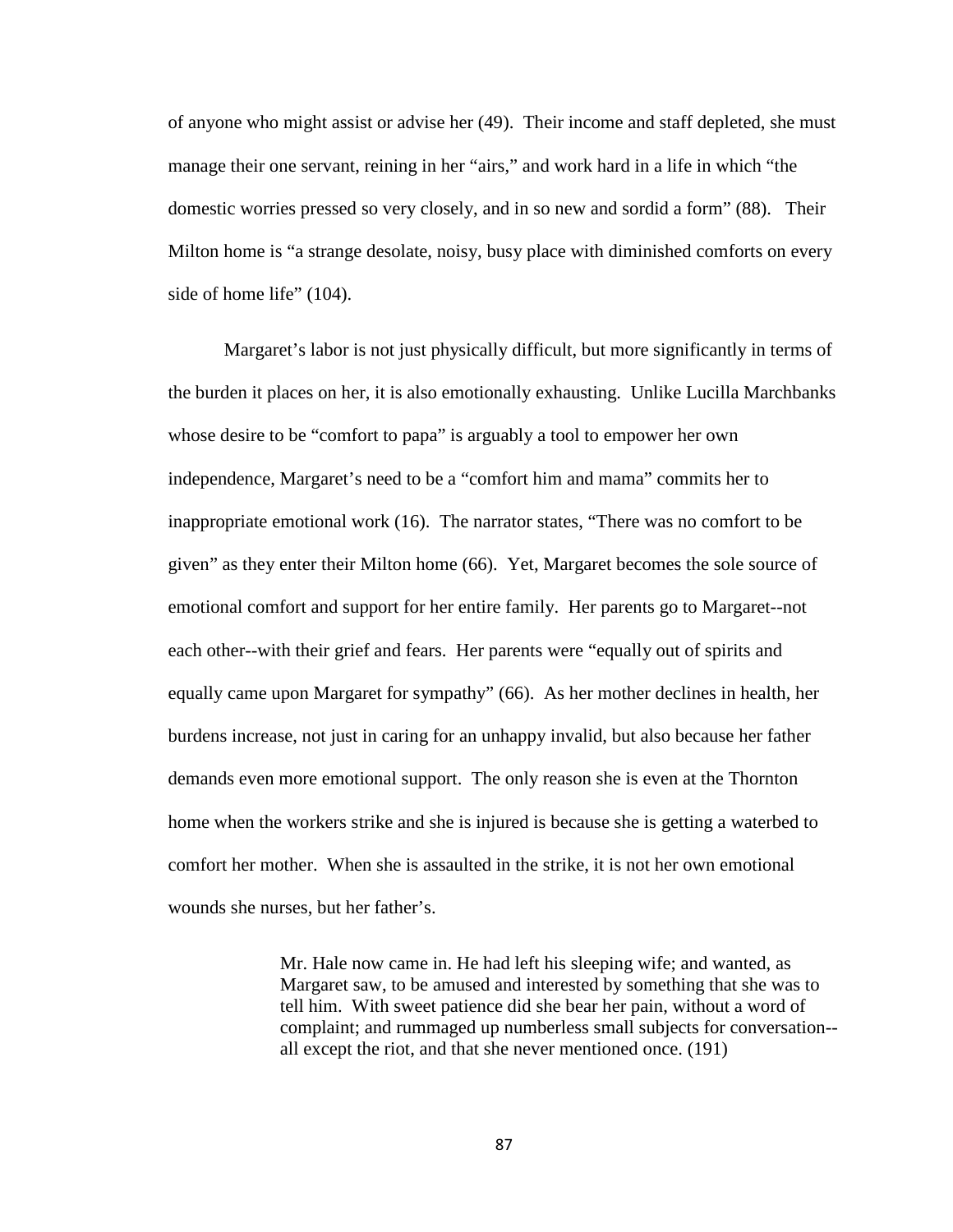Her work is challenging because neither of her parents are particularly good parents. After the dogmatic decision that forces them to Milton, her father retreats from any authority or responsibility in the family. For all his championing of the workers' need for "independent action," her father seems takes full advantage of the fact his daughter feels she has a "natural pious duty" to unquestioning obedience to him (322). He makes his plans to leave the church and their Southern home entirely alone and presents it to his daughter as an accomplished fact. He tells her "you must not deceive yourself into doubting the reality of my words--my fixed intention and resolve" while looking at her in a "steady stony manner" (40). His decision is "irrevocable" no matter the consequences to the rest of the family (40). When Margaret suggests they move to some other rural community he refuses to even discuss it:

> No. We must go to Milton. That is settled. I can always decide better by myself, and not influenced by those I love, he said as a half apology for having arranged so much before he told any one of his family of his intentions. I cannot stand objections, they make me so undecided. (38)

The only criticism Margaret ever allows of her father is in his refusal to discuss his move with his wife. His wife is his partner and should be, if not an equal decision maker, at least equally well-informed of potential changes to the family:

> It came strongly upon Margaret's mind that her mother ought to have been told; that whatever faults of discontent and repining might have been, it was an error in her father to have left her to learn his change of opinion. (44)

However, her father does not just demand that she uproot her comfortable life, but

also that she be sympathetic to what he views as "martyrdom" (40). Mr. Hale chokes

back sobs and turns to Margaret "imploring a merciful and kind judgment," from his

daughter (33). Margaret is horrified by her father's break with the church: "The hard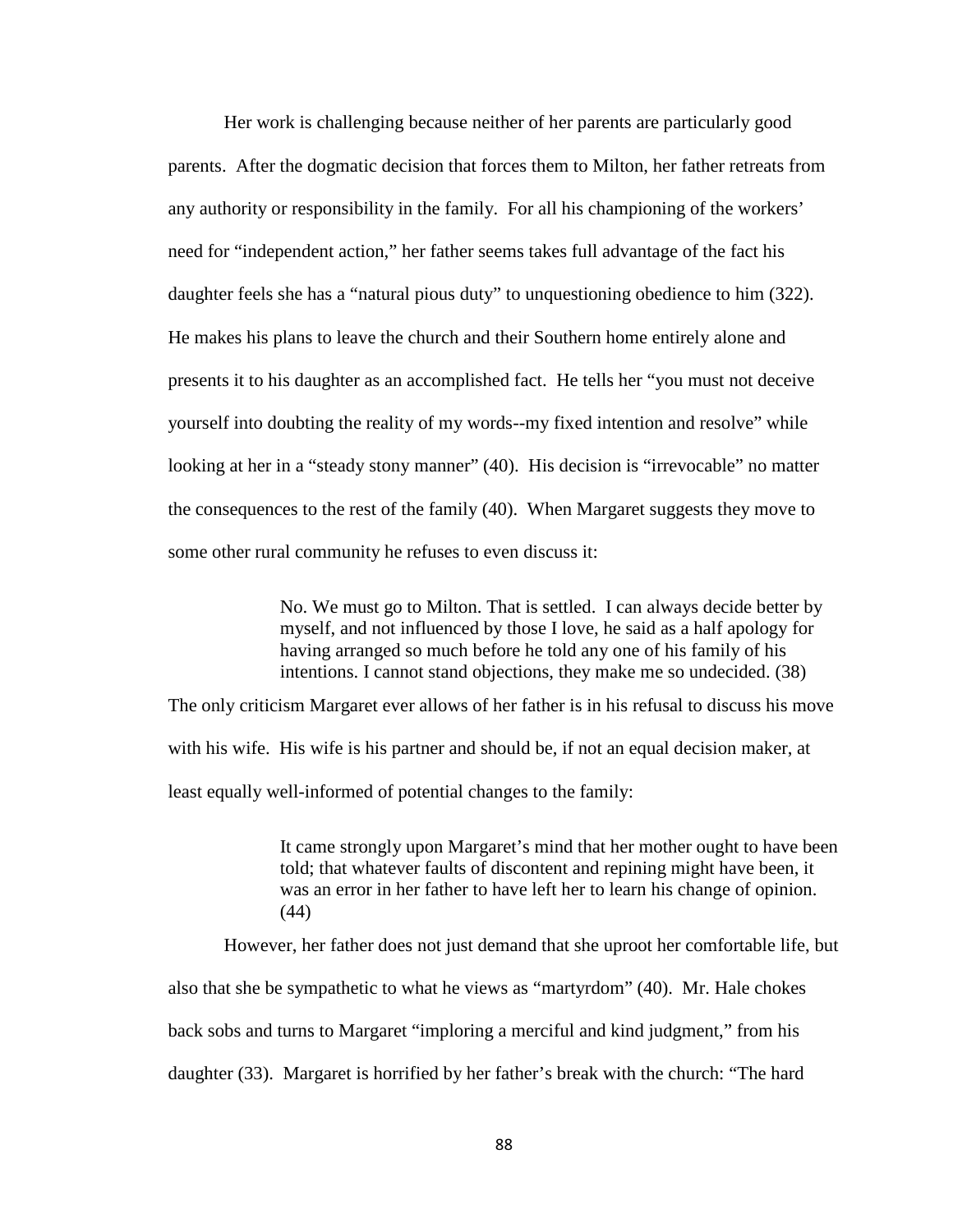reality was, that her father had so admitted tempting doubts into his mind as to become a schismatic-an outcast" (42). It is not enough that she accept his plans, though, he demands she also be supportive of what she views as a "night-mare" (40). He wants to control not just her actions, but also her emotions.

Yet, after this one decisive action, her father steps entirely out of the picture. He isolates himself in his office and is "anxious and uneasy" with an "absence of mind" and a "heavy heart" that frightens and saddens her. Her father depends upon her for everything. As Sally Shuttleworth has noted, "Gaskell's depiction of Mr. Hale focuses strongly on his weakness, a weakness which is repeatedly cast in gendered or childlike terms" (XV). Unlike Lord Oakburn's daughter, Jane, Margaret's father is dogmatic only in his rejection of his church position. Once that decision is made, he retreats to his study and his tutoring and disconnects from the family. His passive and indecisive nature then forces Margaret to make decisions for the family. He never grants or acknowledges her authority, like Lucilla Marchbanks father does, but rather manipulates her into sorting out the family messes.

Gaskell frames the labor dispute of the Milton workers as also a problem of emotionally detached, but occasionally despotic, authority figures. Margaret describes the labor dispute as a problem of bad parenting. She criticizes the current system as "the masters would like their hands to be merely tall, large children" (119). She does not understand why Thornton doesn't explain labor problems from his perspective to the workers. She argues they are "two classes dependent upon each other in every possible way, yet each evidently regarding the interests of the other as opposed to their own" (118). She sees the solution in "wise parenting" by which there is "an equality of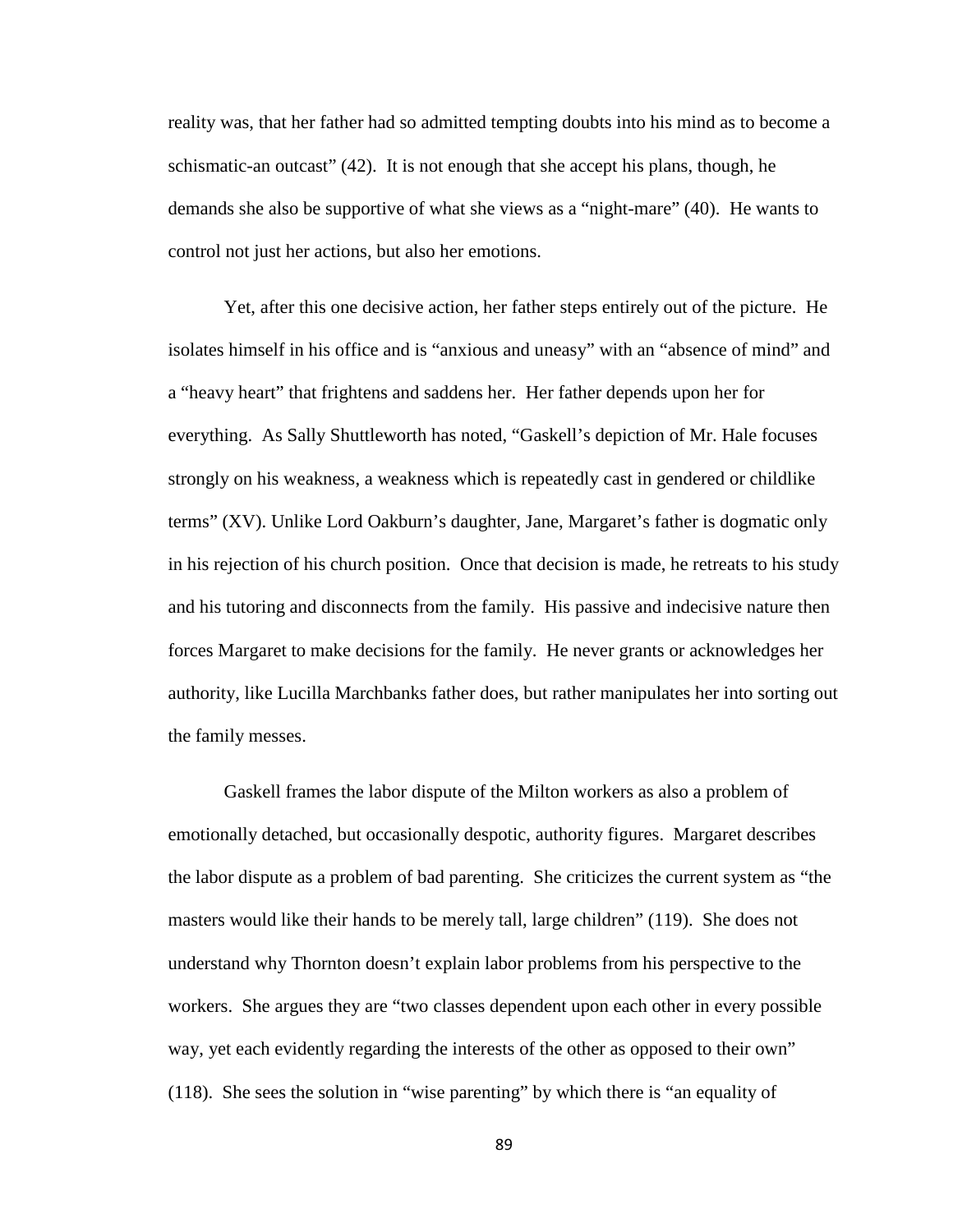friendship between the advisor and the advised," what she calls a respect for the "mutual dependence" of master and hand (122). She argues this is essential because much like members of a family "your lives and your welfare are so constantly and intimately interwoven" (122).

The model of mutual dependence, like parent and child, she offers is starkly contrasted against her analysis of existing conditions in which "every man has had to stand in an unchristian and isolated position" (122). She urges Thornton not to neglect his paternity, "his duty as a steward" (118). Thornton agrees his relationship to his workers is that of a parent and child and believes firmly, "In our infancy we require wise despotism to govern us" (120). Mr. Hale objects, pointing out that his hands are "in that troublesome stage which intervenes between childhood and manhood" when "unreasoning obedience" no longer works (120). Thornton is unmoved. He refuses to take any responsibility for her workers saying, "I choose to be the unquestioned and irresponsible master of my hands during the hours that they labour for me. But those hours past, our relationship ceases ...." (124).

It is not until the end of the novel as his friendship with the worker Higgins develops that he has any real sense of "charity and sympathy" (420). Yet, the dining hall he provides, which the men actually pay for, is the only change that he has made or seems willing to make. Even in that he resists Mr. Bell's suggestion that there is "nothing like the act of eating for equalizing men" (362). There is little doubt that he still rules the mill and men with an iron fist. Bad parenting, a refusal to acknowledge and act upon mutual dependence, is at the root of both industrial labor disputes and the struggles of the middle-class managing daughter.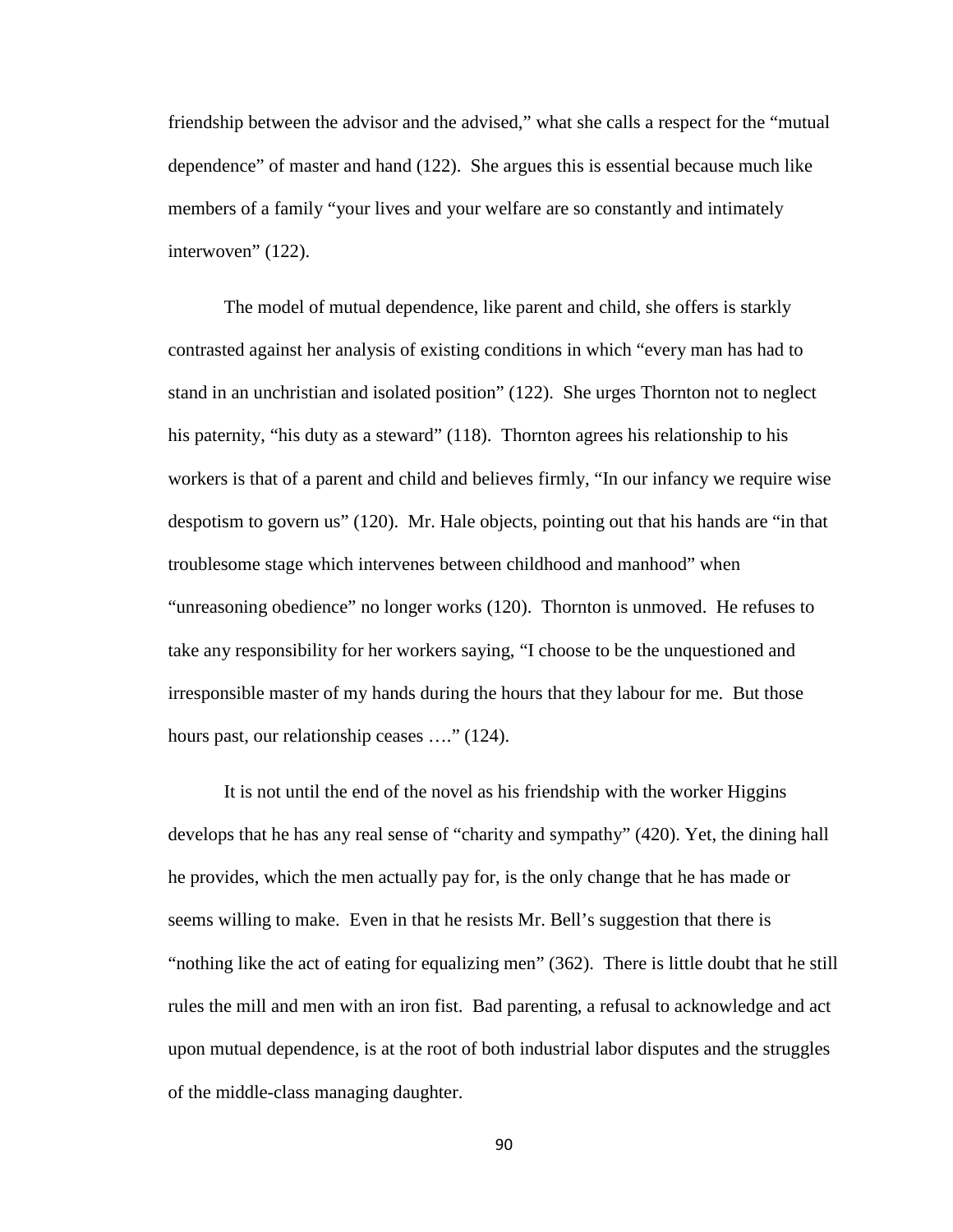However, it is not just her father who makes Margaret's work more challenging than most daughters. Her mother, too, wavers between dogmatic and disengaged. Conduct literature directed to daughters stresses the need for mothers to authorize and structure a daughter's work. Daughters are told that they should become "her mother's right hand assistant" (*Female Excellence* 154). This creates a relatively straight line of authority from husband, to wife, and through her, to daughter. Victorian family structure imagined wives as a husband's equal partner, reigning over the private and domestic while he directed the public and commercial. A daughter with a mother to direct her is capable of functioning as an extension of maternal authority in the home.

Yet, Margaret has no authoritative mother and household mistress to manage her labor. While her mother is alive for most of the novel, she has little-to-no interest in the household or her daughter. "Overpowered by all the trouble and necessities for immediate household decisions," Mrs. Hale retreats into claims of illness, which quickly become real in the unhealthy Milton climate (49). Margaret's "childlike" invalid mother is emotionally closer to their servant than to Margaret, withholding her affection, approval, and confidences from her daughter (146). Her perpetual unhappiness is as impossible to lift as the "thick yellow November fogs" of Milton (65). She and her maid Dixon clearly prefer Margaret's brother, Frederick, frequently praising him by criticizing her. "He was much prettier than you," she states matter-of-factly (202). When the time for the move comes she is sent off on a seaside vacation while Margaret does the literal and figurative heavy lifting of the family. Her mother's only attempt to help Margaret is to ask Mrs. Thornton, a woman who clearly despises Margaret, to "help" her (242). She takes no interest in her daughter or her struggles.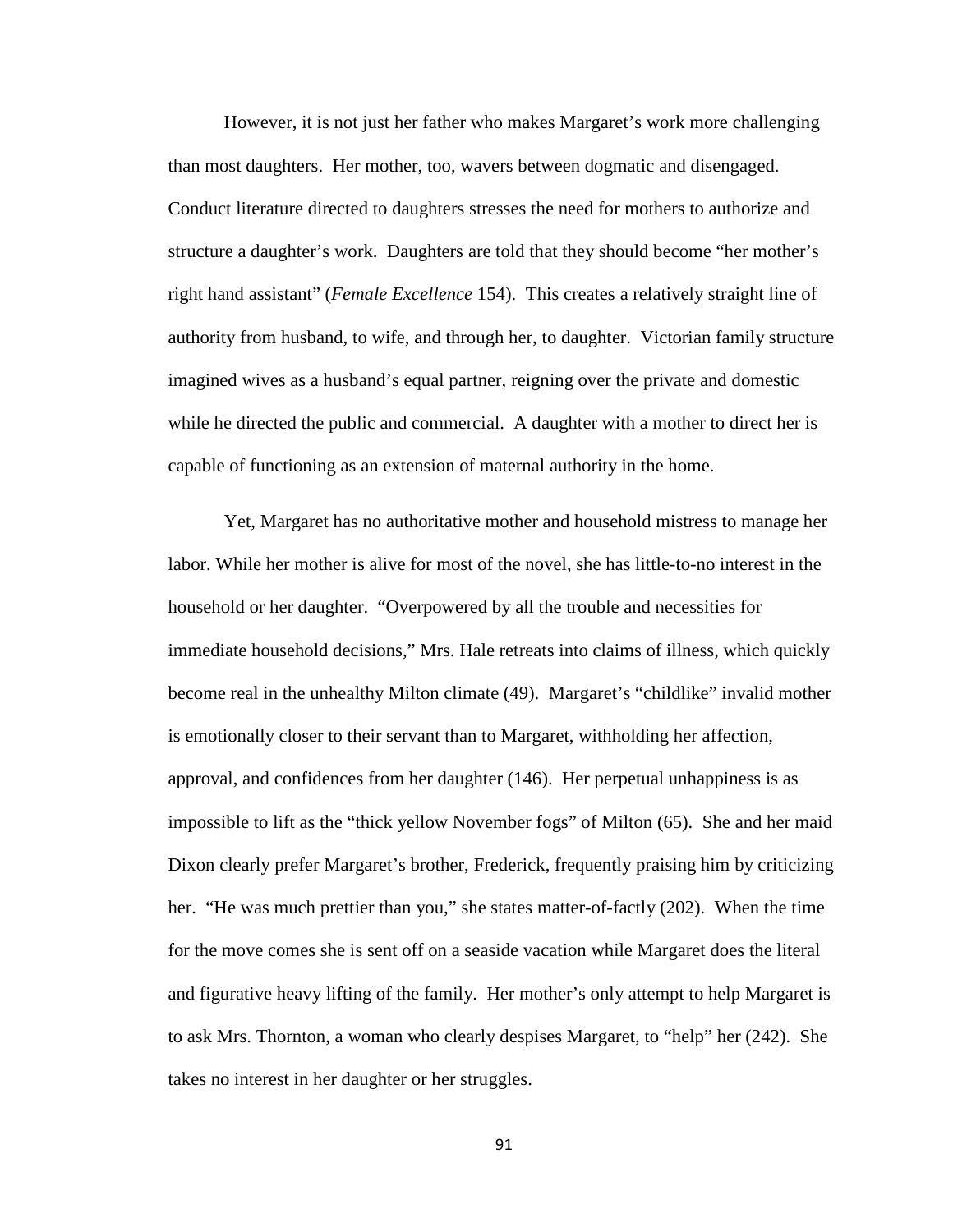This is important because it is her mother who can authorize and empower her in the home. Even though Margaret works constantly, her labor in the home grants her little authority. Her mother's disconnected and borderline neglectful housekeeping still does not negate her maternal and marital right to direct in the home. A wife has some rights to a partnership role by virtue of the sanctity of marriage and the idealized view of wives as angels in the household. However, a daughter has only what she is granted by her father and in that case that is not much. She is the one who takes charge and makes things happen, yet she often has to fight for the right to do so. For example, their maid, Dixon so discounts her authority that she openly criticizes her father to her:

## 'Dixon! You forget to whom you are speaking.' She stood upright and firm on her feet now, confronting the waiting maid, and fixing her with a steady discerning eye. 'I am Mr. Hale's daughter. Go!' (48)

She forces Dixon into obedience by claiming a daughter's right to respect, and yet, it is a right she must insist upon at every turn. When the doctor comes to examine her mother she is left out of the exam and has to force the doctor to stay and talk to her. She is able to do so only by aggressively "assuming her rightful position as daughter of the house" (125). She recognizes this as being "ridiculously grand," yet knows it is the only way to get information from the doctor. Still she must reassure him she is the one in the house who will do the work if nursing is needed: "I am the only child …I can do this. I can nurse my mother" (125). Still, he hesitates until she forces him saying, "I am her daughter, Sir" (125). She must also beg her mother to let her care for her asserting her right as a daughter. She says, "You know I am your child and I do think I have a right to do everything for you" (128). Curiously, though she works tirelessly and is largely successful at bringing comfort to her needy family, she has to fight for right even to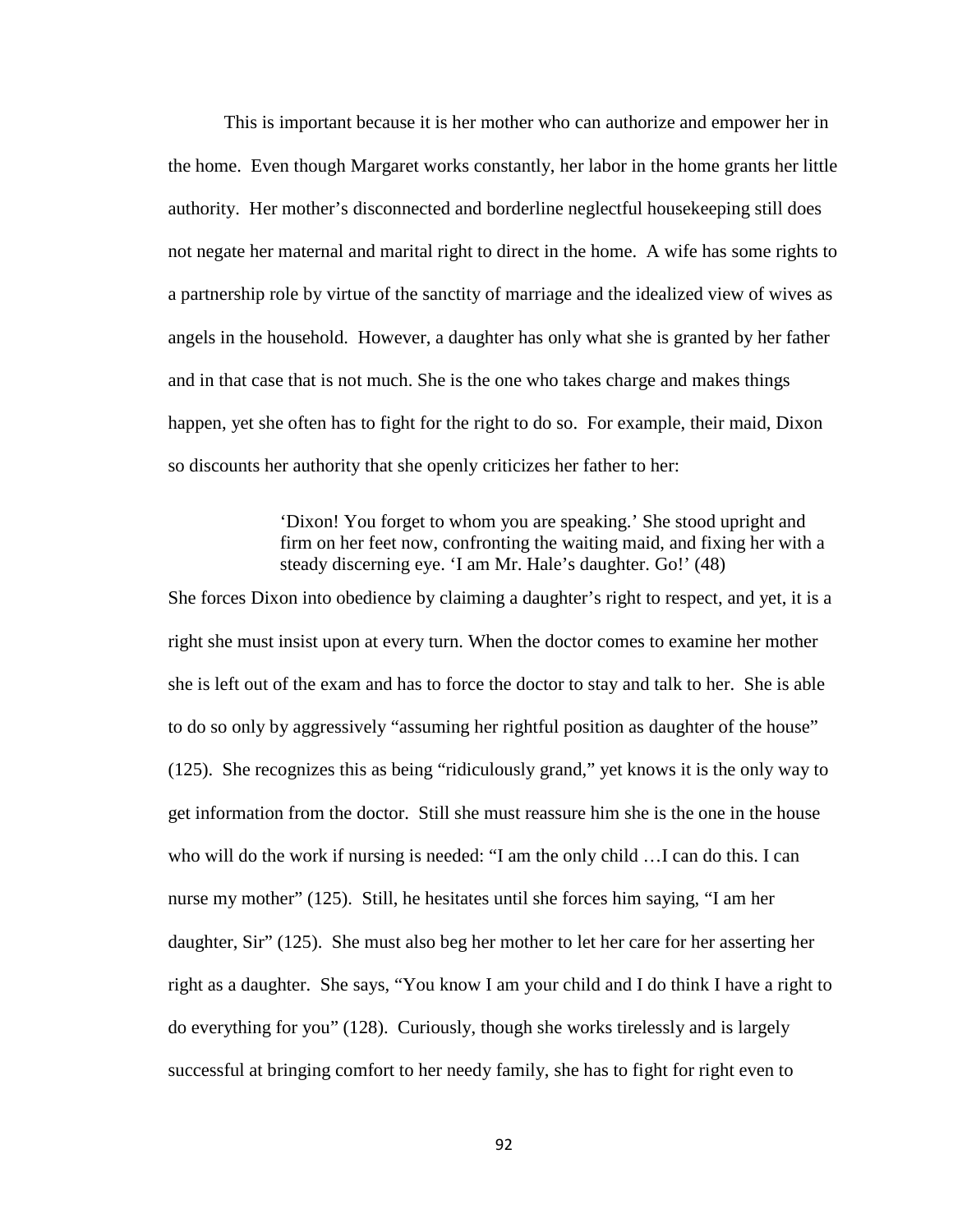comfort her parents. As a daughter with a living, albeit useless, mother she must repeatedly insist on her authority as a managing daughter in her mother's home.

Margaret should be the one cared for in her family and yet both parents force her into exploitive paternal roles inappropriate for her position. She is forced to assume numerous responsibilities that rightly should weigh upon her father's shoulders. The first example of this is when Margaret's father forces her break the news of the move to her mother. He manipulates her into doing so by complaining of the pain it will bring him: "I think I could do anything but that: the idea of her distress turns me sick with dread" (37). She agrees because she loves him and sees it as her job to care for him even in this bizarre situation: "Margaret did dislike it, did shrink from it more than from anything she had ever had to do in her life before" (37). But, she "conquered herself" and agreed "with a brave strong look on her face" (37). "It is a painful thing, but it must be done, and I will do it as ever I can. You must have many painful things to do" (37). In fact, he does not. It is Margaret who will bear the burden of his one dogmatic decision.

Forcing her to be the one to talk to her mother is also problematic because it destabilizes the family structure which places a wife above a daughter. When she tells her mother about their move, her mother is initially most upset by the fact that Margaret had been told first. Margaret tries to deflect this, but is so concerned that she will be read as usurping her mother's position that when her father's returns she deliberately stays away from him "for fear of her mother's jealous annoyance" (47). Her mother rightfully resents her for filling the place that is hers as advisor and partner to her husband. There is no hint of sexual inappropriateness, but her father has blurred the boundaries between daughter and wife, leaving both women confused and frustrated.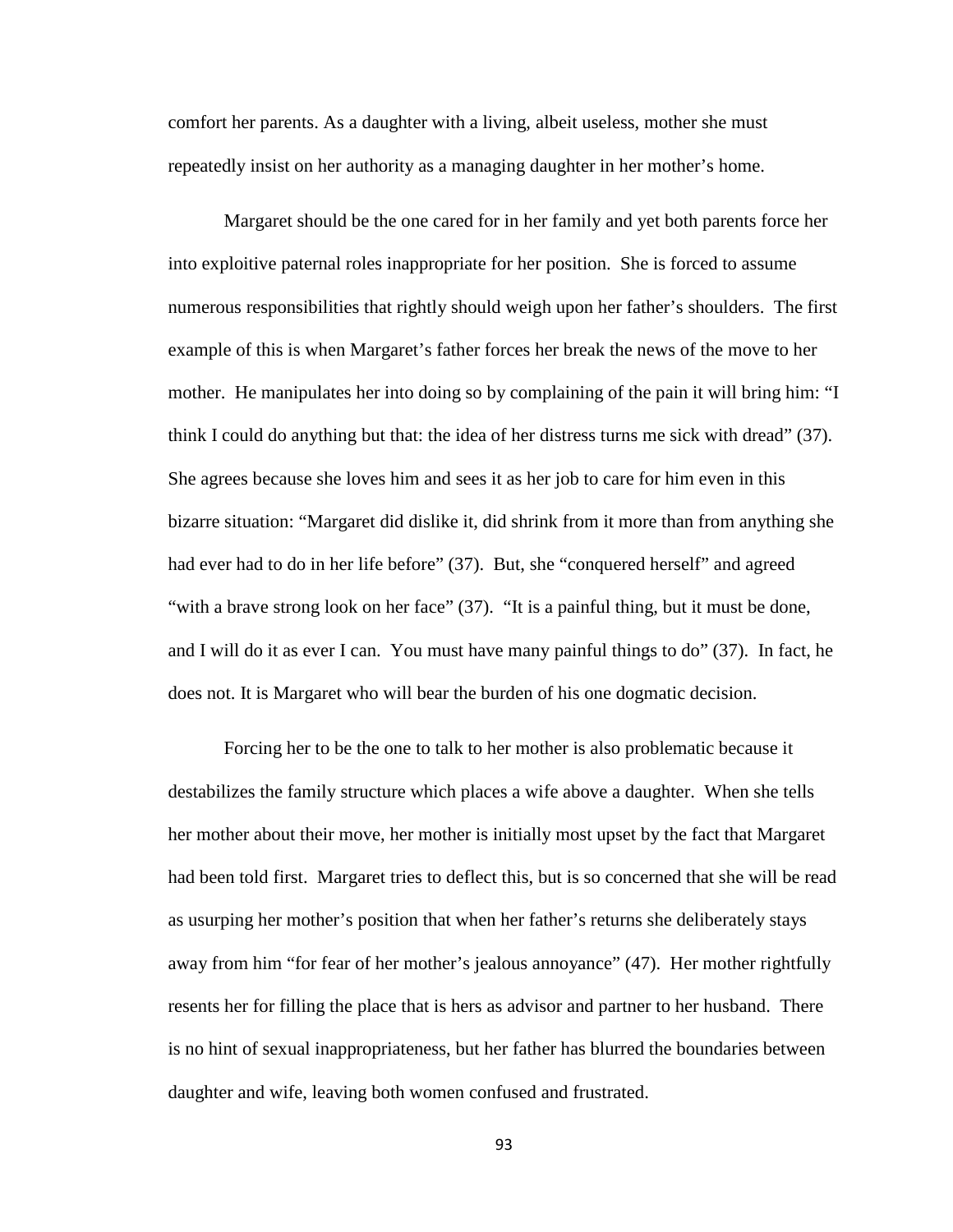Additionally, her father's passive disconnection from the family forces her to parent and protect her brother Frederick. When Frederick is almost caught leaving town and is involved in a murder, it is she who steps forward to care for him. She tells Frederick, "I am getting very brave and very hard" (262). Her father never even considers escorting his son to the train. Instead he sends his unmarried young daughter at dusk to the desolate train station. The inappropriateness of this act is one that will haunt Margaret when the Thorntons see her very presence there as a stain on her character. When she who is forced to lie to the police about Frederick, she does so though it brings her tremendous anxiety and shame. Her lie torments her and is the final strike that ruins her reputation with the Thorntons: "Frederick! Frederick!' She cried, 'what have I not sacrificed for you'!" (283). She has risked her safety, her peace of mind, and her very character doing the things that were her father's rightful duties. She becomes the realist, the practical problem-solver her father is incapable of being.

Her mother, too, emotionally exploits her by forcing her into roles inappropriate for a daughter. Her dogmatic insistence, the only time she asserts any authority in the home, that Margaret bring her exiled brother back to England forces her into paternal leadership in the family. In "violent hysterics," on her deathbed she demands Margaret- not her husband--return her lost son in spite of the fact that he cannot return to England for fear of being hung for his mutiny at sea (109). The narrator points out that this is a seemingly impossible task stating, "There was no comfort to be given" (109). Yet again, Margaret finds a way to take charge and comfort even in this situation. Mrs. Hale knows her daughter is the active agent of the house and that her husband has lost any ability toward decisive action. It is Margaret who writes Frederick and posts the letter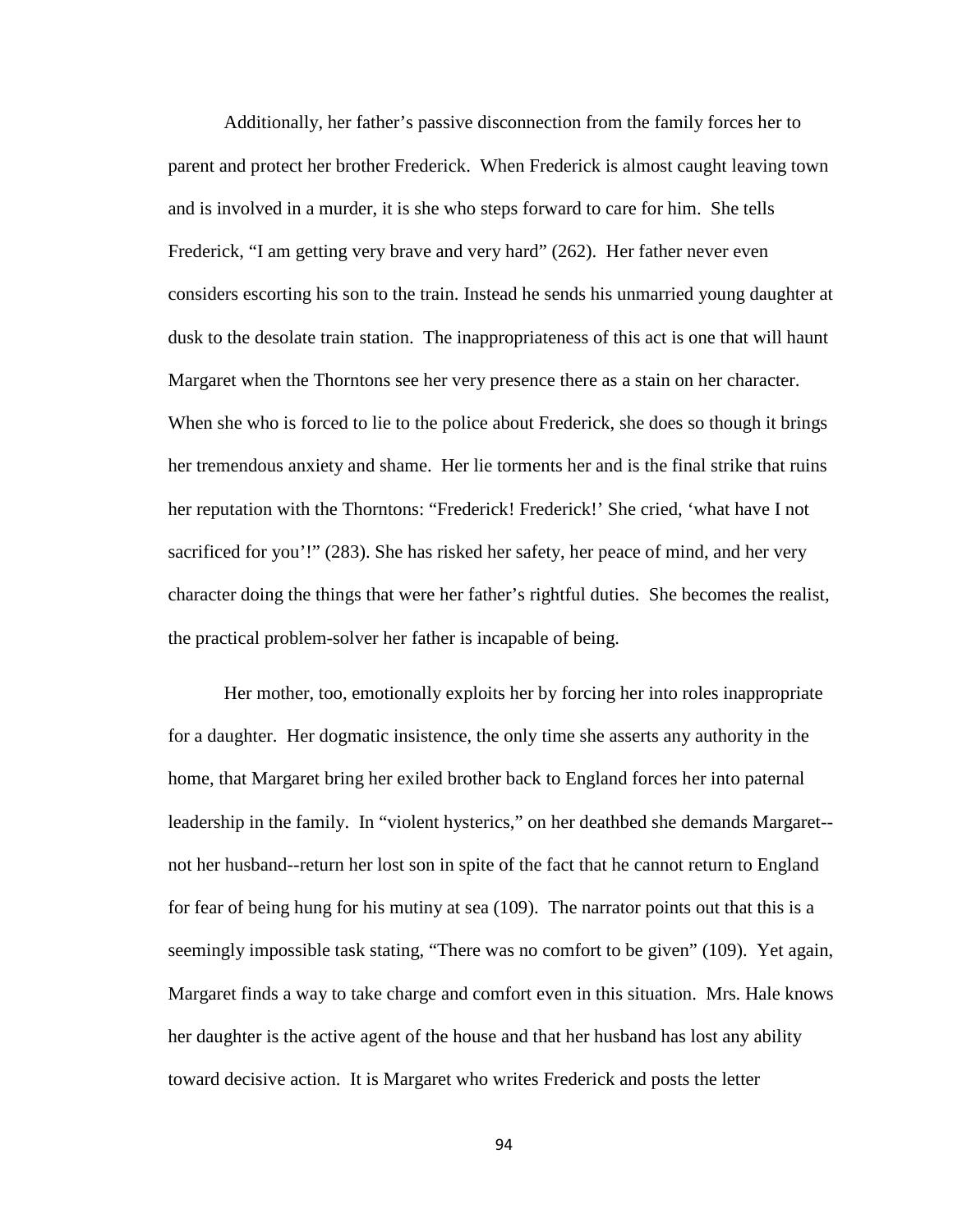requesting his return. Her mother insists she do so before she even has a chance to talk to her father. It is likely her mother is well aware that her passive husband would be unwilling to exert himself to any effort. Her father essentially admits this saying, "I should have hesitated, till, perhaps, it might have been too late" (206). This creates an agony for Margaret as she worries until he arrives that she will have been the reason her brother was caught and hung for his crimes.

Gaskell sets Margaret's labor in relation to industrial labor to highlight the extreme stress of the daughter's position. However, to do so she must minimize some of the difficulties of industrial labor. Gaskell deliberately obscures conditions in the town, in the homes of the workers, in the factory, and, most significantly, Bessy's death. Friedrich Engels' study *The Conditions of the Working Class,* published some ten years before *North and South*, documents Manchester as clearly the "highest point" of industrial "degradation" and provides a useful parallel to "social murder" he described in actual conditions (83). He describes Manchester as "heaps of debris, refuse and offal" everywhere and "a plan-less, knotted chaos of houses, more or less on the verge of uninhabitableness" (90). But, in Gaskell's hands the city of Manchester, which was the model for Milton, experiences a little literary cleansing. There is little mention of the sanitation problems that were notorious in industrial towns. Mrs. Hale's complaint about the difficulty of keeping a clean house with the industrial pollution is the only criticism she allows: "I only know it is impossible to keep muslin blinds clean here above a week" (82). When Margaret's father fears he has threatened his wife's delicate health by coming to Milton Margaret vehemently denies this: "Oh, Papa! Don't imagine such things, said Margaret, shocked" (102). She never asks the doctor about the role the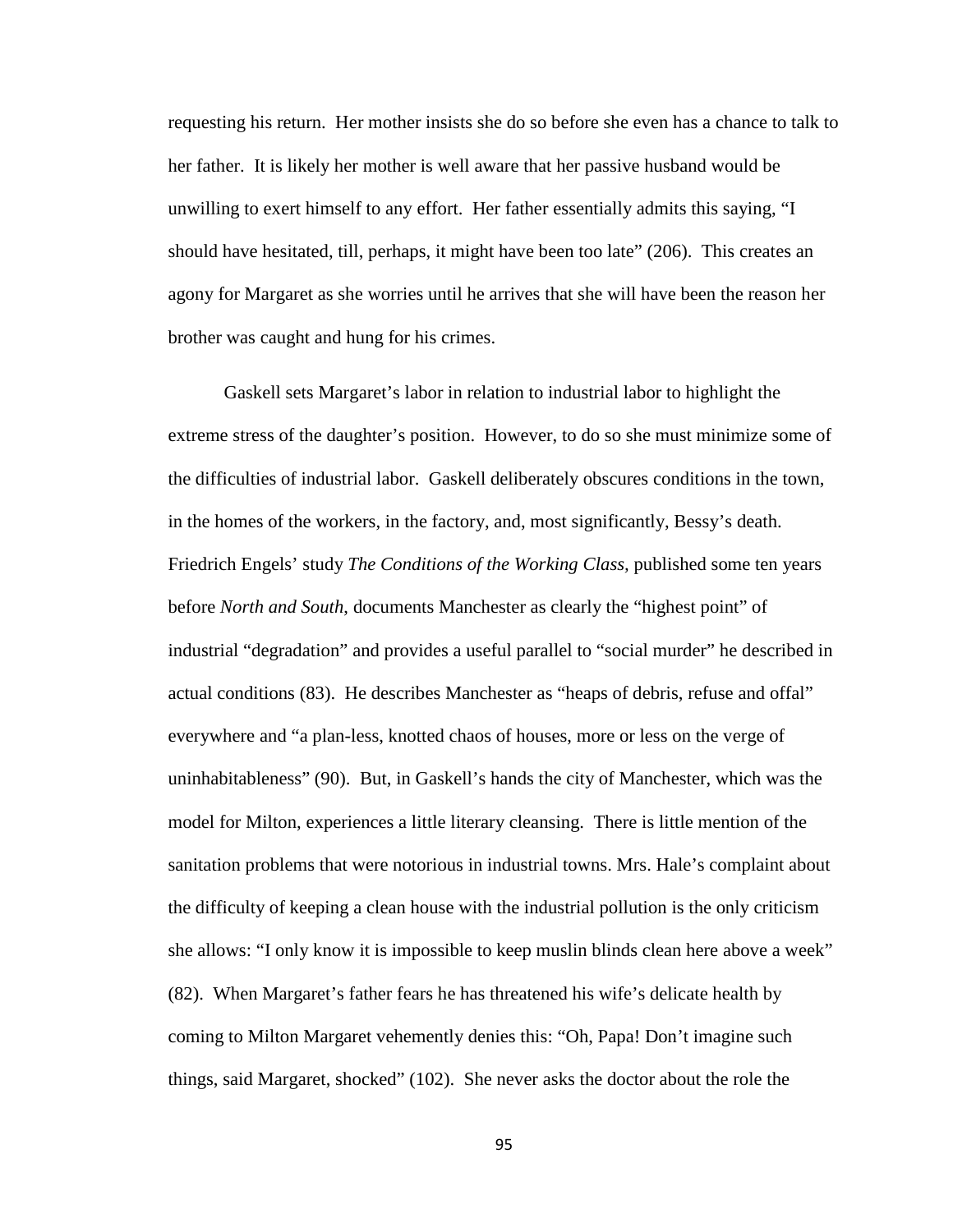unhealthy air plays in her mother's decline and ultimate demise (102). The physical press of the factory workers in their ingress and egress in the crowded streets is the only problem Margaret encounters and even that she says "amused her even while they irritated her" (66).

Gaskell's description of the Higgins home is also whitewashed. Engles describes the workers homes starkly:

> In comfortless, filthy houses, hardly good enough for mere nightly shelter, ill furnished, neither rain proof nor warm, a foul atmosphere filling rooms overcrowded with human beings, no domestic comfort is possible. (154)

In contrast, Margaret rather stunningly tells her mother, "I don't believe they are very poor--at least they don't speak as if they were" (157). She seems to believe this despite the fact that their next-door neighbors are essentially in the same situation and are starving and they themselves have discussed starvation in previous strikes (157). Unlike her other novel, *Mary Barton*, we are given little sense of their home's geographic location, although Engels claims that few working-class homes were housed in anything other than the dank underground cellars so memorable in her earlier novel. She describes the Higgins house as "uncleaned," but seems to see that as the inevitable result of lack of training. Margaret is not judgmental about this, accepting it as others of the period did as merely as a fact of life for working-class homes (Parkes). She never expresses any discomfort in their home except for their roaring fire, which we are told is a sign of their hospitality. In many ways, their working-class home is less disturbing to her than the Thornton's luxurious "icy snowy discomfort" which she can't wait to leave (112). John Paul Kanwit notes the Thornton house is described as industrial. Even the furniture has been bagged up and protected from any chance of offering human comfort or contact.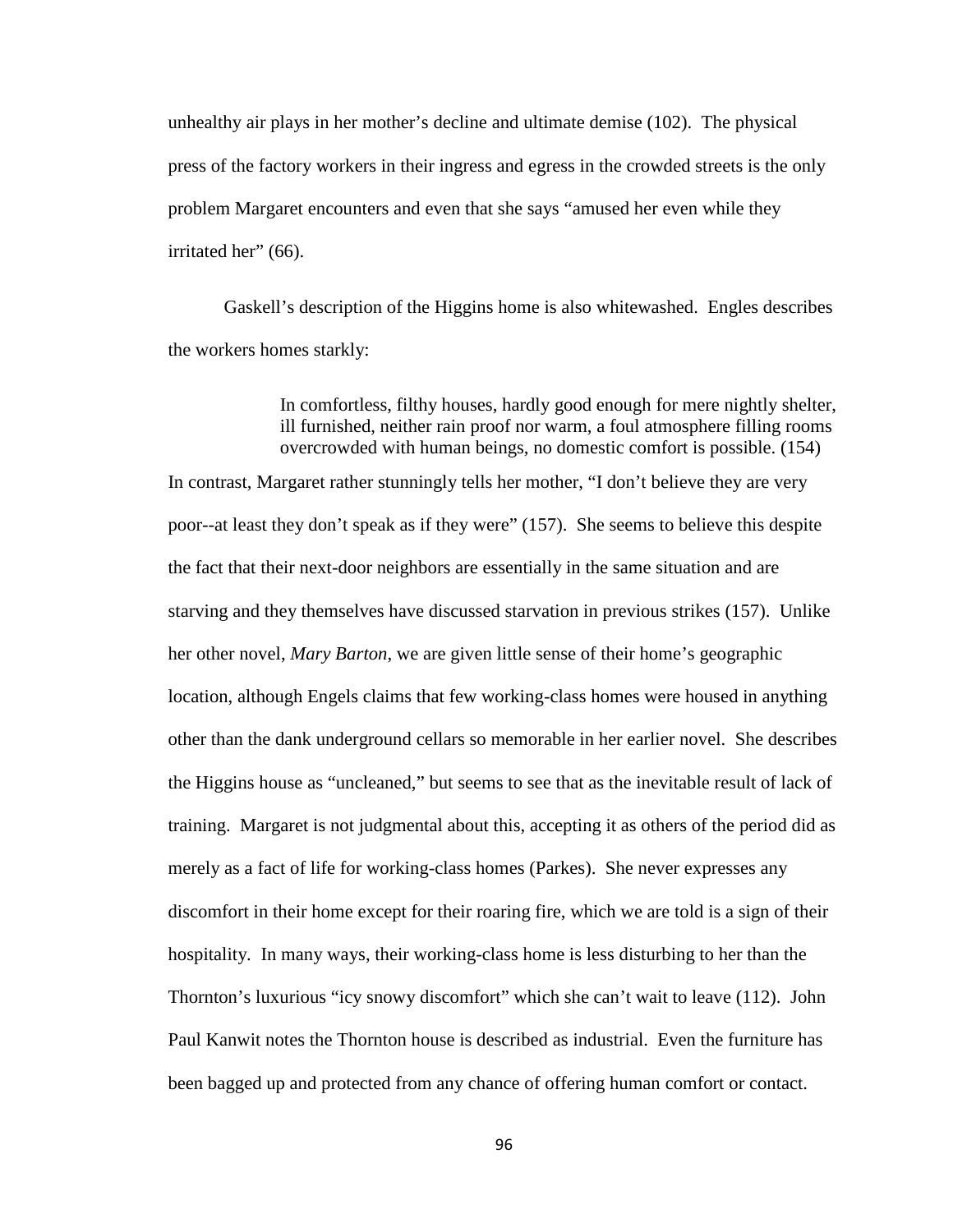Margaret runs from the Thornton's icy drawing room to the warmth of the Higgins' hearth.

Margaret, and through Margaret, the reader sees only the outside of the Milton factories, "an immense many windowed mill, whence proceeded the continual clank of machinery and the long groaning roar of the steam engine" (111). However, she never ventures inside. Gaskell never takes us any further than this brief description of the outside walls. There is little if any description of the brutal nature of the work that goes on inside. Margaret presses Bessy twice to tell her about her work, but Bessy remains cryptic. It is "not worse than many others, I reckon" she states succulently (89). Even during the strike, Margaret is on Thornton's home doorstep not in the factory. Though the home and factory are connected, the glimpses she has from the drawing room window are as close as she gets to the factory itself.

Bessy's "feebleness" and depression are clearly described, but Gaskell deemphasizes working-class suffering at this critical poignant moment by choosing not to show Bessie's death. Margaret only discovers it the day after she dies and, in a novel that often tugs hard on the heartstrings, we get no description of her final moments. Margaret's encounter with Bessie's lifeless body is a positive one in which the good daughter is shown happily finally released from her caring work. Margaret describes her with "the faint soft smile of eternal rest" declaring she "looked more peaceful than life" (218).

Downplaying the suffering of the workers makes it easier for Gaskell to connect Margaret's exhaustion and exploitation to the industrial labor which surrounds her: "I am tired now, just for a little while; but in a half hour I shall be ready to do the same over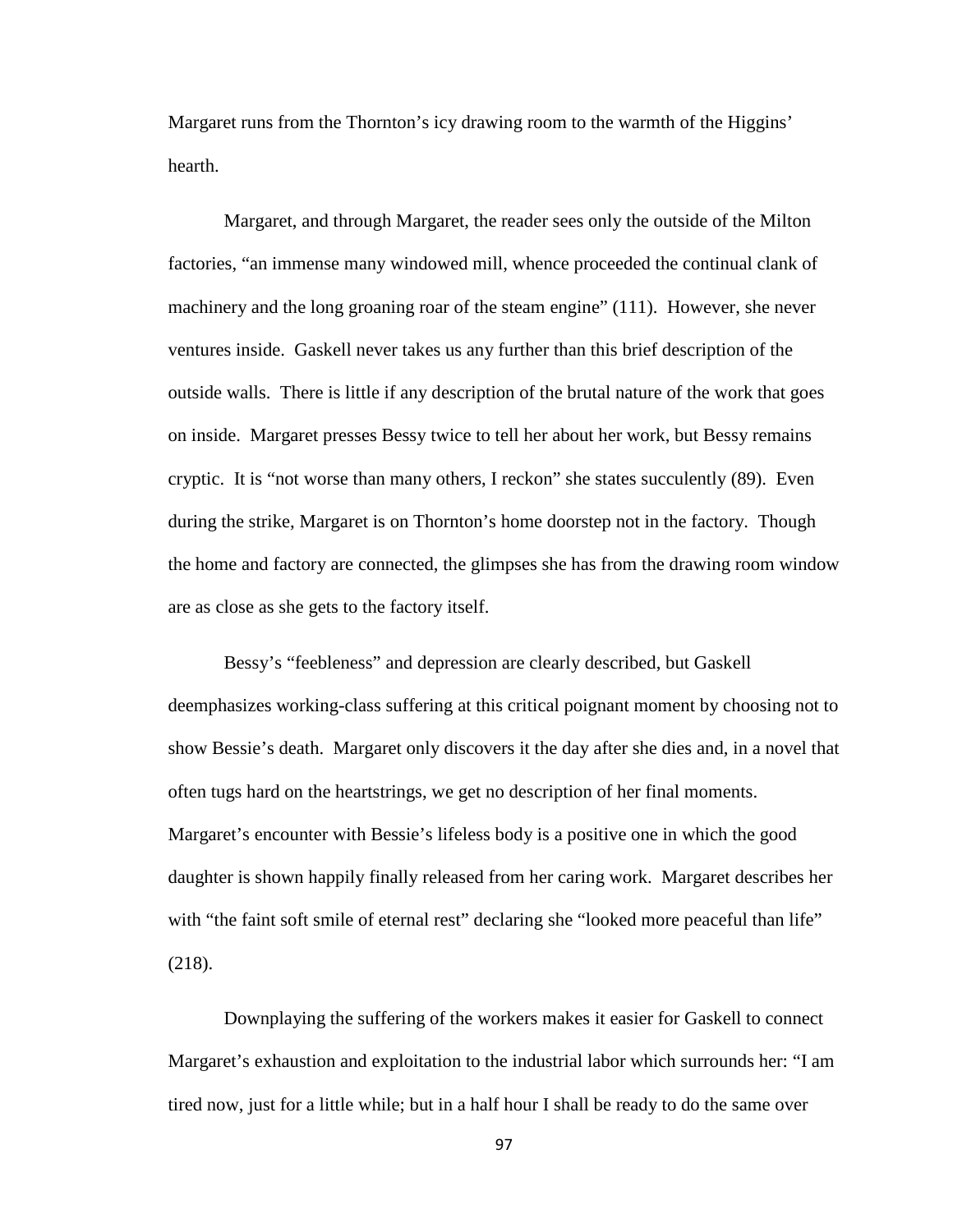again," Margaret says describing her work as a chore not unlike the mechanized repetition of the factory (76). The physical consequences of her constant labor are also shown to be remarkably like the toll factory work has taken on the depressed Bessy. The sleepless Margaret is "chilly with over fatigue," moving "stiffly and slowly" from the strain of physical exertion (53). Deanna Davis explains that Gaskell was mothering four adult daughters at the time of the novel's composition and traces in Gaskells' letters a theme of exhausted mothering much like that her "mothering" characters experience. Gaskell complains,

> I know so well what it is to have a great many people coming en masse, dependent on you for a certain amount of amusement and help, and coming in & going out, and talking, and requiring an amount of civility and exertion that almost breaks you down. (qtd. in Davis 714)

Like Gaskell, Margaret's labors threaten to break her down. In Milton, she feels a "stupor of despair" for the life ahead (66). When she sees her mother's rapid decline in Milton she feels a "dim fear lying like a weight on her heart" (88). Margaret finds herself working through "the irritation of weariness" and chronic headaches to care for her family (75). When she faints after being questioned by an officer about her brother, the image of Margaret prone on the floor overwhelmed with exhaustion is described in ways remarkably similar to Bessy on her death bed:

> Margaret lay still and white as death on the study floor. She had sunk under her burden. It had been heavy in weight and long carried; and she had been very meek and patient, till all at once her faith had given way, and she groped in vain for help. There was a pitiful contraction of suffering upon her beautiful brow, although there was no other sign of consciousness remaining. (277)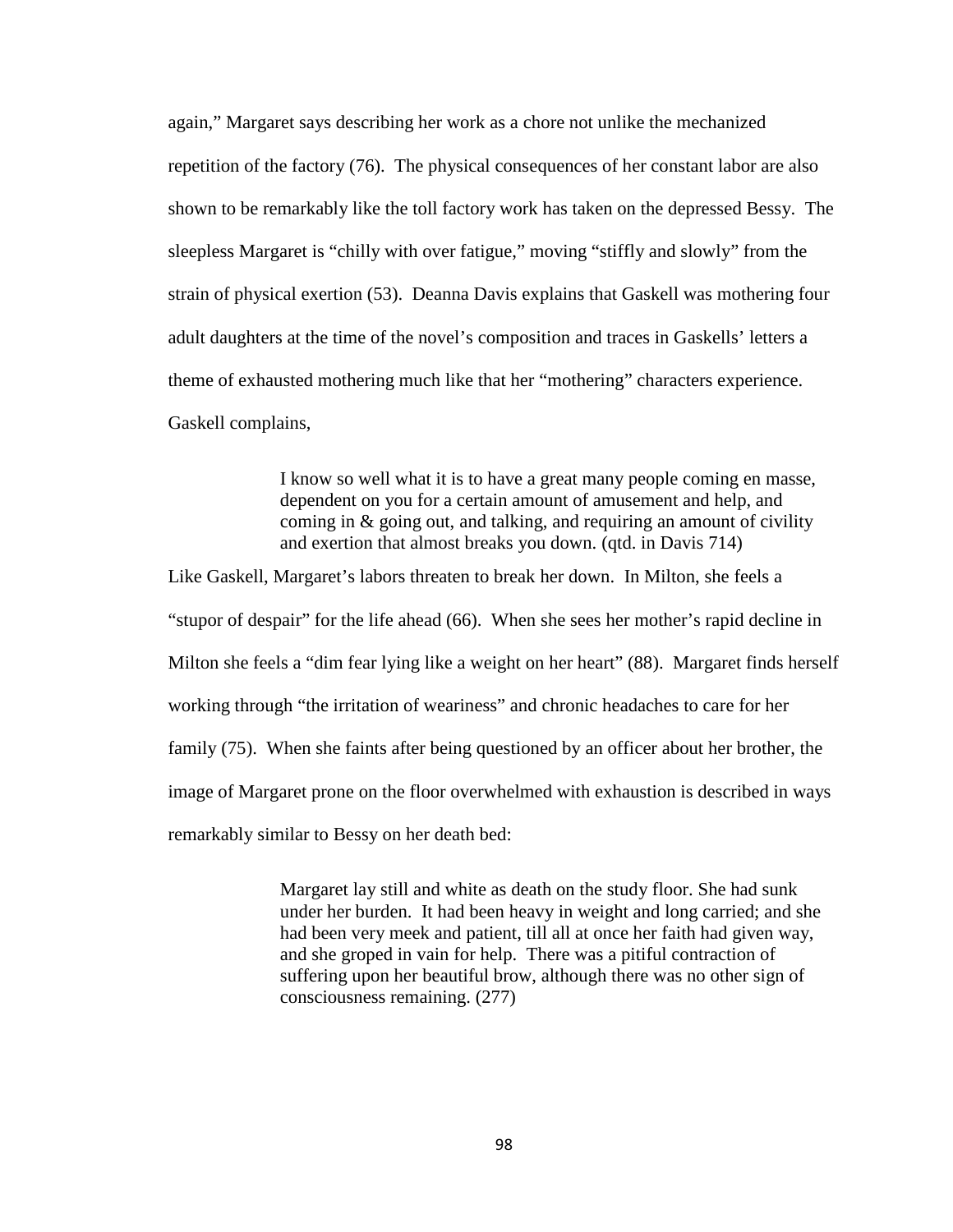Her maid describes her as "more dead than alive" (281). She, like Bessy, laments her sense of premature aging saying, "Not yet twenty! And she had to bear up against such hard pressure that she felt quite old" (235).

Margaret's work is different from factory work, though, because as a good daughter she is expected to hide that struggle. Books directed at daughters made it clear that they should expect their difficult work to be hidden: "You must bear your sorrows in silence, unknown and un-pitied. You must often put a face of serenity or cheerfulness when are torn with anguish and sinking into despair" (Gregory 7). Margaret is unable to share her suffering with anyone, even Bessy, her only friend. She admits to Bessy only that her mother is ill. When her mother dies she says she "could not think of her own loss in thinking of her father's case" (251). She debates telling her father at one point of her suffering and decides against it as a selfish act. She believes, "it would add materially to her father's nervousness" so she keeps all her fears to herself (286). Though she is physically assaulted in the riot and faints, she never tells her own family what happened. It is only when she is alone that she allows herself to feel: "She let her color go--the forced smile faded away--the eyes grow dull with heavy pain" (191). Again and again she reassures her father that he has not hurt her even though he has. Even when she bursts into tears at the railway station, as they leave her beloved home for the last time, she still refuses to admit he has hurt her: "It is only that I am tired tonight; don't think that I am suffering from what you have done, dear papa" (56). She even blames herself for worrying him, saying she is "fanciful" even though she was "glad to see [his anxiety] awakened" (110). It is only when her father goes to visit Mr. Bell that she acknowledges, even to herself, how difficult her labor has been since she came home: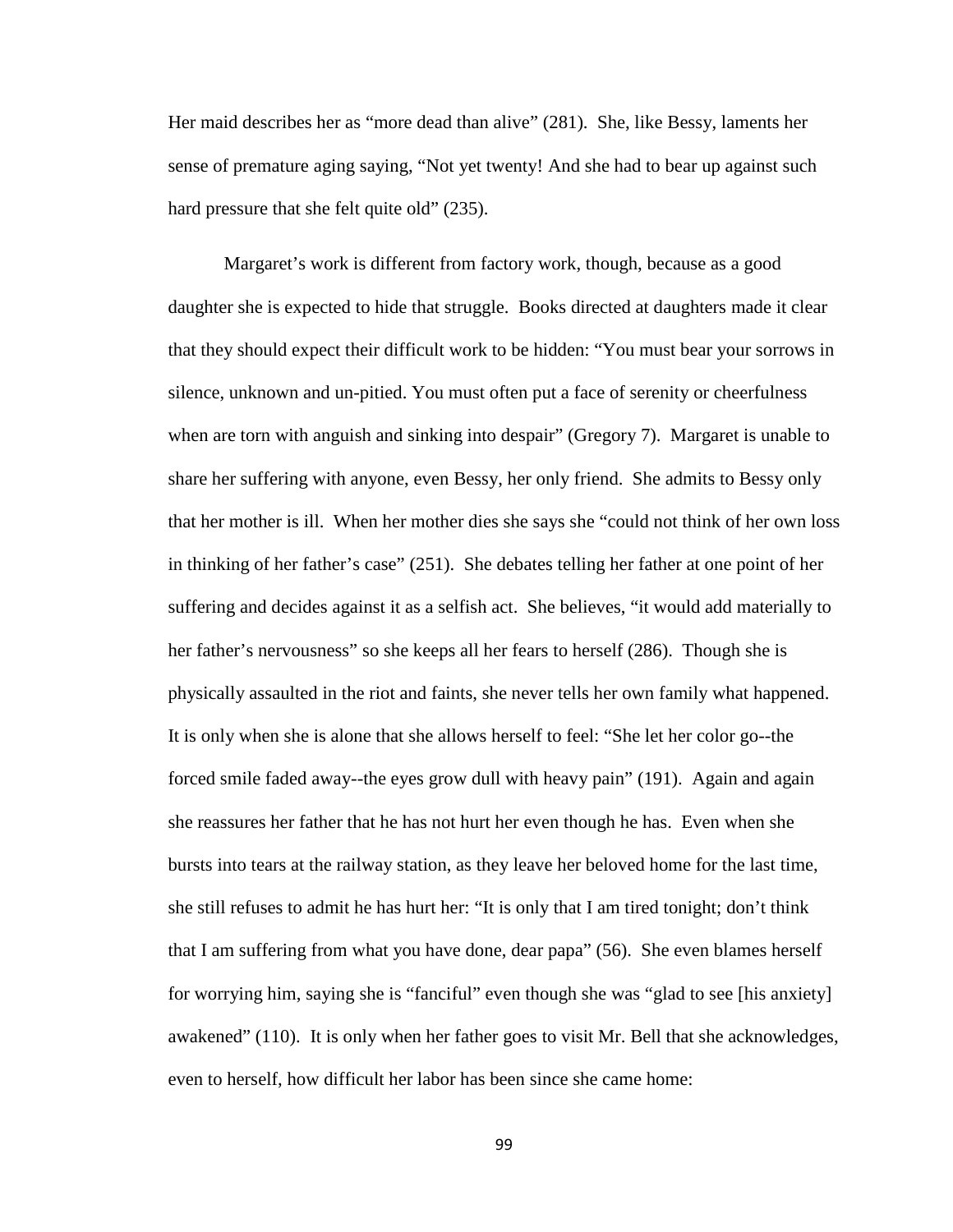It was astonishing, almost stunning, to fell herself so much at liberty; no one depending upon her for her cheering care, if not positive happiness; no invalid to plan and think for; she might be idle, and silent, and forgetfuland what seemed like worth more than all the other privileges- she might be unhappy if she liked. (344)

Margaret has no one to sympathize with her situation. Her mother seems oblivious to anything happening beyond her bed sheets and views Margaret's labors as a reminder of her own lost status. The long-suffering Mrs. Thornton might well have offered Margaret the compassionate solidarity she deserves, but while she admires "the patience with which she had endured long and wearing care," she sees Margaret only as a marriage minded gold digger out to steal or hurt her son (368). She functions only as a second disapproving mother for Margaret. Rebellion is never an option for Margaret as it is for her father or the millworkers. Margaret has no one to support or share her experience. She, like the millworker Higgins, is pushed toward a childlike "blind unreasoning kind of obedience," but unlike Higgins has no one to turn to even for sympathy (119). To reject her role as domestic caregiver, even in its extremes, would be to reject the very markers of her class and gender, stoic domestic care and compassion.

In Margaret, we see a central problem of caring labor in the home for both daughters and wives. Margaret refuses to show her pain because care labor is the kind of work that is understood not as work, but as originating in and creating loving emotional connections. Victorians imagined the home as a sacred space completely separated from work or commerce. The wives who managed them were considered angels in the house whose care for home and family was part of their loving feminine nature. As Coventry Patmore declared, "him to please is woman's pleasure" (*The Wife's Tragedy*). Domestic work is so deeply embedded in emotional ties to people and places that most women who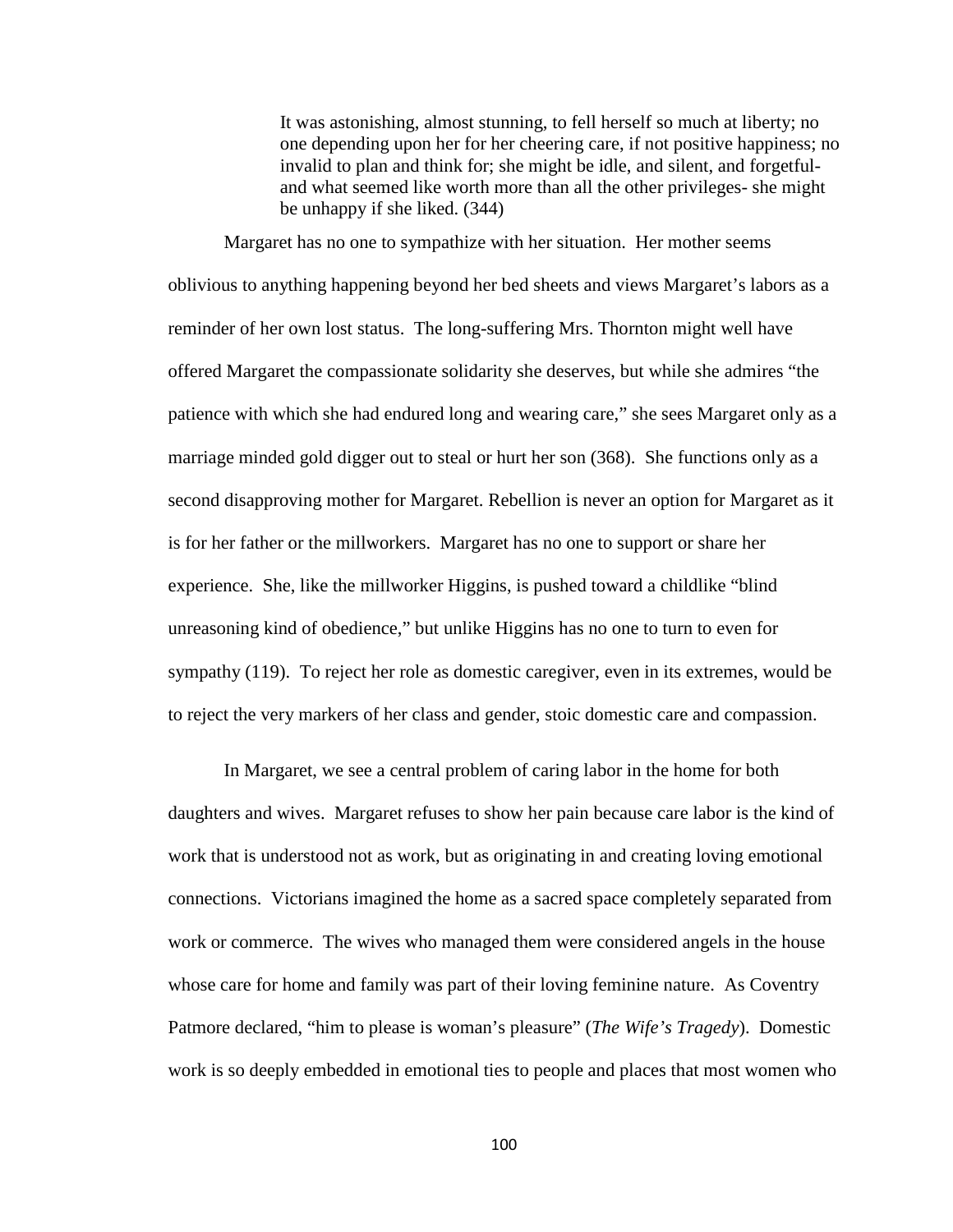work in the home do not think of their work as work. They call it "love" or "not quite a job" (De Vault 10). As Arlie Russel Hochild explains, "Most care labor is so personal, so involved with feeling, that we rarely imagine it to be work." (16). When her mother dies, Margaret's efforts to soothe her father and brother are described in the sanctifying way more commonly used for a wife's caring labor. The narrator explains, "Then Margaret rose from her trembling and despondency, and became as a strong angel of comfort to her father and brother" (250). Idealizing her work reflects an understanding of the emotional ties which motivate it even as it separates it from traditional labor. It reflects the unique problem of caring labor that because it is rooted in emotions and is completely voluntary it seems incompatible with frustrated wage labor even when it is completely exploitive. If Margaret refuses to openly complain it is because the nature of care labor makes it difficult to complain without appearing unloving or ungenerous.

The ideal of hiding emotional pain is also deeply tied to middle-class status. Margaret she sees an important distinction in the way middle-class and working-class women show their feelings: "Women of our class don't go [to funerals], because they have no power over their emotions, and yet are ashamed of showing them. Poor women go, and don't care if they are seen overwhelmed with grief" (267). In her emotional classification system, feeling pain and yet hiding that pain become another marker of her middle-class status. Public grieving, even at a parent's funeral, is shameful and not class appropriate for middle-class women. It is this logic which also motivates her attempts throughout the novel to hide both her labor and her suffering. Her father allows her to attend her mother's funeral only when she promises to "be no trouble" (267). The trouble he fears is an emotional breakdown. It also perhaps explains her almost complete lack of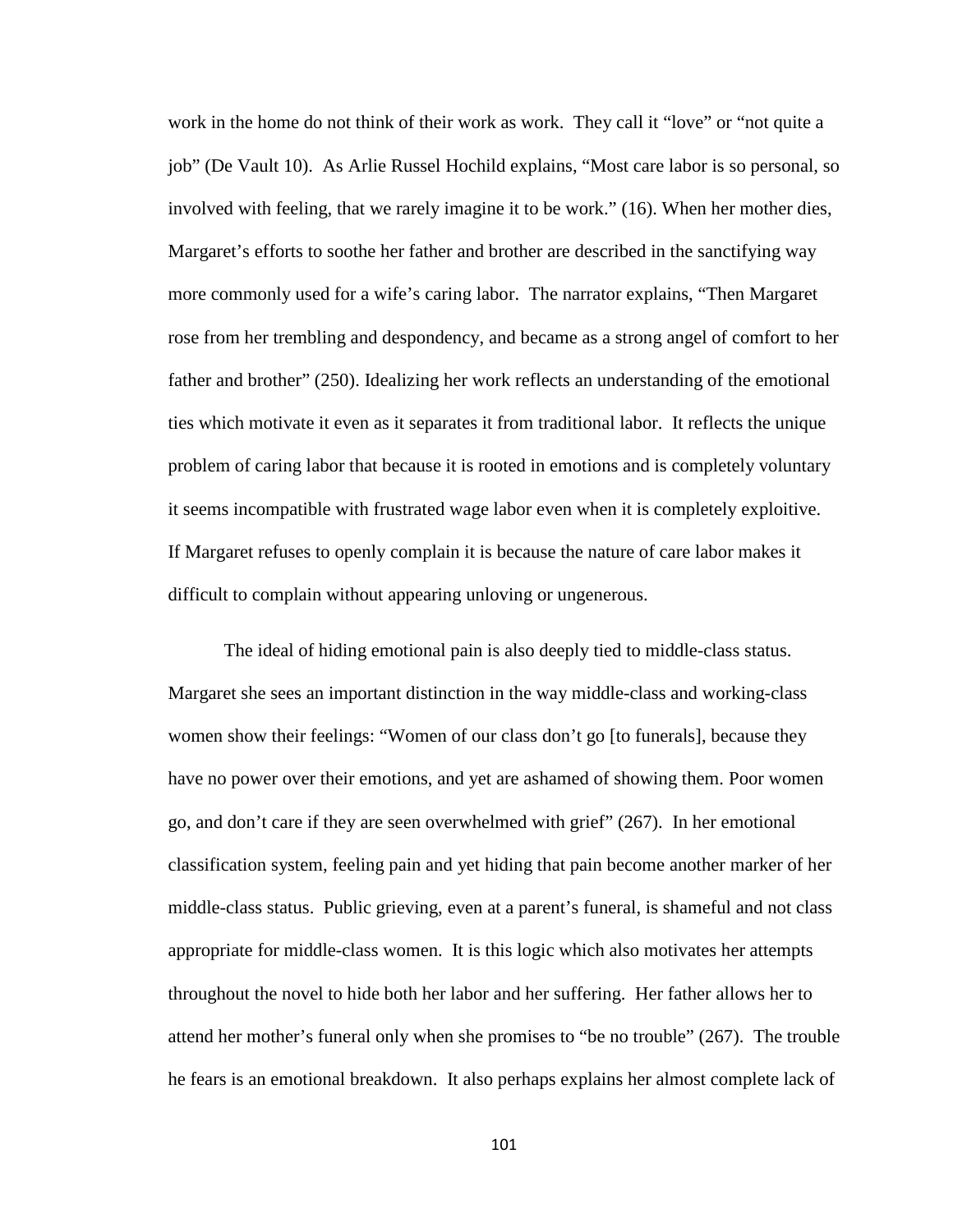public emotional reaction when her father dies. The British stiff upper lip, a phrase which rose to prominence in Victorian Britain as a reference to middle-class stoicism, here extends to women. This spirit is immortalized in Rudyard Kipling's poem "If," which suggests that "If you can keep your head when all about you are losing theirs" then "Yours is the Earth." [\(http://www.poetryfoundation.org/poem/175772\)](http://www.poetryfoundation.org/poem/175772). Gaskell keeps Margaret suffering silently because she views the expression of suffering as a shameful thing for middle-class women.

The dilemma of hard physical work in the home that is not recognized as work is developed in the novel not just in the plot, but also with a complicated play on the word "hand" both in the sense of a hand, the Milton term for a working-class worker, and in the sense of Margaret's own beautiful, capable hands. Margaret comes home because she wants to be "at hand to comfort to him and mama" (16). And, Margaret is indeed always at hand, arguably a hand, the Milton term she dislikes.

In a novel about labor struggles, she is the only one we see actually at work. Her father describes her as a hand, "Margaret is my staff- my right hand" (169). In fact, she is more like both his hands. It is not just her work, but her actual hands that are the focus of so many characters. Her mother comments that the constant cleaning of industrial pollution has her washing her hands three times before tea (82). When she struggles to light the fire, her brother, who does not realize the amount of work that has fallen to her, orders her to wash her hands, hands dirty from physical work, exclaiming, "I never saw such a little, awkward, good for nothing pair of hands!" (246).

Yet, Thornton's working-class sensibilities are "fascinated" by her "soft" "round ivory hands which moved with pretty, noiseless, daintiness" (79). At his dinner he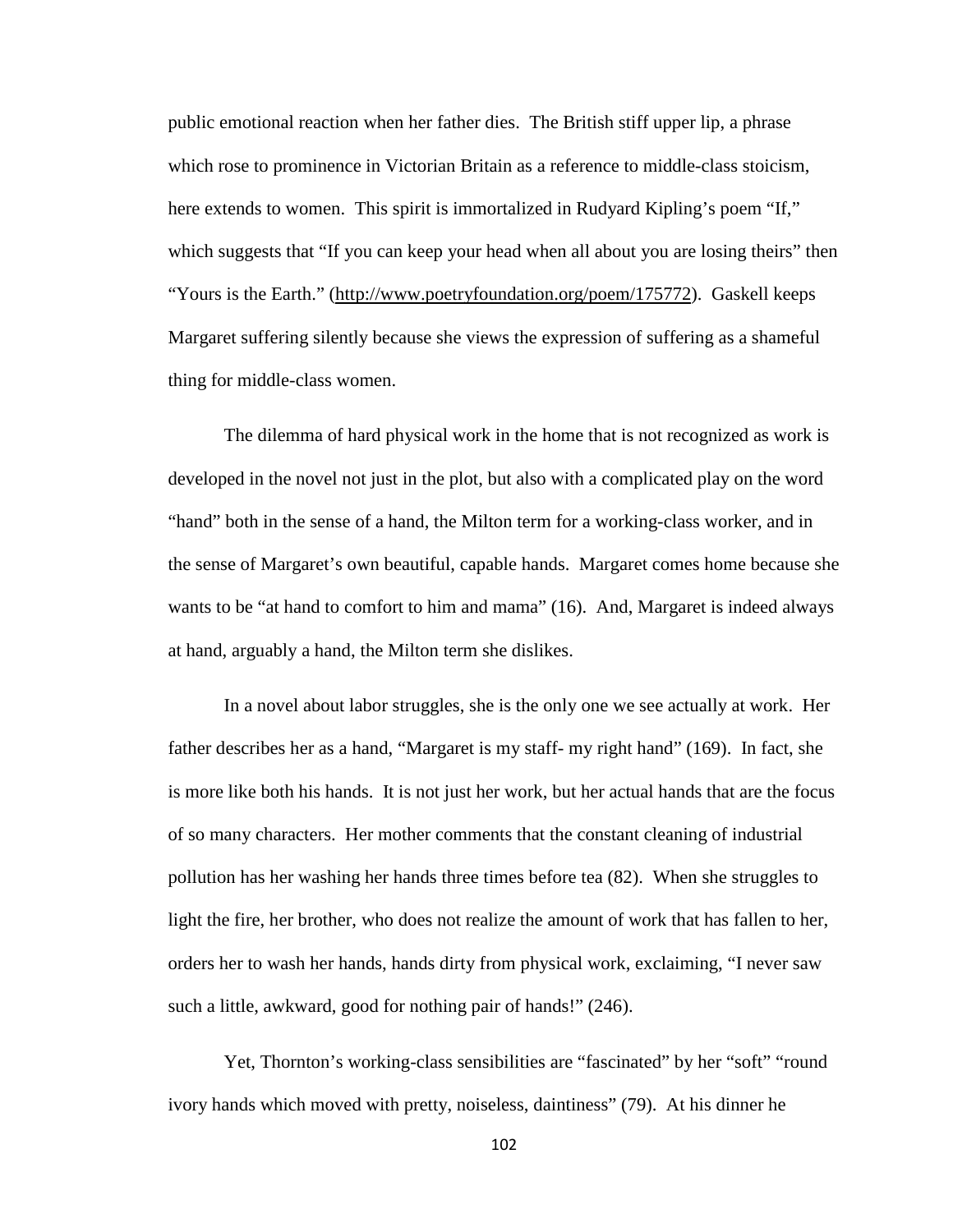admires her, focusing primarily on her "taper hands, laid lightly across each other, but perfectly motionless in their pretty attitude" (162). Margaret at tea or at Thornton's dinner presents an iconic picture of feminine beauty and domestic care.

Her hands, which were ironing the linens and scouring the floors in the last scene, are now unrecognizable as the hands that were "working away like a servant" that morning (76). She tells her mother she is both "Peggy the laundry-maid and Margaret Hale the lady" (76). After Thornton's dinner party Margaret laments, "I felt like a great hypocrite to-night, sitting there in my while silk, with my idle hands before me, when I remembered all the good, thorough, house work I had done to-day" (167). She believes her hard labor has left a physical mark, as indeed it can, on her hands. Gaskell is describing two irreconcilable versions of Margaret's hands to acknowledge the contradiction inherent in women's domestic work.

There is an uncomfortable disconnect here between gender ambitions of feminine delicacy and the middle-class reality of tough economic times that put everyone, especially managing daughters, to work. Women's domestic work included a multitude of difficult tasks hidden behind the cultural assertion that care for others was, what Sarah Stickney Ellis called a "high and holy duty," rather than actual labor (23). Nancy Armstrong calls it, "labor that is not labor" (80). The different conceptions of Margaret's hands show the dualism of middle-class domestic work, in which delicate, seemingly idle feminine hands are often by necessity the very ones engaging in the gritty physical labor of domestic care behind closed doors.

Margaret's labor isn't just challenging because it is hidden, it is also presented as more challenging than factory work because unlike those tasks which end when the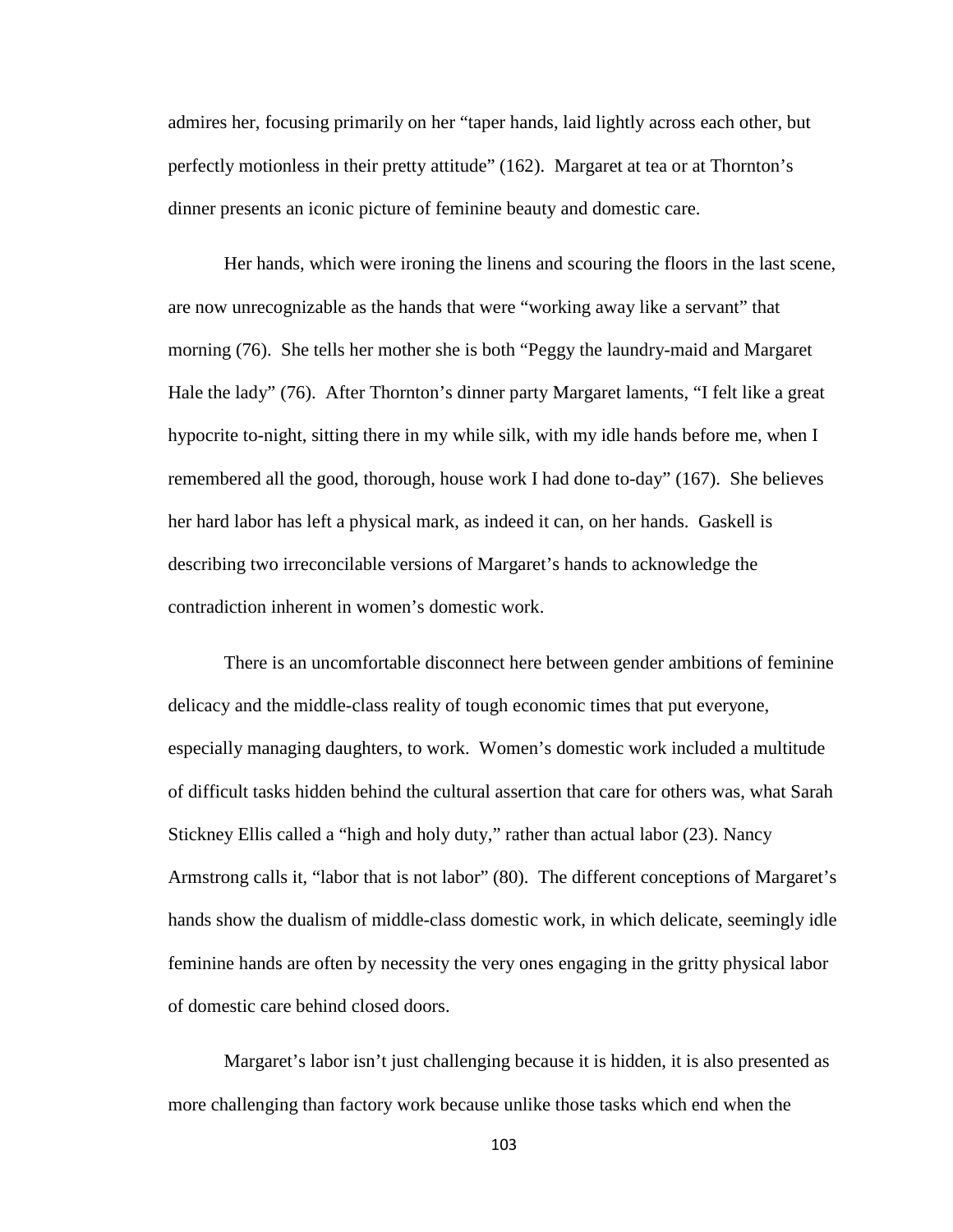worker leaves the factory, Margaret is expected to care for others wherever she goes. A caring heart never stops. Sarah Stickney Ellis asserted that endless labor is an ideal. The "woman of right feeling" should concern herself with "How shall I endeavor through this day to turn the time, the health, and the means permitted me to the best account" (30). Women are uniquely advantaged to be able to "devote myself to the general good of the whole" (30). Margaret sees selfless comforting as a normal part of all relationships and, like Esther Summerson, crosses gender and class boundaries comforting everyone she meets, even stopping a factory riot as part of her "woman's work." Margaret's caring labor is expected to be everywhere she goes. The millworker Bessy says, "when you're here about me, I reckon I feel easier in my mind and comforted, just as a fire comforts one of a dree day." (149). Even though she dreads it, she is the one who informs Boucher's wife, who she has never even met before, of his suicide, staying long enough to rock her in her arms like a child (299). She cares for Edith and her aunt almost like a servant. Margaret becomes a kind of caring machine bent on soothing and comforting everyone she encounters. The novel initially admires, but later seems concerned about, her labor and is openly sympathetic to the hidden toll this takes on her.

Though her caring work is noticed by those outside the family in terms of her potential success as a future wife, she is seemingly unable to even imagine any role beyond that of a managing daughter. Her unflinching willingness to be a comfort to her parents impresses the hardworking doctor who exclaims, "That's what I call a fine girl! …What a queen she is! … That girl's game to the backbone!" Such a girl as that would win my heart" (127). The doctor recognizes her determination to bring comfort to others even if her family does not and worries that she will "overstrain herself" (127).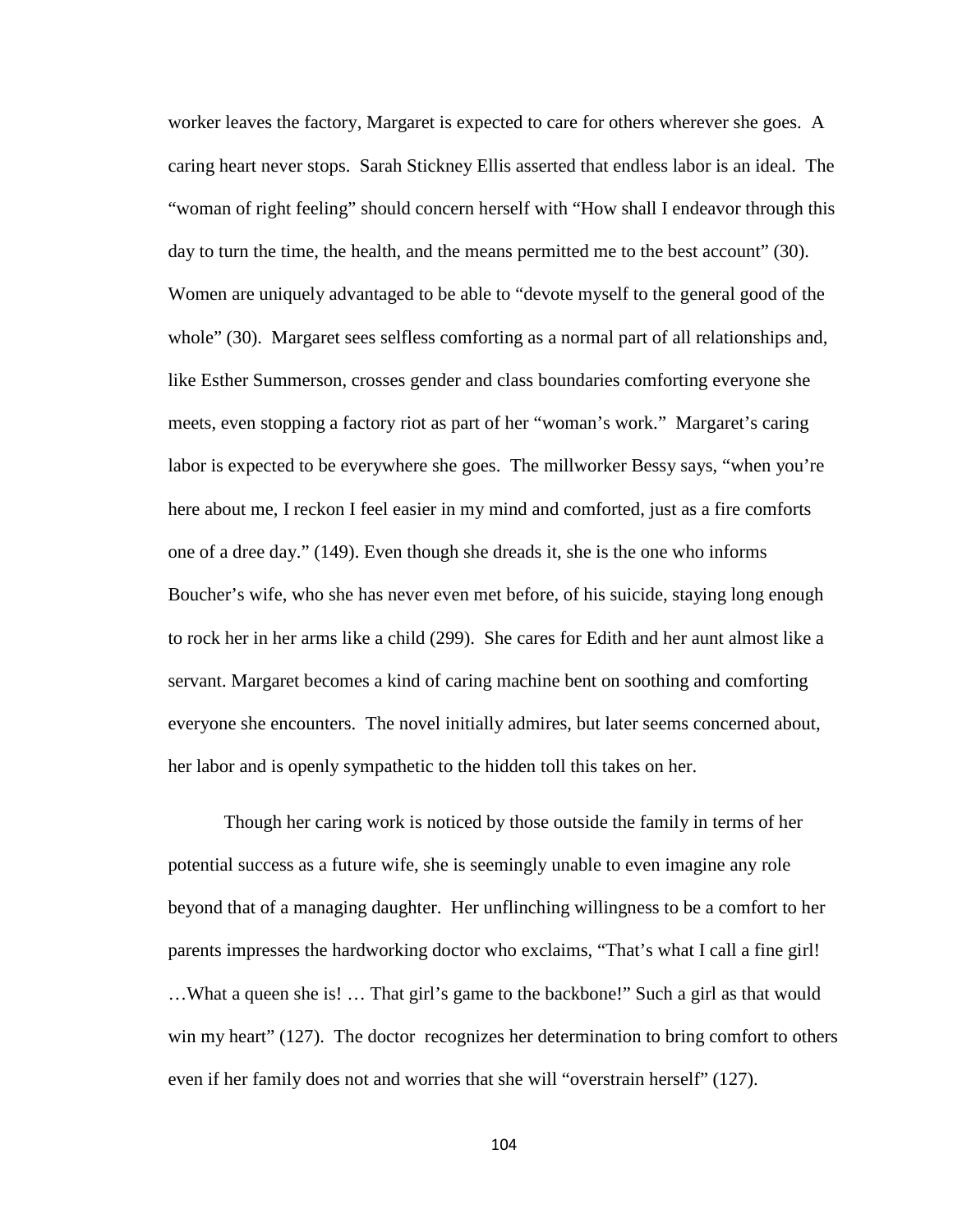Thornton, too, recognizes that Margaret is the source of the domestic comfort the Hales find in Milton. The "graceful cares" that make their home comfortable are "especially of a piece with Margaret" (79). When he comes to tea the first time, he is struck by the contrast between his own opulent, but cold home and the Hale's home, which is described as "comfortable," "warm," and "pretty," a parallel to Margaret in her "pretty" pink dress (79). Her godfather, Mr. Bell, also admires her, though he knows at his advanced age he can only hope to have her as his "housekeeper – the village Lady Bountiful" or daughter (339). It is significant that the only people who ever recognize her caring work or the toll it takes on her are men outside the family. It is typical of a daughter's caring labor as largely invisible, unappreciated, and exhausting within the family and yet arguably a marketable commodity on the marriage market outside the family.

Though she is admired by potential future husbands, her devotion to her family has made her put her own sexuality in stasis to serve her family. She is so committed to being a caring daughter that she in unable to think of herself as a wife and never even tells her father about her proposals. It is she who becomes the protector of the family though all her efforts are unrecognized and unappreciated. She is so committed to her idea of herself as caring daughter that she is unprepared for either of the two proposals she receives. She rejects Lennox on "instinct" because a home with him holds no attraction compared to life with her parents. His proposal makes her feel "guilty and ashamed of having grown so much into a woman as to be thought of in marriage" (32). Yet, the night before she leaves Helstone, it is Lennox she longs for in her dreams: "He was falling, and she was struggling to save him, but held back by some invisible powerful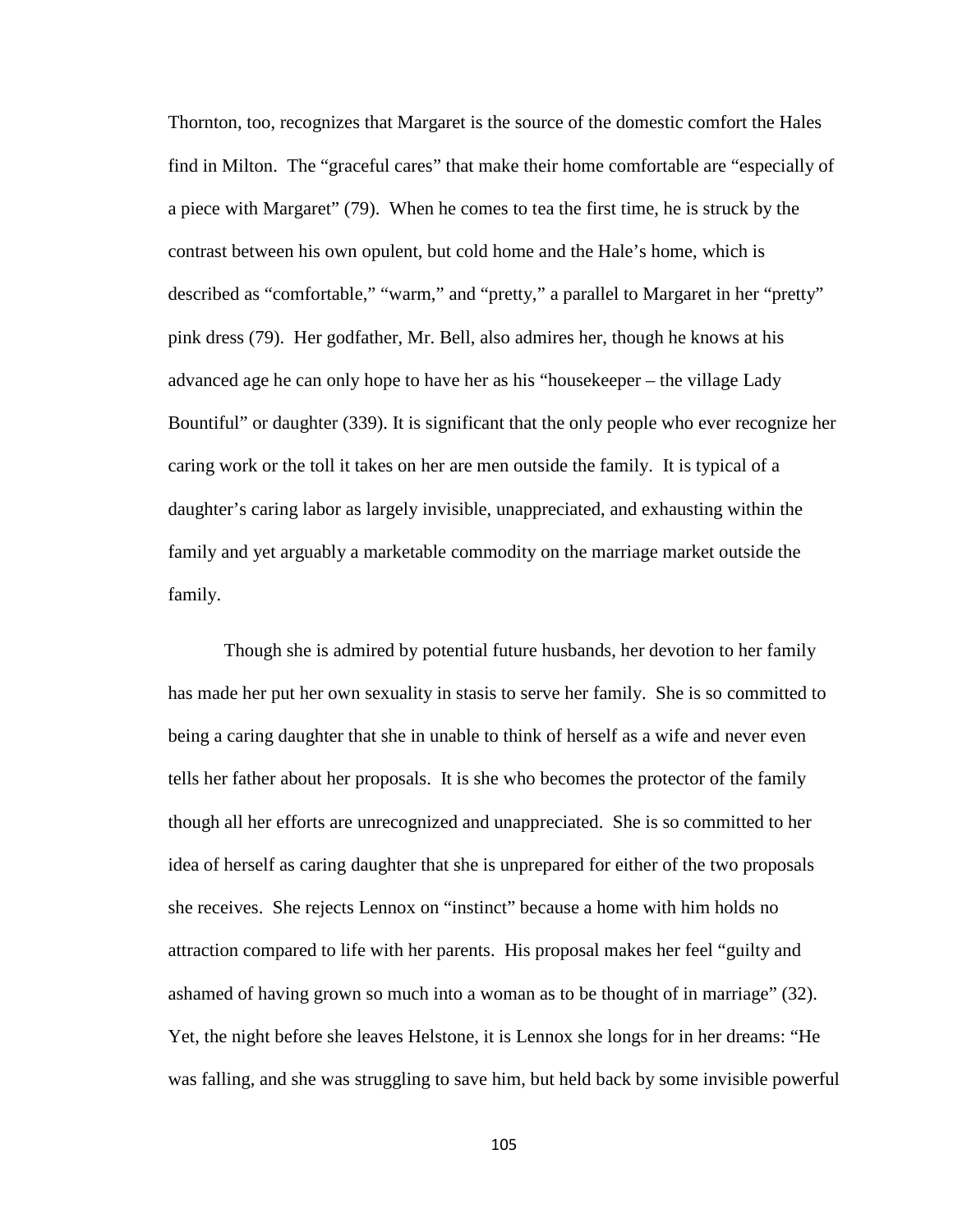hand" (43). Her commitment to her family, and especially her father, are indeed an invisible powerful hand firmly gripping her present and her future.

She rejects Thornton for much the same reason. She has never imagined herself marrying, and certainly not to Thornton, and is offended by his suggestion that there has been an attachment. It is not until she realizes that he is no longer interested that she even considers him or marriage:

> Oh, how unhappy this last year has been. I have passed out of childhood into old age. I have had no youth- no womanhood; the hopes of womanhood have closed for me- for I shall never marry; and I anticipate cares and sorrows just as if I were an old woman, and with the same fearful spirit. I am weary of this continual call upon me for strength. … 'No, I will not, though' said she springing to her feet. 'I will not – I *will* not think of myself and my own position. I won't examine into my own feelings." (322)

Excessive caring for others has kept her from caring for herself in the most important daughterly way. Putting her own life in a sexual stasis, the opportunities for a different home with a husband have passed her. She still refuses to examine her own feelings even as she realizes she must at long last "take her life into her own hands" (416).

In the end Margaret's marriage to Thornton enables her to have the home and a clear role with some authority within it as his wife. Many of the stresses of Margaret's life as a managing daughter are resolved with the authority and stability marriage offers. "Miss Hale is a guardian to herself," Thornton tells his mother (312). This suggests a positive endpoint for the managing daughter who has developed the ability to manage herself once her parents have died. However, the stresses of domestic work, the invisible and thankless exhausting tasks of comforting others physically and emotionally, do not disappear with marriage. In Margaret, we see the displaced daughter able to claim a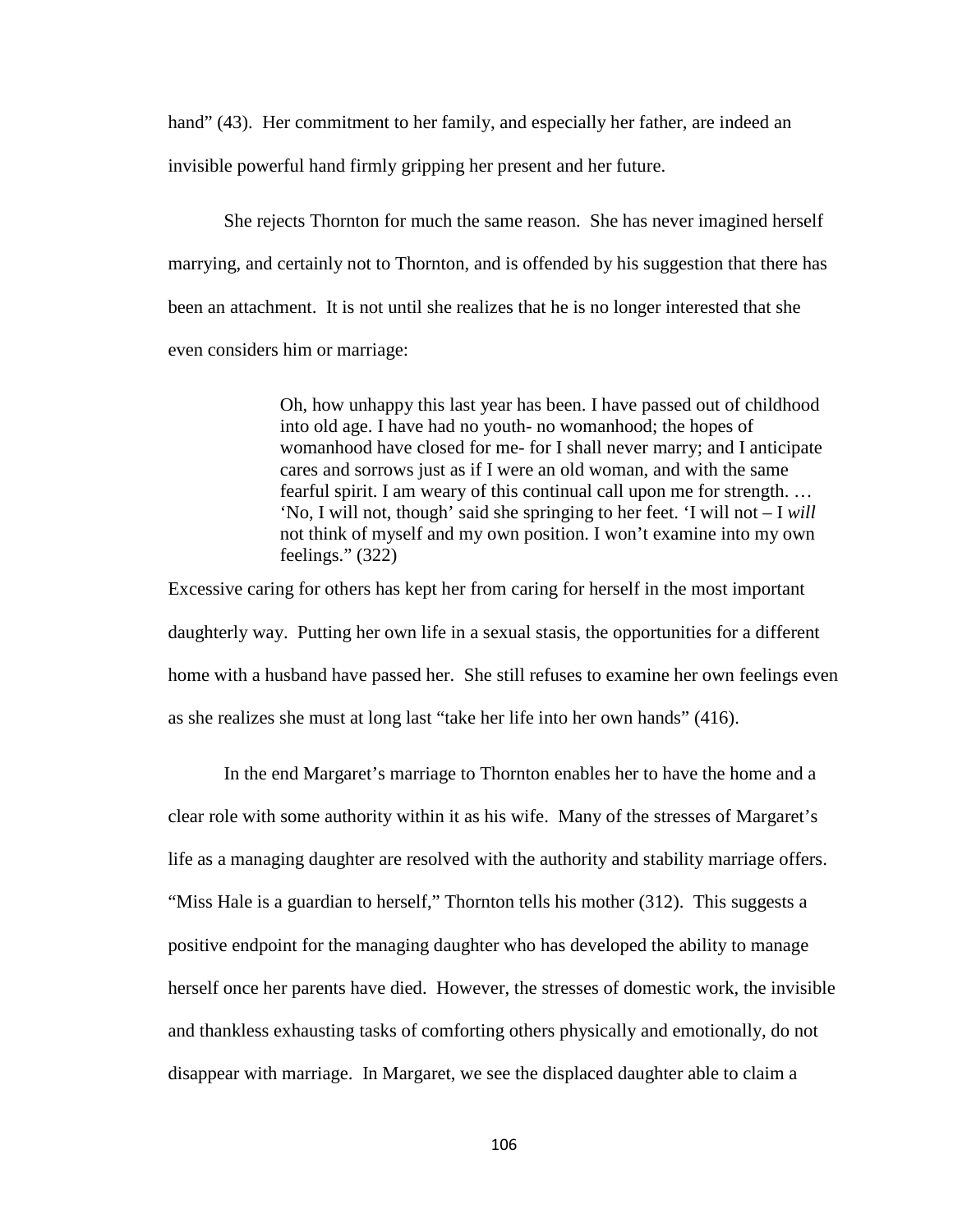much longed for home, yet we come to understand that the domestic labor of her past and future life, framed against the industrial labor that surrounds her, can also be exhausting and exploitive.

Copyright @ Emily Ann Dotson 2014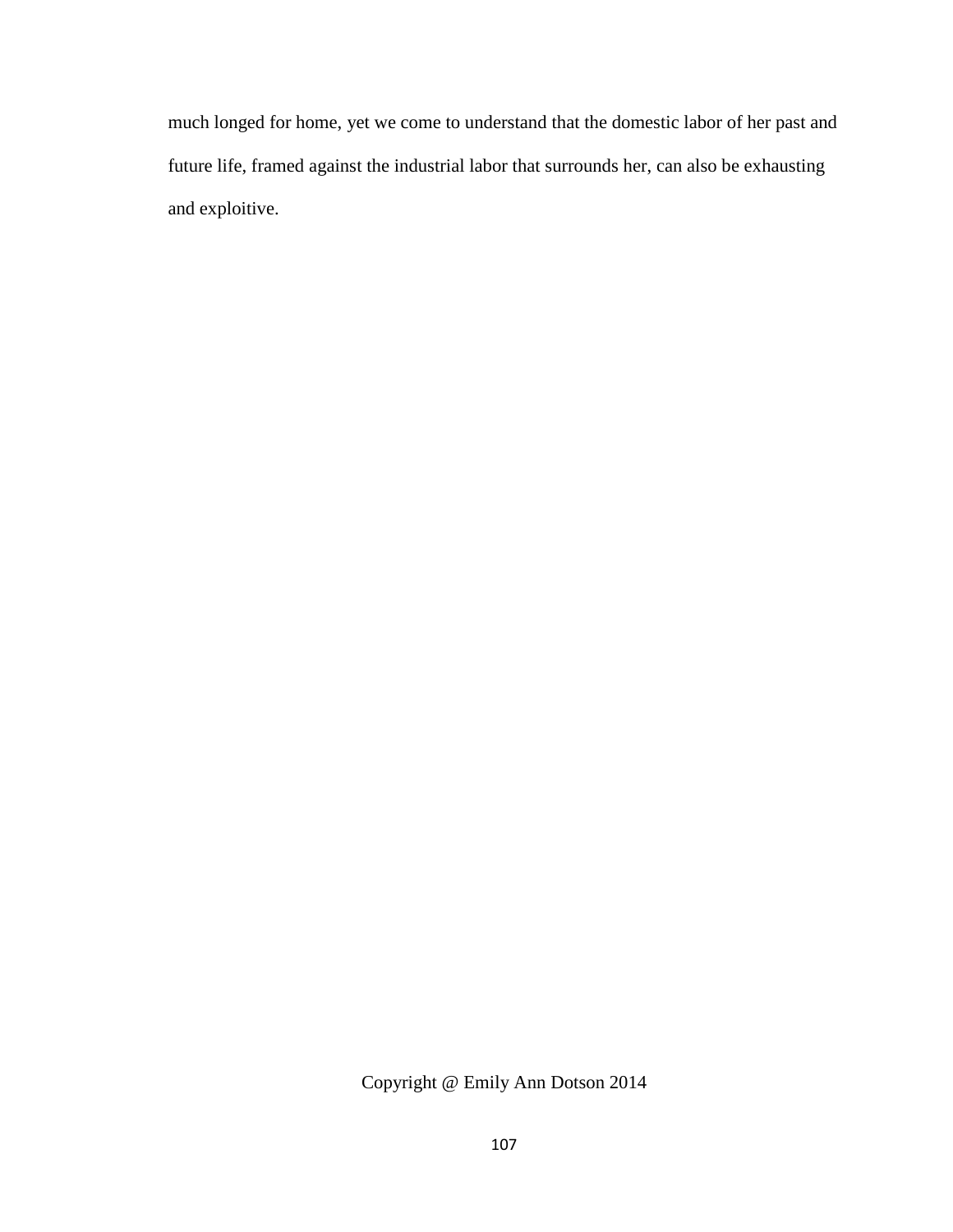Chapter Five: Being "a Comfort to Papa:" Margaret Oliphant's Managing Daughter

Approaching her thirtieth birthday and the ten-year anniversary of her decision to stay unmarried and at home to be "a comfort to Papa," the managing daughter and title character of Margaret Oliphant's *Miss Marjoribanks* grows reflective:

> To be sure, there were still the dinners to attend to, a branch of human affairs worthy of the weightiest consideration, and she had a house of her own, as much as if she had been half a dozen times married; but still there are instincts which go even beyond dinners, and Lucilla had become conscious that her capabilities were greater than her work. (395)

This passage reflects well the sharp irony of the narrator who is remarkably traditional in asserting domestic management as the proper sphere for women, yet radical in constantly trivializing that work and the managing daughter, Lucilla, who does it. Oliphant's Lucilla of Grove Street is a clear parody of Hannah More's Lucilla of the Grove and other novelistic daughters who present the idealized view of domestic management as challenging but necessary, meaningful, private, and, above all, deeply emotional work. With a light and pleasurable irony, Oliphant humorously applies the standard conventions used to describe idealized domestic management to her Lucilla. In doing so, she reveals domestic work as a complex blend of frivolous, even selfish, yet empowering and enjoyably public labor. She also, more significantly, deconstructs the emotional scaffolding that holds domestic relationships together, even as she advocates for traditional family hierarchies and praises domestic labor as the best, if not only, path for women. She shows that love need not be the basis for domestic caring or family relationships and that there can be hidden power and pleasure in what is seemingly the most conventional of domestic work. Oliphant's Lucilla shows that doing one's duty can actually be satisfying and rewarding, even if it is at times trivial, and more significantly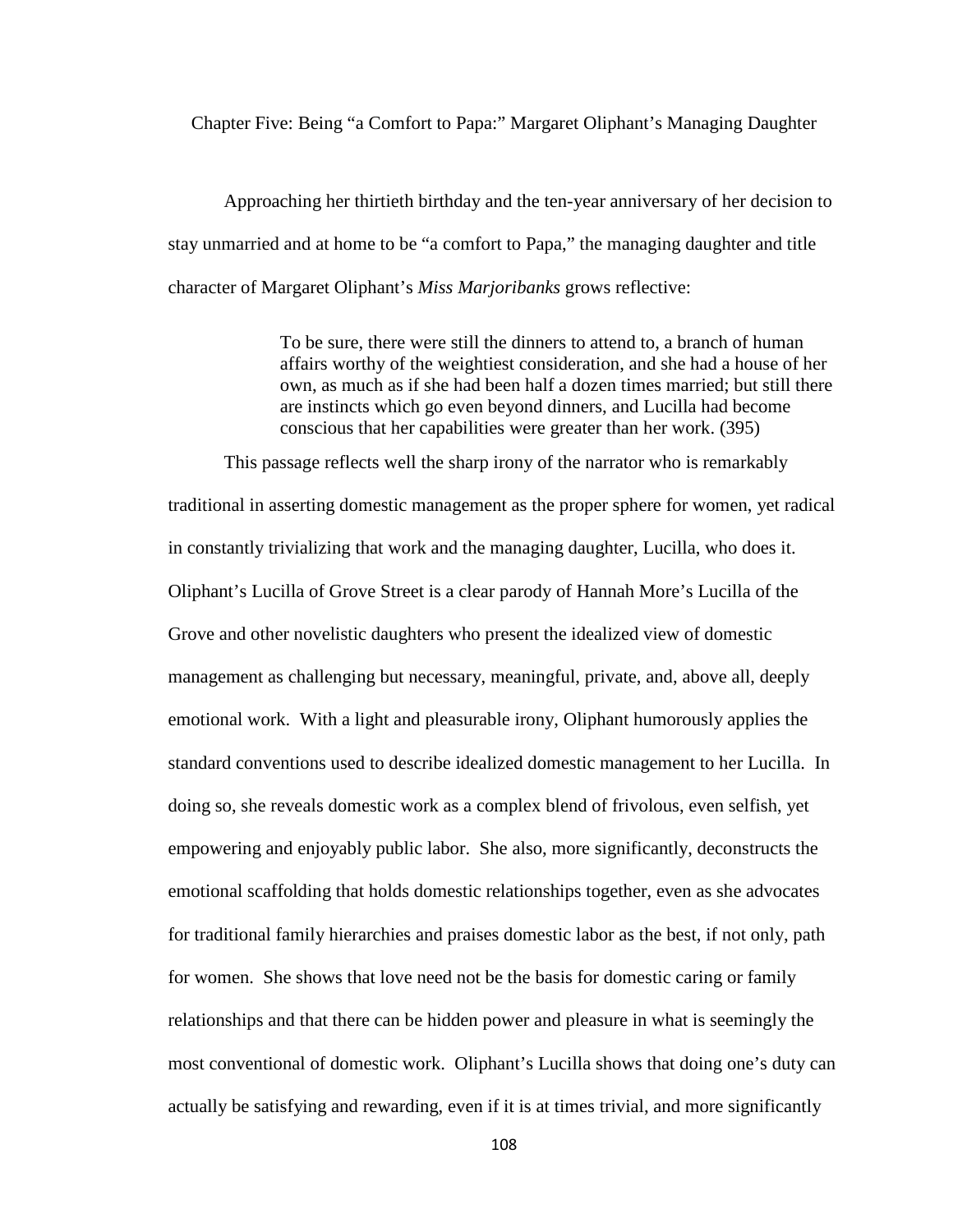that daughters and even wives, for Lucilla ends the novel as a bride, may care for others in very successful traditional ways without necessarily needing to have deep emotional connections to those whom they comfort and care. Oliphant's Lucilla suggests an entirely new kind of dutiful daughter and future wife, one who "managed to please everybody by having her own way" and who is emotionally at best only capable of "feelings sufficiently real in their way" (133, 27).

Throughout the nineteenth century domestic management was idealized as sanctified work for wives who ensure the comfort of others out of duty and an innate selfless love for others. For daughters who assisted their mothers or, in many cases, managed the households alone, it was advocated as both essential training and evidence of familial duty and affection. The idealized view of domestic labor and the women who do it emerged early in the period. Evangelical author Hannah More's 1809 *Coelebus in Search of a Wife,* a conduct book thinly disguised as a novel, is in many ways a training manual for dutiful daughters hoping to become wives. It offers lengthy sermons by the father of the skills and behaviors he has taught his daughter Lucilla coupled with moralizing descriptions by their young house guest Charles, who eventually marries Lucilla, about Lucilla's virtues in action. The ideal More proposes comes to a zenith by the 1850s with numerous novels offering poignant examples of dutiful managing daughters. Margaret Hale in Elizabeth Gaskells' 1854 *North and South* and even pseudodaughters like Esther Summerson in Charles Dickens 1853 *Bleak House* depict managing daughters silently enduring sleepless nights and long days agonizing over the family they care for at great costs to themselves. These novels highlight the emotional and physical frustrations of domestic care, a truth that often can't easily be acknowledged by angelic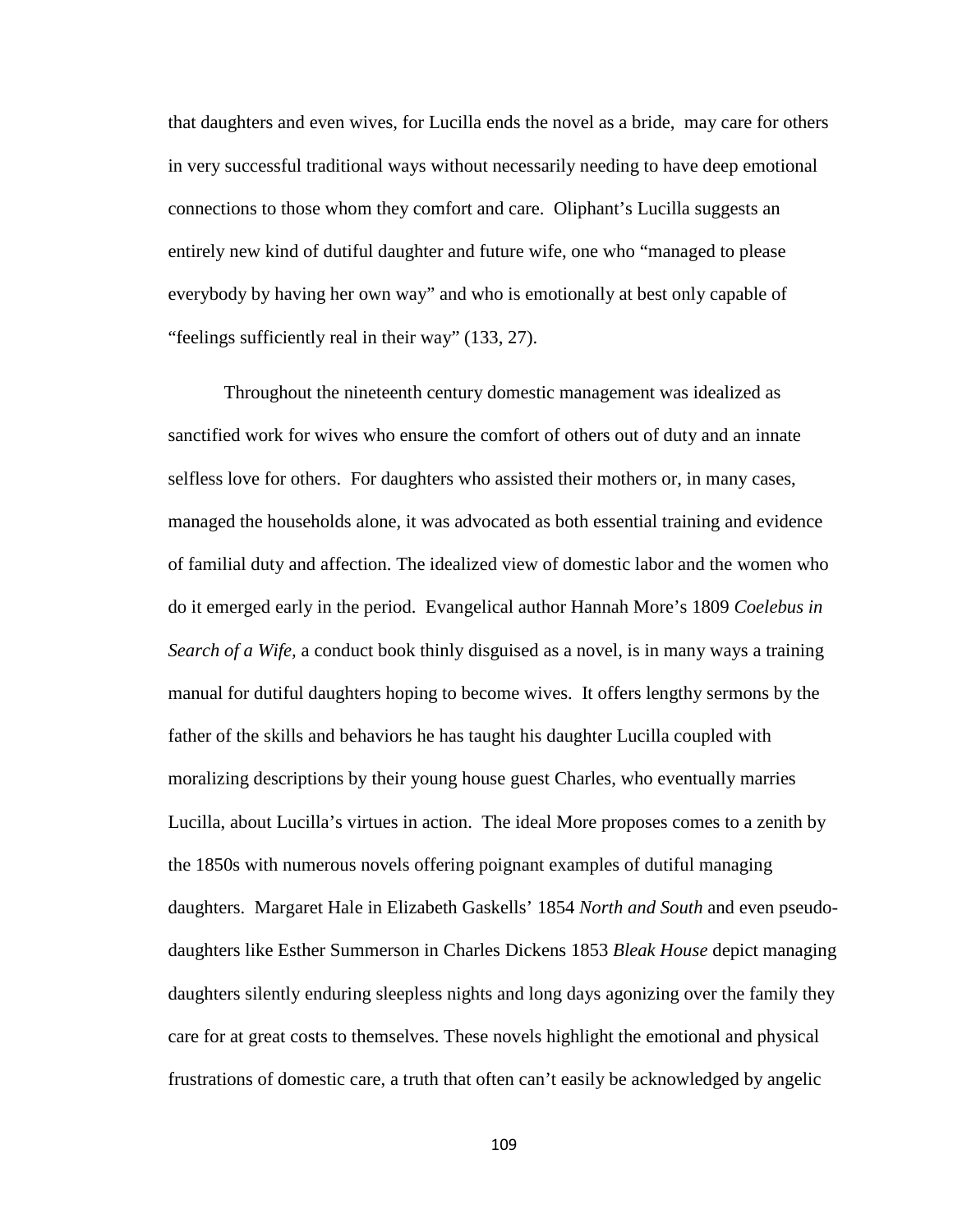wives, yet suggest that stability and real authority or empowerment is possible only in marriage. They suggest that a daughter's life in her father's home should prepare her to accept the wedding ring and angel's wings of a Victorian wife. Daughters, they advocate, should be wives-in-training who must learn to suffer domestic struggles in serene silence because it is their duty to the family and because they love those for whom they care.

However, Margaret Oliphant's 1866 novel *Miss Marjoribanks* indicates an interesting cultural shift in the way domestic labor and the dutiful managing daughter who do that work can be imagined. Early critics viewed Oliphant's novels as "wholesome" accounts of Victorian middle-class values that were "safe to give to children," a claim to fame which almost sent her out of print (Clark 131). Since the 1990s critics have called for a reassessment of Oliphant, stating that novels like *Miss Marjoribanks* offer a much more complicated critique of Victorian life for women. Elizabeth Langland praises Lucilla as a woman who "hoards the clichés of her culture like candy and serves them back to a gullible public" as she consolidates class and gender power in her bourgeois domestic management (26). Margaret Oliphant was distrustful of politics and suspicious of anything theoretical, including feminism. She vehemently opposed women's suffrage and women's advances in equal employment and as a result developed a reputation as antifeminist. However, as Merryn Williams and Elizabeth Jays have shown, Oliphant's feminism is as nuanced and complex as her irony.

Critics who read Oliphant assert that understanding the target of her irony is the key to understanding the novel and Oliphant's own complex feminism. In *Miss Marjoribanks* irony appears through both her conventional and likable, but self-serving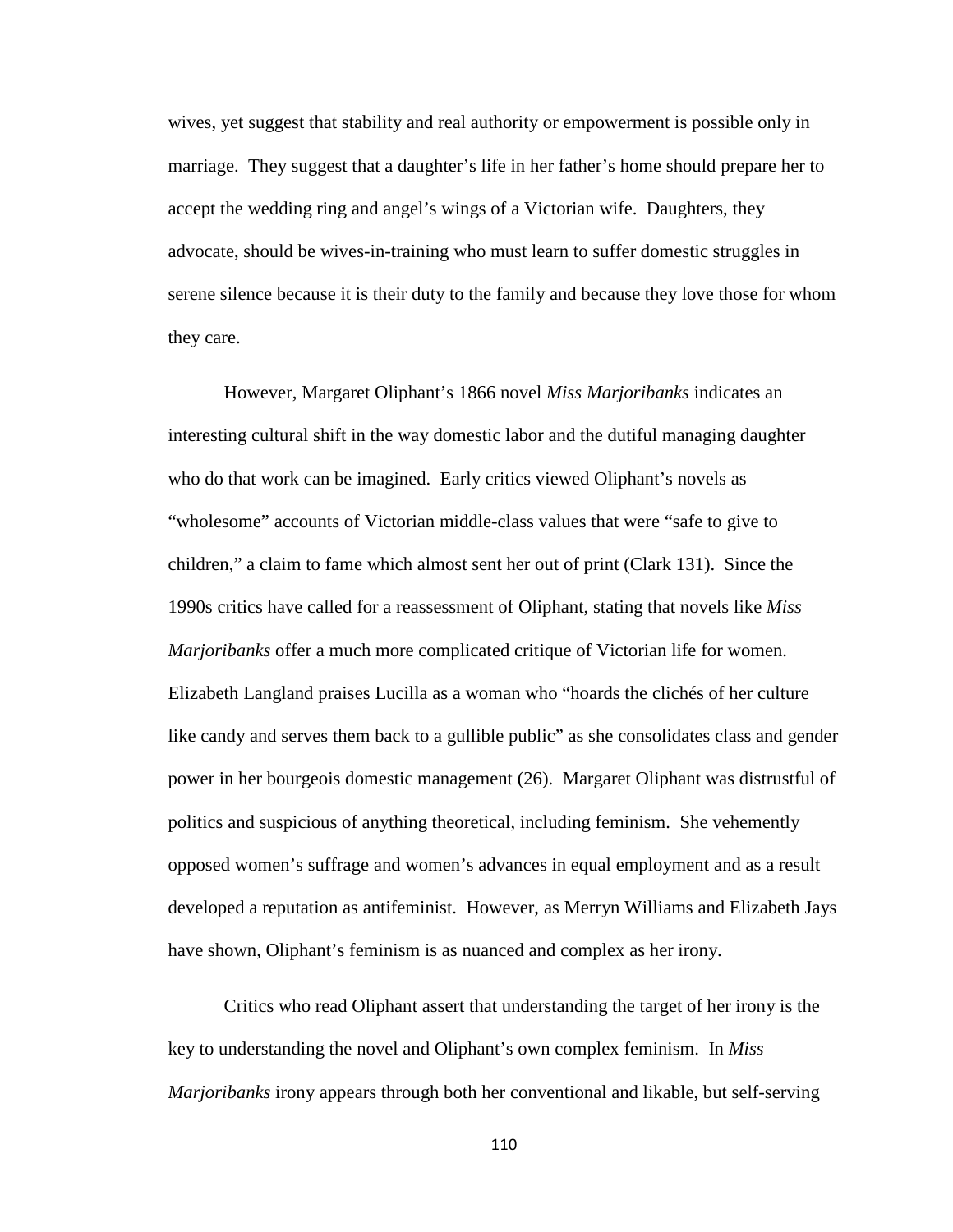heroine, Lucilla, and in her emotionally detached narrator, who functions almost like a character. Carefully balanced between idealism and cynicism, her irony is fluid, directed at heroine, narrator, and the world at large, and unrelenting even in somber moments of the novel. Oliphant's irony is slippery making it difficult to track her targets. It shifts effortlessly between dark truths and playful teasing. For example, it reveals the harsh reality of a daughter's inability to grieve for her mother at one moment and then a playful mock-heroic battle between her heroine and her cook over the sauces in the next scene. As a result, critics disagree about its ultimate tone or target. Many critics see Oliphant's irony as "gentle subversions" hidden in conventionality (Trela). In a recent work, Andrea Kanston Tange, for example, suggests the irony is directed at a playful exploration of feminine identity in a world frustratingly limited to the drawing room. Others, though, like Linda Peterson and Patricia Stubbs, argue that there is a much darker tone in some places. They assert Oliphant's irony reflects a disgust with the mundane life of decorating and entertaining that has come to define women's work and attacks the "hollow promises of feminism," which offer little real alternative (Stubbs 68). Gail Houston and Margaret Homans complicate this further by suggesting the irony is entirely political and directed at specific, but remarkably very different, public figures, while Elsie Michie, who also agrees the target is political, argues it is an ideological swipe at theories of capitalism and Mill's utilitarianism. All that critics seem to agree on is that "Oliphant constantly undercuts the heroic and idealized view of life" (Rubik 131).

Indeed, Oliphant's mock-heroic managing daughter and her almost anti-idealized domestic labor are the center of this novel and its witty fun. Oliphant's Lucilla, who lives on Grave Street, is likely a parody of Hannah More's Lucilla, who lives at a house named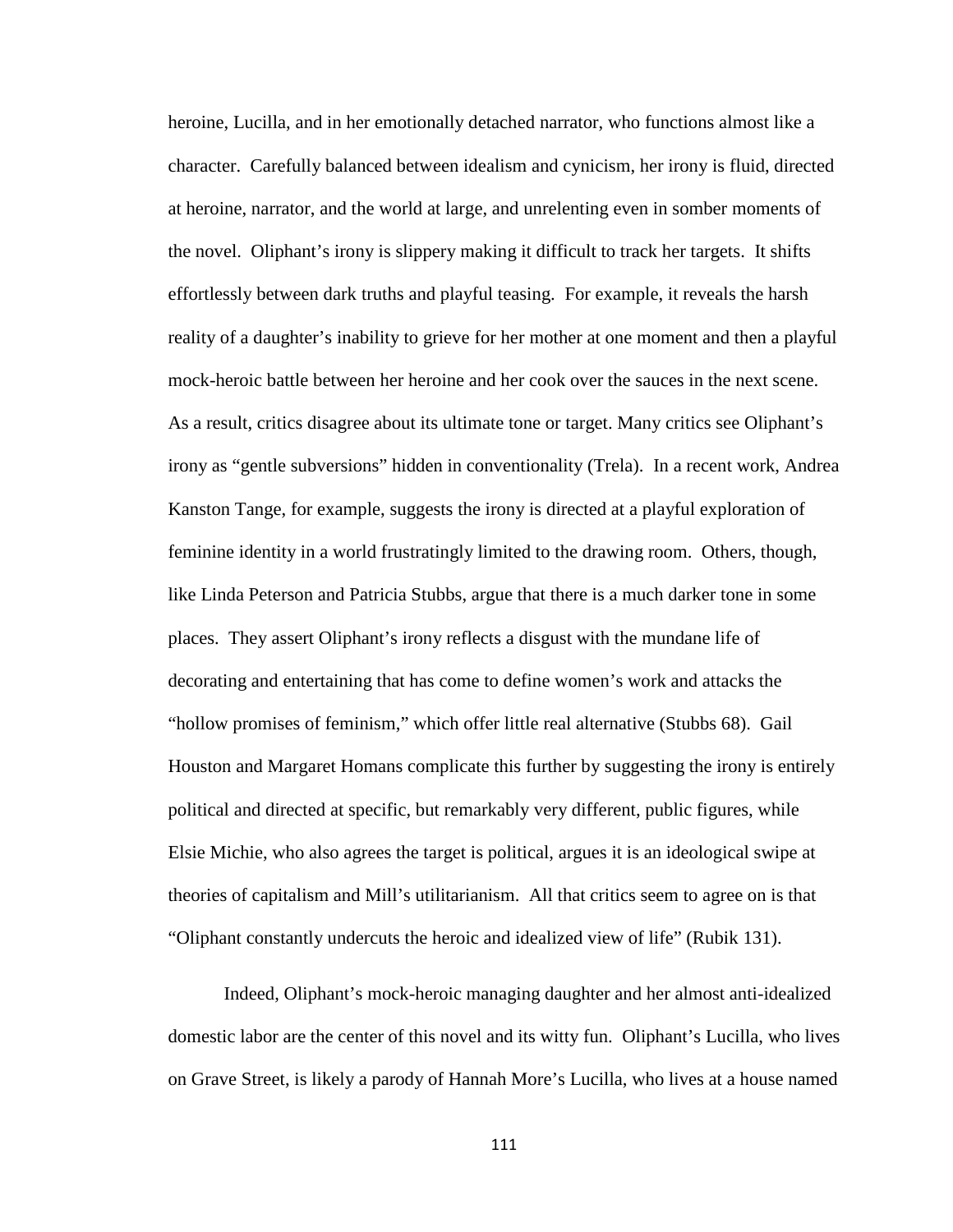The Grove. Both novels depict idealized adult managing daughters who care for their father and his household, but Oliphant twists the clichés of domestic caring dry with her Lucilla. Oliphant would certainly have known of More's work, as it was still being reprinted when *Miss Marjoribanks* was published, and was still extremely popular (Stott). More's Lucilla is an idealized version of feminine virtue. Through her Lucilla, More argues that a daughter's domestic care is challenging, private work needed by a family to thrive, and grounded in familial love. It suggests the purpose, and presumably the pleasure, of being a daughter is the potential it offers to be a good wife. More's humorless, pedantic Lucilla and the conventional ideals she represents would have been an easy target for Oliphant's sharp wit. In More's version, we read about the mind and character of Lucilla from her housekeeper, her sister, her mother, and extensively from her father. Yet, she makes few actual appearances in the novel and speaks at length only once. The narrator, Charles, makes pronouncements about her virtues, but he is unable to see what she is really thinking or feeling. Oliphant changes this perspective in *Miss Marjoribanks,* taking us and the narrator directly into Lucilla's mind. From this vantage point, we and the narrator see how the qualities More advocates for a daughter might have amusing or even shocking consequences when put into action. This is not to say that Oliphant's Lucilla is a rebel. "I always make it a point to give in to the prejudices of society," she announces primly (72). She warmly embraces the rhetoric of idealized domesticity and a daughter's duty. Yet, her experience of this life is one in which her labor and her relationship to her father are remarkably different. Oliphant's Lucilla suggests that domestic labor can be easy, trivial and even selfish, notoriously public and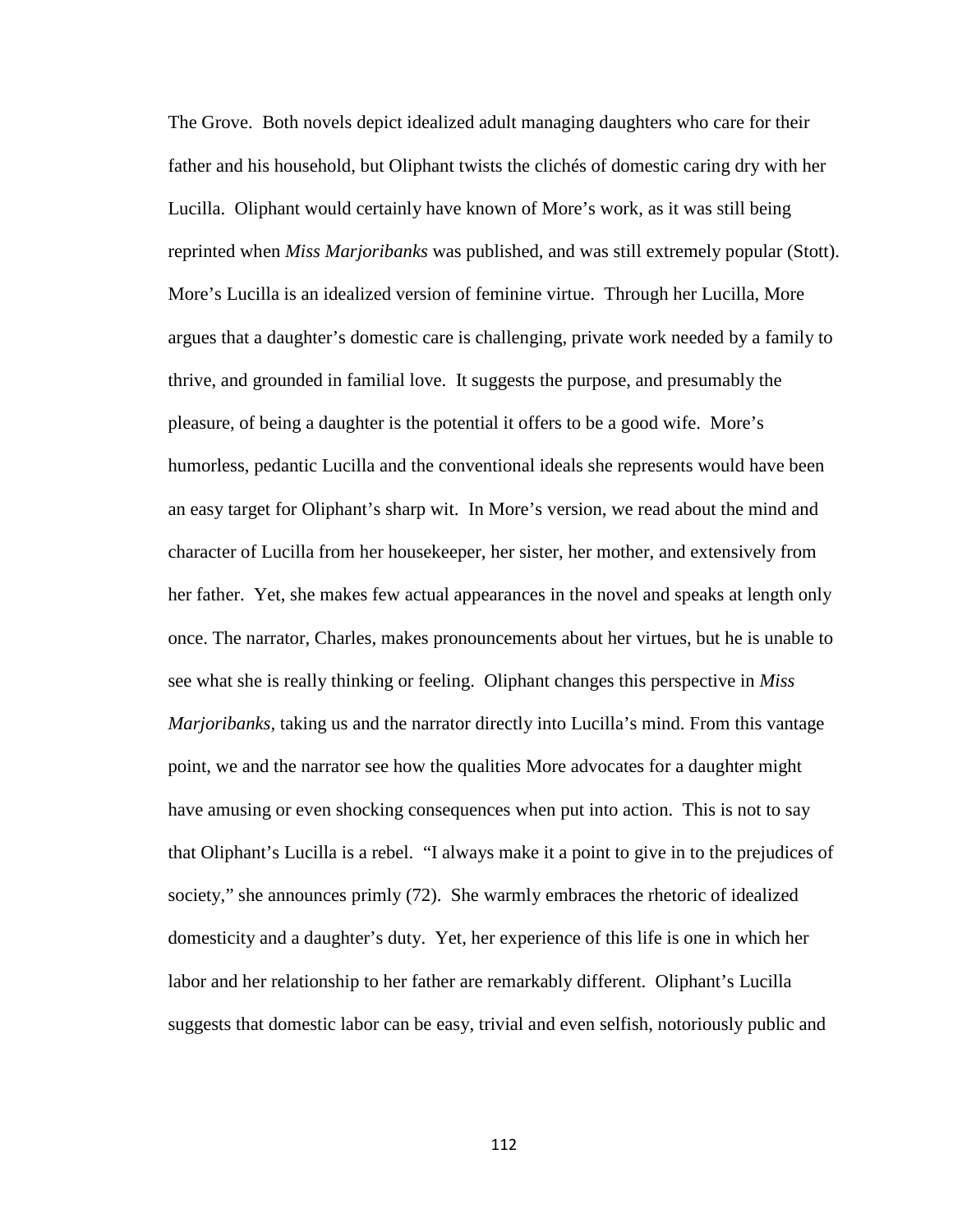most shockingly of all, emotionally empty all within a traditional family structure that actually works quite well for all involved.

On the surface, More and Oliphant offer very similar portraits of domestic labor in the managing daughters both novels call "genius."More's Lucilla, the "presiding genius" of her father's home in the Grove, has much in common with Oliphant's "genius" on Grove Street (2848, 81). Mrs. Comfit, the housekeeper in *Coelebus*, makes it clear that More's Lucilla bears all the burdens of her home: "She has taken all the family cares from her mamma" (1266). More's Lucilla makes sure her mother "has no care, nor trouble" because it is she who is "always at home, always employed" (5210). Oliphant's Lucilla has lost her mother and is thus in a more confusing place. Without a mother there is no one to encourage or discourage her domestic authority. She eagerly imagines taking not just the hidden labor expected of daughters, but "the reins of state" and all domestic decisions out of her father's hands (50). Both women engage in domestic work that is extensive and seemingly endless. More's Lucilla inspects the household, orders food and supplies, prepares menus with the cook, skillfully handles the accounts, makes breakfast, supervises the younger children, nurses those who are ill, and reads and writes her father's letters (1275). Oliphant's Lucilla does all this and redecorates the house and plans weekly dinners evening gatherings for the community in their home. More's father is very proud of her ability to improve "the garnish and decorations of life" in their home. She has developed a "passion" for gardening and manages the grounds and the gardens with an aesthetic and practical skill that is repeatedly described as "genius" (1304). Oliphant's father, too, is "amazed and amused" by his daughter's domestic enthusiasm (50). More's Lucilla is described as selfless,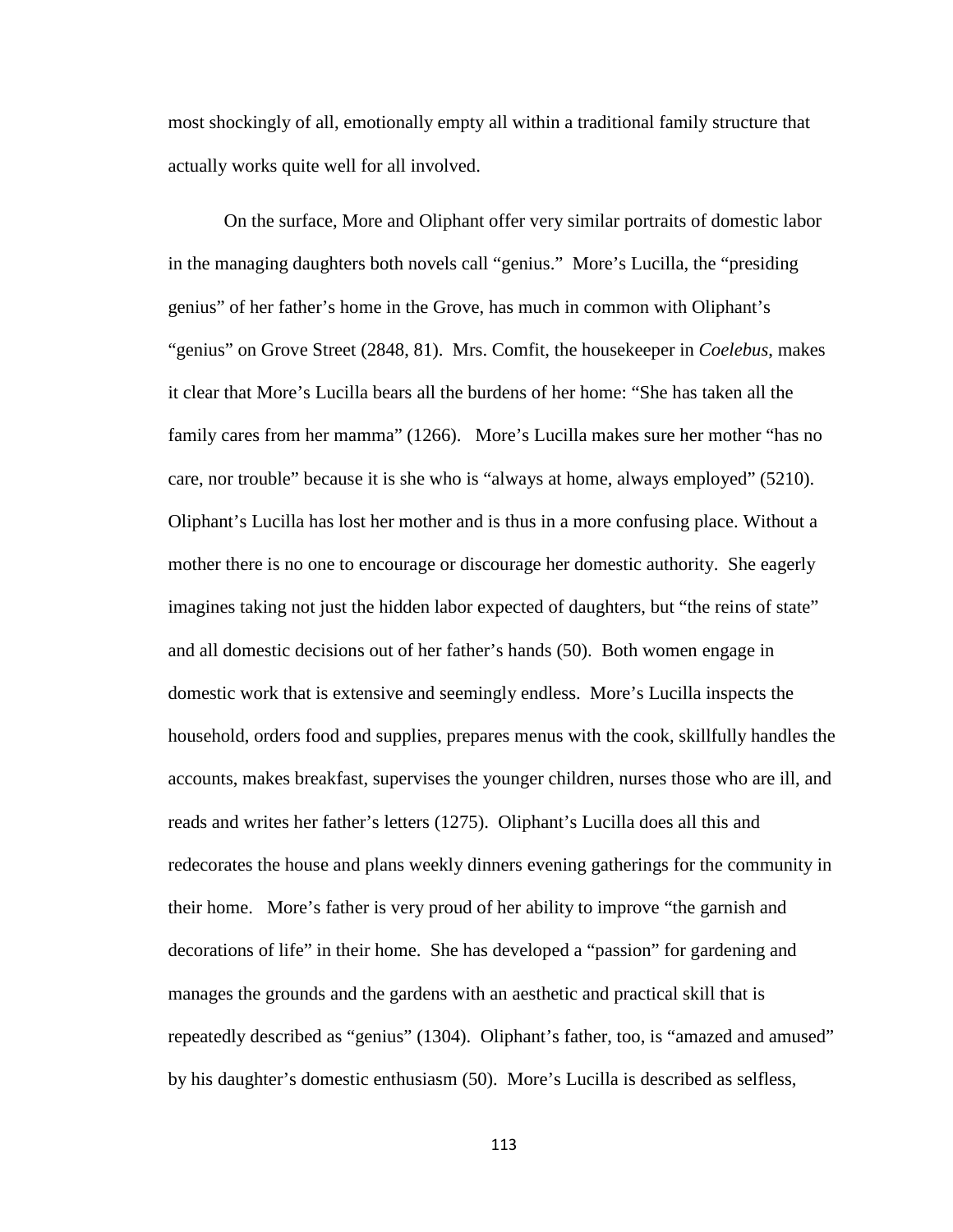understanding fully that "life is too short and its duties too various and important" to waste time on "selfish" music, books, dress, or any interest that does not directly benefit others (1304). Her mother laments the wasted efforts of other parents who have "educated their daughters for holidays and wonder that they are of no use" in their own home (3933). Bred not for "showy accomplishments," her father repeatedly stresses that Lucilla has been trained in "practical" skills (2341). Oliphant's Lucilla claims her serious education in "political economy" has given her practical skills that help her "manage everything" (33). She, who excuses her evening gatherings as necessary for her father's comfort, also disdains parties, professional musicians, and elaborate dress. She tells her father parties are "dreadful," because of the young people who are not what she views as "society" (70). She also rejects any discussion of fashion and insists on the "sweet simplicity" of "a white frock high in the neck" as the only attire appropriate for herself and the other single women (74). In addition, both Lucillas also serve their community. Both are actively involved in the village charity school and both take advisory roles with both men and women in the community. More's Lucilla advises cottagers when to prune their rose bushes and plant their lettuce and it is she whom the neighbors seek out to review the architectural plans of their conservatory. Her father summarizes her extensive duties saying, "We encourage her to give us her opinion on matters of business as well as of taste." (4523). Oliphant's Lucilla is instrumental in several marriages and advises many of the men in the community on politics. She is "a Power in Carlingford" (395).

The differences become apparent most notably through Oliphant's delightful ironic narrator. More's Lucilla is described quite sincerely as a Christian soldier in the home fighting behind the scenes for its every comfort. Her caring labors, her father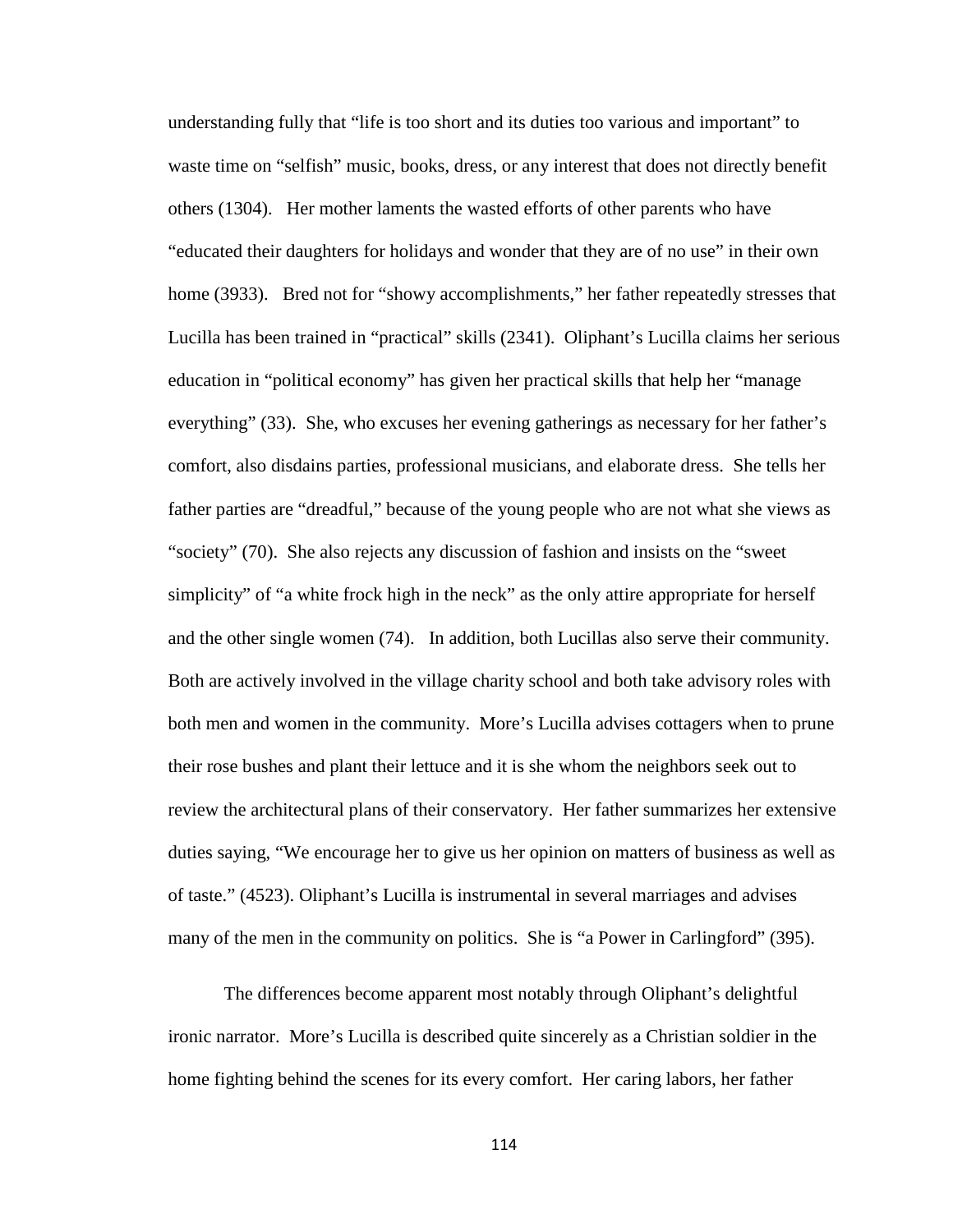proudly proclaims, are "nobler ways of exercising courage than even in the field of battle" (3914). Arguably, this metaphor of domestic warfare was quite conventional, even predictable, by the time of Oliphant's novel. Isabella Beeton's famous *Book of Household Management,* an established success with over six million in print by the time Oliphant wrote *Miss Marchbanks,* had used this same military metaphor to describe the importance of a domestic manager in the very sentence which opens the work (i): "As with the commander of an Army, or the leader of any enterprise, it is with the Mistress of a house. Her spirit will be seen through the whole establishment" (1). Oliphant twists this with her narrator who uses these same military metaphors to describe the trivial and often selfish preoccupations of her Lucilla. The narrator call her desire to plan menus and redecorate her drawing room overdramatically as "battles " and her weekly Thursday gatherings an attempt to "revolutionize society" (36).

Oliphant's narrator arms Lucilla in her battles with a weapon no one can counter or question. No matter what she faces she can always assert herself using the rhetoric of domestic care, particularly the claim that she wants to "be a comfort to papa." She says this sixteen times in the novel, usually when trying to get her own way in some struggle. For example, her "victory" over her father's "prime minister" and cook, Nancy, begins and ends with her assertive parry that her only desire is to be a "comfort to her father (51)." When Lucilla arrives, Nancy raises real concerns about women not always understanding the costs of meals and the preferences of men. Instead of responding to her issues, Lucilla repeats her mantra, in what in this case seems almost to be a nonsequitur: "I want you to know the object of my life is to be a comfort to poor Papa; and now let us think what we had better have for diner" (52). The battle is over almost as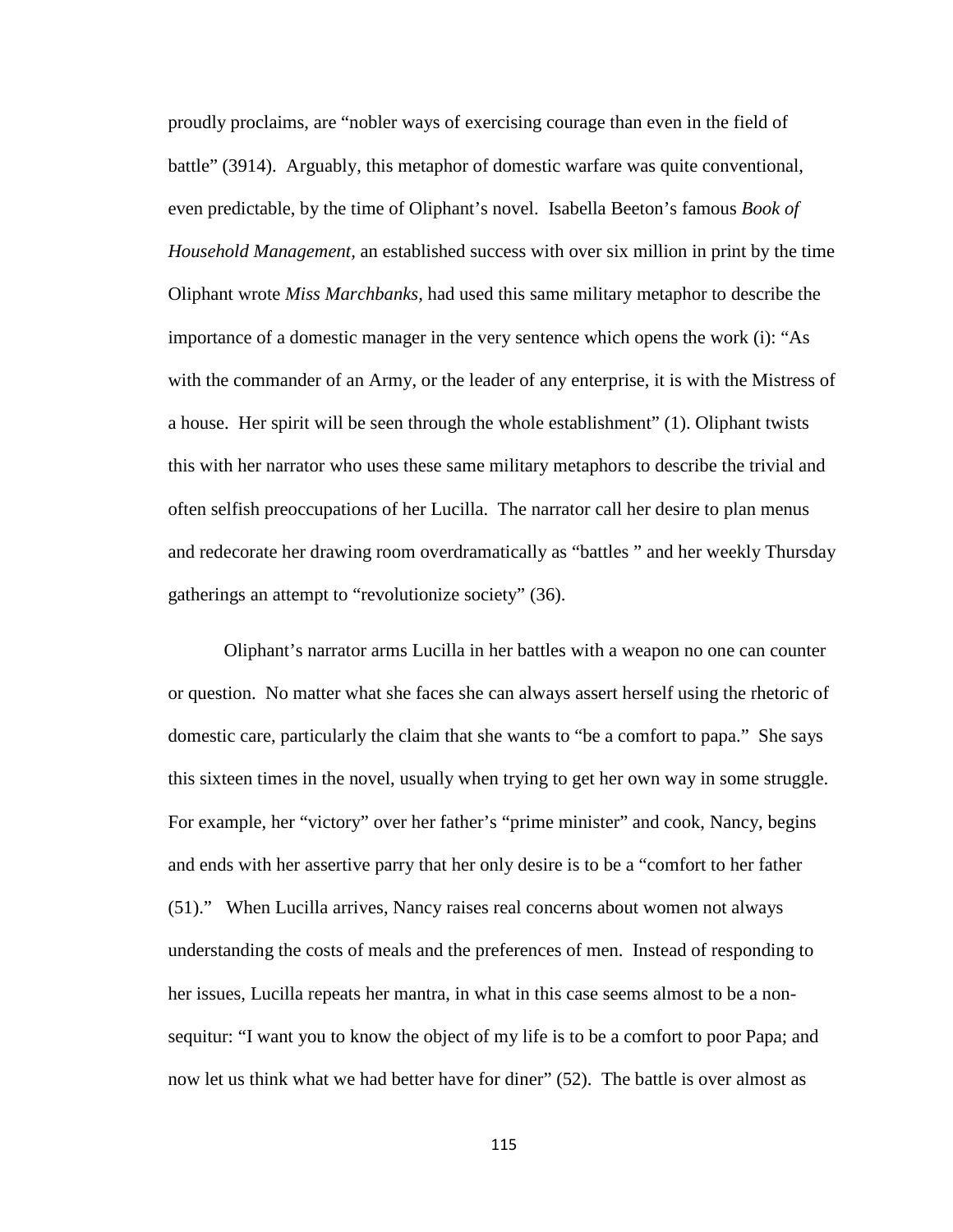soon as it begins leaving Nancy "mystified" and unable to object (52). Though she has real concerns about Lucilla's capabilities, she cannot argue with a daughter's desire to comfort her father. The narrator shows how she uses domestic rhetoric to justify "dethroning" her father and his cook. Caring for her father becomes the rationale for her trivial need to get control of the menus (52).

Nancy is her first battle, but certainly not her last. Her battle with the impoverished singer Barbara Lake satisfies her selfish and vain plans to be the center of Carlingford society. She finds a way to highlight her voice, "which had been used to applause," without the "bad style" of dominating the evening or being too obvious in her need for attention (59). She pushes into the Lake home after hearing Barbara sing and ruffles her pride until she agrees to sing with her. Instead of offering any clear reason or explanation for her interest in Barbara, who is not only socially beneath her, but sullen and argumentative, she throws out her standard domestic cliché: "You know, my dear, it is not as if I was asking you for mere amusement to myself; my grand object in life is to be a comfort to papa" (56). Barbara is understandably "amazed and indignant" by this intrusion and bizarre invitation and doesn't understand how their duet could comfort Dr. Marchbanks. Lucilla simply repeats her mantra again. "I wish you would not talk in riddles," Barbara responds (56). Yet, she agrees because she, like Nancy, has no easy answer to a plea justified by such conventional domestic rhetoric. The narrator explains that Lucilla is "the accomplished warrior, who had her wits always about her, and had made, while engaged in a simple reconnaissance, so brilliant and successful a capture (59). The narrator's ironic tone and martial metaphors show that the rhetoric is empty and the battle one in which what really wins is Lucilla's vanity and pride.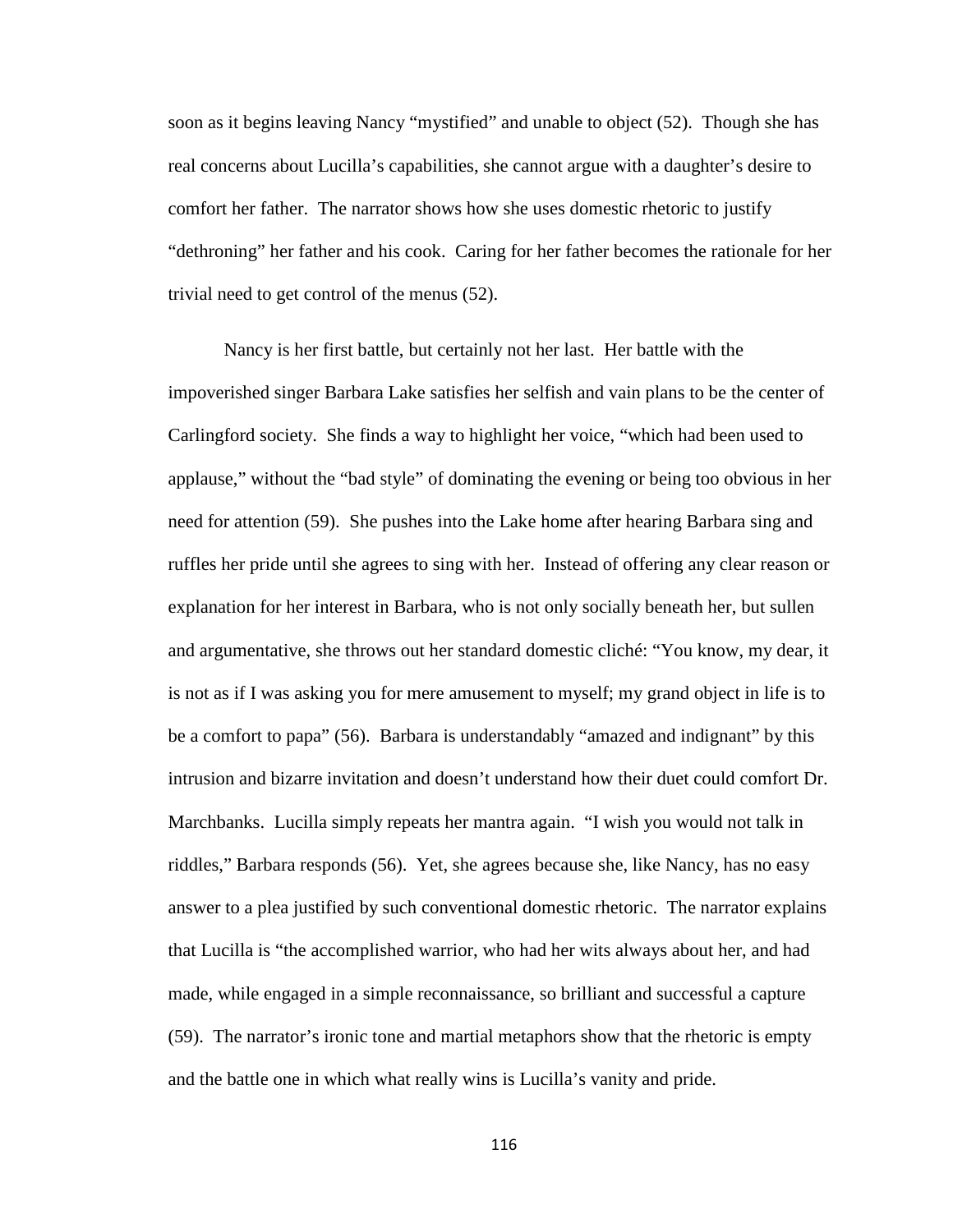Even when she ventures "like Joan of Arc" into politics, the narrator shows that her "active mind" and "great energies" stray no further than the trivial (347, 405). Politics relieves her of her evenings, which had become a "bore" (395). It also makes her metaphoric "campaign" an actually political campaign, yet her battle for Parliament is no different than her battle for sauces (395). Even in the serious arena of politics, she reduces the election to triviality, frivolousness and empty rhetoric. Once she has chosen her man, Mr. Ashburton, she addresses him privately and intently: "There is one thing that is really important and must be fixed upon. If we were to make any mistake you know" (349). Then, she proceeds to hold up ribbons from her redecorated sofa to her face and suggest he adopt her colors for his campaign. Political positions carry less weight for her than drapery or campaign colors. Worse, she convinces him and quite a few other men that his views are irrelevant. "What did it matter about opinions, if it was a good man," she asserts with full conviction and remarkable persuasive power (379). She repeats this hollow phrase, a vague critique of his opponent whose class position and background is less known until bizarrely it begins to influence voters. Yet, the narrator's irony makes it clear that what really matters to her is her own boredom and a selfish need for influence: "There is little good in existence of a Power unless it can be made of use for some worthy end" (395). Her political campaign is no different from any battle she faces. It is a means to a selfish end justified by hollow domestic rhetoric. It is important to note that her selfishness is not offered as a lesson and Oliphant offers no alternatives to Lucilla's strategies or punishments for her selfishness. Lucilla has no ethical awakening, even when her father dies mid-election. This indicates that there simply isn't much at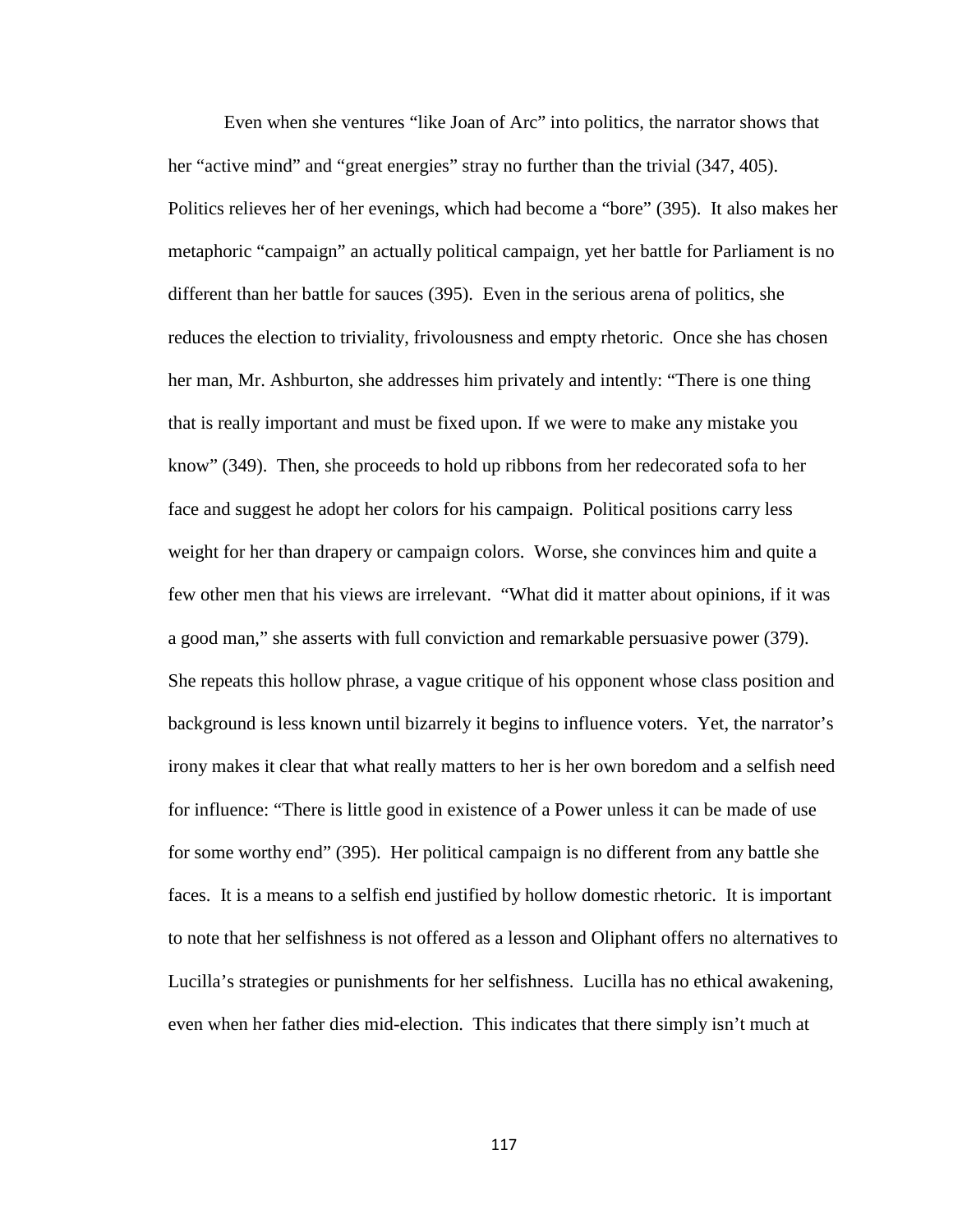stake. It suggests that the Parliament position, like her father's role in the home, is a hollow title devoid of any real power or authority.

The narrator's irony in Oliphant's novel shows the shallow and often selfish battles of her Lucilla. Yet, that is not the only striking difference the ironic narrator illustrates between the two Lucillas. While More's Lucilla works in the background silently, Oliphant's Lucilla is anything but hidden or silent. More's Lucilla engages in her extensive domestic labor in the silent and long-suffering manner idealized in depictions of wives and managing daughters. In fact, although Lucilla is the central focus of the novel, she is largely absent from all but one conversation in the lengthy novel. Charles "catches" her at work occasionally, but for the most part we are told she is "at her duties," obviously busy elsewhere keeping the house running (2812). Her neighbor praises her stating,

> Economists of a higher strain execute their well-ordered plan as an indispensable duty, but not as a superlative merit. They have too much sense to talk of it. It is their business, not their boast. The effect is produced, but the hand which accomplishes it is not seen. The mechanism is set at work, but it is behind the scenes. The beauty is visible; the labor is kept out of sight. (3866)

The domestic fantasy here is a common one of the period, and arguably even today. The work of running a home just happens. It is a multitude of ongoing invisible tasks, "a mechanism" or machine that operates quietly and privately behind the scenes. Nancy Armstrong calls woman's work of the Victorian period "labor that is not labor" because it required a woman to "disappear into the woodwork to watch over the household" (80). It is work which women never expect to even have noticed, and certainly not praised. Though we never see More's Lucilla's pleasures or frustrations, we are assured that she is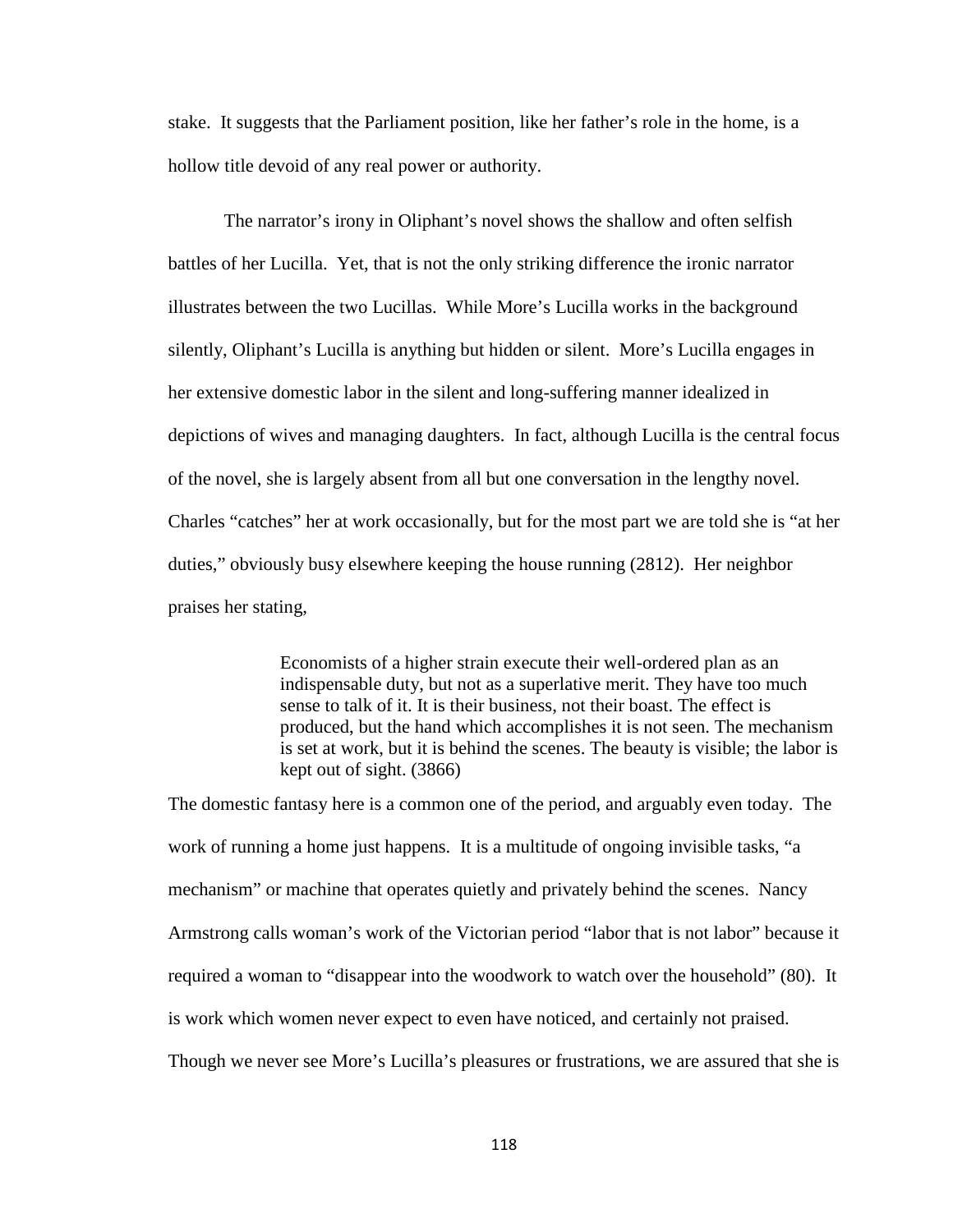assuredly the hidden hand that makes the in the well-regulated home and beautiful gardens function.

In contrast, Oliphant's Lucilla never hides her work. In fact, domestic work seems at times almost theatrical stage crafting in part because of the studied detail we see deliberately put into each choice and action and the need she seems to have for an audience. Oliphant takes us into the mind of Lucilla to show us the most mundane of domestic tasks, from lighting a fire to choosing draperies, are often motivated as much by the need for public display as they are from necessity. The fire in the drawing room and the draperies are both far more the result of Lucilla's desire to create the domestic scene which makes her *look* like a caring domestic manager than out of any real interest in the needs of others. Her father hates the fire, demanding it be put out immediately and finds the redecoration unnecessary and annoying. "I never heard that was a sort of thing a man had to do for his daughter," he huffs at her irritably (68). As a young woman with little real preparation for domestic management and without the authority of a wife, these shows vividly consolidate and illustrate her power and authority in the home. She becomes the domestic manager because she looks it.

Theatricality is not actually an unusual or even necessarily negative feature in idealized descriptions of domestic care. Idealized views of domestic care are often portrayed in scenes of extreme and dramatic action. More's hero falls in love with her Lucilla in a scene so melodramatic it seems almost maudlin. Charles stumbles into a tenant's cottage looking for Lucilla's favorite roses and "accidentally" finds her reading Psalms aloud with a dying woman gasping her last breath in her arms: "Her labor of love gave her a naturally animated countenance, formed a fine contrast to the angelic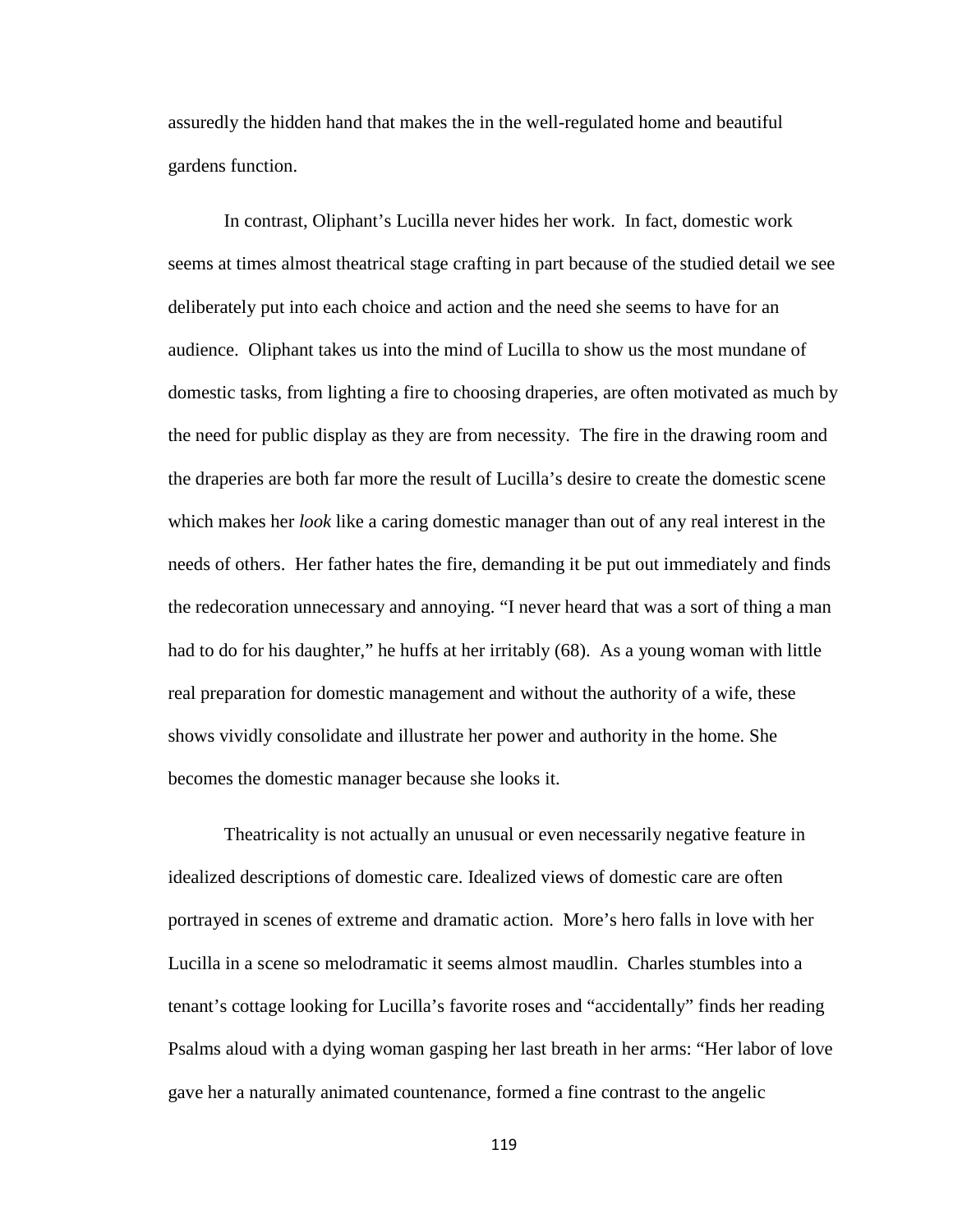tranquility and calm devotion which sat on the sweet face of Lucilla" (4543). He claims "faith hope and charity seem to beam from her fine uplifted eyes" (4543). He is immediately overwhelmed by the picture she presents and rushes to her father to arrange their marriage. Oliphant uses this same theatrical technique, but lowers the stakes considerably. Instead of dying cottagers, her Lucilla has a series of much more mundane, but nonetheless dramatic moments.

One of the best examples of this is the "pretty picture" Lucilla makes for her father to get him to consent to her redecoration and her dinners. Her father discovers her plans for a renovation he sees unnecessary when he finds her preening girlishly in front of a mirror "triumphantly" testing ribbons the color of her proposed curtains against her "tawny curls," "fresh complexion," and "vestal" white dress (68). The narrator mocks her frivolousness and the self-indulgent pleasure of this experience which is shared by her father and cousin in a moment that seems to suggest familial openness and intimacy. "I don't mind talking before Tom, for he is one of the family," she begins her scene (67). She stages herself to her best advantage as an attractive and young woman in white eagerly trying to make the home more comfortable. While the "large" Lucilla is far from beautiful, the picture she paints of herself as a young and vulnerable woman is charming and appealing to her father and her lovesick cousin (27). She makes the need for carpets and curtains both intensely personal and pleasurable: "Lucilla was quite in earnest in thinking that the color of the drawing room was an important matter, and that a woman of sense had a very good reason for suiting it to her complexion" (68). The curtains and draperies merge into the woman herself becoming part of her identity and her authority. Though she is "the natural mistress of the house," her father has been reluctant to allow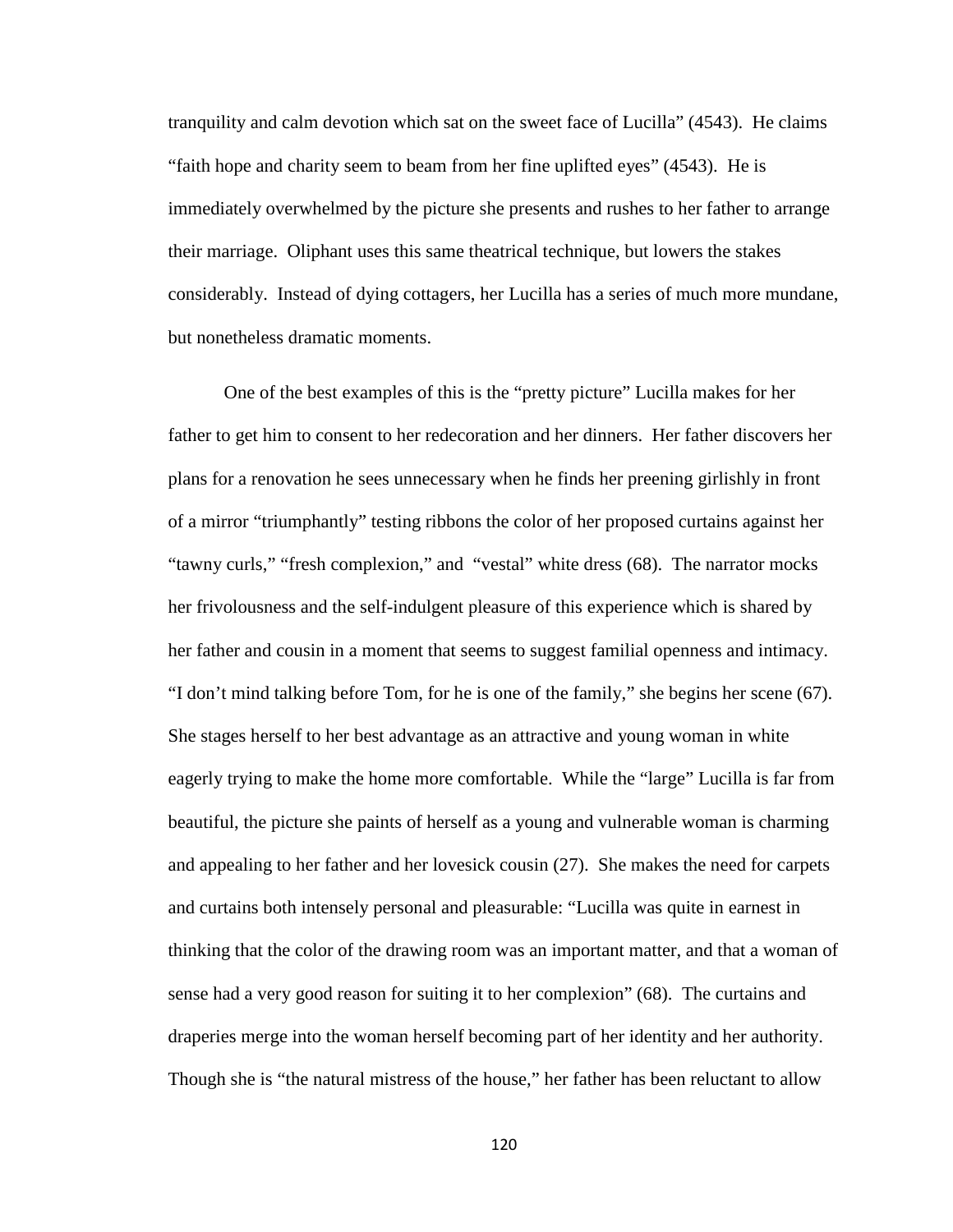her control or authority (47). Scenes like this show him his daughter in a kind of feminine power, attractive and focused on the comforts of the home, a role which has power in part, as Nancy Armstrong has noted, because it seems so completely disinterested in power. Her father, who shares the narrator's amusement, leaves the scene smiling. The narrator concludes, "Lucilla would have everything her own way" (71).

This room would be the scenes of her great "triumphs" and she sets it like a stage with the community like an eager audience peeking in the windows as she plans her social conquests. The domestic work she does is incredibly public and remarkably theatrical from the upholsterer's "astonishment" when she repeats this very scene for him to the duet she sings poised in front of the new curtains. The narrator's tone makes these scenes more like a comedy than the drama More offers, yet they are essentially the same theatrical staging More uses to allow women a place of respect and honor. Spectators provide the stamp of approval that empowers both Lucillas.

The advantage of seeing into the mind and heart of Oliphant's Lucilla is that it suggests truths about domestic work that More's silent paragon would likely never utter. As More explained, hard work "is their business, not their boast" (3866). The difficulty of the work is part of what makes it supposedly meaningful. Being selfless and caring for others is its own reward. The idea that those tasks might just also be pleasurable in themselves is a challenge to the notion of selfless care. Any yet, that is exactly what Oliphant's Lucilla shows. While both Lucillas are from similar socio-economic conditions and the demands upon them quite similar, Oliphant's narrator does not hesitate to show that her Lucilla takes undeniable pleasure in much of her work. When trying to lure Rose Lake back to her public entertainments she asks rhetorically, "You don't think I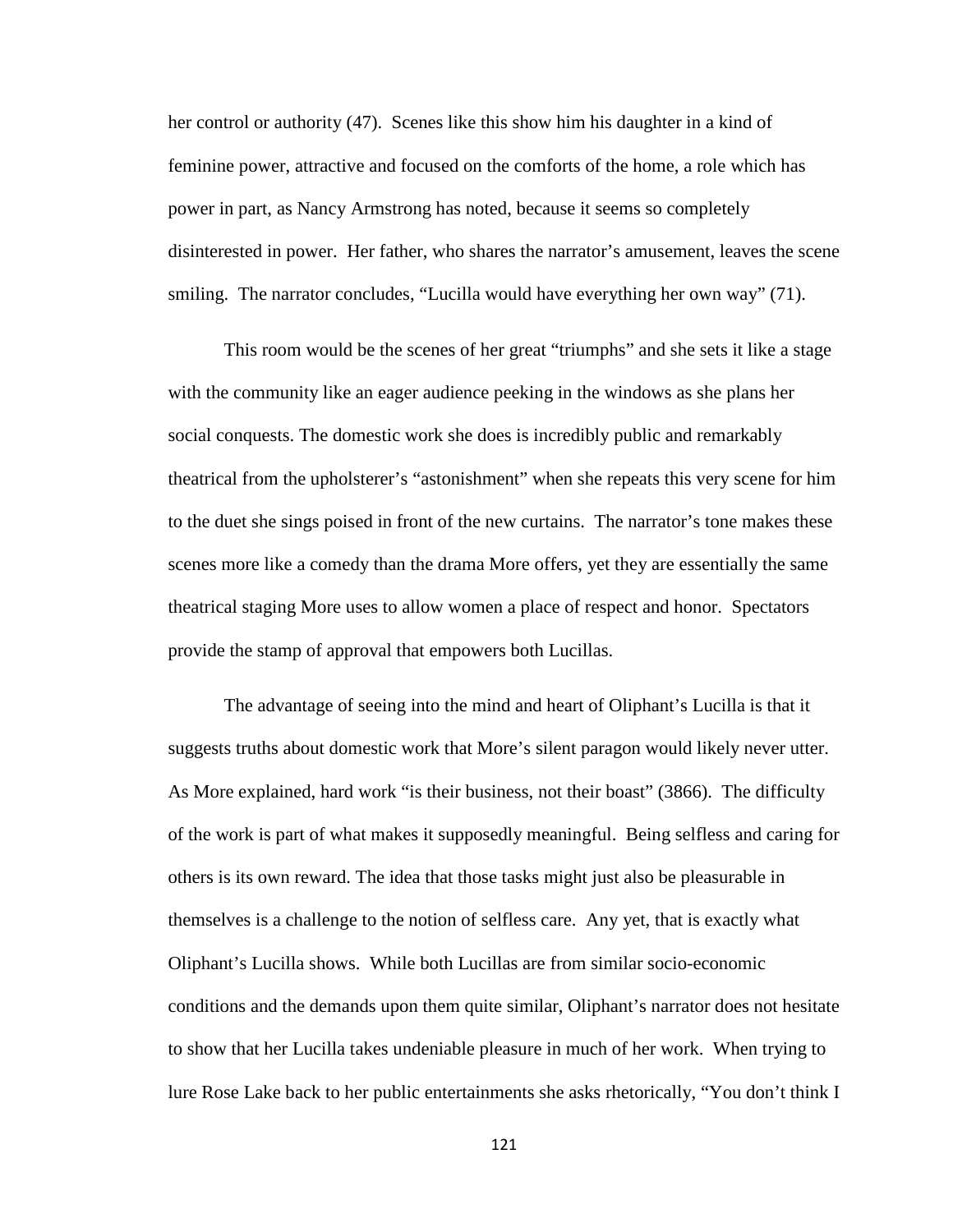chose it for the pleasure?" (177). The question is a moment of rich irony because it is clear that Lucilla fully enjoys her work. The narrator mocks her supposed heroism in claiming she "won't shrink from my duty" because she enjoys being "the queen of Carlingford" (178). She is verbally petted and praised by both her staff and the community. She is enthusiastically hailed as a "genius" by her satisfied guests and thoroughly enjoys their praise. Even Nancy is won over declaring, "There ain't one young lady in a hundred as knows what's good for her, like Miss Lucilla" (144). As her evenings become legendary, her guests rave, "Nobody but Lucilla could have thought of anything so delicious" each time she offers a slight change to the events (154). Beeton describes a very similar reward both in the satisfaction of a job well done and in the power of such a position:

> She ought always remember that she is the first and the last the Alpha and the Omega in the government of her establishment; and that it is by her conduct that its whole internal policy is regulated. She is, therefore, a person of far more importance in her community than she usually thinks she is. (29)

Oliphant's Lucilla accepts this as her due knowing she is "a Power" and enjoying every minute of the work that makes her such (395). She shows that domestic labor can be enjoyable in and of itself and reveals that the status it builds for women is also deeply rewarding and empowering not only in the home, but also in the community.

The question of why the labor of the Lucillas is so different is an important one that actually goes to the heart of the very different family structures. Both Lucillas have a patriarchal father who is, at least in theory, at the top of the family hierarchy. Their relationship to their fathers shapes not only their position in the family, but also the way they approach marriage and how they understand domestic duty itself. More's Lucilla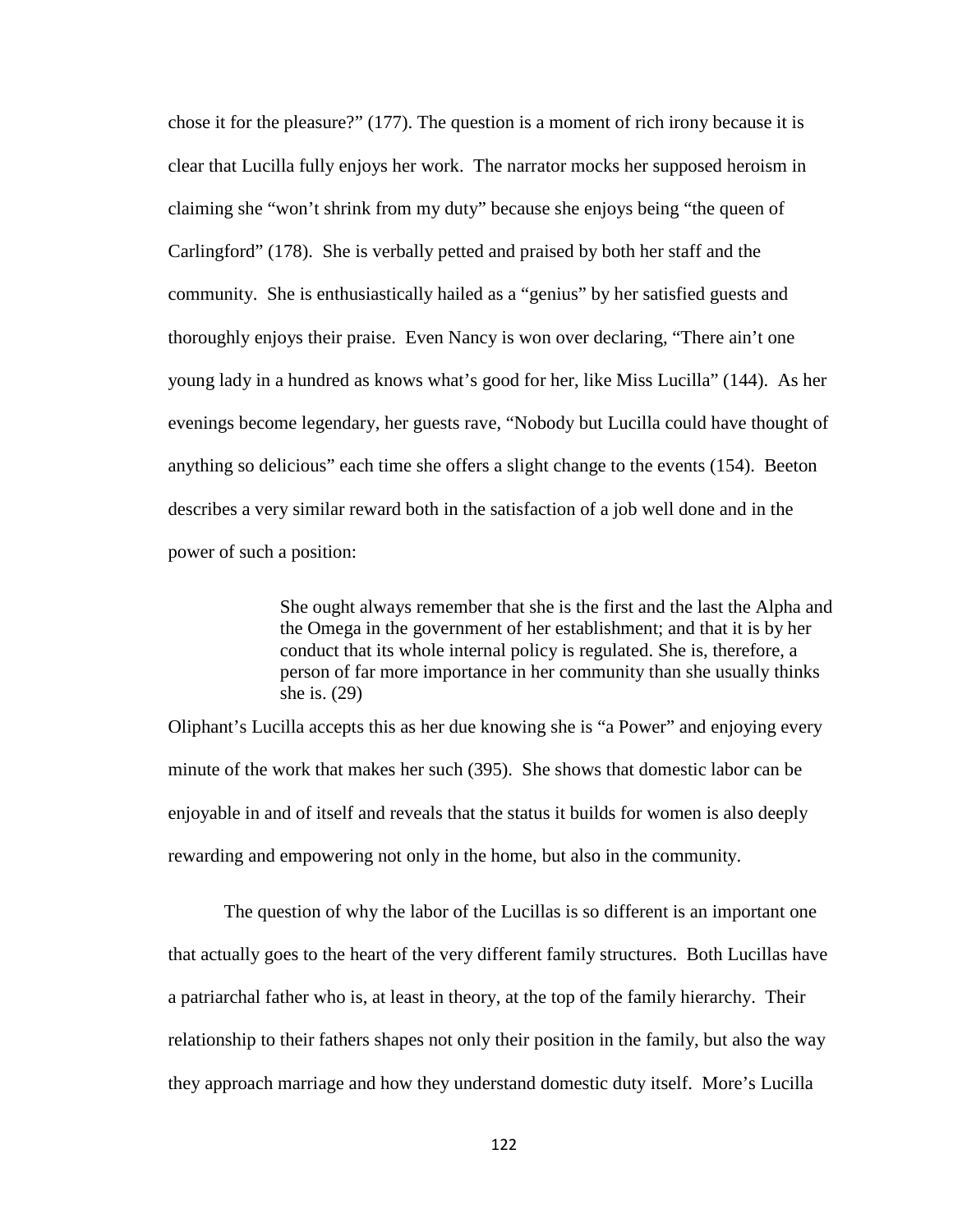has an unusually engaged father who raises her to a concept of duty grounded in the deep affection and respect they feel for one another. Oliphant's Lucilla challenges the notion of duty and care based on affection or emotional connection. Her Lucilla essentially trains herself as her stoic disengaged father retreats from any responsibility for her. The concept of duty that emerges from such a relationship is, not surprisingly, emotionally detached. It suggest a shockingly depersonalized, yet potentially liberating, new model of family structure that still maintains in appearance its traditional and conventional patriarchal structure.

More's father is unusually actively engaged in his daughter's domestic development. Conduct books make it clear that the mother and wife is the person, structurally beneath the father, who would oversee the children, even the adult daughters in the home. Instead of the wife, who would generally been the one to train her daughter, he takes on these responsibilities. Daughters must become "her mother's right hand assistant" (*Female Excellence* 154). It is only at the end of the novel we learn he has does so because he has promised Charles' father that he will raise his Lucilla to be an ideal wife for Charles. He has made a gentleman's agreement to personally oversee his daughter's development. He describes himself as a gardener tending the "blossom of talents" in his daughters (4331). In Lucilla, this propensity has been directed toward what is called "domestic economy" (3866). At the heart of More's presumptions about caring work is that idea that caring acts are motivated entirely by love. She believes that behind the clichés is a caring heart. This is typical of the domestic care which sociologists like Marjorie DeVault argue is so embedded in family relations that it is usually seen not as work, but as "love … as not quite a job, but as "something different"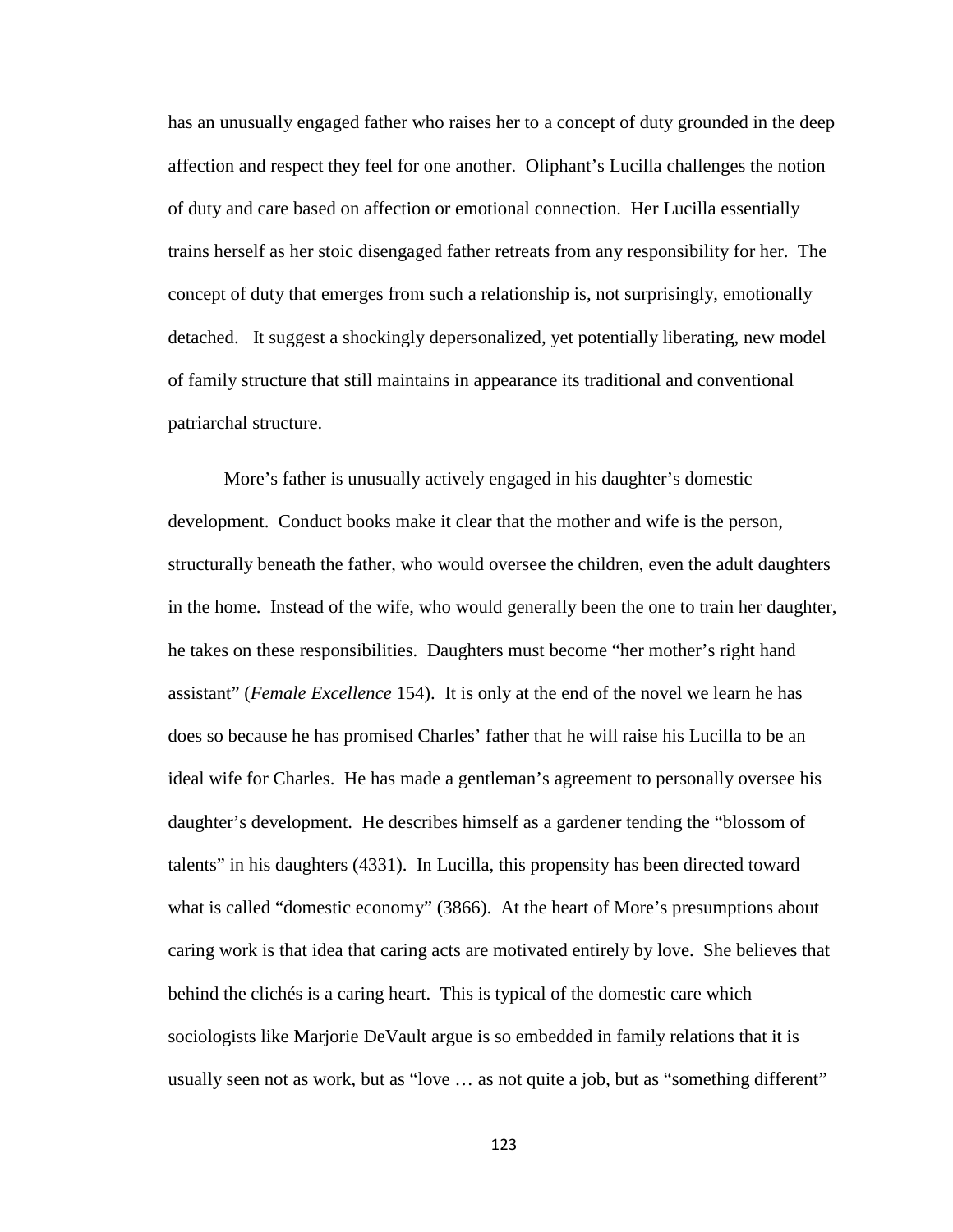(10). As Arlie Russell Hochschild explains, "most care labor is so personal, so involved with feeling, that we rarely imagine it to be work" (16). More claims that her Lucilla "relishes the superior pleasure" of caring for others (5486). Her work is rooted in her concept that "charity itself is an indulgence" (4959). Indeed, her father asserts that "Charity is the calling of a lady. The care of the poor is her profession" (2828). We assume her work is based on an emotional connection to others, but interestingly there is not an easy way to tell if this in fact accurate and her treatment of the gardener actually raises questions about her benevolent actions. The gardener tells Charles about Lucilla's care for him saying,

> She is always watching for fear it should it be too hot or too cold or too wet for me and she brings me my dose of bark herself into this tool house that she may be sure I take it for she says servants and poor people like to have medications provided them but don't care to take them then ...she watches that I don't throw my coat on the wet grass which she says gives laboring men so much rheumatism and she made me this nice flannel waistcoat with her own hands. (3041)

Charles never assumes her careful surveillance and care for the man who keeps her beloved gardens tended could ever be motivated by anything except compassion and kindness. The fact that she still requires work from a man this old and that he is essential to her one "passion" is never explored. It is simply understood that her care for the gardener, like her care for her father is based on an emotional connection.

The emotional relationship with her father, though, is much easier to see and understand. He takes a special pride in her "presiding genius" and praises her well above her sister or even his wife, whom he is remarkably silent about (2848). Her father seems to genuinely love her and dread her future marriage even as he prepares her for it and essentially woos Charles with her praises for her. He tells Charles that she is "not only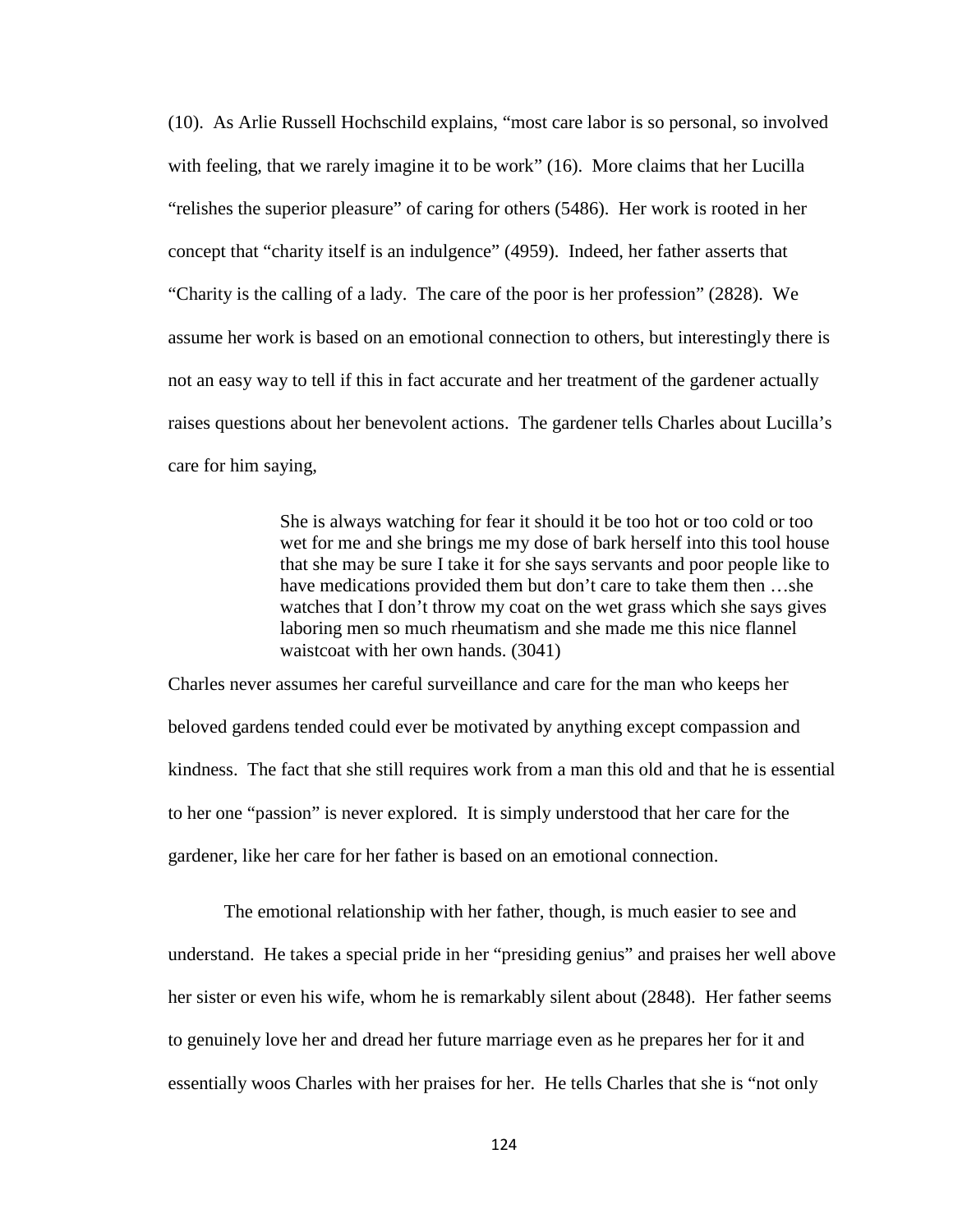our delightful companion, but our confidential friend" (4523). He describes her in a kind of companionate relationship far more typical of a wife than a daughter. Although, it must be noted that he has agreed to her marriage and approved of Charles, so perhaps this is part of what he sees as a necessary sales pitch and a way of structuring her future role with Charles. Her family is so attached to her that even after Charles proposes they are unwilling to let her go. She is their "treasure" and they view her departure as a "heavy trial" and "sadness" refusing to allow them to marry for several years until she is nineteen (5152).

Oliphant's Lucilla encounters a very different experience in her home. The novel opens with such a shocking lack of sentimentality about family affection that Oliphant's early editor begged for a revision (vii Jays). The novel opens on Lucilla and her father unable to grieve for the "useless" woman who had been wife and mother respectively (27). The lack of real care in what should be a sublime moment of emotional pain is conveyed by the narrator with a hard, dark irony. It is appropriate though for this home headed by a father who has only "the remains of a heart" (25). He is "too busy a man to waste his feelings on mere sentiment" for his wife, whom he seems to have forgotten long before her death, or for his eager emotional daughter (25). When Lucilla comes home at fifteen for her mother's funeral, she is an idealistic child who enjoys thinking about and then finally clumsily proposing in a dramatic tearful scene to sacrifice herself in order to be "a comfort" to her father (31). She is, like most school girls, ready for liberation from the classroom sees "being a comfort" as a convenient means to that end. The narrator makes it clear that her tears are for dramatic effect. He describes her feelings as "sufficiently real in their way" (27). Her father is a stoic, emotionally distant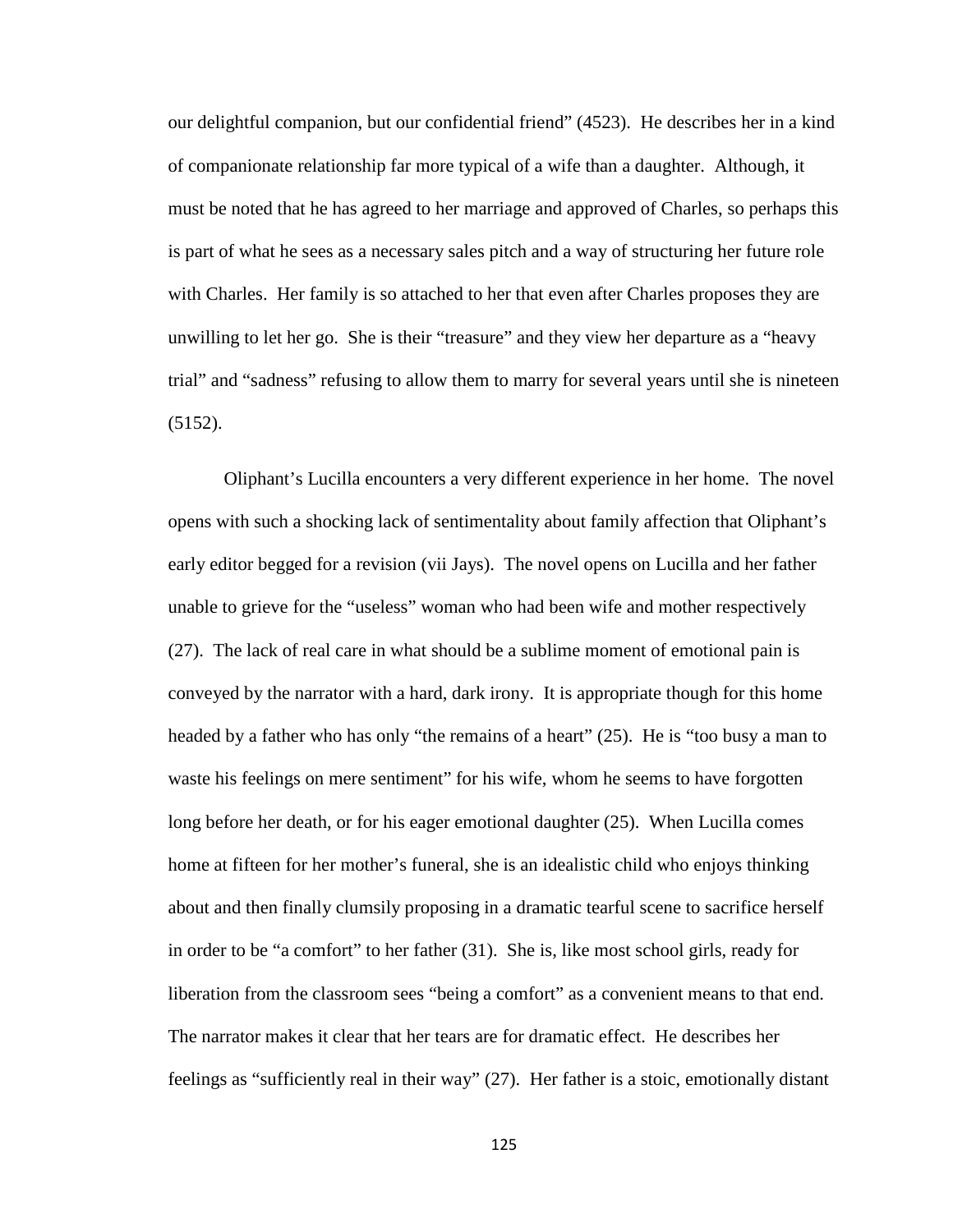man who has long been accustomed to his own company. He sends her away, explaining not only that he doesn't need her, but that "the responsibility of having you here …would not neutralize any comfort you might be" (32). He is very clear about the fact that she is unable to ever bring him comfort:

> It would have been a satisfaction to him just then to have been left to himself, and permitted to work on quietly at his profession, and to write his papers for the *Lancet,* and to see his friends now and then when he chose; for Dr Marjoribanks was not a man who had any great need of sympathy by nature. (30)

Instead of seeing her as a comfort, he views her with "dismay" and faces the scene in which he send her back to school as "an embarrassment" (30). He exiles her back to school and keeps her there as long as possible.

The problem for Oliphant's Lucilla is not just that she is not wanted, but that she is not really needed. Her father has a housekeeper and staff that take care of his every need and he entertains his male friends at well-respected dinners which are the social life he desires. The narrator explains, "it was undeniable that he managed tolerably well in external matters, and gave very good men's dinners, and kept everything in perfect order" (34). His cook is a "great artiste" whose sauces make him "unrivaled in Grange Lane" (35). His home is one that has "gotten along well without any mistress" (35). Lucilla is aware of her father's content and relatively successful social life and "piqued to think that they owed nothing to herself," but there is nothing she can do about this (36). The narrator's detached irony brutally shows at times the reality of this situation. The fact is that as much as she might want to be a comfort to her father, she is simply not wanted or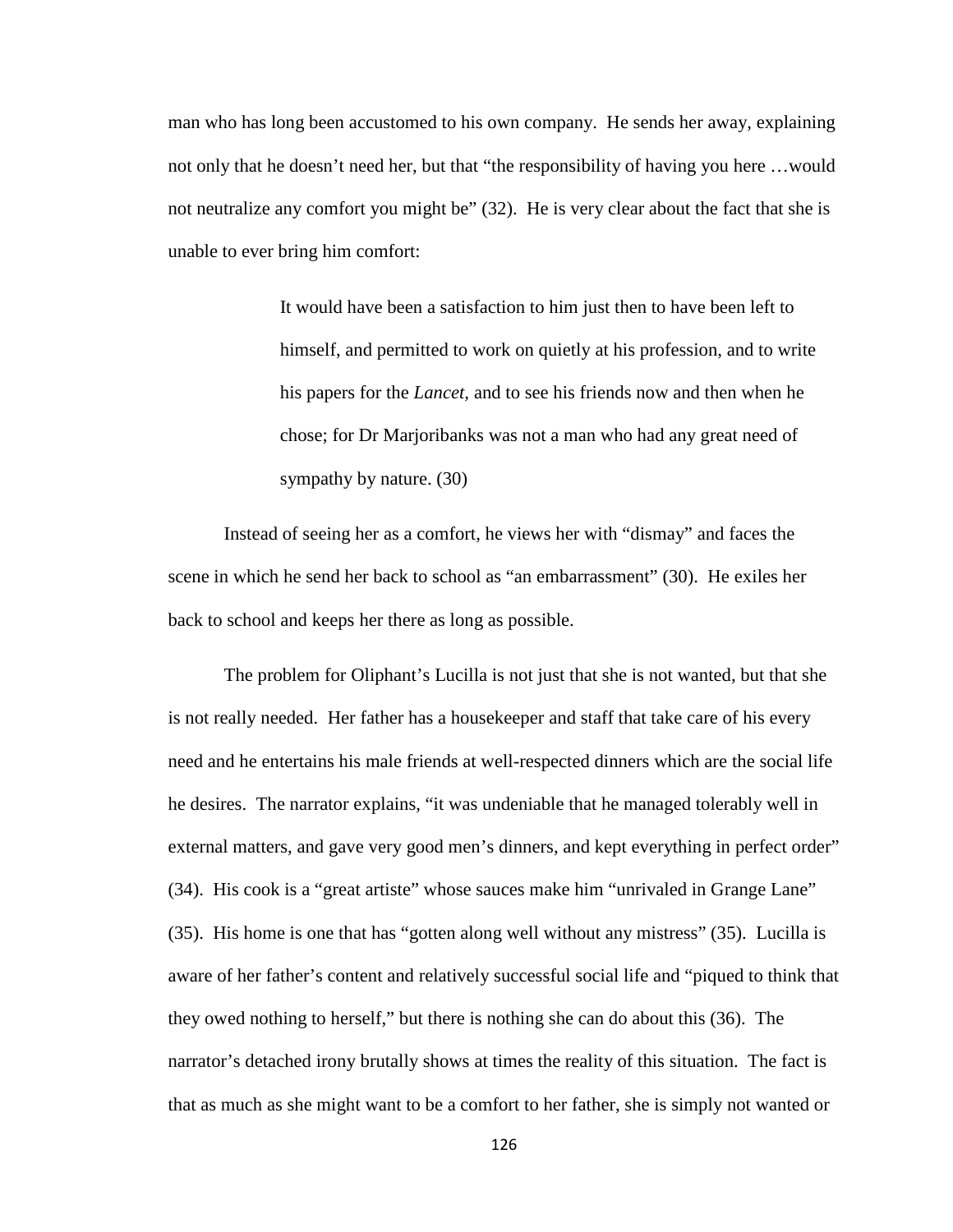needed. For a managing daughter a self-sufficient father is a problem that Oliphant shows challenges the ethics of domestic care More's Lucilla has established. Their relationship is one that builds slowly, but it never reaches the level of love.

The interesting revelation of the novel is not just that Oliphant's Lucilla and her father never emotionally bond, but that it seems neither is capable of a deep emotional connection. Considering that "the object of my life" is to bring him comfort, it is disconcerting to realize she never does and probably never could because of the insurmountable emotional distance between them (42). He greets her with the almost comically detached, "Well, Lucilla; so this is you!" (49). To which she responds coolly, having learned on her last visit home the error of emotional outbursts, "Yes, papa, it is me" (49). Once he sees her plan to manage the house, he responds with a "Humph" and "became aware all the same that he had abdicated" (50). He disconnects from daughter and home, appearing almost as a guest at the dinners she now controls. Other than telling her she should marry and marry well, he never offers her advice or attempts to direct her in any way. He also never praises her or acknowledges any comfort she brings him. He is fond of her and this feeling grows, but it is always clear there is little she can do to bring this independent man comfort and that he might even prefer her gone. He views women as a "restless and troublesome" element which he has kept "long peacefully ignored and kept at a distance" (73). He "was not a man to feel so keenly as some men might have felt the enthusiasm of filial devotion" (203). He has a "respect" for her, but "felt a consoling conviction that she was quite able to conduct her own affairs" and would not need his help or advice (203). He takes little pleasure in the evenings she claims will be a comfort. If anything they become little more than background noise to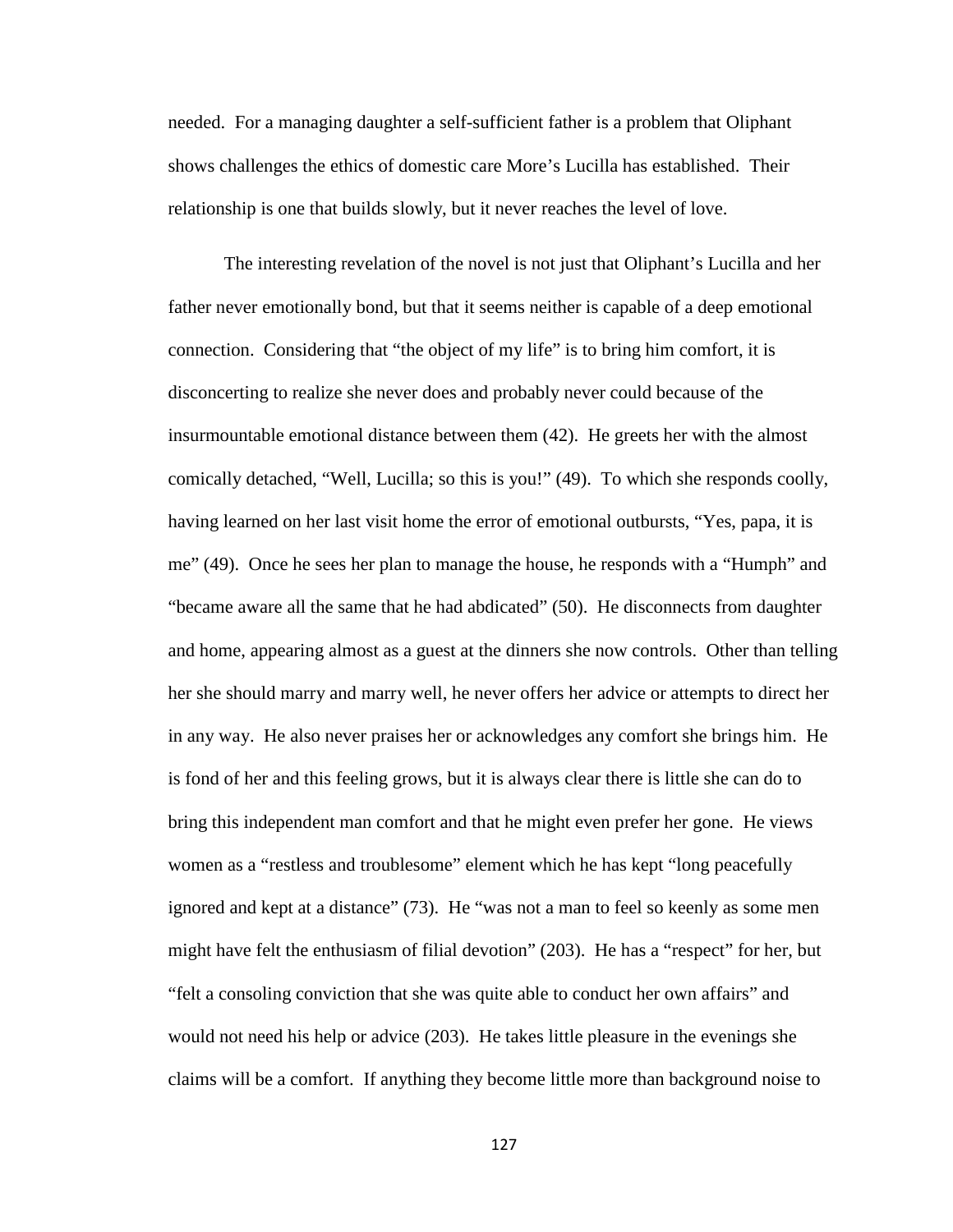his own solitary pursuits. The narrator says, "after looking on for a little with a half amused consciousness that his own assistance was totally unnecessary" he retreats to a corner and then his library (124). His only gesture of warmth or comfort is to put his hand on her shoulder the night before he dies. It is an affectionate gesture so unusual that she seeks him out after he retires only to be gruffly sent away.

With an emotionally disengaged father it is not surprising that Lucilla is equally emotionally detached not just with him, but with her potential suitors as well. Elsie Mitchie has noted the significance of John Stuart Mill in Oliphant's critiques of wealth as a means to an end. It seems clear though that Oliphant's Lucilla is also at times not afraid to suggest what would have horrified Mill most, that caring women can sometimes use other people as means to their ends. The harsh narrative voice makes it easy at times to read Lucilla as a cold and calculating woman. Nancy, Barbara, Rose, even Cavendish, she evaluates based on how they may "be of use" to her (54). Her lack of humor, a "defect" she acknowledges to snubs the witty Mrs. Woodburn, is actually quite accurate and quite revealing. Pablo Neruda says laughter is the language of the soul. Lucilla doesn't understand humor for the same reason she doesn't understand the feelings of others. Barbara Lake, and even Cavendish, ruled by their passion for one another, are a mystery to the rational, practical Lucilla. She never even feels the need for revenge against Cavendish for his very public rejection in her own home. Her lack of visible pain is so striking the ladies gossip about it. Lady Richmond says, "I am sure she is full of feeling; It is sure to come out when she sings" (153). She repeatedly says of each potential and failed suitor that "my heart was never engaged" and it seems clear that it is her pride, not her heart, that is wounded by Cavendish's passion for Barbara. Lucilla is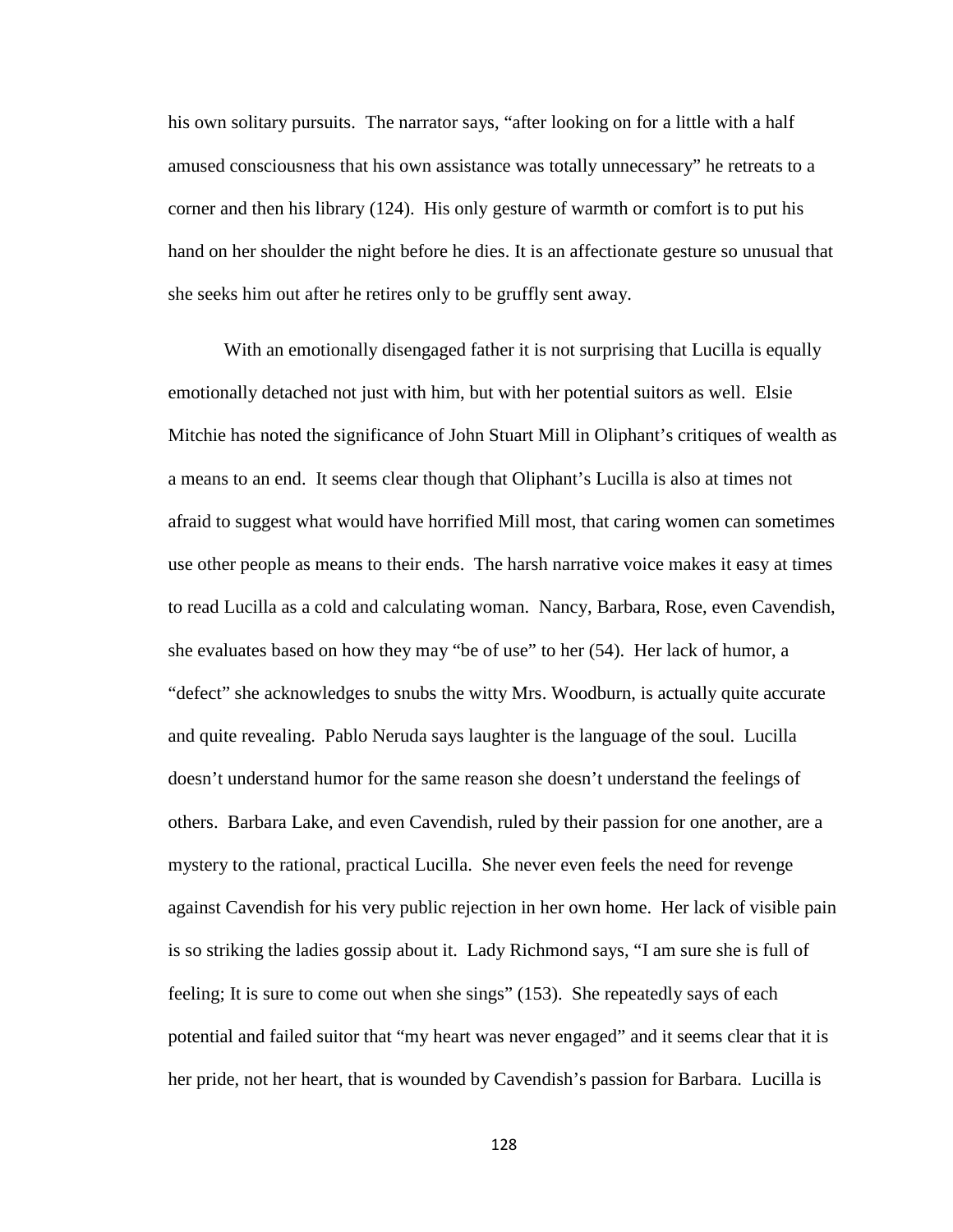puzzled by his impractical choice for the impoverished and socially obscure Barbara, sadly calling it "proof of the imperfection of human nature" (340).

She is so emotionally disconnected from others that she never hesitates to manipulate others for her own ends. She humiliates and manipulates Mrs. Mortimer and the rector when it serves her interests: "She did not hesitate as a weaker woman might have done out of consideration for anybody's feelings" (86). She does the same to Cavendish and indirectly his sister, seemingly unconcerned about their social ruin in a darkly amusing scene in which she, like a puppet master, pulls and presses the emotional strings of others at a dinner scene reminiscent of the comic savagery of human nature common in an eighteenth century play. Cavendish is placed right in the light and across from the minister determined to destroy him. He is exposed in the light just after Lucilla has pretended to swoon after claiming he is her sweetheart. Neither Cavendish's morals nor his supposed bad behavior to Mrs. Mortimer concern her. She doesn't really even care if Cavendish is a scheming social pretender as long as it doesn't "destroy public confidence forever in the social leaders," meaning her (171). She blames Barbara's "selfishness" for destroying Rose's career instead of seeing how she herself may have inadvertently hurt Rose by toying with Barbara until she is so ashamed and depressed she leaves town to governess.

Lucilla's very obsession with domestic trivialities, a factor which has led critics to dismiss the novel entirely, is in many ways indicative of a lack of interiority, or psychological depth in Lucilla. This is a woman obsessed with domestic details because she lacks the capacity for deep emotional connections that would otherwise fill her life. Her domestic labor is the opposite of More's conventional picture. She performs her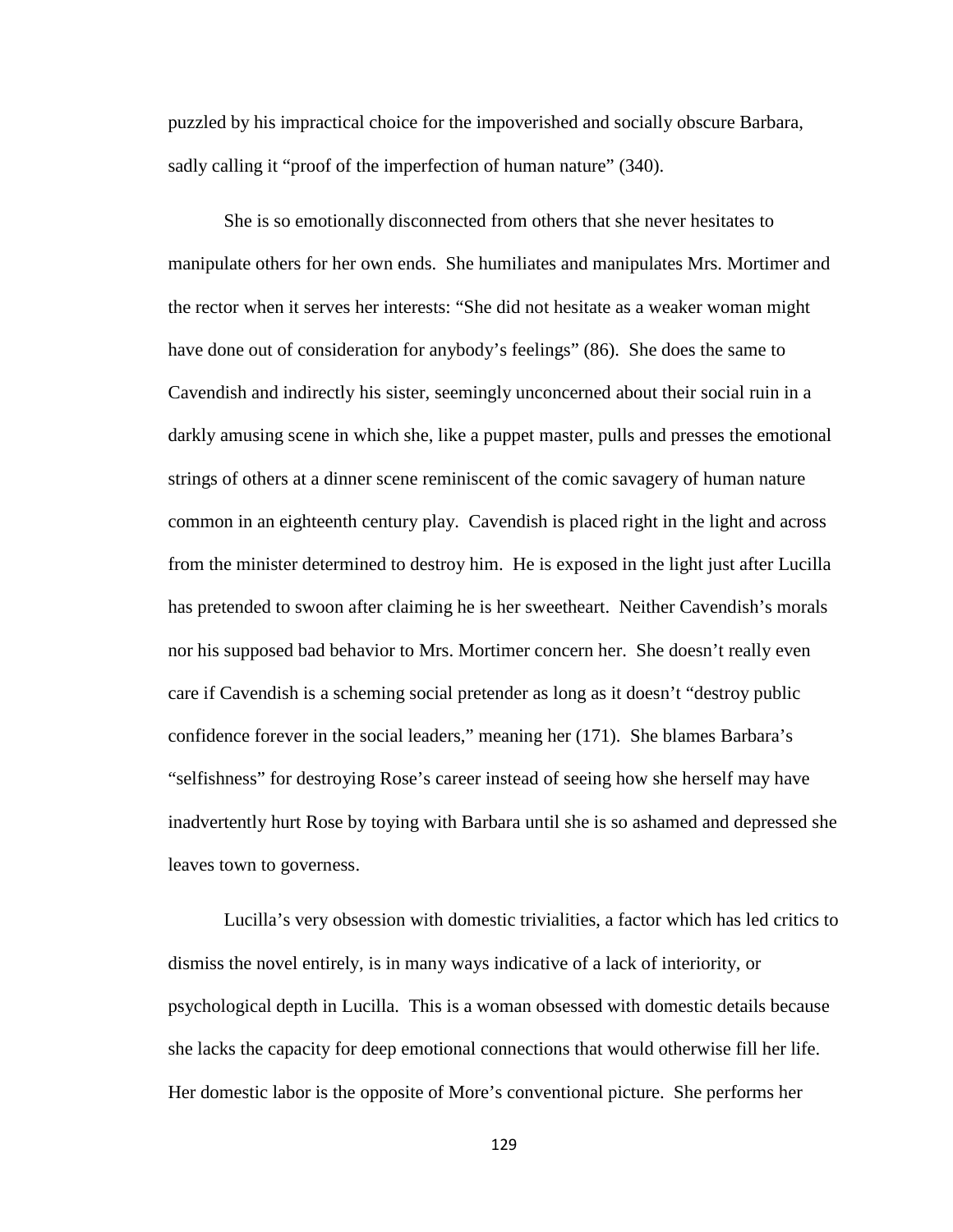duties precisely because she does not have deep feelings for others. She has no friends with whom she shares any real details of her life. When she announces her engagement, her closest friend and mother substitute, Mrs. Chiley, guesses two possible alternative suitors first. She is so emotionally disconnected even from her closest companion that Mrs. Chiley never imagines Tom as her future husband.

Her marriage to Tom is perhaps the best example of the lack of emotional center in her domestic care and in the ways he understands family connections. She is told in school before she even comes home that she cannot remain a managing daughter all her life. Listening to her grand plans, her school fiend pipes up, "But, you cannot go on all your life being a comfort to dear papa" (39). Her response is a flippant "profanity," "We must leave that to Providence" (39). Managing daughters could not expect to remain managing their father's homes forever. There was always the possibility of their father's remarriage, financial problems, or even his death could unseat a managing daughter. It was not a safe and stable position. When Tom proposes to her at nineteen she tells him "duty is happiness" and that she has decided that it is "not fun to be married" (93). His intrusion into her plans gives her a nightmare in which the rector, "with inflexible cruelty" marries her to Tom (83). She sends Tom to India in hopes that her "awkward and "unlucky" cousin will improve or at least be out of her way (82). Her father, who considers Tom "an ass" who will never be more than a poor man encourages his departure and distance (400). She is young and has a vision of herself as ministering daughter, which is only complicated by potential suitors.

Once he is out of the picture she toys with the idea of marriage several times, but Lucilla seems incapable of passion or romantic love. Her claim is that she stays home to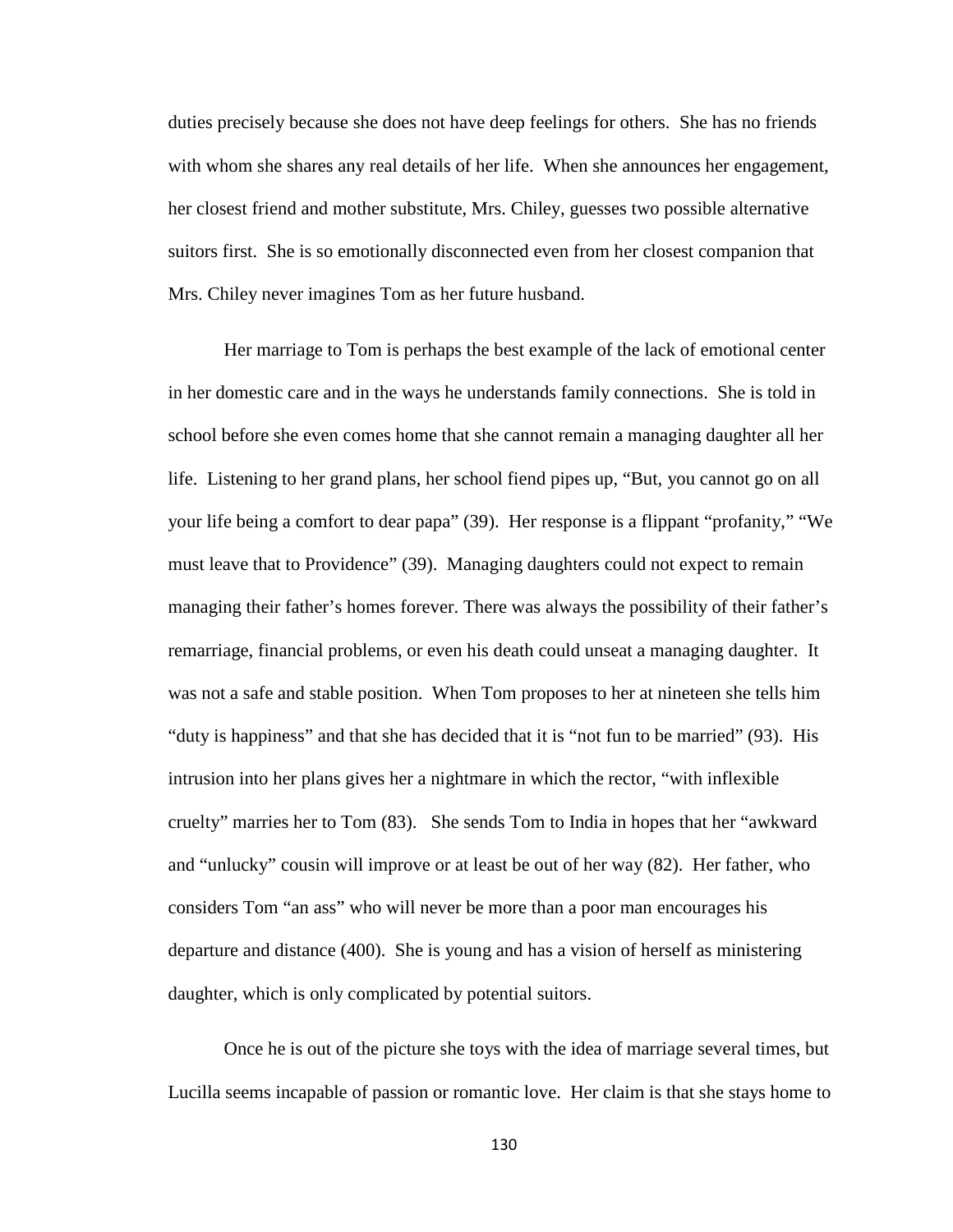care for her father, but it is clear she never finds anyone whom she can love. She tells her father she would not "swindle him" by marrying for at least ten years since he has renovated the house for her (203). She announces she will wait until she has been home ten years, until she has begun to "go off" (69). Marriage ages throughout the period were rising, but this is still an usually long wait at home. The average age of marriage for middle-class women climbed from age 20 in 1803 to age 25 by 1851 (Branca). The 1851 census calculated that 40% of all women, including 28% of women under age 25, were unmarried (Branca). As suitors come and go it is clear she would "reconsider her resolution" but as she always says her "affections were not engaged" (110, 131). The absence of a potential stepmother, although her father's brief flirtation with Mrs. Mortimer "struck at the root of all faith in him as a father," and lack of an acceptable groom keep Lucilla home longer than she anticipates (300). She considers Mr. Cavendish, the rector, and Mr. Ashburton, but all three fall for other women.

There is a suggestion in the novel that without a husband to please Lucilla has a great advantage over married women. None of the marriages in the novel from Lucilla's parents outward seem to be enjoyable to rewarding. Dr. Marchbanks feels his "incapable bride" had "wearied his life out" (67, 31). Mrs. Woodburn offers one of the worst examples. Her husband, "for whom she had contempt," has a "cruel and overwhelming power over her and she fears him more than she loves him" (305). She envies Lucilla and thinks,

> It would be very foolish of Miss Marchbanks to marry, and forfeit all her advantages, and take somebody else's anxiety upon her shoulders and never have any money except what she asked from her husband (374).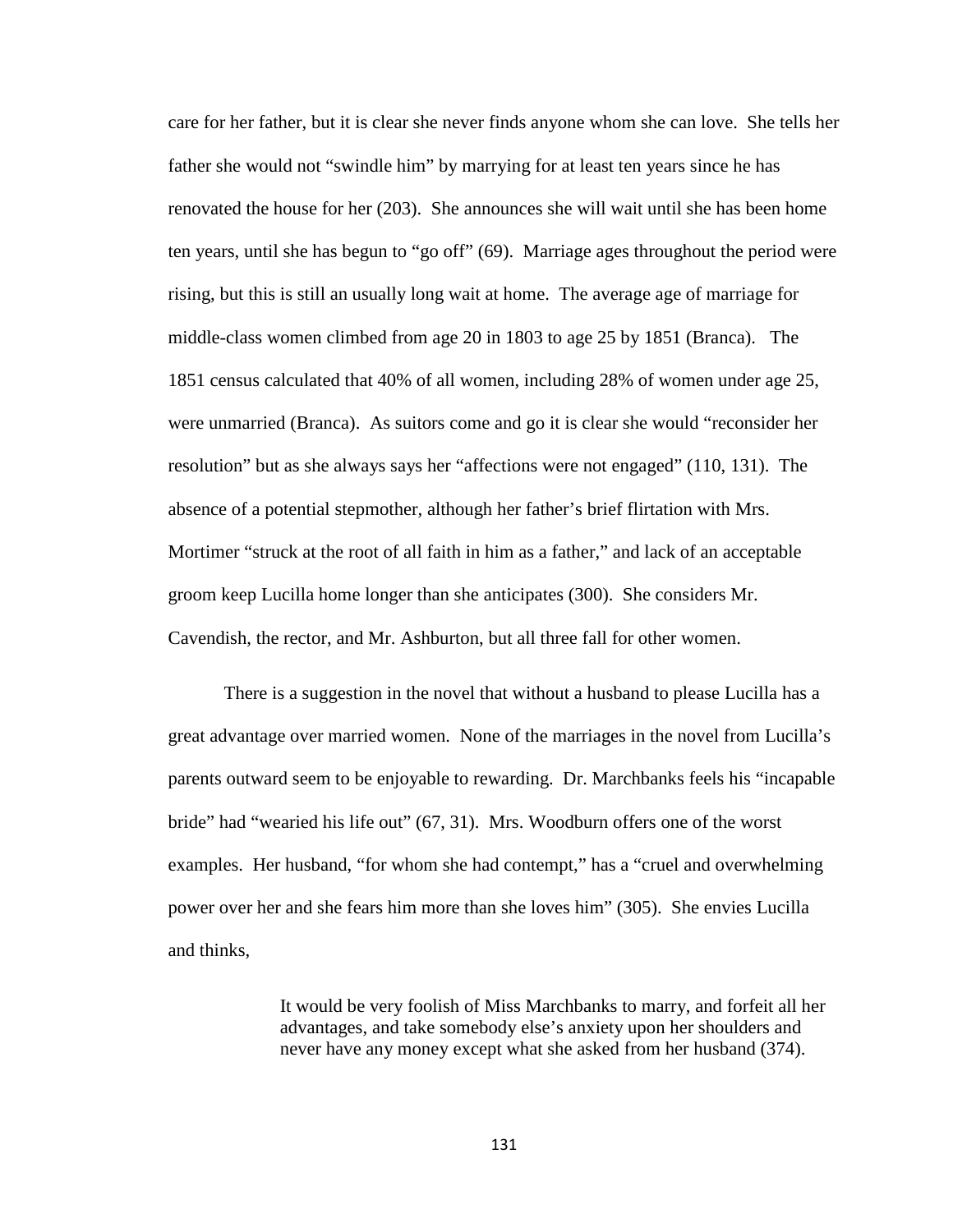Even loving couples fail to provide models of partnership and independence. The rector loves Mrs. Mortimer, but her opinion "had not the weight of straw upon him" and he is willing to make her miserable to prove a point (318).

For Lucilla, marriage seems unnecessary to independence and contrary to happiness. This is a remarkably interesting discovery that challenges much of what other managing daughters have encountered in novels of the period. Margaret Hale in *North and South* and Esther Summerson in *Bleak House* both find real independence and authority only in their marriages. Margaret and Esther both led lives of constantly shifting and often exploitive physical and emotional labor with little sense of power or authority in the homes. Their love and sense of obligation for the family they manage keeps them trapped in powerless and exhausting responsibilities without a clear role in the home. In contrast, Lucilla, free from emotional attachments to her frosty father, is able to script her domestic labor to her advantage. It is not surprising that she hesitates to marry when marriage looks to her as if it might clip her wings as it has other women in the novel. Her aunt articulates Lucilla's advantages well, "You have had everything your own way, and all that you wanted, without any of the bother" (354). Mrs. Woodburn, her social rival, Mrs. Chily, her godmother, and even her aunt all agree that Lucilla is "too comfortable" in her father's house to ever marry, but it seems more likely that she never finds anyone she loves enough to encourage or who loves her enough to propose (376). Lucilla is seemingly incapable of love, though she encourages several love matches for her own potential suitors. In her own life, she "did not account for the action of such an unknown quantity as love" (258). When her father tells her he is pleased she is "old enough to have gotten over all the love-in-a-cottage ideas" (397). She assures him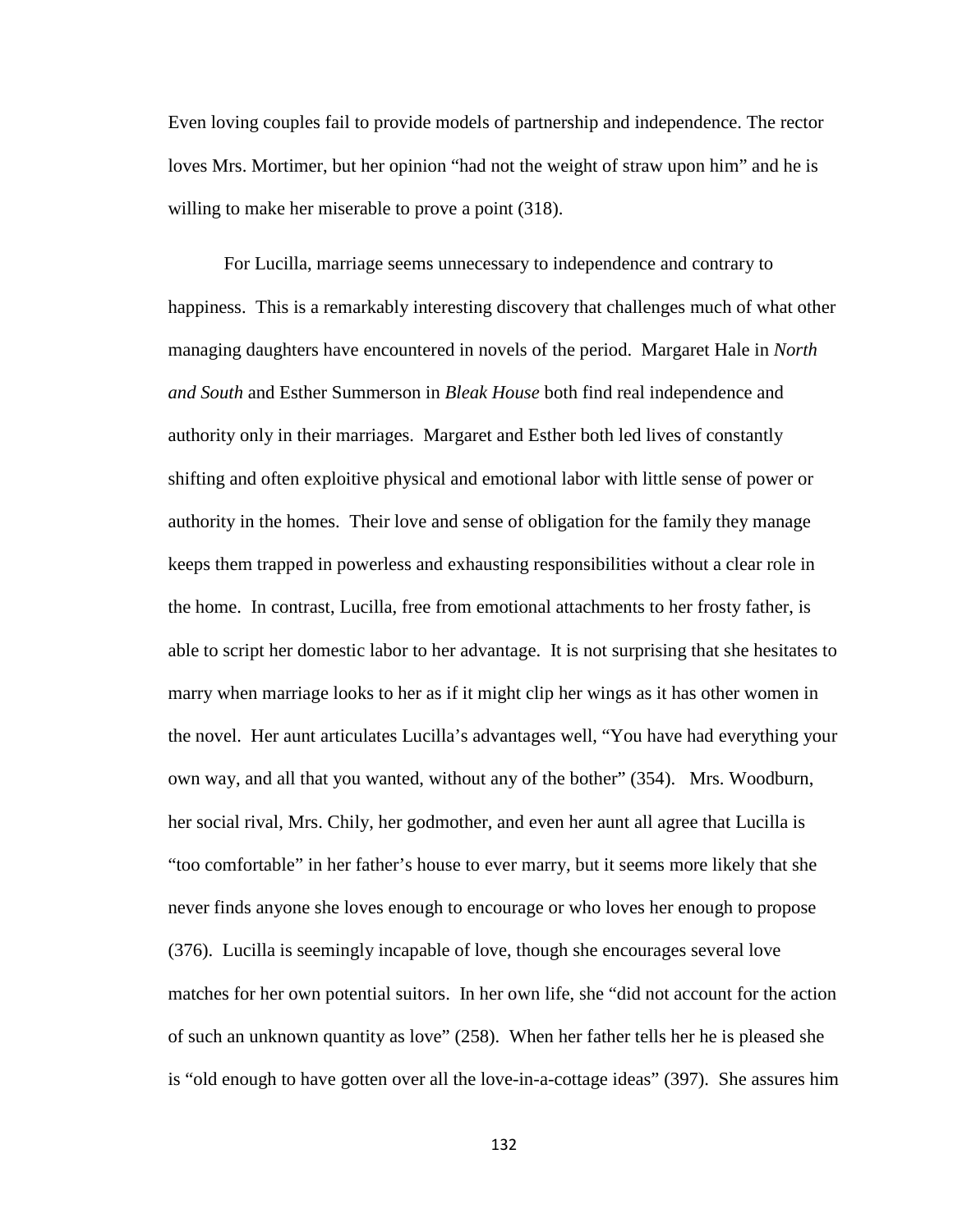romantic love has never appealed to her: "I don't think I ever had them" (397). Her debate over the proposal she expects from the rector reveals clearly the dispassionate way she approaches marriage:

> She thought it only her duty to him, to herself, and to society in general, to take his claims into full consideration. And, no doubt, if these claims had seemed to her sufficiently strong to merit such a reward, Miss Marchbanks had it in her to marry the Archdeacon, and make him an admirable wife, though she was not at the present moment, so far as she was aware, absolutely what foolish people call in love with him. (210)

Romantic love is not a part of her understanding of marriage or family. What had interested Lucilla about each of the men who entered her life was the ways in which they "offer the very field that was necessary for her ambition (114). It is not love, but ambition that guides Lucilla. The idea of the foolish, but adoring Tom gives her "something to lean on" even though he is far away (267). She has "a certain regard and an impulse of protection and patronage" to Tom, but she is not in love with him (91). Like her father, Tom trusts her to handle her affairs, which suggests that like her father, he too will allow her to hold the reins of their marriage. Tom's enthusiastic adoration is a counter to the frustrations she encounters managing others, who are not always grateful for her direction: "It gave her a certain support to think, amid all the want of faith she was encountering, Tom believed in her, heart and soul" (267). His confidence in her and belief in her offer her the strength she needs without ever requiring any returning emotion on her part.

Tom phrases his proposal in the practical way that will make best sense to Lucilla: "My poor uncle is gone, and can't be left by yourself in the world. Will you have me or not?" (475). She has already realized that single life in her financial straits will not be pleasant and he must know this at some level. He repeats his proposal several times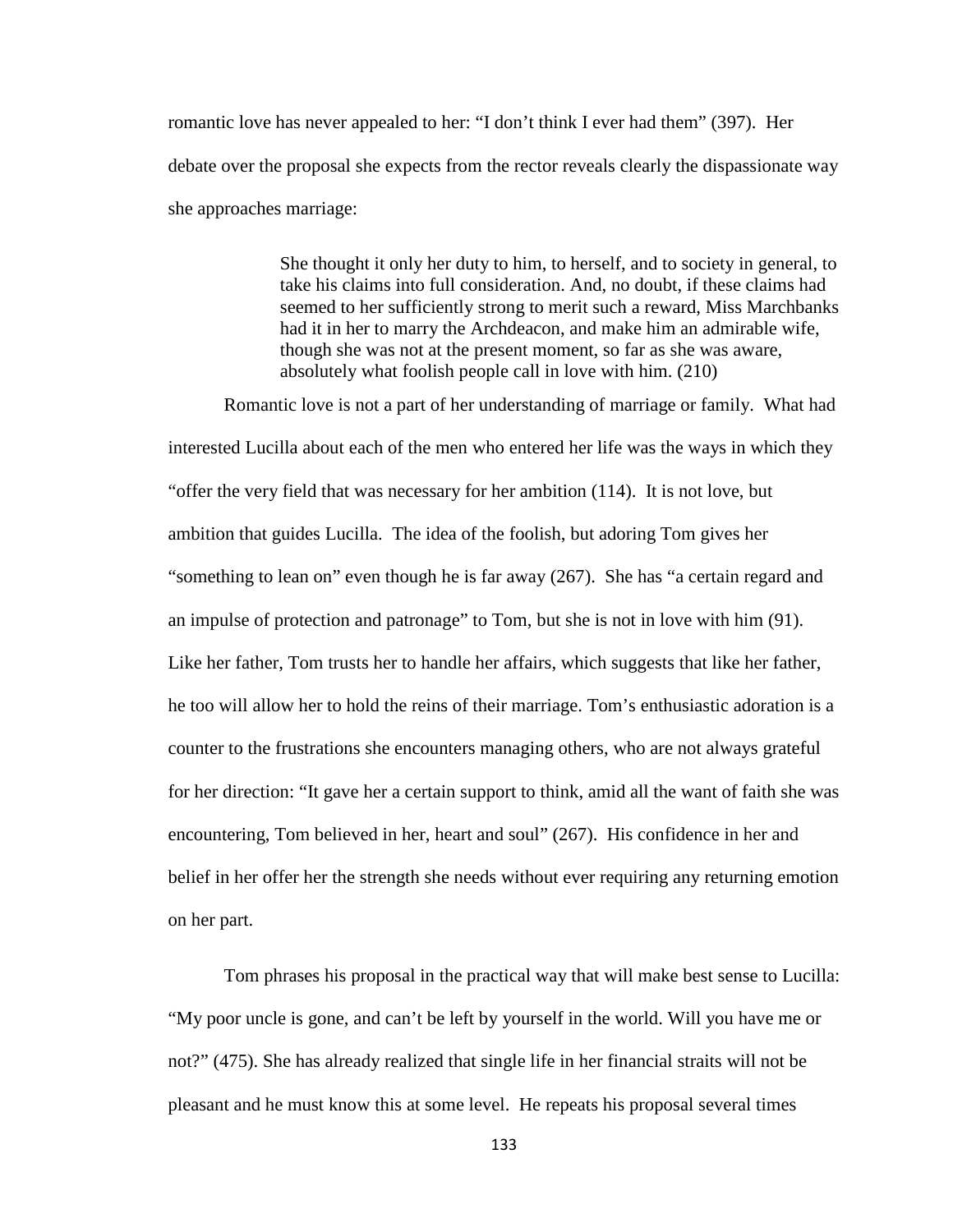refusing to let her evade or avoid. We are told "Lucilla's powers seem to fail her" and she cries. The narrator claims, "fate and honest love had been waiting all the time till their moment came" yet there is little reason to assume some great love has evolved from what was at his arrival seconds before only "fondness" (477). The unemployed Tom gives her a project, not just in planning his life as a country gentleman and future member of Parliament, but also in the new home she tells him to buy, their ancestral home of Marjoribanks. "Her active mind sprang up with redoubled vigor" as she contemplated all the projects a marriage to this fixer-upper husband would bring (481). For a woman experienced at managing, the clueless Tom and the "wretched hovels and miserable cottages exhilarated her heart" (488).

Romance is given the lip service her other domestic clichés have been given, but carefully. She never claims to love him. She only says, "I could never in my heart have accepted anybody but Tom" (492). Her statement is actually quite true, but not for the romantic reasons her friends suppose. Tom doesn't just offer her love; he offers her meaningful occupation and unquestioned authority, which means much more to Lucilla than romance. The ending is frustrating only if one assumes it must end in an idealized romance. She is Beeton's "Alpha" through and through, and would not be happy with anything but a beta like her Tom who would happily let her order their life and work with her to the extent of his capabilities to make her happy. Oliphant suggests that there are things more important than romantic love and that traditional families actually do not need deep emotional connections to grow or thrive.

In conclusion, Oliphant's *Miss Marjoribanks* is a significant exploration of the ethics of care idealized in works like Hannah More's *Coelubus in Search of a Wife*.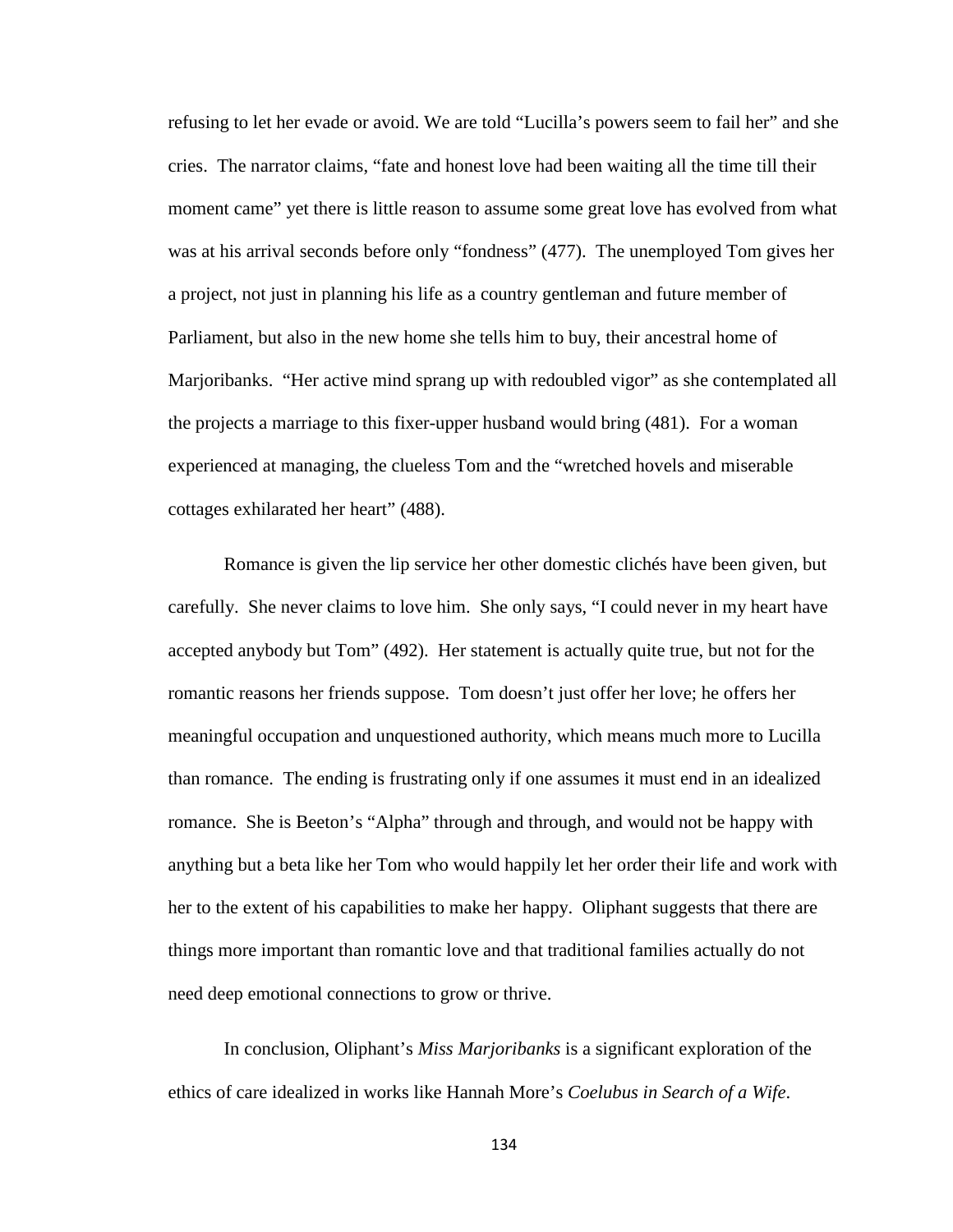Oliphant holds idealized virtues of practical, private, necessary, and loving care in the light of reality with a young and ambitious character who is likeable and yet also manipulative. Unlike More, Oliphant avoids questions of faith to focus on the problems of common humanity: "Religious convictions are not at the center … instead she focuses on human flaws and eccentricities" (Rubik 226). Oliphant's irony works magnificently in the service of something that for Oliphant was much more important than abstract theories--realism. Oliphant cared about real life and her detached irony allows her to explore the ways her Lucilla grapples with the challenge of her caring responsibilities, what she repeatedly calls "being a comfort to Papa" (27). In her character Oliphant shows that the caring work of women is what Martha Gimenez calls a complex blend of "socially necessary contradictory experiences, some unpleasant and some enjoyable" (279). Oliphant challenges the ideals by showing the real experience for women as infinitely more complex. Caring labor can be quite public, trivial and selfish and rooted not in emotion, but personal goals and ambitions. It is shocking and yet also potentially liberating. Although rarely considered a feminist, by showing the ironic gaps between reality and the ideals of women's caring life, she too makes an attempt to kill the angel in the house. The woman she replaces her with is in many ways a modern woman. Oliphant's Lucilla is more likable and sympathetic by far the More's prim heroine. Lucilla of Grove Street is a flawed, but well intentioned realist not afraid to make her life her own.

Copyright @ Emily Ann Dotson 2014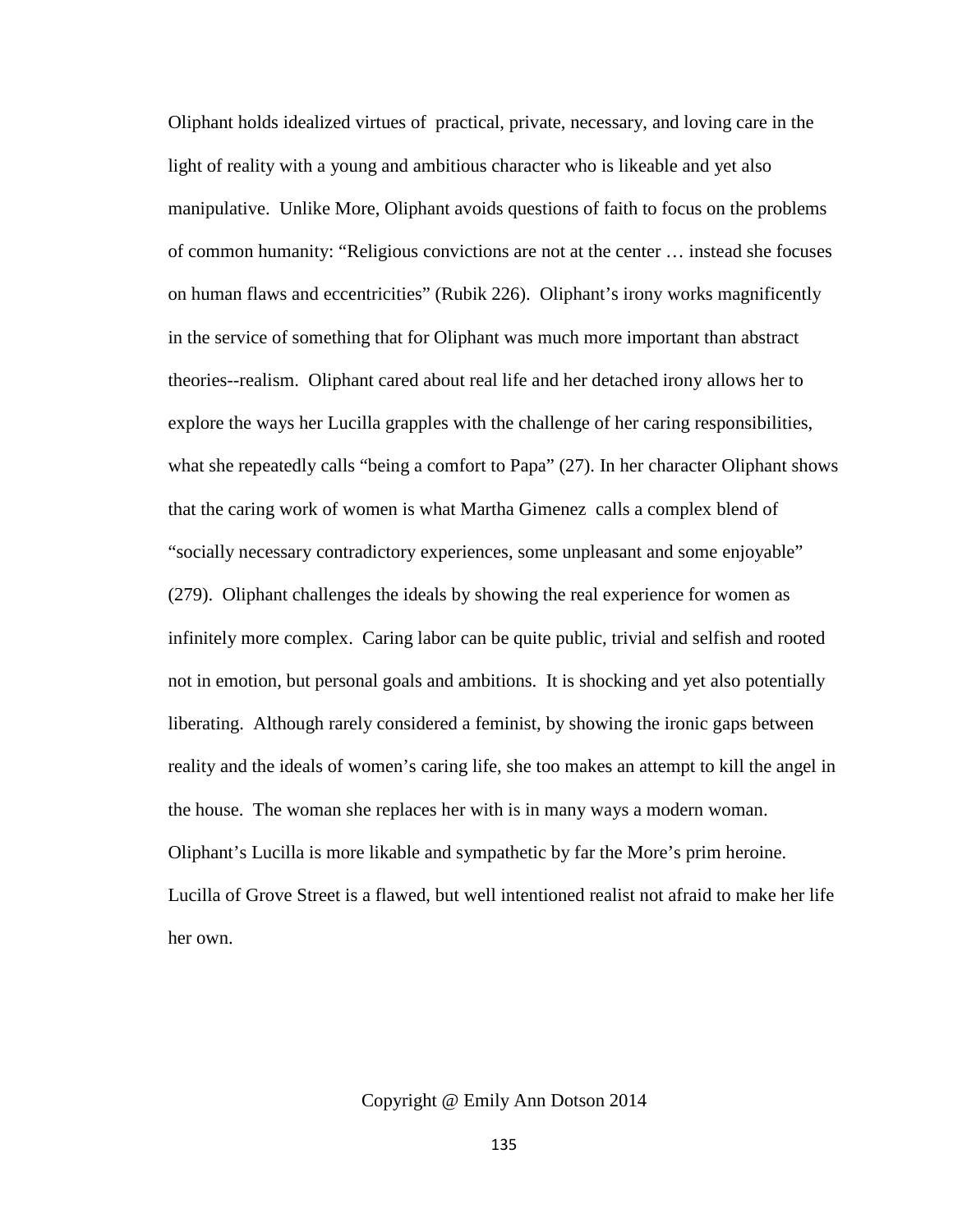#### Chapter Six: Conclusion

In summary, this dissertation looks at four novels written in the fifteen years after the 1851 census, a time when there were statistically more unmarried women marrying later and staying home to care for parents longer. The concerns about unmarried women tied into larger questions about the changing role of women in society. The novels in this study look at the unusual figure of the adult unmarried daughter as a site of tension in which questions and concerns about the roles of women play out. The novels all feature a managing adult daughter as either the title or main character and all reveal a cultural anxiety about the uncertain and unstable role the daughter has in the family, a frustration with the often hidden and unacknowledged physical and emotional exploitation of domestic care labor for all women, and a real concern for the fact that adult daughters simply do not easily fit into the traditional family structure even when they are loving or very much needed by the family.

*Lord Oakburn's Daughters* offers an example of a managing daughter who struggles with a dogmatic and unpredictable father. Jane invests herself in serving her bedridden father not only through her care of their home and of him, but also through her willingness to take on the roles and responsibilities of parenting her younger sisters. However, Jane's total immersion in her role as her father's managing daughter makes her unable to set boundaries on her own labor, to stand up against her father's despotic orders, or to understand the need her sisters and her father have for romantic relationships and marriage. The central problem this novel reveals about managing daughters is that daughters and their fathers often have competing visions of family structure, hierarchy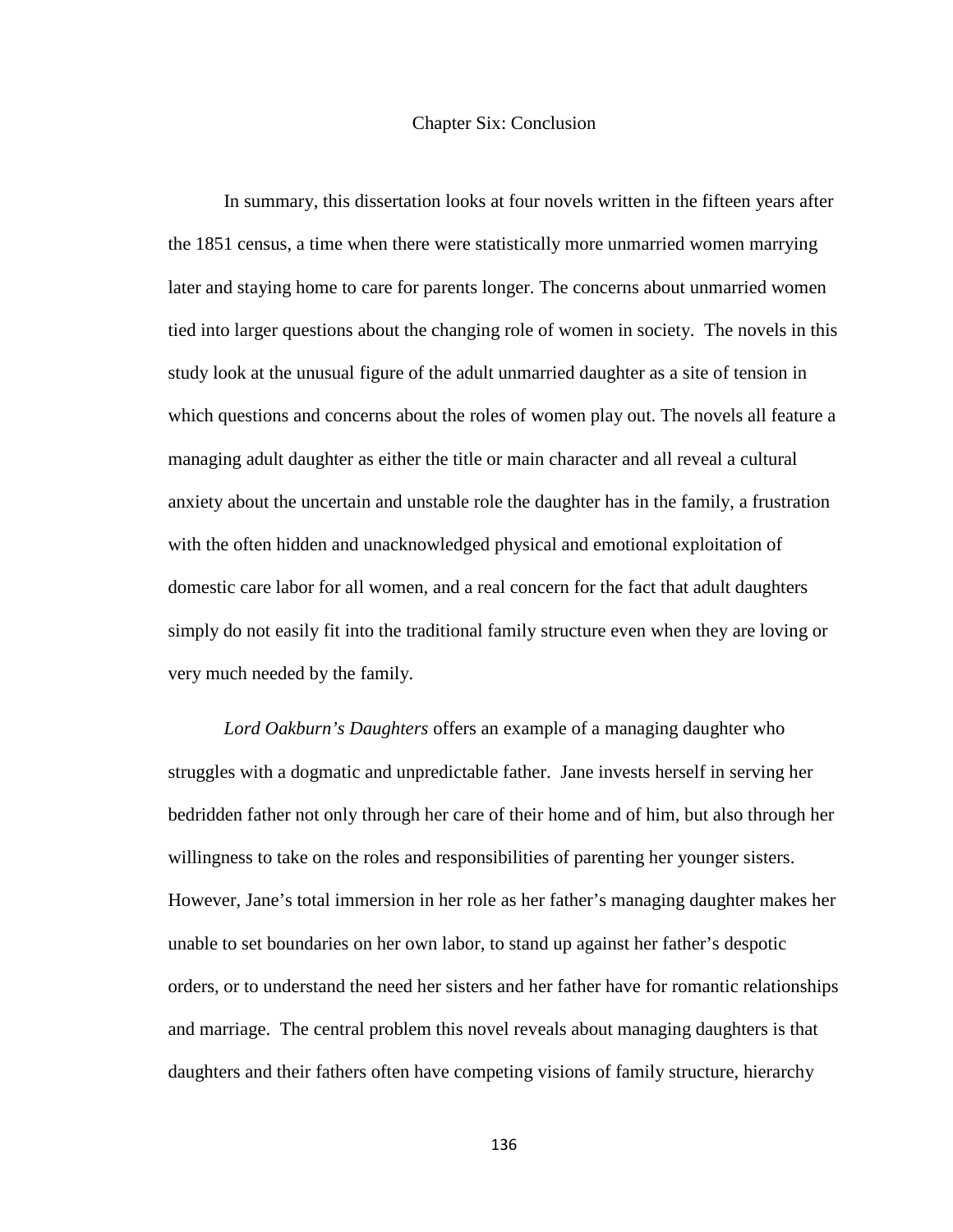and roles. Lord Oakburn thinks of Jane as little more than his disposable tool, an agent and enforcer his will. He does not see her as an authority in the home that must be consulted or even considered in family decisions. However, Jane believes her complete subservience and her willing and eager constant labor, justifies a place of permanent authority for her in the home. In fact, she even imagines her role to be that of a "second mother" providing comfort and guidance to her sisters. The clashes over these competing positions end decisively with her father's surprise marriage to the governess, a marriage which highlights even further Jane's lack of authority or position in the home. Jane is never sure what to make of this other managing woman, viewing the governess first as a rival sister and later as a romantic rival. This novel points out that the managing daughter and the governess share much in common in terms of their liminal position in the family. Yet, the governess, as a biological outsider, has the ability to move beyond her transitional role to an undisputed permanent one as wife. This novel shows other managing daughters that while their work may not have clear boundaries, their authority and position in the home certainly can be bound by a father's will or whim.

*Bleak House* presents an example of a young woman who is like a daughter to the family yet, who is pushed into ever increasing difficult emotional and physical labor well beyond the boundaries of a daughter's duty. Esther is vulnerable and desperate to do her "duty" and "win some love" after an unhappy childhood. Her place in the Jarndyce family though is ambiguous. She is not biologically related to the family, although she suspects she may be, but she is also certainly not just an employee. She is expected to work and, more importantly, to care for the family in ways that go well beyond traditional employee or even daughter boundaries. Her guardian, who should be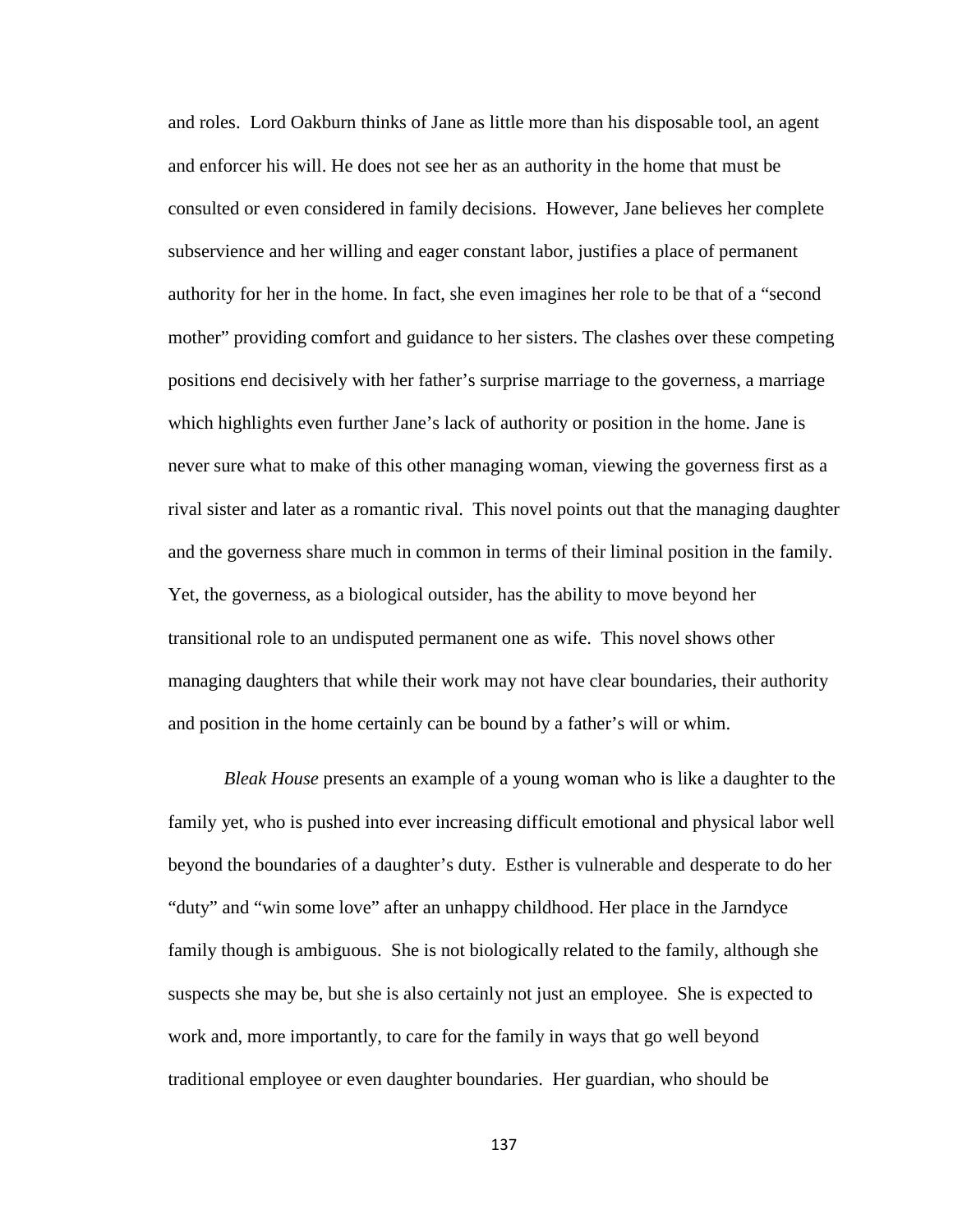managing the family, is detached and disinterested in the family responsibilities, notably the care of his adult wards. A dysfunctional system develops in which as her Guardian, the father figure, disengages from his responsibilities, Esther pushes herself to assume these roles no matter the appropriateness, the chances of success, or the personal costs to her own health and happiness. As the boundaries blur, her labor becomes an experience of exhaustion, constant anxiety, and alienation from her own needs. She becomes incapable of advocating for herself and willing to sacrifice even her own marital happiness to her sense of duty. This is problematic too because while Esther's imagines her role as one of managing daughter, her Guardian ultimately reveals he has always seen her as a potential wife. Their intertwined pathologies make this a stark picture of a difficult domestic life for women who care for a family "like a daughter."

The novel *North and South* offers a very different picture of the managing daughter in Margaret Hale and her struggle to care for her childlike parents in the harsh industrial town of Milton. The central labor imperative of the novel is the need for recognition and respect for those who work and a more caring relationship between those who work and those who demand that work. This issue can also clearly be seen in Margaret's struggle to care for her unhappy perpetual invalid mother and disengaged father, a helpless intellectual obsessed with his own religious crisis. Margaret's attachment to her home and those in it, although based on idealized rather than real relationships, is none the less a powerful motivator for her caring labor. However, it also blinds her to any opportunities beyond her role as managing daughter.

Problematically, Margaret sees selfless comforting as a normal part of all relationships and like Esther Summerson crosses gender and class boundaries comforting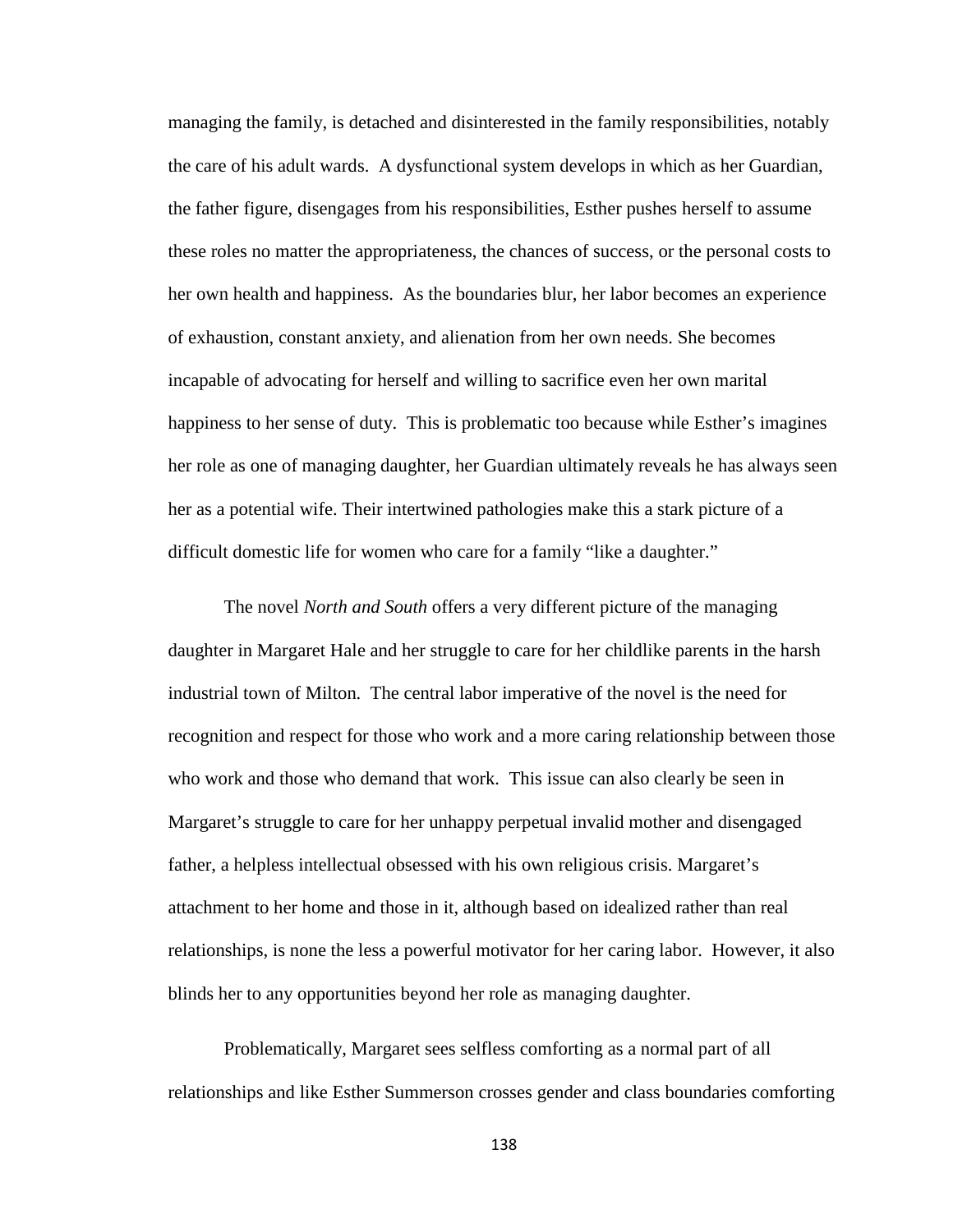everyone she meets, even stopping a riot as part of her "woman's work." The novel initially admires, but later is concerned about her excessive emotional labor and is openly sympathetic to the hidden toll this takes on her as she, like so many other managing daughters, bears her emotional burdens alone. She sees her own feelings as selfish and expressions of her pain as a violation of middle class values. Only the death of her family releases her from her exhausting and inappropriate domestic service.

Margaret's invisible and exploited domestic labor shares remarkable parallels to Bessy's industrial labor which highlight the unique challenges of the unbounded largely unrecognized and unappreciated difficult physical and emotional domestic work which managing daughters do in the home. The novel's focus on her hands, alternately the soft round hand of a lady and the dirty hand of a laborer vividly illustrates the dualism of women who often work like servants, but must hide signs of their labor. Ironically, the genteel Margaret is often discounted as a managing daughter and often must insist on her authority and the right to care for her own family. Unlike the workers, she has no one to turn to for solidarity or even sympathy and rebellion is not an option when to rebel would mean to reject the relationships she values most and the caring nature which forms her very identity.

In *Miss Marjoribanks* Margaret Oliphant's domestic heroine Lucilla challenges the domestic ethics of care through a critique of a novel by an earlier author Hannah More, pedantic and humorless character Lucilla is almost a caricature of feminine virtue. More uses her Lucilla to argue what is a fairly traditional view of domestic labor: She argues domestic care, which is always difficult hidden work, is wanted and needed for family success, and that it is motivated entirely by love. In contrast, Oliphant's Lucilla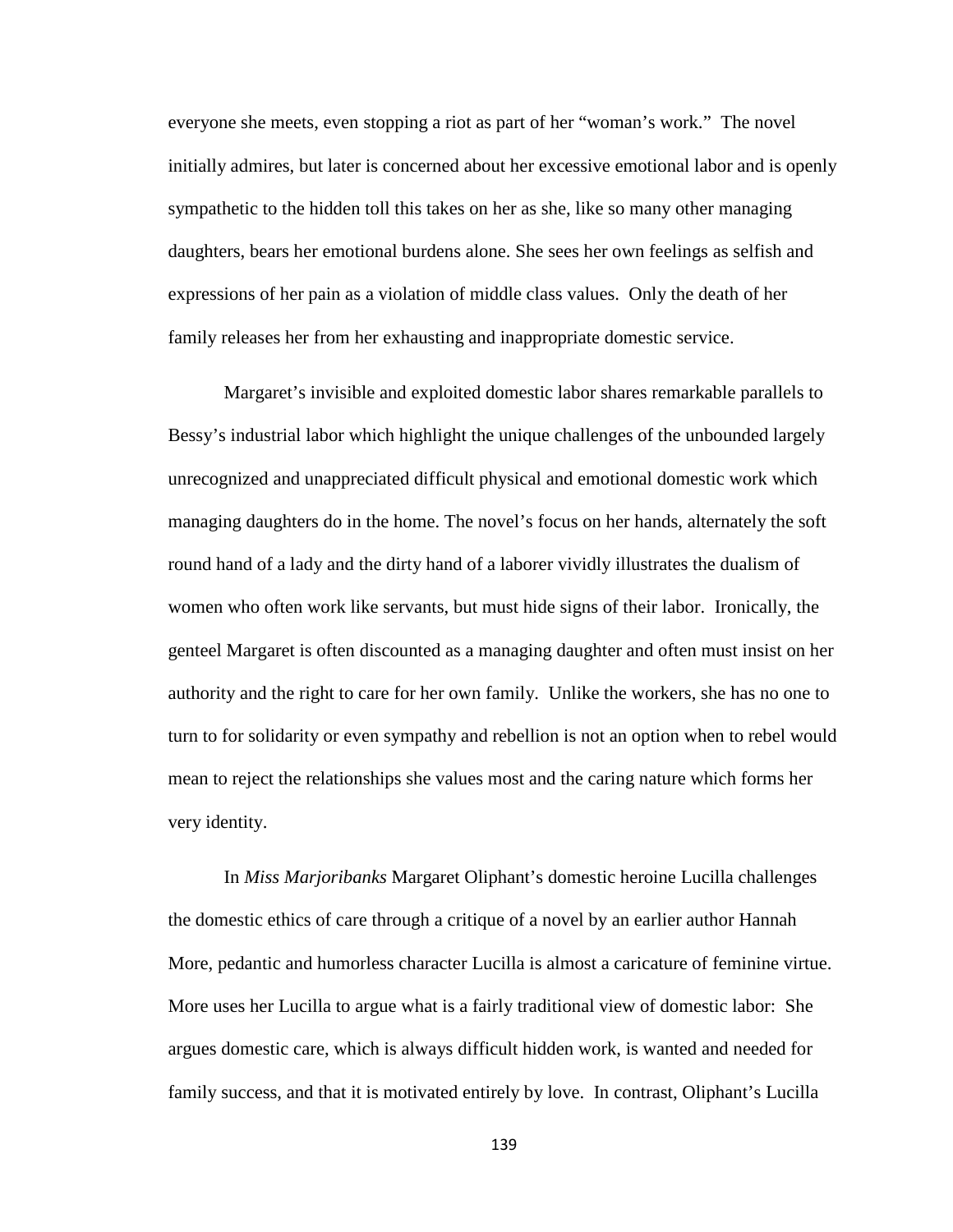explores each of these premises showing the complications and challenges between idealized care for others and the experience as her wealthier and more modern Lucilla lives it. Oliphant's Lucilla uses the language and expectations of traditional daughterly duty to justify a much more expansive and empowering role for herself than More's Lucilla could ever imagine.

Unlike More's well prepared Lucilla, Oliphant's Lucilla raises questions about the notion the domestic care is always wanted and needed because her stoic father is perfectly contented with his housekeeper and his private circle of men. She isn't needed to cook or clean and so her domestic care must take on different forms. She imagines her role as managing daughter to be a broad form of "comfort" for her father. For her, it is a social position in which she unites and solidifies not just their home, but her father's community as well. Her labor is also not particularly difficult or hidden, but rather an enjoyable public spectacle that challenges the notion that a successful home just happens. Because she wants to be a public figure, she makes her labor "pretty" and makes it too public. She uses the logic of a daughter's love and care for her father to justify exactly what she wants to do. Her pleasurable housekeeping is described solemnly as a "war" by the mocking narrator. Miss Marjoribanks shows that the rationale which grounds domestic care can justify a wide stretch of caring acts including those that are at times selfish and self-serving. As the narrator states, "Miss Marjoribanks managed to please everybody by having her own way." (133). She offers a model of domestic care that remains caring and yet also allows for remarkable independence and authority.

In conclusion, the adult managing daughter is an anomalous figure whose appearance in many of the novels of the period reflect cultural concerns about the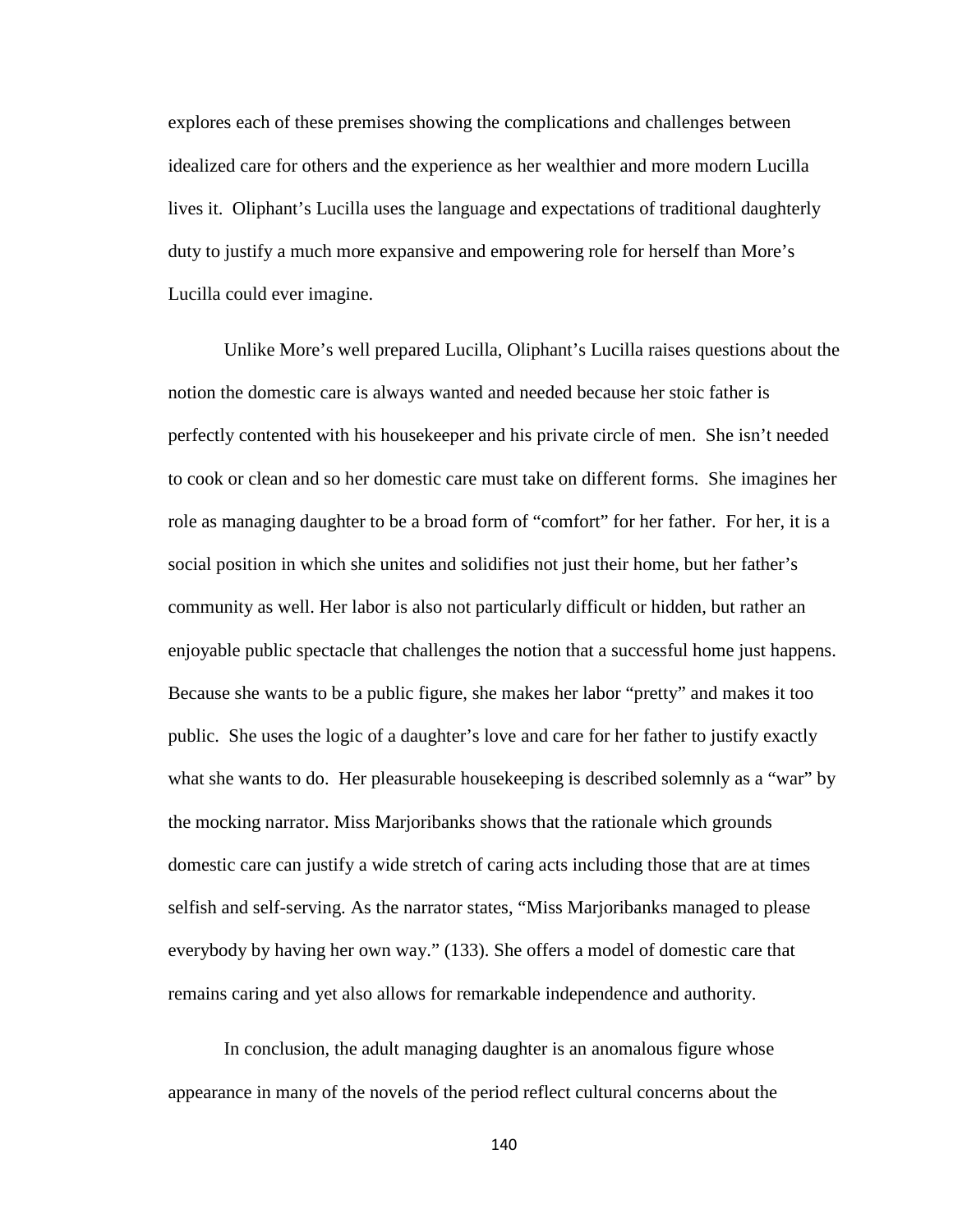changing roles of women. These novels express a frustration with the fact that there seem to be no clear roles for adult managing daughters in the families they love and for whom they care often devotedly. There were no clear responsibilities or duties in conduct literature or other domestic literature to clarify what she should be doing under the vague cultural directive that daughters should be grateful to their parents and a comfort to others. These daughters reveal social tensions around the fact that there seems to be no real authority or stability in the role of managing daughter as there would be with marriage.

Yet, the anxiety expressed is not just about the uncertain role of daughters in the family. Because daughters do not have the idealized status in family life that a wife has, they also provide a way to highlight the challenges of domestic labor for all women. Her uncertain role and her emotional connections to the family and the ideals of home can make her an enthusiastic giver, but also leave her subject to endless obligation and potential exploitation. A wife who claims to be exhausted and overworked risks being seen as a bad domestic manager since her labor should be invisible. Worse, she also risks being called unloving because her care for others should be something she doesn't consider to be labor. However, a daughter can show the hidden stress and conflicts of domesticity without fear of criticism because she is still in training and is not expected to have the same emotional investment in her family of origin as she will in the home she makes with her husband. My study contributes to the deconstruction of idealized labor by showing that domestic labor, especially which involved emotional care for others, was challenging work that could be as potentially exploitive and alienating as work outside the home.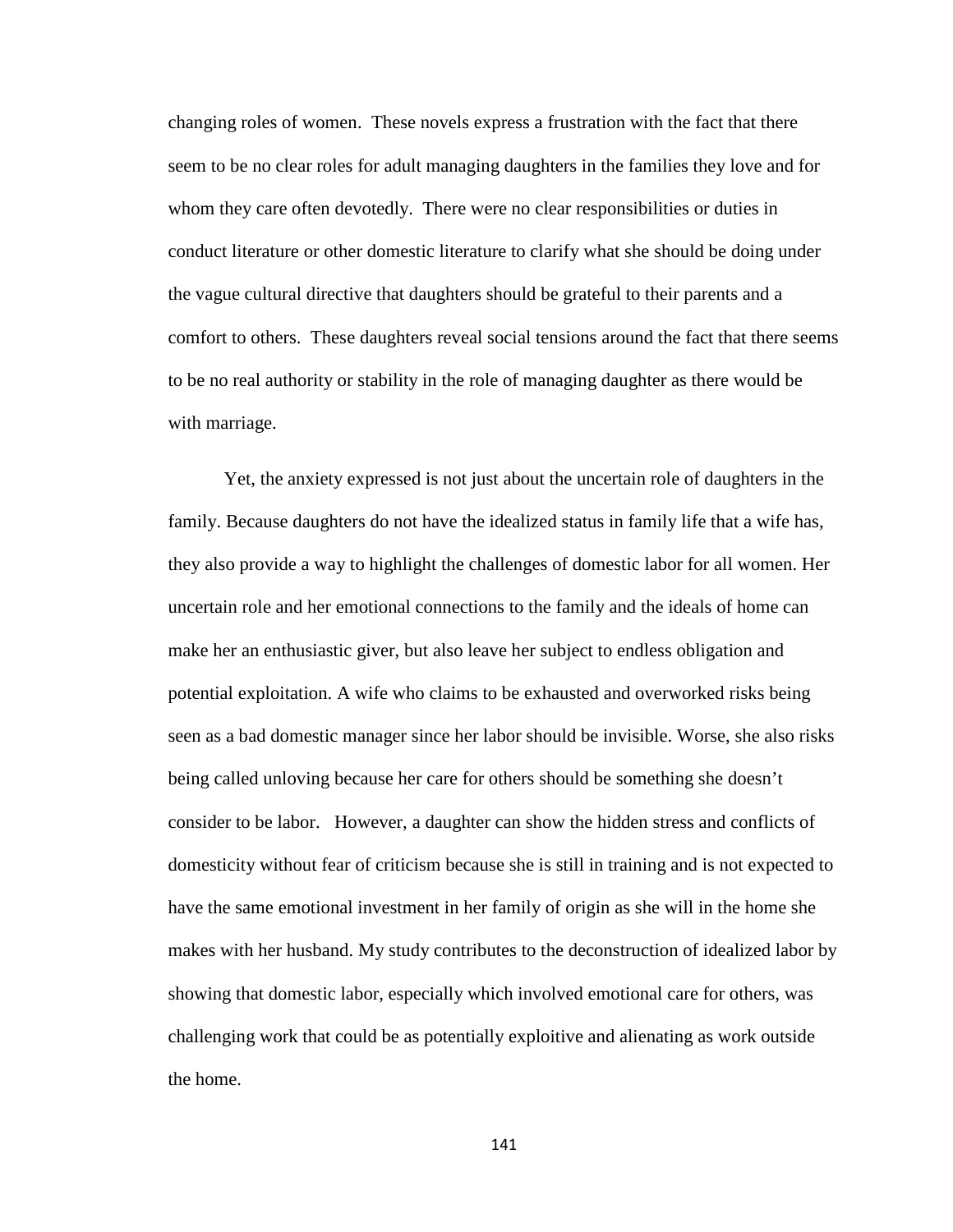This study also shows that no matter how loving they are or how hard they work managing daughters just do not seem to have a stable place in traditional family structure. They can easily be replaced and in many ways they have less security or opportunity for empowerment than a servant. The novels seem uniformly sympathetic to what seems like an unfair situation in which hard work and love is not rewarded. This suggests that even in the supposedly deeply traditional Victorian culture, there was a sense of frustration with the narrow restrictions that defined one's membership in a family. The fact that biologically connected daughters who love their parents and are competent managers still struggle for a place in the family suggest frustrations with how unaccommodating and unrealistic this traditional hierarchy is for many families. It also suggests that that traditional structure has lost its emotional foundations. If it is one's ability to fit a proscribed job title that makes one family then something has clearly gone wrong and the novels express anxiety about this trend in the treatment of managing daughters.

Yet, the novels also seem to point to a more surprising finding that is tied to the loss of emotional connections between family members. The suggestion that domestic relationships may not always be based on emotional connections is also in some ways potentially quite liberating. Without the need for emotional ties women can negotiate marriage and even the ways they care for others based on their own ambitions, needs and desires without ever losing the status and security of a traditional role. It opens the door for some sense of self within very traditional acts of care for others. It presents opportunities for empowerment and pleasure in domesticity even as one serves the needs of others. It is a complex, arguably modern, relationship in which caring for oneself and caring for others need not be mutually exclusive.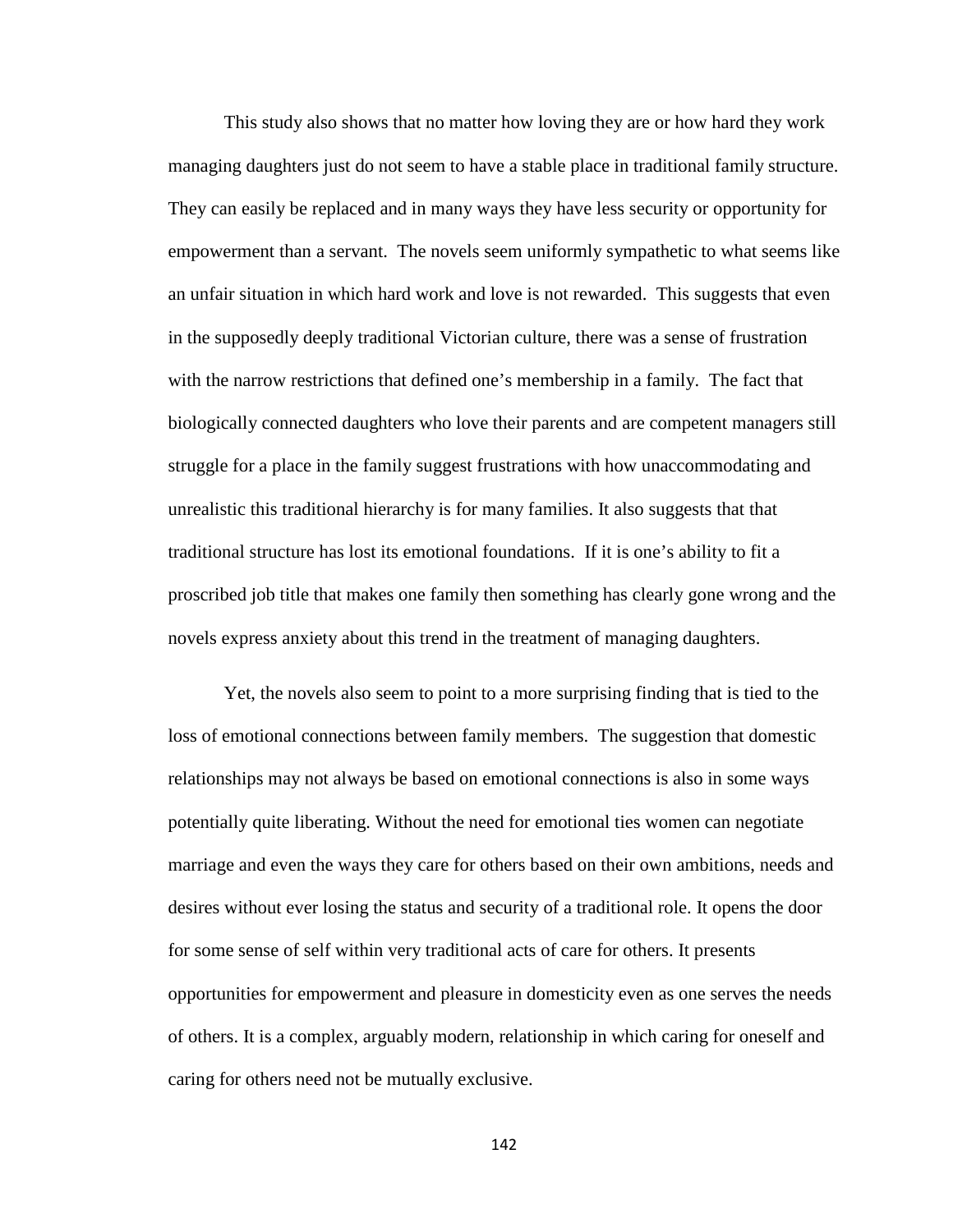#### References

Armstrong, Nancy. *Desire and Domestic Fiction*. Oxford: Oxford U. Press, 1987.

Arthur, T.S. *Advice to Young Ladies on their Duties and Conduct in Life*. London: J.S.

Hodson, 1855.

[http://www.gender.amdigital.co.uk.ezproxy.uky.edu/contents/image](http://www.gender.amdigital.co.uk.ezproxy.uky.edu/contents/image-viewing.aspx?documentid=1§ionid=84&imageid=1972&type=search)[viewing.aspx?documentid=1&sectionid=84&imageid=1972&type=search](http://www.gender.amdigital.co.uk.ezproxy.uky.edu/contents/image-viewing.aspx?documentid=1§ionid=84&imageid=1972&type=search)

Beeton, Isabella. *Mrs Beeton's Book of Household Management*. Oxford: Oxford

University Press, 2000.

Bigelow, Gordon. "Banking and Domesticity in Dicken's Bleak House." *ELH*. Vol. 67. No 2 (summer 2000).: 589-615.

Branca, Patricia. *Silent Sisterhood*. Pittsburgh: Carnegie Mellon U. Press, 1975.

Brown, Pearl. "From Elizabeth Gaskell's Mary Barton to Her North and South: Progress

or Decline for Women." *Victorian Literature and Culture*. (2000): 345-358.

Casey, Ellen. *Victorian Sensations: Essays on a Scandalous Genre*. Fantina, Richard and Kimberly Harrison Ed. Columbus: Ohio State U Press, 2006, 224-282.

Census of 1851.<http://www.histpop.org.uk/> June 2012.

Cohen, Monica. "Maximizing Oliphant: Begging the Question and the Politics of Satire." *Victorian Women Writers and the Woman Question*. New York: Cambridge UP, 1999.

Cohen, Monica. Professional Domesticity in the Victorian Novel. Cambridge,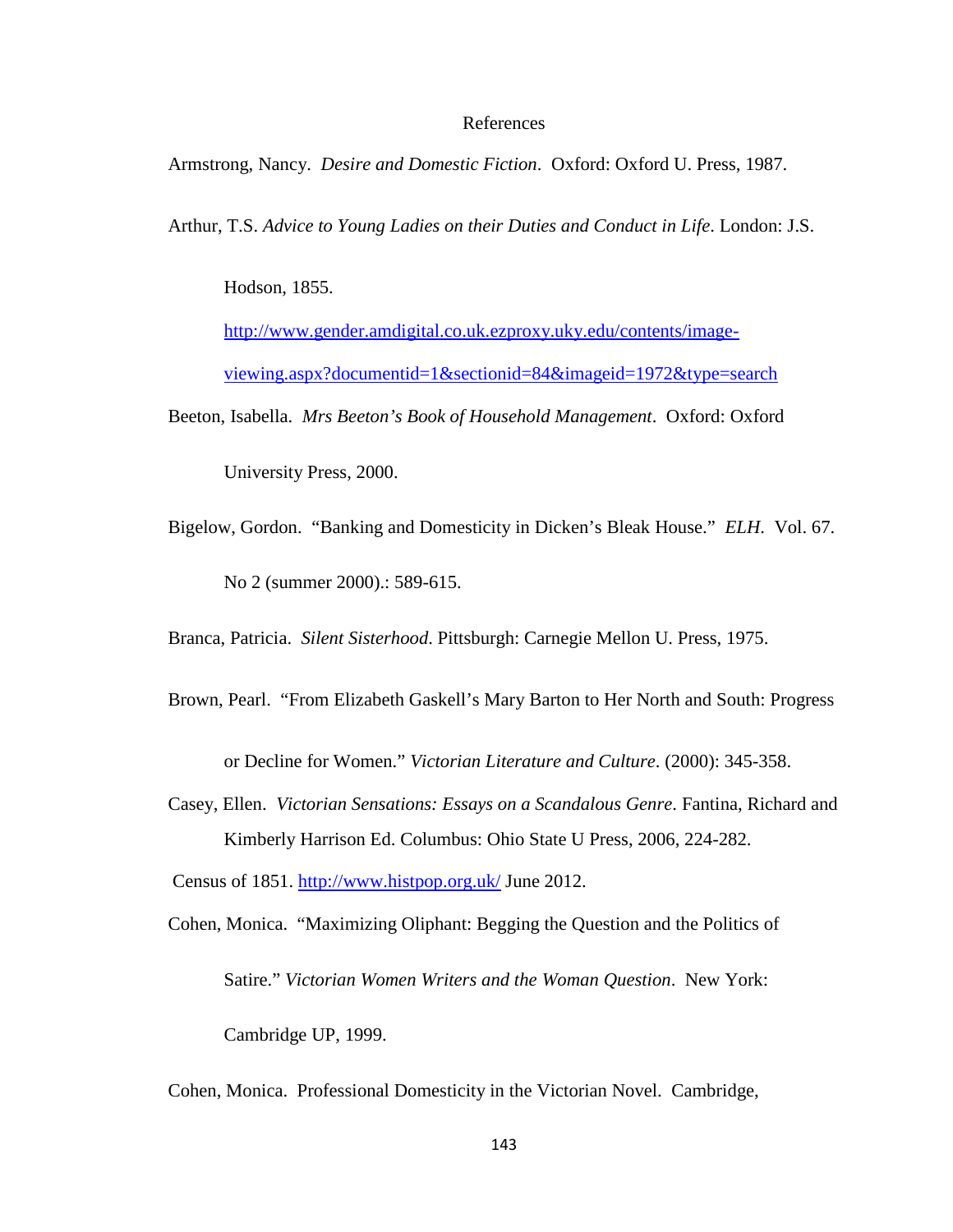Cambridge U. Press, 1998.

- Cohen, Paula. *The Daughter's Dilemma: Family Process and the Nineteenth Century Domestic Novel*. Ann Arbor: U. of Michigan Press, 1991.
- Colby, Vineta and Robert. "Chronicler of Carlingford." *The Equivocal Virtue: Mrs.*

*Oliphant and the Victorian Literary Marketplace.* Hamden: Archon Books, 1966, 38-74.

- D'Albertis, Deidre. " The Domestic Drone: Margaret Oliphant and a Political History of the Novel." *SEL*. 37 (1997) 805, 829.
- Danahay, Martin. "Housekeeping and Hegemony." *Studies in the Novel*. Vol. 23, No 4.(Winter 91) : 1-16.

Davis, Deanna. "Feminist Critics and Literary Mothers: Reading Elizabeth Gaskell."

*Signs.* 17 (1992): 507-32.

DeVault, Marjorie. *Feeding the Family*. Chicago: University of Chicago Press, 1991. Dickens, Charles, *Bleak House*. New York: Penguin, 1996.

*Female Excellence or Hints to Daughters*. London: The Religious Tract Society, 1838.

[http://www.gender.amdigital.co.uk.ezproxy.uky.edu/contents/document](http://www.gender.amdigital.co.uk.ezproxy.uky.edu/contents/document-detail.aspx?sectionid=62&type=search)[detail.aspx?sectionid=62&type=search](http://www.gender.amdigital.co.uk.ezproxy.uky.edu/contents/document-detail.aspx?sectionid=62&type=search)

Dredge, Sarah. "Negotiating "a woman's work": Philanthropy to Social Science in

Gaskell's *North and South*." *Victorian Literature and Culture*. 40 (2012): 83-98.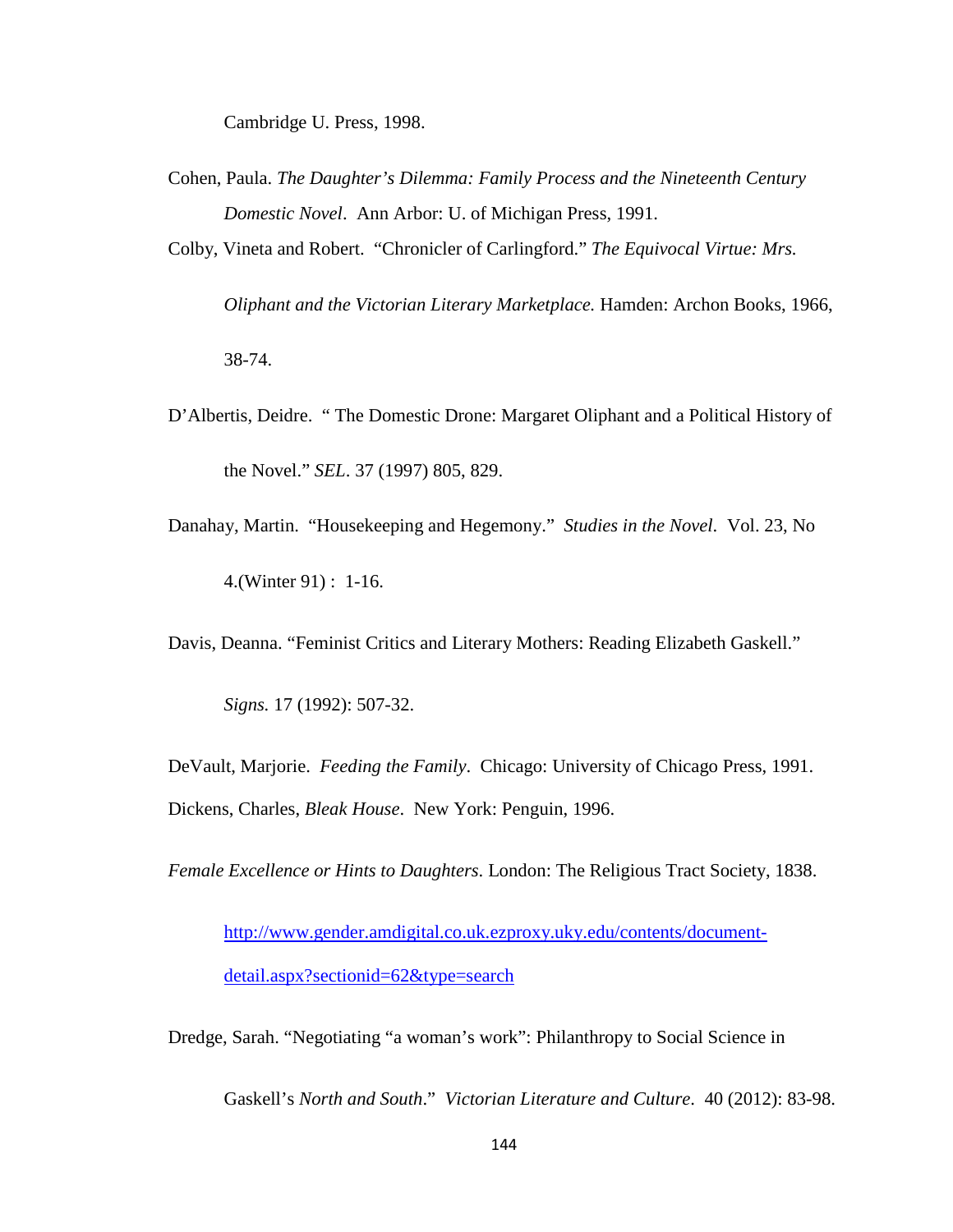Ellis, Sarah Stickney. The Women of England, Their Social Duties and Domestic Habits. [http://webapp1.dlib.indiana.edu/vwwp/view?docId=VAB7198.](http://webapp1.dlib.indiana.edu/vwwp/view?docId=VAB7198)

Engels, Friedrich. *The Conditions of the Working Class in England*. Leipzig: Otto

Wigand,1845.

- Fahnestock, Jeanne. "Bigamy: The Rise and Fall of a Convention." *Nineteenth Century Fiction*. Vol. 36, No. 1 (1981), 47-71.
- Fantina, Richard and Kimberly Harrison Ed.. *Victorian Sensations: Essays on a Scandalous Genre*. Columbus: Ohio State U Press, 2006.
- *Female Excellence or Hints to Daughters*. London: The Religious Tract Society, 1838.

[http://www.gender.amdigital.co.uk.ezproxy.uky.edu/contents/document](http://www.gender.amdigital.co.uk.ezproxy.uky.edu/contents/document-detail.aspx?sectionid=62&type=search)[detail.aspx?sectionid=62&type=search](http://www.gender.amdigital.co.uk.ezproxy.uky.edu/contents/document-detail.aspx?sectionid=62&type=search)

Gaskell, Elizabeth. *North and South*. Oxford: Oxford University Press, 1998.

Gaskell, Letters. Hidalgo, Carmen, and Bernardo Hernandez. "Place Attachment:

Conceptual and Empirical Questions." *Journal of Environmental Psychology*.

Vol. 21 No. 3 (2001): 273-281.

Gottfried, Barbara. "Household Arrangement and the Patriarchal Order." *The Journal of* 

*Narrative Technique.* Vol 24 No. 1 (Winter 1994).: 1-17.

Greg, W. R. *Why Are Women Redundant?* Kindle Edition.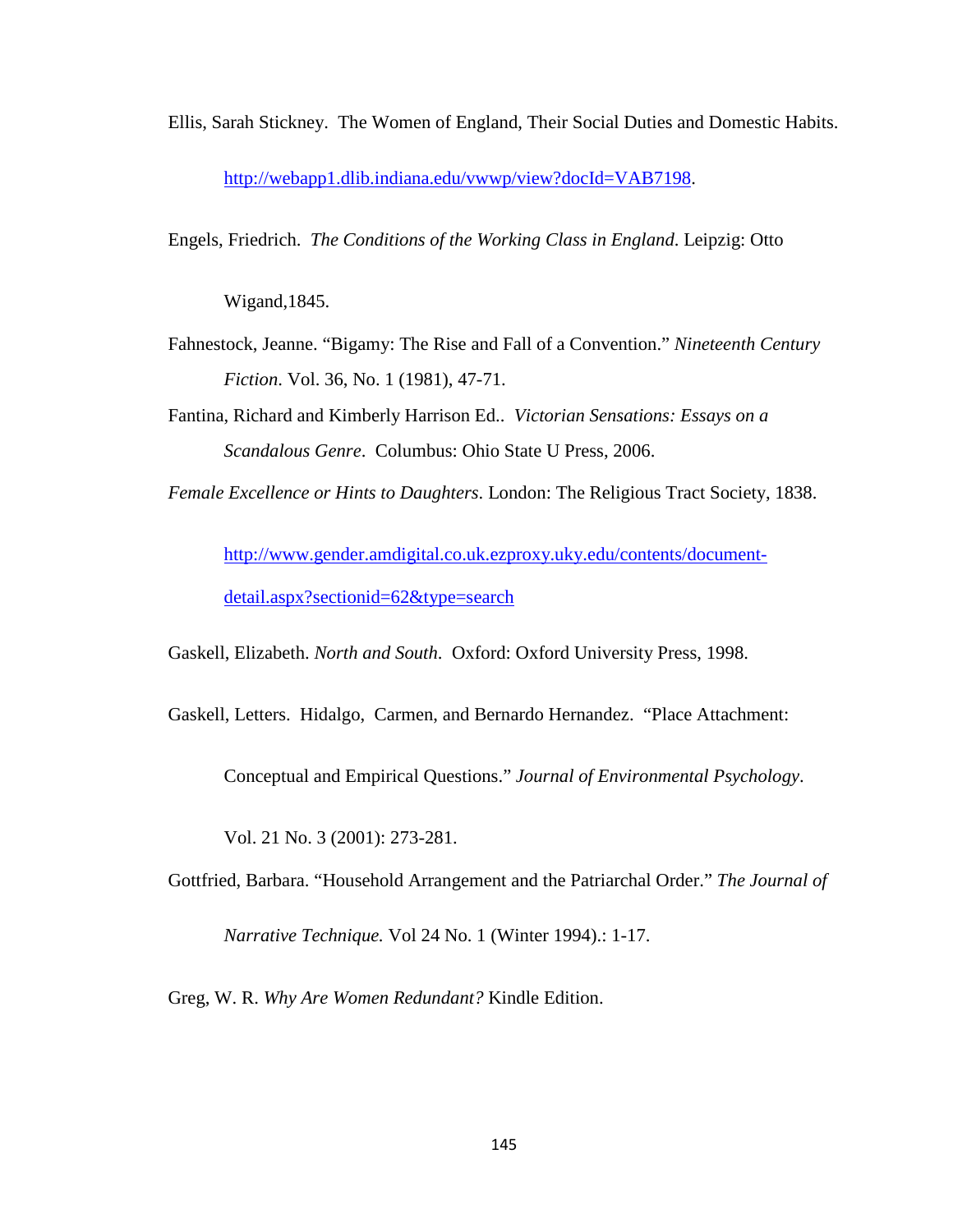[http://www.amazon.com/Women-Redundant-William-Rathbone-Greg](http://www.amazon.com/Women-Redundant-William-Rathbone-Greg-ebook/dp/B00BL9G1X4/ref=sr_1_1?s=digital-text&ie=UTF8&qid=1387475408&sr=1-1)[ebook/dp/B00BL9G1X4/ref=sr\\_1\\_1?s=digital](http://www.amazon.com/Women-Redundant-William-Rathbone-Greg-ebook/dp/B00BL9G1X4/ref=sr_1_1?s=digital-text&ie=UTF8&qid=1387475408&sr=1-1)[text&ie=UTF8&qid=1387475408&sr=1-1](http://www.amazon.com/Women-Redundant-William-Rathbone-Greg-ebook/dp/B00BL9G1X4/ref=sr_1_1?s=digital-text&ie=UTF8&qid=1387475408&sr=1-1)

- Hidalgo, Carmen, and Bernardo Hernandez. "Place Attachment: Conceptual and Empirical Questions." *Journal of Environmental Psychology*. Vol. 21 No. 3 (2001): 273-281.
- Hochschild, Arlie. *The Commercialization of Intimate Life.* Berkeley: U. of Ca. Press,

2003.

- Homans, Margaret. "Queen Victoria's Widowhood and the Making of Victorian Queens." *Royal Representations: Queen Victoria and British Culture, 1837-1876.* Chicago: U of Chicago Press, 1998.
- Houston, Gail. "The Grandest Trade of All: Professional Exchanges between the Queen and Margaret Oliphant." *Royalties: The Queen and Victorian Writers*. Charlottesville: UP of Virginia, 1999, 139-163.
- Jay, Elizabeth. "Mrs. Oliphant: A Fiction to Herself." *Margaret Oliphant: Critical*

*Essays on a Gentle Subversive*. Trela 66-89.

Johnston, Susan. *Women and Domestic Experience in Victorian Political Fiction*.

Westport, Ct: Greenwood, 2001.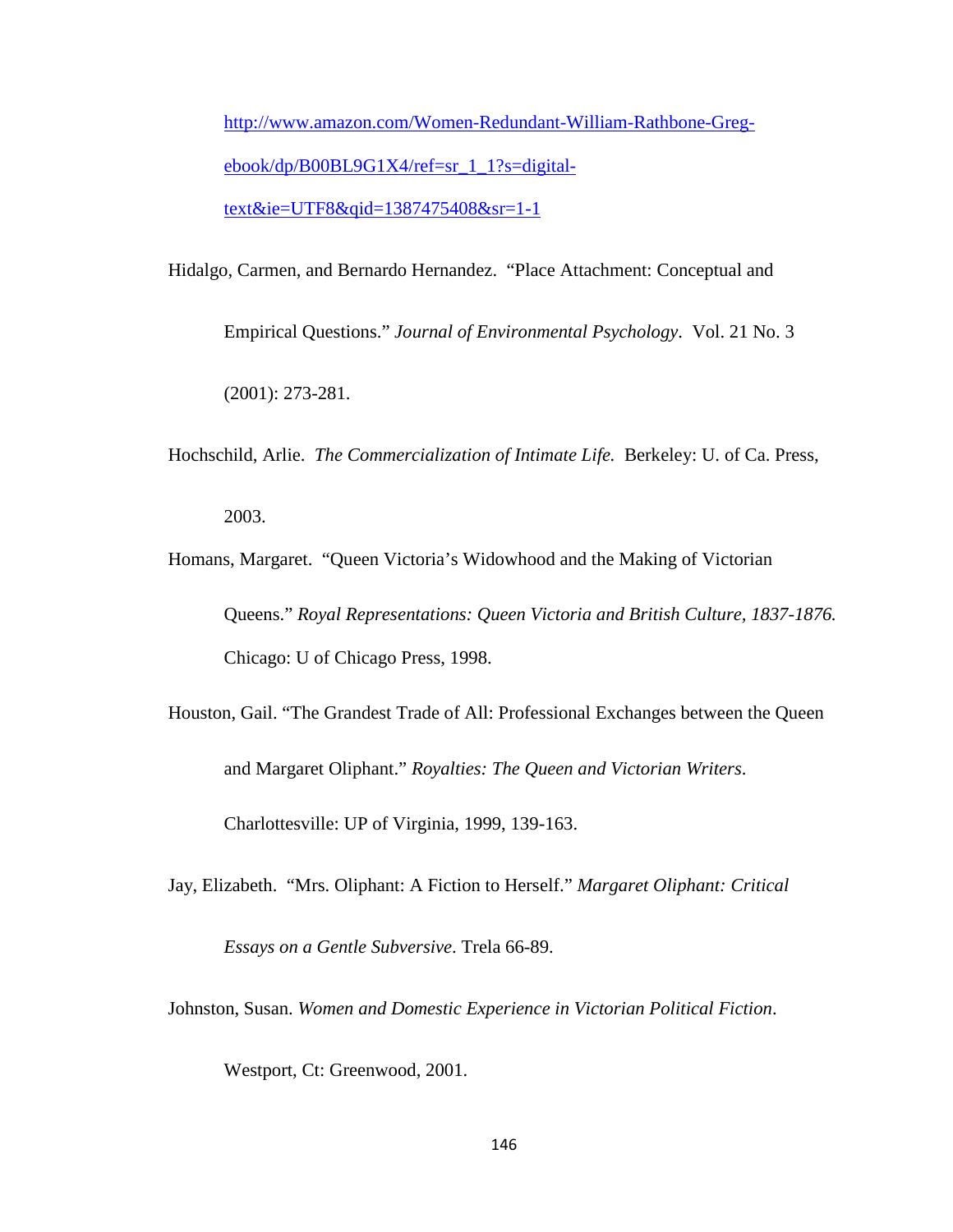- Jordan, John. *Supposing Bleak House*. Charlottesville, Va: Universuity of Virginia Press, 2011.
- Kanston Tange, Andrea. "Redesigning Femininity: Miss Marjoribanks Drawing Room of Opportunity." *Victorian Literature and Culture*. 36 (2008), 163-186.

Kanwit, John Paul. "Mere Outward Apearances" ? Household Taste and Social

Perception." *Victorian Review*. 35 ( 2009) 190-210.

Kipling, Rudyard. "If"<http://www.poetryfoundation.org/poem/175772>

Krestner, Joseph. *Protest and Reform: The British Social Narrative by Women*.

Madison: U of Wisconsin Press, 1985.

Langland, Elizabeth. "Margaret Oliphant's Parliamentary Angels." *Nobody's Angels*.

Ithaca: Cornel UP, 1995.

Louttis, Chris. *Dickens's Secular Gospel: Work, Gender, and Personality (Studies in Major Literary Authors).* New York: Routledge, 2009.

Miller, D.A. *The Novel and the Police*. Berkeley: Univ. of California Press, 1988.

Mitchell, Sally. "Sentiment and Suffering: Women's Recreational Reading in the

1860s." *Victorian Studies* 21 (1977): 29-45.

More, Hannah. *Coelebs In Search of a Wife*. Kindle Edition.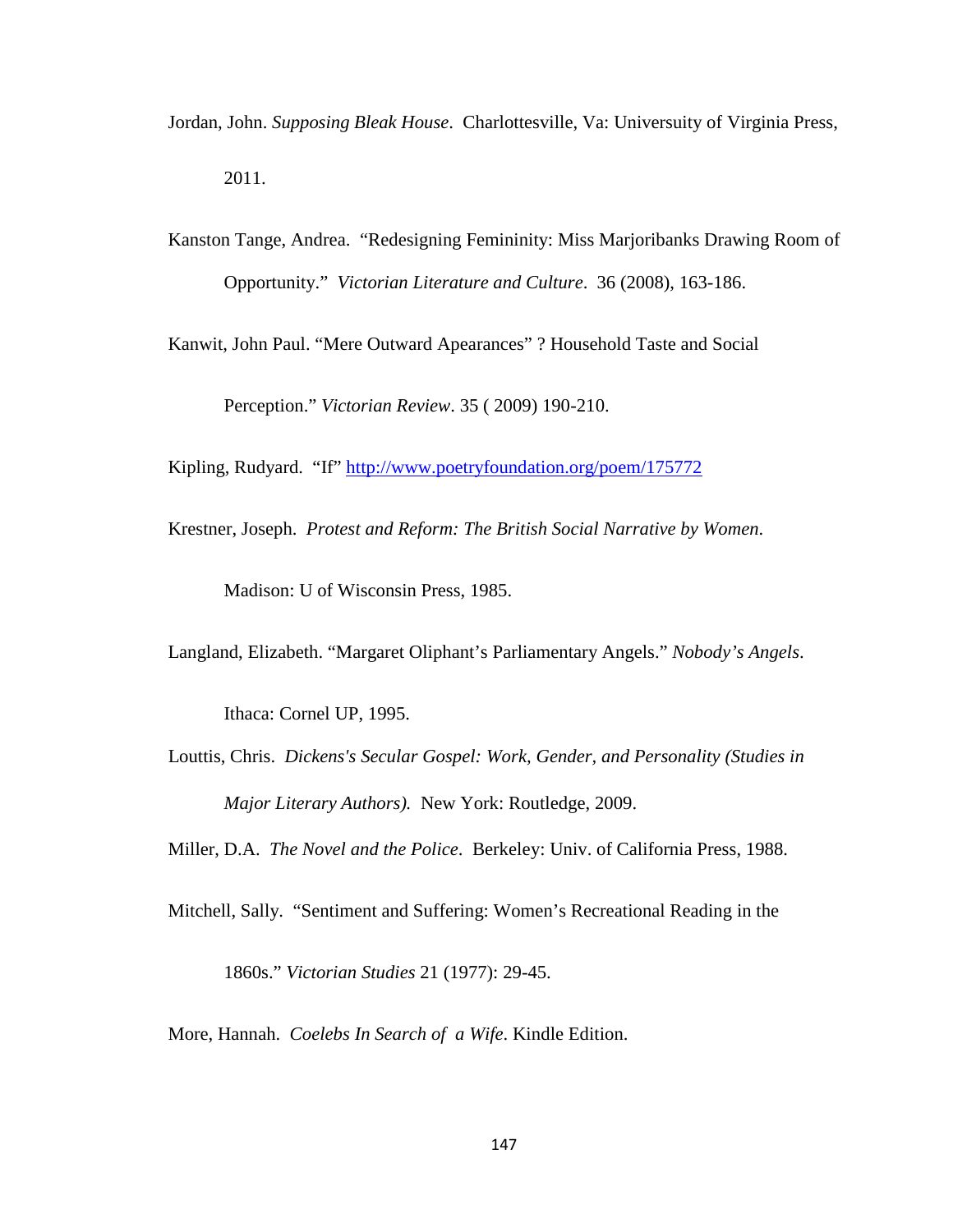[http://www.amazon.com/Coelebs-In-Search-Wife-](http://www.amazon.com/Coelebs-In-Search-Wife-ebook/dp/B004TPAEKI/ref=sr_1_1?ie=UTF8&qid=1352556456&sr=8-1&keywords=coelebs+in+search+of+a+wife)

[ebook/dp/B004TPAEKI/ref=sr\\_1\\_1?ie=UTF8&qid=1352556456&sr=8-](http://www.amazon.com/Coelebs-In-Search-Wife-ebook/dp/B004TPAEKI/ref=sr_1_1?ie=UTF8&qid=1352556456&sr=8-1&keywords=coelebs+in+search+of+a+wife) [1&keywords=coelebs+in+search+of+a+wife.](http://www.amazon.com/Coelebs-In-Search-Wife-ebook/dp/B004TPAEKI/ref=sr_1_1?ie=UTF8&qid=1352556456&sr=8-1&keywords=coelebs+in+search+of+a+wife) October 20, 2012.

- Newsom, Robert. "Authorizing Women." *Nineteenth Century Literature*. Vol 46. No 1 (June 1991): 54-81.
- Oakley, Annie. *Women's Work: The Housewife Past and Present.* New York: Pantheon Books, 1974.
- Oliphant, Margaret*. Chronicles of Carlingford Miss Marjoribanks*. New York: Penguin,

1989.

Patmore, Coventry. *The Angel in the House.* 

*https://read.amazon.com/?asin=B004TS595A*

Peltason, Timothy. "The Esther Problem." *Approaches to Teaching Bleak House*. New

York, MLA, 2008.

Peterson, Linda. "The Female Bildungsroman: Tradition and Subversion in Oliphant's

Fiction." *Margaret Oliphant: Critical Essays on a Gentle Subversive*. London:

Associated University Presses, 1995, 66-89.

Rappaport, Jill. *Giving Women*. Oxford: Oxford U. Press, 2012.

Rubik, Margarete. "The Subversion of Literary Cliches in Oliphant's Fiction." *Margaret*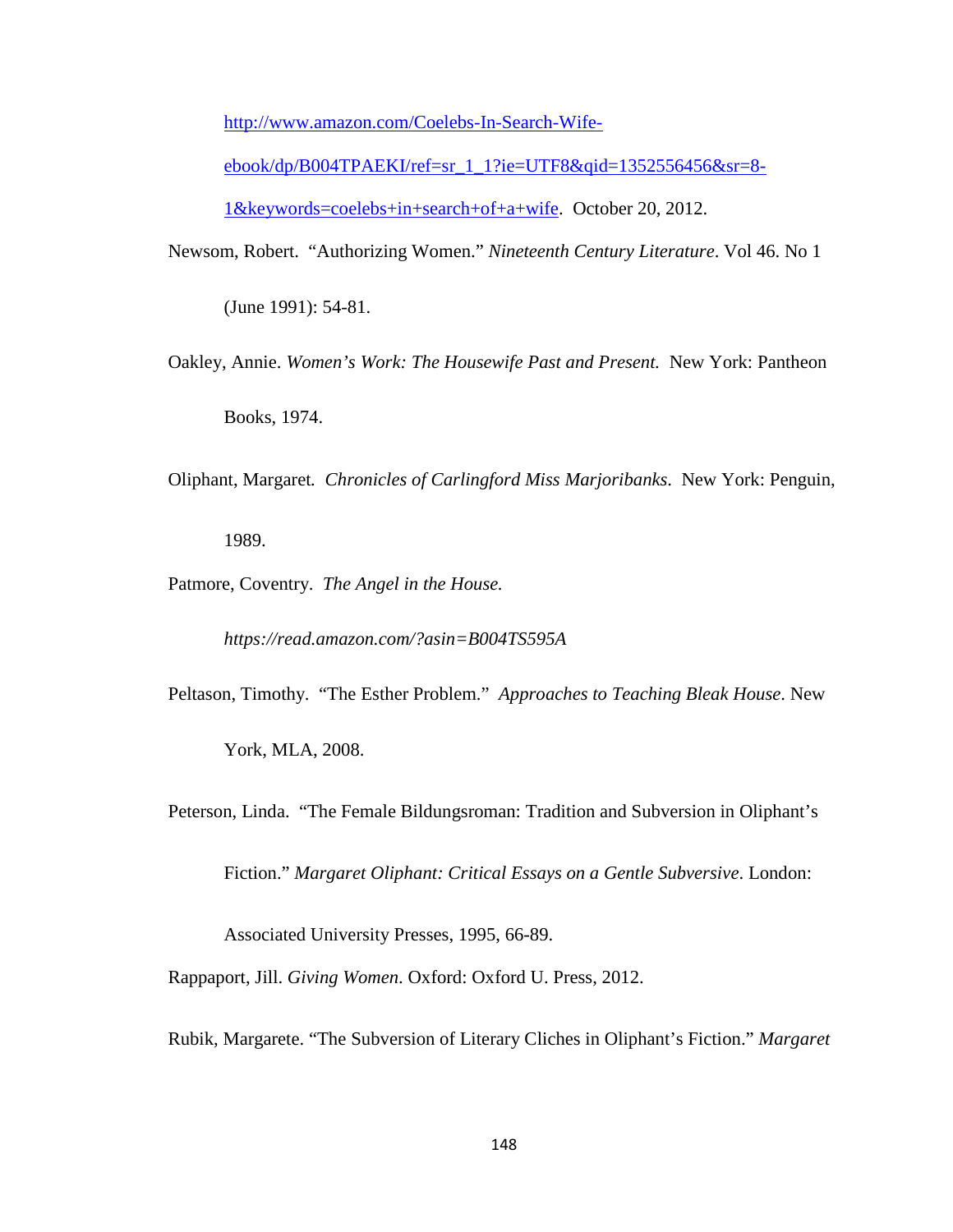*Oliphant: Critical Essays on a Gentle Subversive*. London: Associated University Presses, 1995, 66-89.

Ruskin, John. *Sesame and Lilies.* New Haven: Yale U. Press, 2002. Kindle Version:

<https://read.amazon.com/?asin=B004TP94MC>

Schaub, Melissa. "Queen of the Air or Constitutional Monarch? Idealism, Irony and Narrative Power in Miss Marjoribanks." *Nineteenth Century Literature*. 55, 2 (September 2000): 195-225.

Schor, Hilary. *Dickens and the Daughter of the House*. Oxford: Oxford U. Press, 1992.

Schor, Hilary. Elizabeth Gaskell: A Critical History and Critical Revison. *Dickens* 

*Studies Annually.* 19 (1990): 345-369.

Shelston, Alan, Ed. "Introduction." *North and South*. New York: Norton, 2005.

- Shuttleworth, Sally. "Introduction." *North and South*. Oxford: Oxford University Press, 1998.
- Simonsen, Pauline. Elizabeth Barrett Browning's Redundant Women. *Victorian Poetry*. Vol 35, No 4 (Winter 1997), 509-532.

Stevenson, Catherine Barnes. "What Must Not Be Said" North and South and the

Problem of Women's Work." *Victorian Literature and Culture*. 19 (1991): 67-

84.

Stoneman, Patsy. *Elizabeth Gaskell*. Bloomington: Indiana UP, 1987.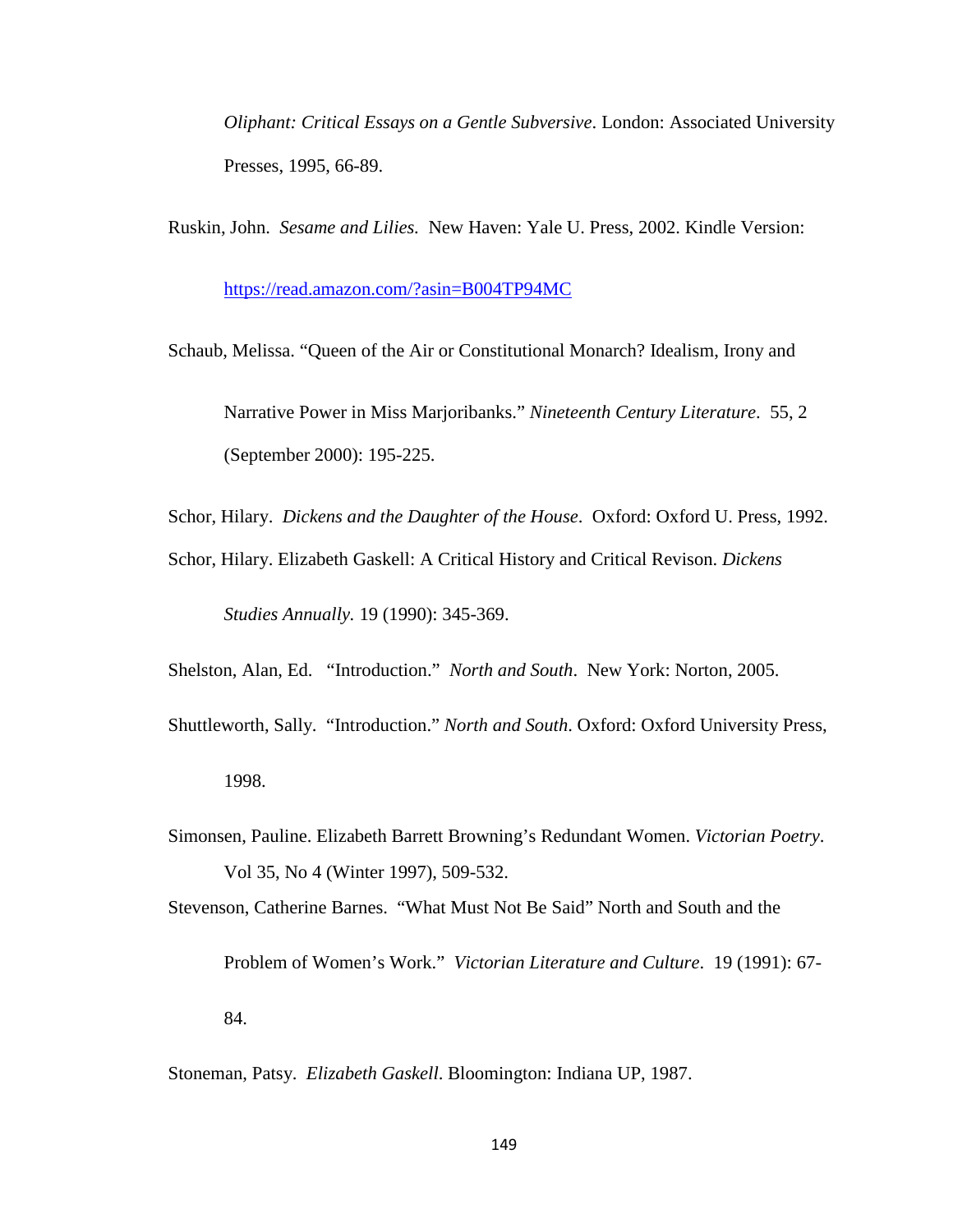Stott, Anne. *Hannah More: The First Victorian*. Oxford: Oxford U. Press, 2003.

Tosh, John. *A Man's Place: Masculinity and the Middle Class Home in Victorian England*. New Haven: Yale U. Press, 1999.

[http://books.google.com/books?hl=en&lr=&id=7kXNba9ozFsC&oi=fnd&pg=PR](http://books.google.com/books?hl=en&lr=&id=7kXNba9ozFsC&oi=fnd&pg=PR9&dq=victorian+cult+of+home&ots=64vIxGMtXp&sig=Ew01z36ujR3wQUocJ2-h5XBSfls%23v=onepage&q=victorian%20cult%20of%20home&f=false) [9&dq=victorian+cult+of+home&ots=64vIxGMtXp&sig=Ew01z36ujR3wQUocJ2](http://books.google.com/books?hl=en&lr=&id=7kXNba9ozFsC&oi=fnd&pg=PR9&dq=victorian+cult+of+home&ots=64vIxGMtXp&sig=Ew01z36ujR3wQUocJ2-h5XBSfls%23v=onepage&q=victorian%20cult%20of%20home&f=false) [-h5XBSfls#v=onepage&q=victorian%20cult%20of%20home&f=false](http://books.google.com/books?hl=en&lr=&id=7kXNba9ozFsC&oi=fnd&pg=PR9&dq=victorian+cult+of+home&ots=64vIxGMtXp&sig=Ew01z36ujR3wQUocJ2-h5XBSfls%23v=onepage&q=victorian%20cult%20of%20home&f=false)

Trela, D.J. "Introduction: Discovering the Gentle Subversive." *Margaret Oliphant:* 

*Critical Essays on a Gentle Subversive*. London: Associated University Presses, 1995, 11-32.

Uglow, Jenny. *Elizabeth Gaskell: A Habit of Stories*. New York: Farrar Straus Giroux, 1993.

Vanden Bossche, Chris. Class Discourse and Public Agency in Bleak House. Victorian

Studies. Vol 47. No1 (Autumn 2004): 7-31.

- Wagner, T. "We have orphans […] In Stock: Crime and the Consumption of Sensational Children." *The nineteenth-century Child and Consumer Culture*. Ed. Dennis Dennisoff. Burlington, Vermont: Ashgate, 2008, 201-289.
- Wagner, T. "Silber Fork Legacies: Sensationalizing Fashionable Fiction." *Women's Writing*. Vol. 16, Issue 2 (2009). 301-322.

Weber, Max. *Economy and Society: An Outline of Interpretive Sociology*. Berkeley:

University of California Press, 1978. lix

Williams, Raymond. Culture and Society: 1780-1950. Harmondsworth: Penguin, 1963.

Wood, Ellen. *Lord Oakburn's Daughters*. Google Books, 1864. Volume1: [http://books.google.com/books?id=OjhMAAAAcAAJ&printsec=frontcover&sour](https://exchange.uky.edu/owa/redir.aspx?C=fQKYfjBDrUSybtWLBv9OmeJ2pzSuMdAIiI0CQHakg8yM_69NBKF7jjejhOevAAoOOLxtPw_4rSg.&URL=http%3a%2f%2fbooks.google.com%2fbooks%3fid%3dOjhMAAAAcAAJ%26printsec%3dfrontcover%26source%3dgbs_ge_summary_r%26cad%3d0%23v%3donepage%26q%26f%3dfalse) [ce=gbs\\_ge\\_summary\\_r&cad=0#v=onepage&q&f=false](https://exchange.uky.edu/owa/redir.aspx?C=fQKYfjBDrUSybtWLBv9OmeJ2pzSuMdAIiI0CQHakg8yM_69NBKF7jjejhOevAAoOOLxtPw_4rSg.&URL=http%3a%2f%2fbooks.google.com%2fbooks%3fid%3dOjhMAAAAcAAJ%26printsec%3dfrontcover%26source%3dgbs_ge_summary_r%26cad%3d0%23v%3donepage%26q%26f%3dfalse)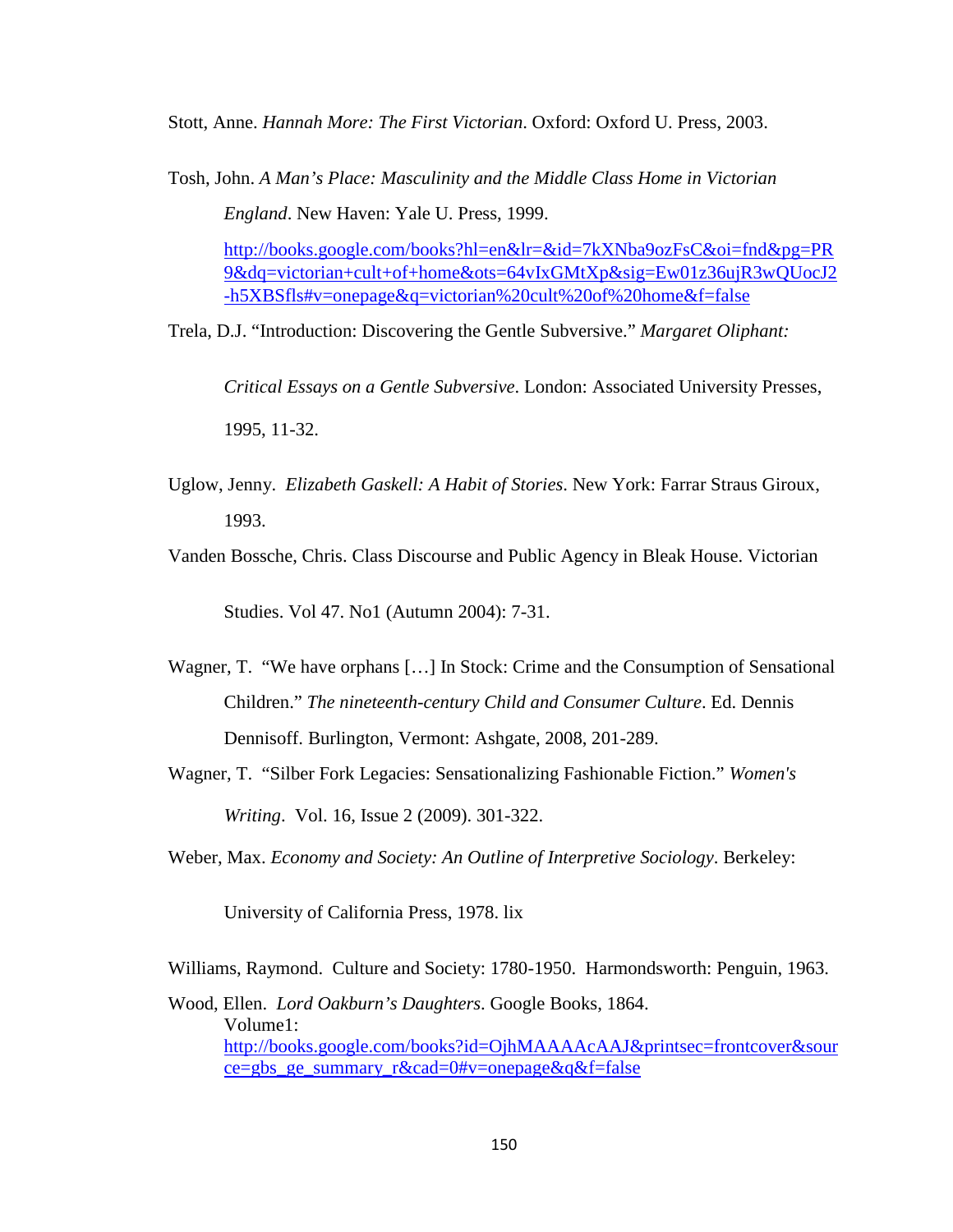Volume 2:

[http://books.google.com/books?id=VyACAAAAQAAJ&dq=bibliogroup%3A%2](http://books.google.com/books?id=VyACAAAAQAAJ&dq=bibliogroup%3A%22Lord%20Oakburn%27s%20Daughters%22&pg=PR4%23v=onepage&q&f=false) [2Lord%20Oakburn%27s%20Daughters%22&pg=PR4#v=onepage&q&f=false](http://books.google.com/books?id=VyACAAAAQAAJ&dq=bibliogroup%3A%22Lord%20Oakburn%27s%20Daughters%22&pg=PR4%23v=onepage&q&f=false)

Volume 3:

[http://books.google.com/books?id=dSACAAAAQAAJ&printsec=frontcover&sou](https://exchange.uky.edu/owa/redir.aspx?C=fQKYfjBDrUSybtWLBv9OmeJ2pzSuMdAIiI0CQHakg8yM_69NBKF7jjejhOevAAoOOLxtPw_4rSg.&URL=http%3a%2f%2fbooks.google.com%2fbooks%3fid%3ddSACAAAAQAAJ%26printsec%3dfrontcover%26source%3dgbs_ge_summary_r%26cad%3d0%23v%3donepage%26q%26f%3dfalse) [rce=gbs\\_ge\\_summary\\_r&cad=0#v=onepage&q&f=false](https://exchange.uky.edu/owa/redir.aspx?C=fQKYfjBDrUSybtWLBv9OmeJ2pzSuMdAIiI0CQHakg8yM_69NBKF7jjejhOevAAoOOLxtPw_4rSg.&URL=http%3a%2f%2fbooks.google.com%2fbooks%3fid%3ddSACAAAAQAAJ%26printsec%3dfrontcover%26source%3dgbs_ge_summary_r%26cad%3d0%23v%3donepage%26q%26f%3dfalse)

Zwinger, Lynda. *Daughters, Fathers, and the Novel*. Madison: U. of Wisconsin Press,

1991.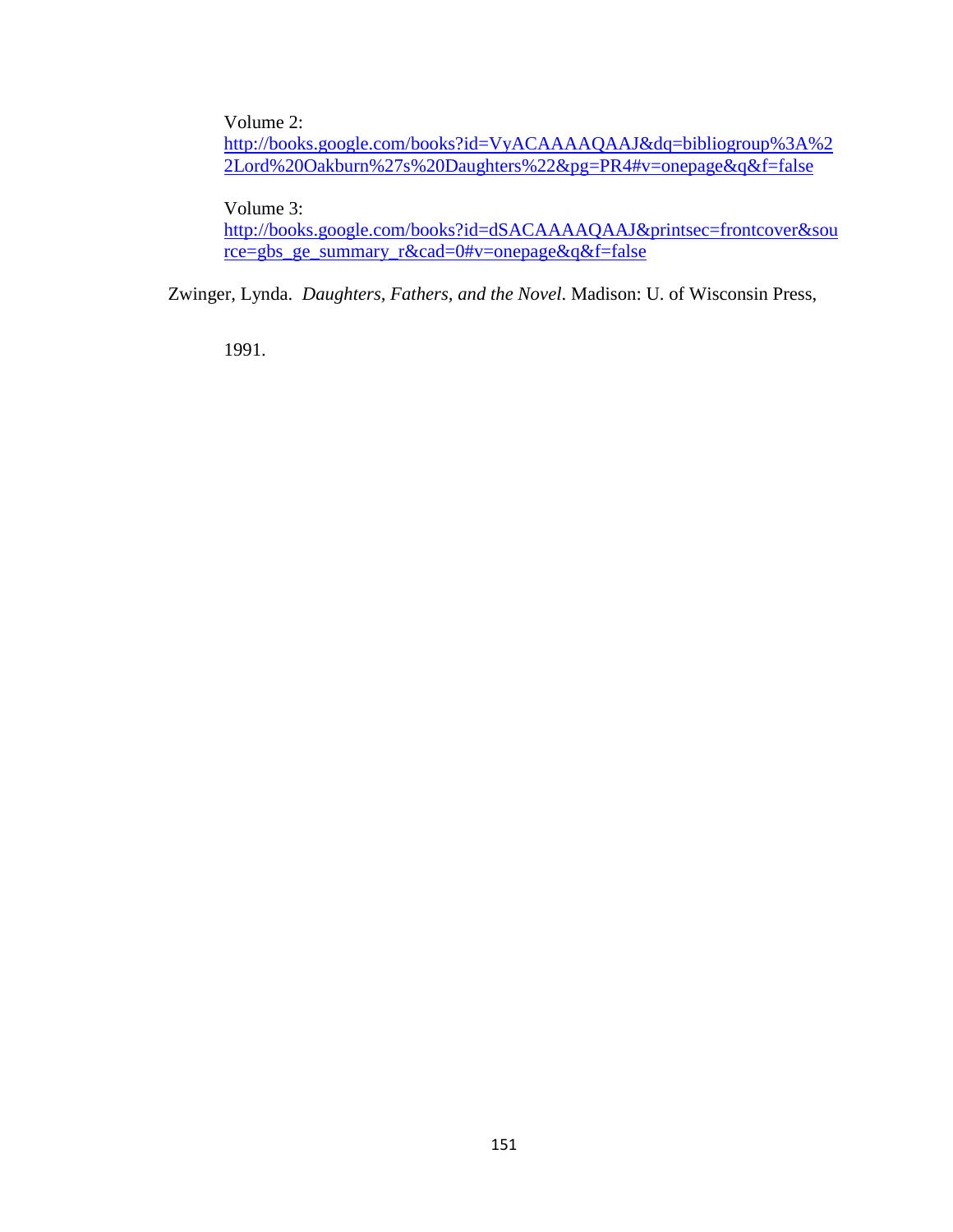# Vita Emily Ann Dotson

### **Education**

Digital Media and Composition Graduate Certificate, 2010 Ohio State University Columbus, Ohio

Graduate Certificate Social Theory, 2002 University of Kentucky Lexington, Kentucky

Graduate Certificate Gender and Women's Studies, 2003 University of Kentucky Lexington, Kentucky

M.A. English, 2000 Murray State University Murray, Kentucky

B.A. English, 1992 University of North Carolina at Wilmington Wilmington, North Carolina

### **Professional Positions**

2011-Present Assistant Director, eStudio Communications Studio University of Kentucky College of Engineering Lexington, Kentucky

2008-2011 Acting Director, University Writing Center University of Kentucky Lexington, Kentucky

2006-2008 Assistant Director, Campus Wide Writing Initiative University of Kentucky Lexington, Kentucky

2001-2006 Teaching Assistant University of Kentucky Department of English University of Kentucky Department of Gender and Women's Studies

1998-2001 Adjunct Instructor Murray State University Murray, Kentucky